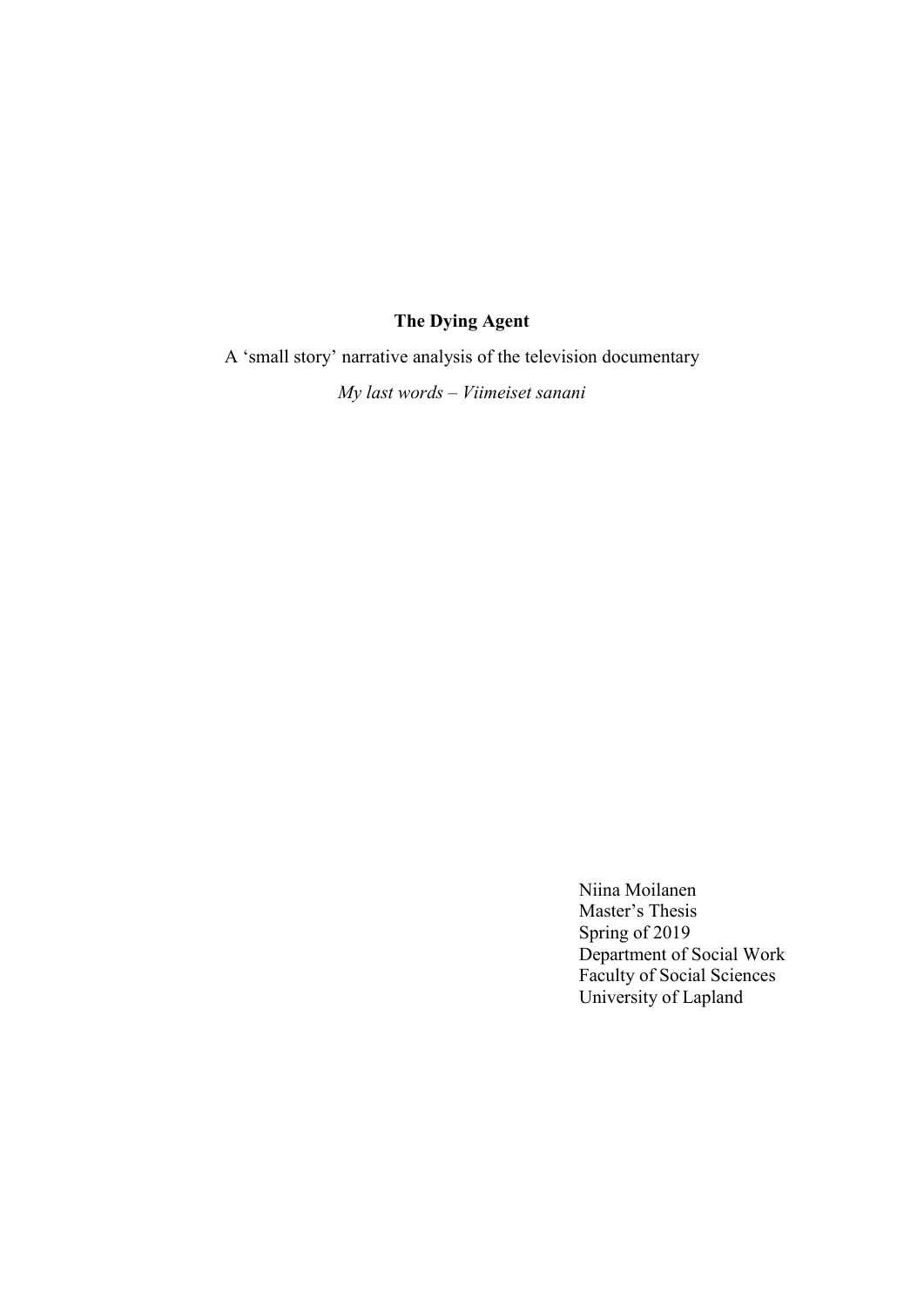## **University of Lapland, Faculty of Social Sciences**

The title of the pro gradu thesis: The Dying Agent. A 'small story' narrative analysis of the television documentary *My last words* – *Viimeiset sanani.* Author(s): Niina Moilanen Degree programme / subject: Social Work The type of the work: Master's thesis  $\bar{x}$  laudatur thesis Number of pages: 76 Year: 2019

## **Summary:**

In Western societies today, the process of dying may extend for a period of years, even decades. Traditionally death was managed through community, ritual and religion, whereas death is now personal and private. As the authority of medicine over death is being challenged, there is a growing demand for a modern *ars moriendi*, an art of dying.

The topic of good death is both political and personal. A critical analysis of the concept reveals the professional imprint on the ideal. A medical philosophy promotes choice and control in end-of-life care, while palliative and hospice philosophies value the awareness and acceptance of death by the patient. A review of good death research literature demonstrates, however, the differing ideals of patients, professionals and caretakers.

The multifaceted body of research into the good death is largely based on specific, focused inquiries into the topic. Assuming an alternative approach, the current research design is based on examining the 'practice' of dying. The aim is therefore to explore the good death ideal through a narrative analysis of the television documentary *My last words (Viimeiset sanani)* of incurably ill persons facing the last months of their lives. In the episodes addressed, three 'small stories' are selected for closer analysis: the stories portray an encounter with death, living with death and addressing the consequences of death.

The analysis applies William Labov's theory of narrative structure and positioning analysis of Michael Bamberg. Through narrative performance, the small stories yield an account of dying agency. While the initial encounter with death produces a 'chaos narrative', the speakers return to reclaim their agency through the 'quest narrative'. The good death emerges as a struggle against social adversity – from chaos of illness to quest for agency – pursuing reconciliation between the individual and the social.

The aim of dying agency is in establishing dying as 'normal'. As representatives of illness narratives, the small stories of *My last words* appear as alternative to the modernist 'restitution narrative' which finds resolution in medical cure. Thus, resisting sequestration of death and instead calling for a growing awareness and tolerance of death and dying, the speakers seek to repair the relationship between individual and society by asserting death back into the realm of social.

The study demonstrates the value of the television documentary as empirical material for social research. The documentary is considered a site of contestation and negotiation between social and individual conceptions and ideals, potentially shaping social reality and personal experience of illness and dying.

Keywords: narrative analysis, small stories, television documentary, agency, dying, death, good death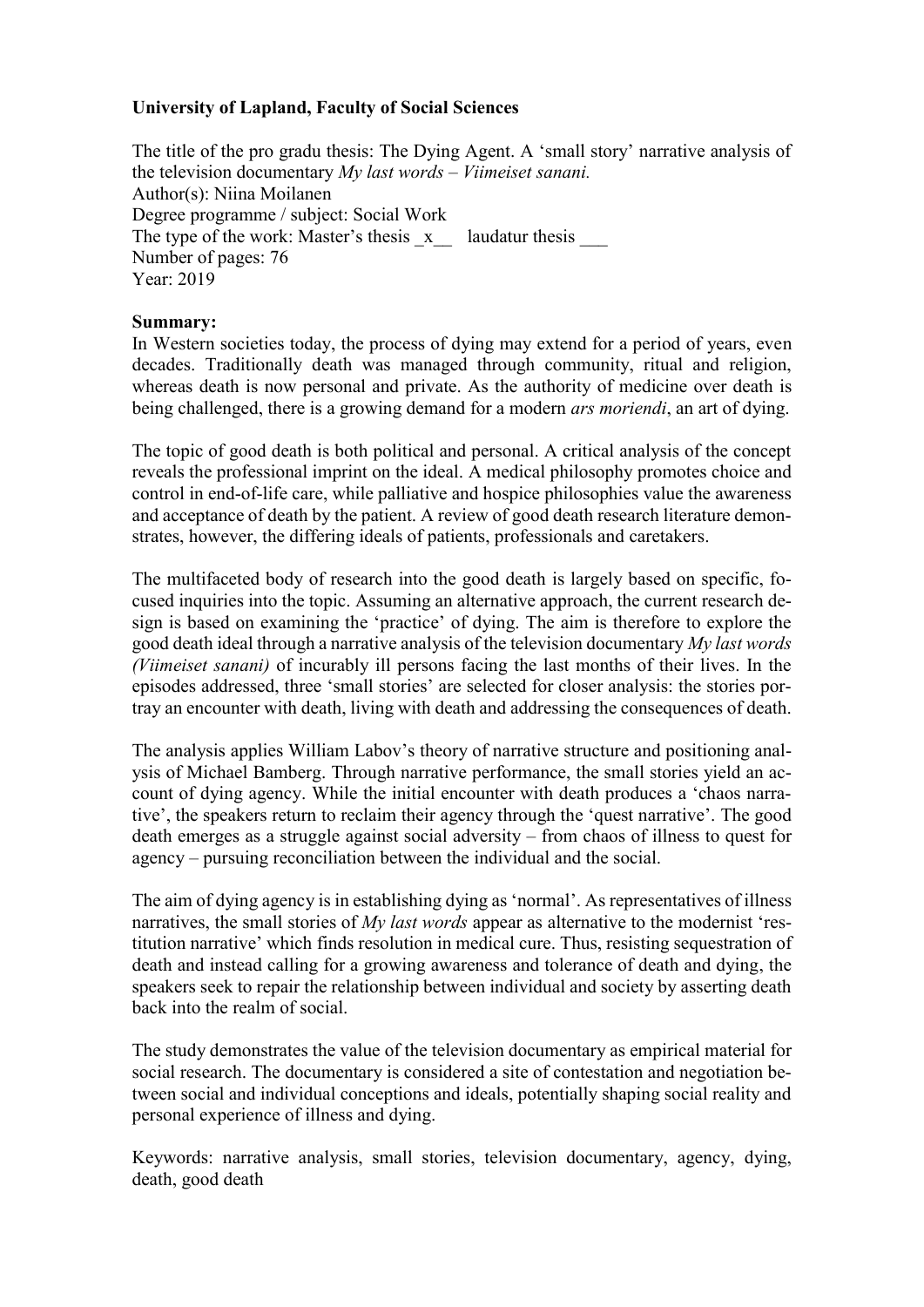## **Lapin yliopisto, yhteiskuntatieteiden tiedekunta**

Työn nimi: The Dying Agent. A 'small story' narrative analysis of the television documentary *My last words – Viimeiset sanani*. Tekijä: Niina Moilanen Koulutusohjelma/oppiaine: Sosiaalityö Työn laji: Pro gradu -työ x Sivulaudaturtyö Lisensiaatintyö Sivumäärä: 76 Vuosi: 2019

## **Tiivistelmä:**

Länsimaisissa yhteiskunnissa kuolemisen kokemus pitkittyy usein vuosia kestäväksi elämänvaiheeksi. Kulttuurihistoriallisesti tarkasteltuna traditionaalinen kuolema kohdattiin yhteisön ja uskonnon kontekstissa, kun modernia kuolemaa ovat hallinneet lääketieteen arvot ja käytännöt. Nykyinen, postmoderniksi kutsuttu kuolema on yksilöllinen ja yksityinen. Kuoleman kokemusta suuntaavien auktoriteettien puuttuessa etsinnässä on uusi *ars moriendi*, kuolemisen taito.

Hyvän kuoleman käsite on poliittinen ja henkilökohtainen. Kriittisesti tarkasteltuna hyvän kuoleman määritelmissä näyttäytyy asiantuntijavalta: elämän loppuvaiheen hoito perustuu valinnanvapauden ja itsemääräämisoikeuden arvoille. Palliatiivisen- ja saattohoidon ammattilaisten näkemyksissä hyvä kuolema liittyy kuoleman tiedostamiseen ja hyväksymiseen. Eri viiteryhmien käsityksiä selvittäneistä tutkimuksista ilmenee, että potilaiden, ammattilaisten ja omaisten näkökulmat hyvästä kuolemasta eroavat.

Hyvän kuoleman kansainvälinen tutkimus koostuu pääasiassa nimenomaisesti hyvän kuoleman määritelmiä ja tekijöitä tarkastelevista haastattelututkimuksista. Tässä tutkimuksessa tarkastellaan sen sijaan kuolemisen 'käytäntöä'. Tutkimuksen kohteena on televisiodokumentti *Viimeiset sanani*, jossa parantumattomasti sairaat ihmiset jättävät läheisilleen hyvästit videoviestin muodossa. Hyvän kuoleman ideaalia lähestytään narratiivisen analyysin keinoin: tutkimukseen valituista dokumenttisarjan jaksoista poimitaan kustakin kolme 'pientä kertomusta', jotka kuvaavat päähenkilöiden kohtaamista kuoleman kanssa, elämää kuoleman kanssa ja kuoleman seurauksien kohtaamista.

Tutkimuksessa tarkastellaan kertomusten narratiivista rakennetta William Labovin narratiivisen analyysin kautta sekä kertojien omaksumia positioita Michael Bambergin kerronnallisen asemoinnin menetelmää hyödyntäen. Kuoleman kohtaaminen näyttäytyy kaaosnarratiivina, jonka jälkeen kertojat pyrkivät palauttamaan toimijuutensa. Hyvää kuolemaa tavoitellaan vastustamalla sosiaalista epäoikeudenmukaisuutta: kuolevan toimijuus tähtää kertomuksissa kuoleman normalisointiin, ja siten kuolevan yksilön ja yhteiskunnan välisen suhteen korjaamiseen. Samalla kuolema positioidaan sosiaalisen ytimeen. Narratiivit haastavat modernin parantumistarinan aseman vastustamalla kuoleman hiljentämistä yhteiskunnassa ja peräänkuuluttavat tietoisuuden lisääntymistä ja suvaitsevaisuutta kuolemaa ja kuolevia kohtaan.

Tutkimus puoltaa media-aineistojen hyödyntämistä empiirisenä aineistona sosiaalisten ilmiöiden tutkimuksessa: tässä tutkimuksessa aineistona käytetty televisiodokumentti näyttäytyy yksilöllisten ja sosiaalisten ideaalien aktiivisena neuvotteluna. Julkisilla sairauskertomuksilla voi olla merkittävä ideologinen vaikutus sairauden ja kuoleman kohtaamiselle sekä yksilölliselle kokemukselle.

Avainsanat: narratiivinen analyysi, pienet kertomukset, televisiodokumentti, toimijuus, kuolema, hyvä kuolema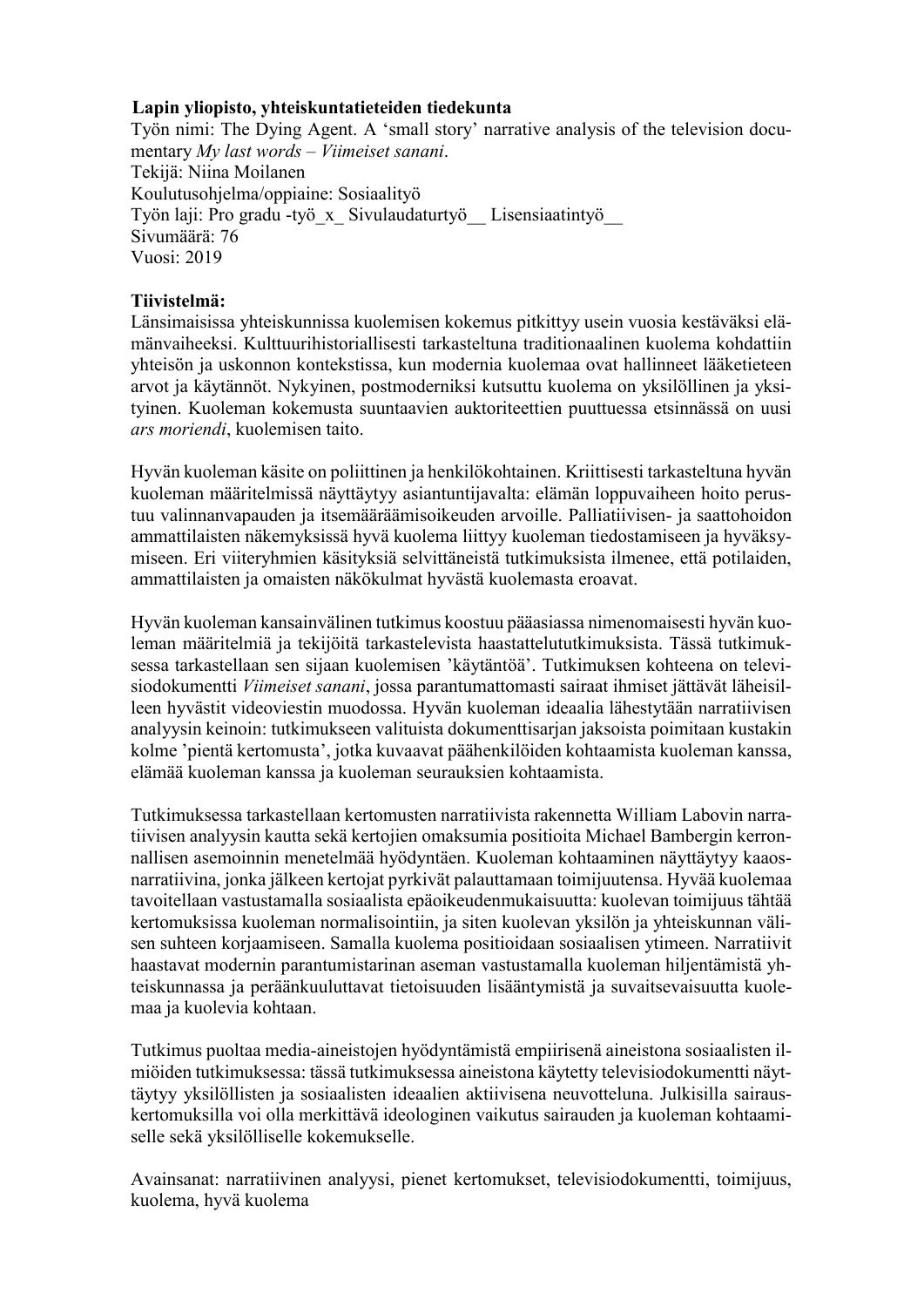# **CONTENTS**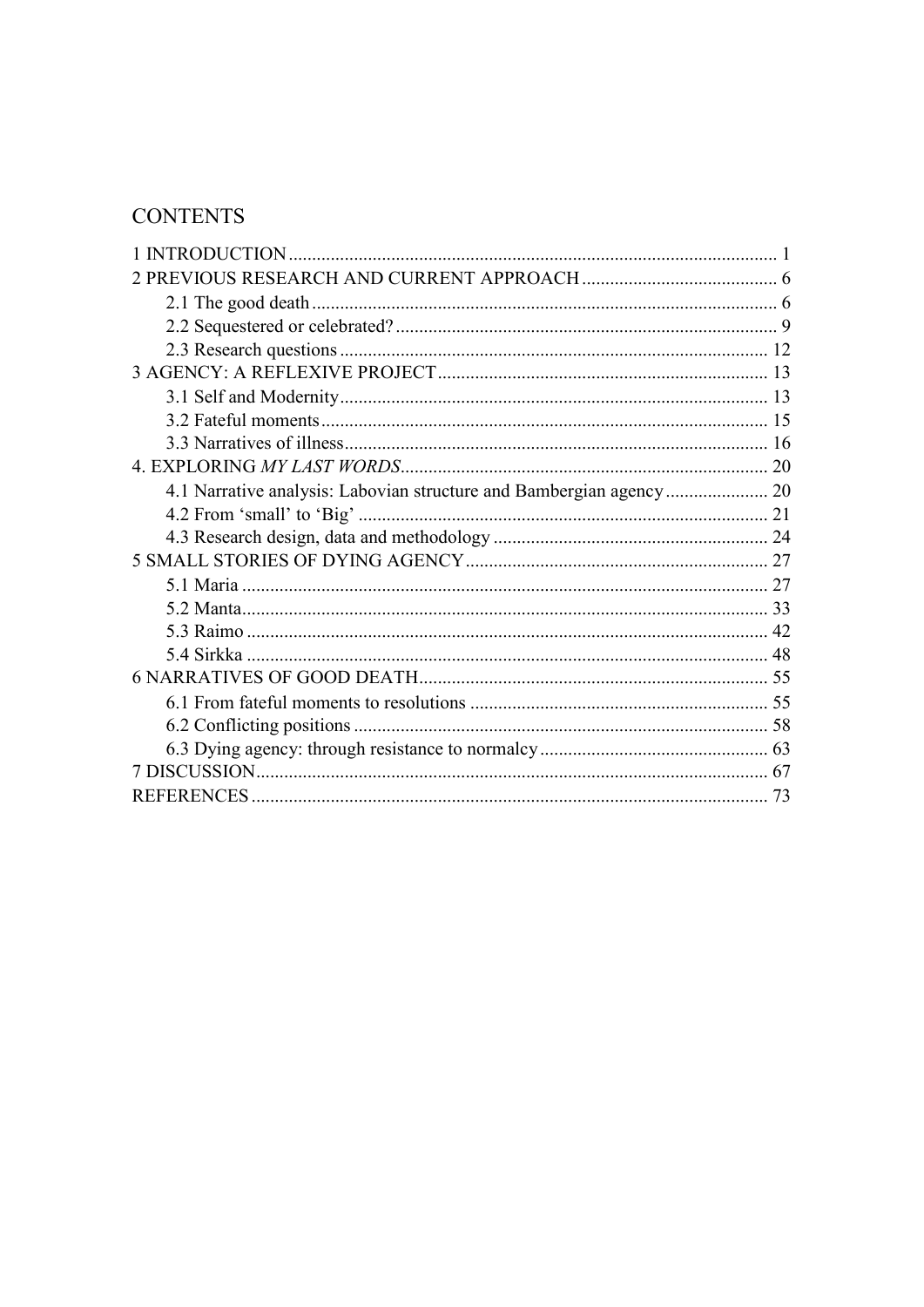#### <span id="page-4-0"></span>1 INTRODUCTION

When we, as children, first become aware of death, the notion of everything ending for us and for those we care most about seems unbearable. Imagining how it feels to be dead as the opposite to all we have come to know is beyond compare. Naturally, in these moments, we look to the adults for reassurance and security. However, adults may feel none the wiser: how to speak of death – to provide comfort in the face of the ultimate question?

An awareness of death is considered a unique, even defining, dimension of humanity. Yet we put a lot of effort into building the kinds of bonds with the world that would hold – we look to the future through upbringing, education, relationships, personal goals and various acquisitions – to the extent that after those early moments of existential distress, mortality is forgotten – sometimes actively, other times without effort. Any disruption in our oblivion thus usually comes a shock.

The Latin phrase "*memento mori*", "*remember you will die*" instructs us to contemplate our mortality, acknowledging the inevitability of death and the importance of maintaining its connection to life. It seems, however, that our relationship to death follows our lifestyle, which has evolved from an essentially communal undertaking into an individual project. Similarly, the traditional death was based in community and encountered in the context of religion, whereas modern death has replaced ritual by privacy and the priest with the doctor (Walter 1994, 185).

Until the late 19th century, notes Tony Walter (2015), death was common at any age, even in infancy, whereas today it is mostly linked with degenerative diseases in a phase of life where the main life tasks and roles have been completed. Thus, says Walter, death is disconnected from life. Similarly, constructing an entire history of death, Philippé Aries (1974) argues that a major shift occurred in the middle of the  $19<sup>th</sup>$  century in the social treatment of death, "*a complete reversal of customs*": death was concealed, physically and conceptually, in the privacy of hospitals.

According to Walter (2015), as more people began to die in hospitals, the medical perspective, focusing on cure, has left the dead 'lonely'. In response, the hospice and palliative care movement originated in the perspective that dying was overly medicalized. The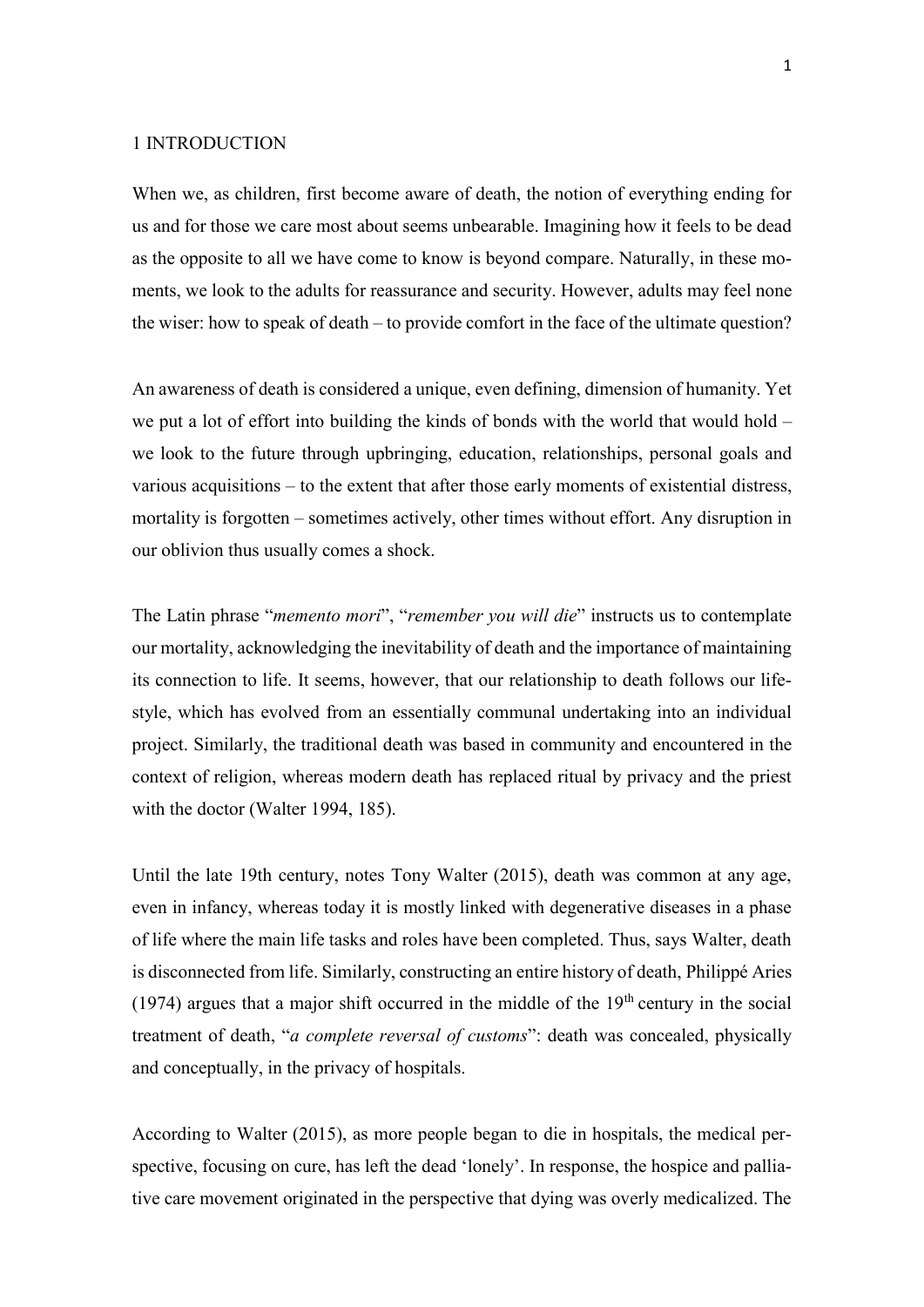hospice movement has thus attempted to humanize dying by emphasizing the emotional and spiritual dimensions of the process.

In a similar vein, end-of-life policy has interpreted dissatisfaction with how death is handled today as a form of 'social death', a loss of personhood. Modern policy guidelines are thus congruent with the consumerist health care philosophy and hospice philosophy, emphasizing a person-centered care, autonomy and agency. (Borgstrom 2015.) However, the humanistic critique of the prevailing professionalism has now turned against the palliative and hospice ideology: the Right to Die movement demands restoring control back to the dying, proclaiming that each person has a right to die with 'dignity', on their own terms. Furthermore, academic voices have also suggested alternative models for end-of-life care based on community care (Brown & Walter 2014; Becker et al. 2014; Poroch 2012; Horsfall et al. 2012).

For the arguments that, as a result of medicalization, death has been denied and sequestered (Gorer 1965; Illich 1976; Aries 1974; Elias 1985; Mellor & Shilling 1993) the common view is that people have been deprived of agency when it comes to death (Hockey 2007). Similarly, Anthony Giddens (1991) discusses a 'scientific out-look' permeating into the personal of human self-identity, containing and limiting the free mode of thought and experience. Science, technology and expertise dominate over existential questions and dilemmas, a trend which Giddens calls the sequestration of experience (1991, 8). For Giddens, modernity is in fact essentially about excluding existential issues from social life. At the same time, he believes that late modernity creates an unprecedented context for novel efforts of self-development: individuals are required to answer huge existential questions without the support of traditional moral and social frameworks (Tucker 1998, 205). Rather than the subject becoming frail and decentred, finding "*its identity in the fragments of language and discourse*" as postmodernists would have it, Giddens claims that the reflexive project is, in fact, energized against a backdrop of moral impoverishment (Tucker 1998, 169-170).

As an integral part of this reflexivity, death seems to have indeed shed the cloth of taboo: death and dying have regained a growing social and cultural interest, calling forth political, professional, academic and civic positions as to the idea of 'good death'. In fact, it is the concept of 'good death' which underpins the continuing critique of the medical management of death and dying (Hart, Sainsbury & Short 1998). The discussion involving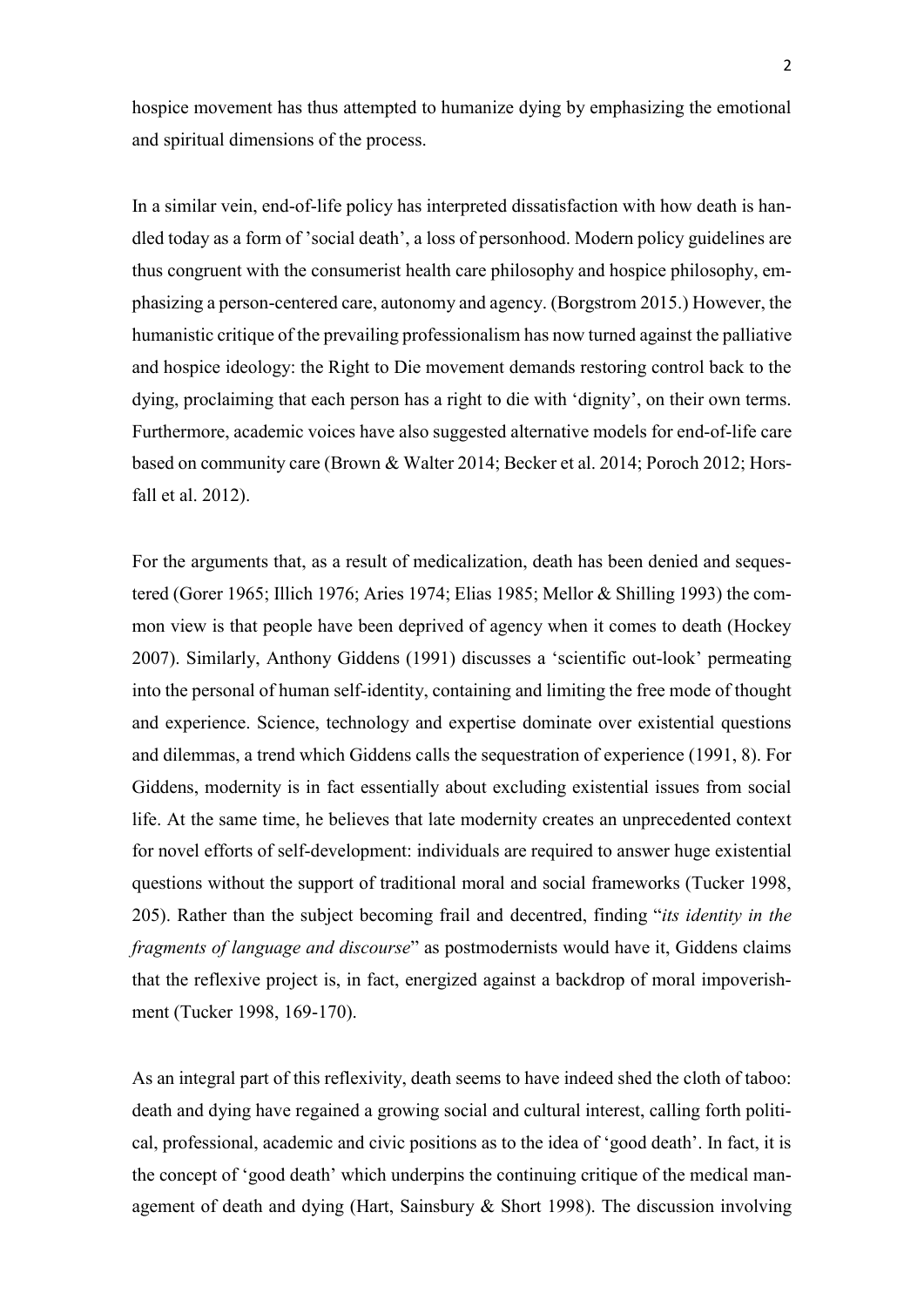rights, social context and culture of death certainly represent a change in paradigm for the biomedical model of death and a continuing effort to reclaim death from the field of professionalism. In fact, claim Hart, Sainsbury & Short (1998), the 'good death' is the last attempt to empower people in the project of individualism.

The public death in 2009 of a young British celebrity, Jade Goody, is an extreme example of a high-profile exposure of the last weeks of life. The media coverage in Britain was met with mixed reactions, including criticism of public dying and of reality television in general (Walter 2009). Jade expressed that her motive to signing the media deals was raising funds for her sons' future education and encouraging women to have cervical cancer smear tests (ibid.). The newspaper accounts produced a heroic and intimate account of Jade's death, with Jade breaking taboos by openly acknowledging her dying as fact and contextualizing her death as 'the end of a life well lived'. By constructing this type of biographical continuity and agency through Jade's efforts and perspective on death, the media in fact assumed the role of education rather than exploitation, and a moral stance that is compatible with that of palliative care. (Frith, Raisborough & Klein 2013.)

In focusing on the experience, choice and social aspects of a good death, these perspectives propose a model of agency – one that is empowering for the patient, the caregivers as well as society. Socially and culturally, observes Walter (2015), *"[…] we are witnessing the development of a new art of dying, with hospices, journalists and the dying people themselves writing the scripts for a new heroism in the face of the old Grim Reaper*."

Reflecting on Giddens and the current cultural craving for an art of death (Walter 2015), it could be deduced that a cultural obsession with death (Hawkins, 1991) is an ongoing reflexive project – derived from the deterioration of myth, tradition and ritual. For Anne Hunsaker Hawkins (1991), the arduous task of confronting death calls for a cultural paradigm – a network of values, beliefs, and practices – for dying persons to negotiate this difficult rite of passage. However, a culture based on individuality, relativism and plurality compels people not only to confront, but to create death from whatever fragments of ideology and religion are still available. (Hawkins 1991.)

In Finland, the reality and intimacy of dying was made public through a Dutch-Finnish television documentary *My last words* (Mijn Laatste Woorden – Viimeiset sanani) (Isotalo 2013), which first aired in Finland in 2013. In both countries the initial idea was met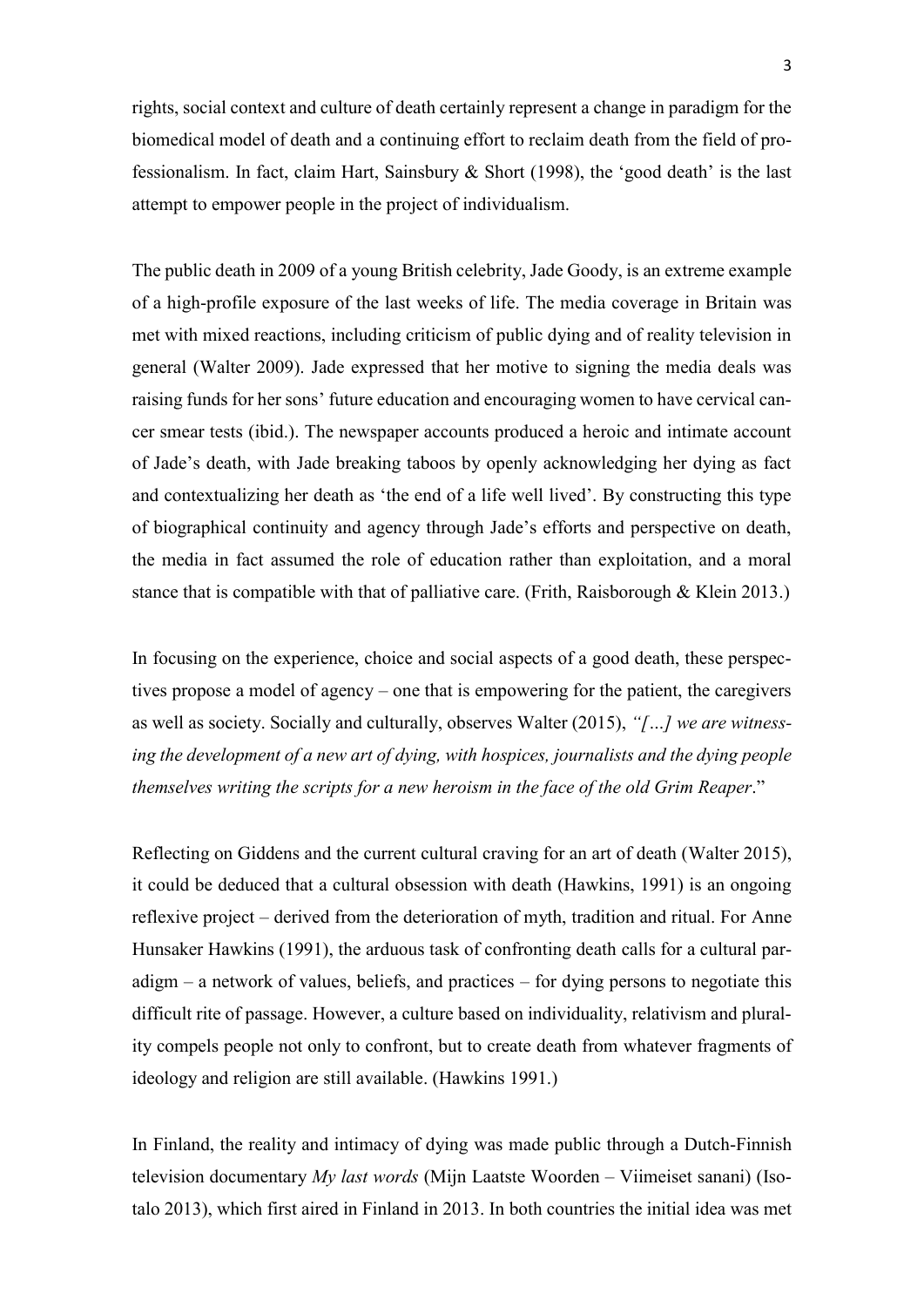with definite public suspicion, even resentment. The Dutch viewers were appalled and shocked by the personal accounts of the dying, even though euthanasia is legalized in the Netherlands (Yle uutiset 2008). Commenting the public outrage in Britain related to Jade Goody's death, Walter (2009) contends that the sequestration thesis still applies, implicating a continuing social need to compartmentalize death out of sight. For Jade Goody, as well as the representatives and the main characters of *My last words* however, the aim appears to be the opposite.

In keeping with Hawkins' hypothesis, *My last words* presents multiple accounts of illness: those of the ten main characters and that of the media format. As narratives of illness meet our needs to reconstruct discontinuities in an imagined biography, seeking purpose and meaning (Williams 1984) and since telling a story is inevitably about taking a moral stance (Bruner 1990, 51), so are the narrators of *My last words* ultimately exploring the concept of 'good death'. After all, making meaning of death is not only about the experience of dying, since considering death as good or bad has implications for professionals, for carers as well as the dying persons themselves: dying places an obligation on others to ensure that the death is good (Firth, Raisborough & Klein 2013).

The question of death thus poses a responsibility that is both personal and social, bearing on the professional as well as the individual. The motivation behind this study is thus in keeping with the medieval maxim to engage in self-examination on the meaning of death and dying. In this aim, the study at hand examines the dialogue on death between society and the individual which unfolds in the Finnish episodes of the documentary *My last words*. What follows is therefore one view into the current Western approach to dying, contemplating on whether death remains sequestered or whether, through such public media coverage, death is revived.

Chapter 2 offers a review into the 'good death' research and then into the academic discussion on the social and cultural context of death. At the end of chapter 2, the current research design is compared to the previous efforts of discussing the good death. Chapter 3 undertakes a theoretical discussion on the problem of human agency and takes notice of Giddens' account of 'the reflexive project' as the aim and means of modern agency. Next, agency is considered through the reverse angle, in Giddens' terms the 'faithful moment', which enforces the existential and the inevitable upon the modern agent. As one possible route forward, narratives of illness are discussed as a form of narrative agency.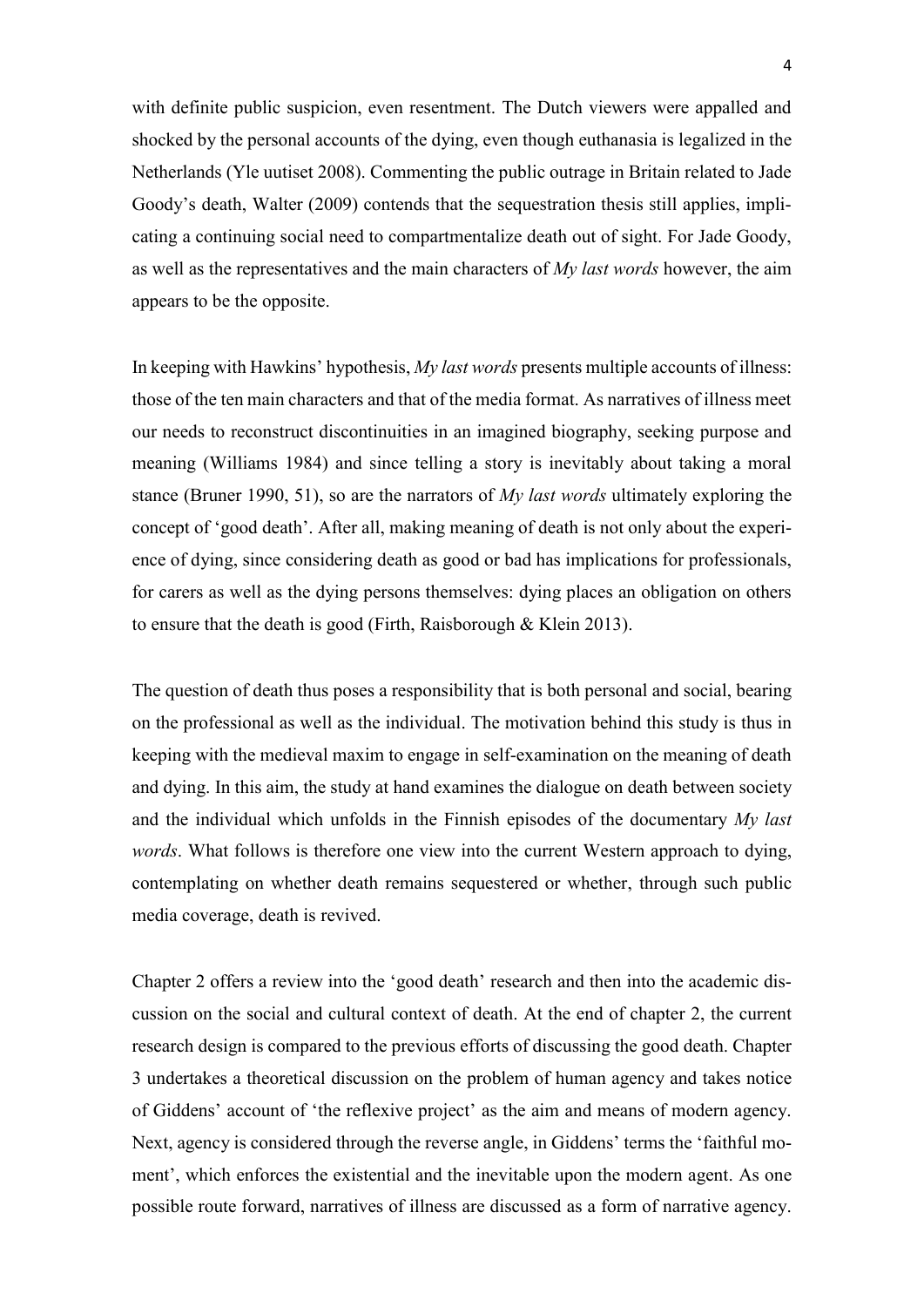<span id="page-8-0"></span>Chapter 4 describes the documentary *My last words* as a source for empirical analysis and the methodology based on the narrative analysis of William Labov and Michael Bamberg. In chapter 5, the documentary is analysed through the 'small stories' of confronting death, living with death and leaving farewells to loved ones. The findings of narrative analysis are taken together in chapter 6 and finally, we return to a discussion on the ethics of some of the major themes explored: the effect of the public stories of illness, the authority of television and the nature of the mediated experience, and the television documentary as an empirical source for social research.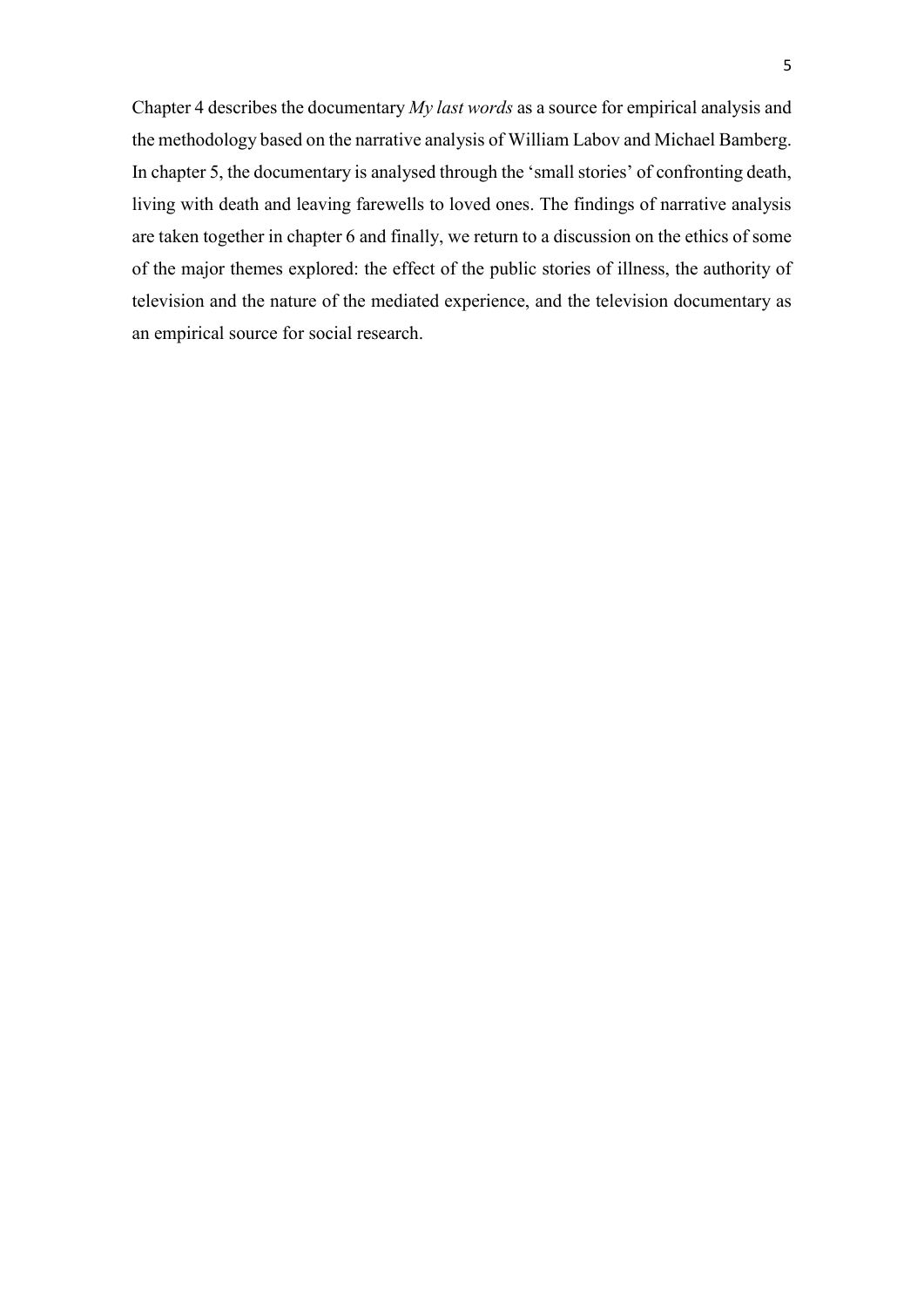#### 2 PREVIOUS RESEARCH AND CURRENT APPROACH

#### <span id="page-9-0"></span>2.1 The good death

The topic of good death is both political and personal. A critical analysis of the concept reveals the professional imprint on defining the ideal. For instance, Walter (2015) assumes an essentially cultural perspective, claiming that modern Western individuals value personal autonomy and thus fear ceasing to be a social actor – and to mitigate this fear, medical philosophy promotes choice and control in end-of-life care. The good death has further been discussed through the current practices related to death and dying, and the consequent institutionalisation of death under medical practice (Whitney & Smith 2010). Empirical studies aiming to delineate the elements of good death for different reference groups have demonstrated the differing ideals of the patients, professionals and caretakers (Payne et al. 1996; Hughes et al. 2008; Meier et al. 2016).

In a landmark study in the sociology of death, observing the process of dying in six hospitals, Barney Glaser & Anselm Strauss (1965) identified four levels of awareness upon impending death. The staff played a crucial role in this regard, controlling information shared with the patients and thus their level of awareness. The 'dying trajectory', introduced by Glaser and Strauss, implied the schema of an 'appropriate' death, offering for all concerned the time for interaction and for a shared awareness to form.

In another extensive study, Allan Kellehear (1990) focused on the social lives of the dying in hospital context. As a starting point for his study, Kellehear noted the lack of attention in research to the fact that the social experience of dying may extend for a period of weeks, months, even years – thus turning dying into an actual phase of life which needs to be organized like any other. As such, he criticized the work of Glaser & Strauss as more of a description of caretaker activity than of the behaviour of the dying person (1990, 19). Applying the concept of 'good death' as a theoretical framework, Kellehear recalled the roots of the concept in phenomenological research, emphasizing the social processes involved in dying from the viewpoint of the dying person (ibid., 28). Kellehear's definition of 'good death' as "*the social life of the dying person who is aware that he or she is dying*" (ibid., 32) underscored the interaction between the person and the social institutions of the wider society. Drawing from historical and cross-cultural cases, Kellehear divided a 'good death' into five categories: an awareness of dying, adjustments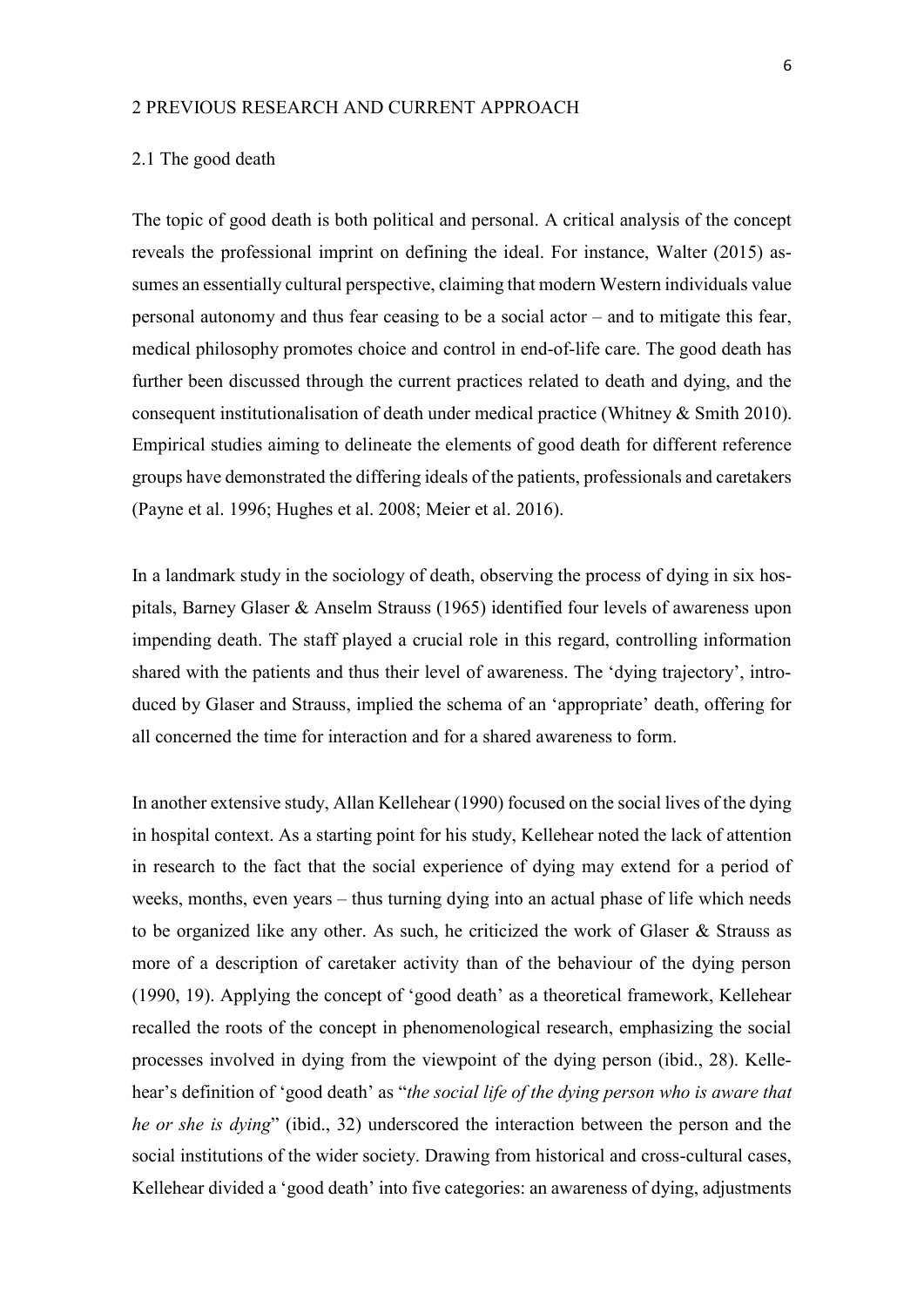and preparations to death, relinquishing roles, responsibilities and duties, and the making of farewells with others (ibid., 33-34).

In his analysis, Kellehear perceived the dying as active in the social management of life's final chapter. He proposed that what he observed was a culturally sanctioned behaviour which made death more meaningful for all concerned. However, he emphasized the ideological purposes of the good death: on one hand, it served the individual psychologically, offering opportunities for order and control. For some of Kellehear's interviewees, this meant the making of material preparations for family members or remaining in working life despite the illness, for instance. On the societal level, the good death justified the roles of professional power and expertise (medicine, law, funeral industry) in participating in the process of dying. He concluded that social ideals produce social pressures to achieve a Good Death (Kellehear 1990, 194), and death thus remains socially controlled.

Despite the attention which Kellehear accorded to an ideal death, Bethne Hart, Peter Sainsbury & Stephanie Short (1998) maintain that the goal of death with acceptance should be approached with more criticism. Particularly, they point out that Kellehear's sample did not include patients who were perceived to be in denial or in distress regarding their diagnosis. In addition to Kellehear, other studies have linked the level of awareness to the ideal of the good death in ways which continue to speak of conforming to expert pressure and control. Beverley McNamara (1995) observed in hospice setting how the good death ideology, based on open communication and an acceptance of death, was actively pursued in the work of the hospice staff, and significantly shaped the experience of dying (see also Semino, Demjén & Koller 2014; Goldsteen et al. 2006).

A comparison of studies reveals an obvious diversity in patients' definition and preference of a good death, which may arise from culture and reference group. Ronit D. Leichtentritt & Kathryn D. Rettig (2000) for instance, interviewing elderly Israelis, discovered that death was not perceived as "good" at all, but rather an inevitable completion of life. For their informants, a good life was a prerequisite for a good death, and a good death was consistent with the life lived. Second, death was underlain with a hope of a continuance of one's identity through future generations. On the other hand, Glennys Howarth (1998) discovered in her study with the elderly in North London that good death connoted, above all, ease, speed and unawareness – although some of her informants recognised the value of knowledge of impending death in making preparations.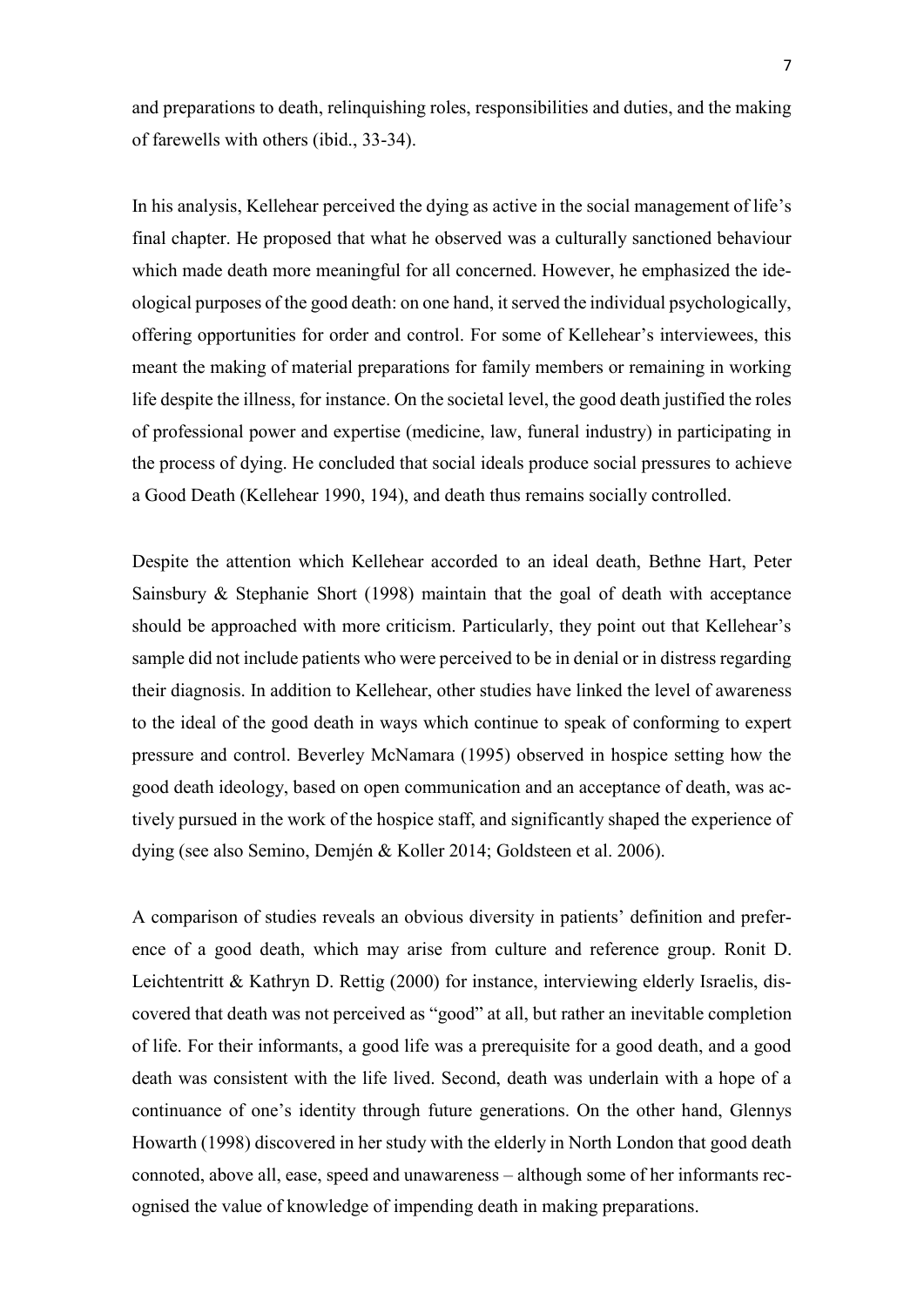For Swedish terminally ill cancer patients, a good death was conceived of as a process, including living with imminent death, preparing for death and dying comfortably, i.e. quickly, with independence, diminished suffering and social relations intact (Kastbom, Milberg & Karlsson 2017). A study focusing on patients with advanced AIDS (Pierson, Curtis & Patrick 2002) delineated altogether 12 different categories pertaining to good death, where pain control, quality of life and the presence of loved ones were among the top three. Finally, a focus group consisting of homeless older adults, in turn, considered 'dying in sleep' as the optimal death, in conjunction with diminished suffering, experiencing a spiritual connection and making amends with significant others (Ko, Kwak & Nelson-Becker 2015).

Recognising the many sources of potential difference in preference for good death, such as gender (Lawton 2000, 168) and social status (Howarth 2007), Broom & Cavenagh (2010) explored the experience of being cared for from the perspective of contemporary masculinity. Interviewing patients (11 male and 9 female) receiving in-patient hospice care, Alex Broom & John Cavenagh found significant variation in participants' accounts of death, involving on the one hand, 'struggle talk' and on the other, a desire 'for an end'. In contrast, the unanimity in the participants' discussion of good death produced a moral framing of dying, centering on the idea of "*rising to the occasion*". Significantly, however, this unanimity in conception of a good death became tensioned as the participants both embraced and resisted these expectations; Broom & Cavenagh (2010) conclude that the good death emerged as a site of contestation between the needs and desires of the dying person, and those of the carers, family and hospice staff.

The hospice ideology, signifying an awareness and acceptance of death, is suggested to imprint a powerful ideological model on both staff and patients (McNamara 1995; Hart, Sainsbury & Short 1998) and is thus criticised as a form of social control. These concerns are indeed amplified by the recognition of diversity in patient perspectives related to good death. In this regard, the most commonly sited (although rather dated) study eliciting this issue is by Sheila Payne, Alison Langley-Evans & Richard Hillier (1996). They focused on the tensions related to the different conceptions of good death between patients and staff, and demonstrated how patients preferred dying in one's sleep, quietly, with dignity, pain-free and suddenly, while nurses emphasised symptom control, family involvement and peacefulness – whereas a 'lack of acceptance' was underscored by the nurses as a form of 'bad death'.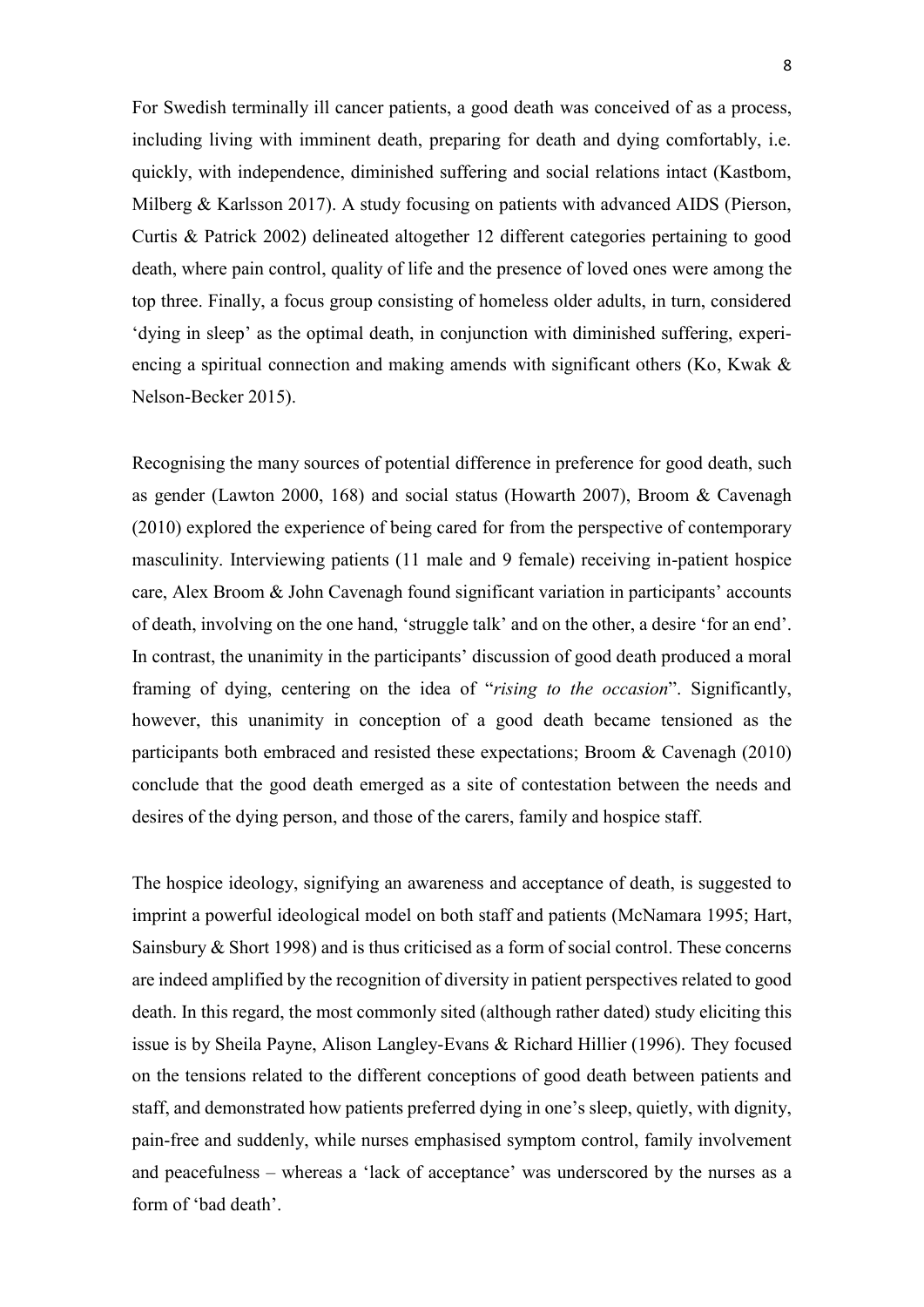Regarding the hospice philosophy, representing a holistic approach to care of the dying, Payne, Langley-Evans & Hillier (1996) further paid attention to the fact that in their study the nurses pronouncedly placed symptom control as a priority in good death, a finding which they attributed to the influence of the medical model upon the hospice context. Later, McNamara (2004) noted how the consumerist approach to patient autonomy no longer served the hospice philosophy of the good death: emphasizing the patient's choice prohibited the active attempts of the staff in facilitating the ideal death. As a result, claims McNamara, the hospice ideology has been replaced by a 'good enough death', aiming at alleviating physical symptoms and therefore potentially neglecting other forms of care. Similarly, Walter (1994, 144) observed that a central value of care for hospice workers was actually control: the staff was able to focus on practicing basic skills of care, since dying patients lose functionality and since there is no longer a need to determine diagnosis.

#### <span id="page-12-0"></span>2.2 Sequestered or celebrated?

There is ambivalence, both academically and socially, as to whether death remains sequestered or whether it is in fact celebrated. Hugh Willmott (2000) argues that death is unrecognised as a source of motivation for human action and points to the significance of the sequestration thesis for sociological theory. In effect, claims Willmott, theories of sequestration, such as that of Giddens, perceive human action as powered by the very element it is set in opposition with. As such, the projects of modernity and self-identity are *"[…] conditional upon a suspension or sequestration of our knowledge of mortality*" (Willmott 2000). However, Willmott puts forth a counterargument, insisting that the fear of death is a social construct, rather than an innate human condition – and that in analysing the methods of coping with a fear of death, also research is contributing to its sequestration.

The sheer volume of death conveyed through the media, however, will not go unnoticed. Willmott, nevertheless, contends that these representations of death remain fixed in the logic of modern sequestration – for instance by discussing death in terms of its causes (see also Giddens 1991, 204) – cancer, AIDS, cardiovascular disease – thus distancing the audience from the question of mortality itself. For Willmott, the proliferating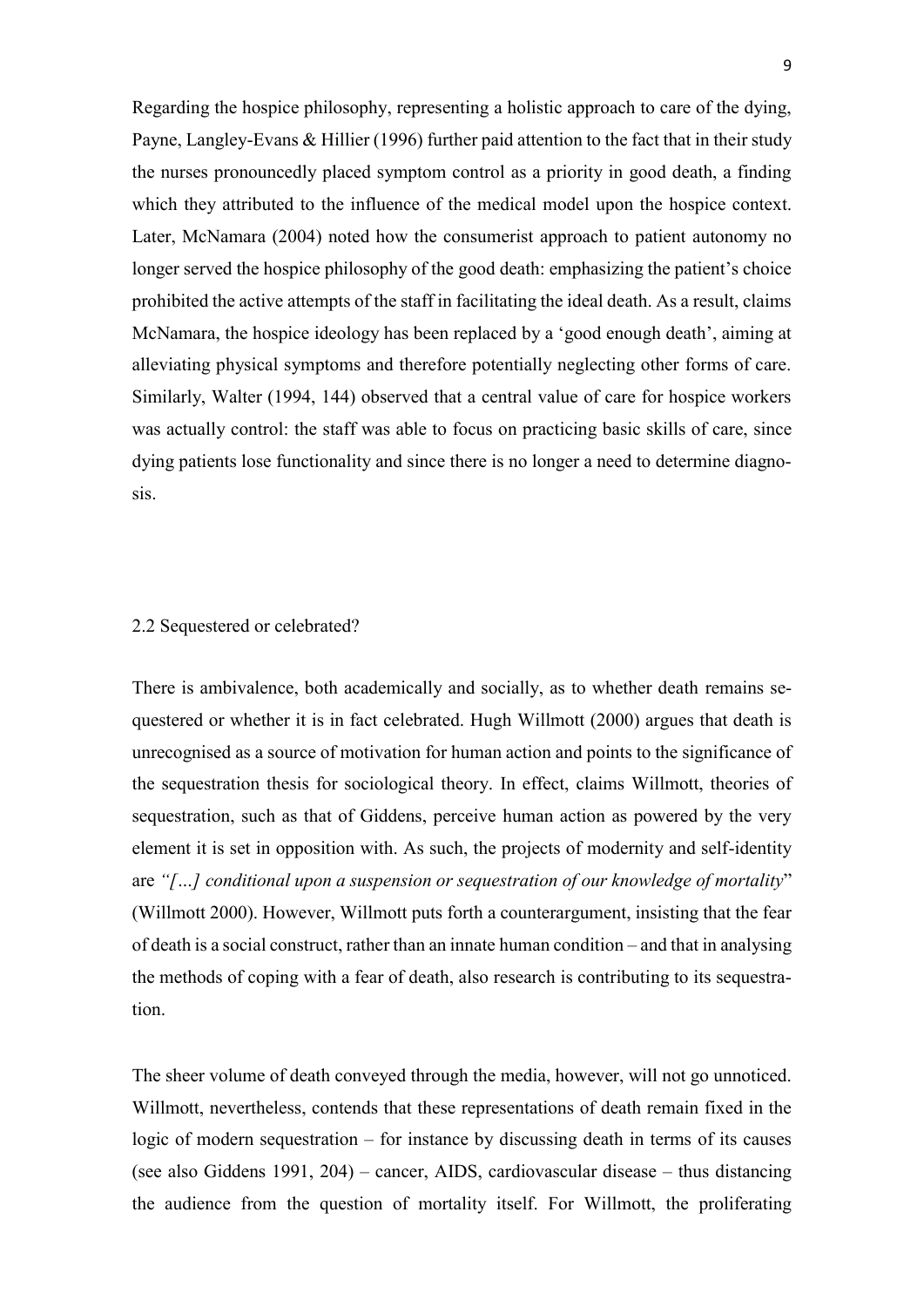discussion of death grows in a type of existential void in which death is simply viewed as an end to self-identity, while dying in fact becomes lonelier.

Similarly, Walter (1996) discusses the topic of loneliness in a modern/postmodern framework. As medical expertise controlled the process of dying, the modern death witnessed the exclusion of the patient in the role of an object – the funeral presented a polished, neutral confiscation of death – and the bereaved family members were expected to handle their grief since death had been 'abolished' (ibid., 196). In contrast, the postmodern version shifts the focus back to the experience of the individual, whereby the private now informs the public. Here, Walter observes two strands: the radical approach accords the autonomy of experience to the individual who, as a consumer picks and chooses the preferable deathway or the forum for grief, while the expert approach views death as a highly traumatic experience, and therefore "*replaces priests and doctors with counsellors and therapists*" to alleviate the passage through the difficult experience. In the former strand, the authority remains with the individual, whereas in the second, with the experts.

In both cases described by Walter, however, the postmodern relationship between death and the individual seems, importantly, *removed from the social*. While society dismantles the taboo of death, the individual remains the autonomous realm where the reality of dying is encountered. In addition, this reality of dying in the postmodern age is dramatically different compared to traditional deaths, which were both unexpected and relatively quick. The process of dying may now extend for a period of years, even decades – thus also calling into question the notion of 'fateful moments'. The effect is, claims Walter (1996), that people are seeking and building a 'craft of dying', and the craftsmen and women are the dying themselves.

A solution of the 'radical strand' is to call upon traditional rites of passages (Walter 1996), connecting the individual and the existential (Giddens 1991, 204). This is an effort of the new social movements to counter the medical monopoly of death– the notable difference to traditional deaths being, however, that whereas the ritual itself formed the script of death in which the dying person obviously played the main role, the postmodern ritual is selectively and actively constructed by the dying themselves (Walter 1996). What emerges, in effect, is the dying or the bereaved drawing upon, not surrendering to ritual.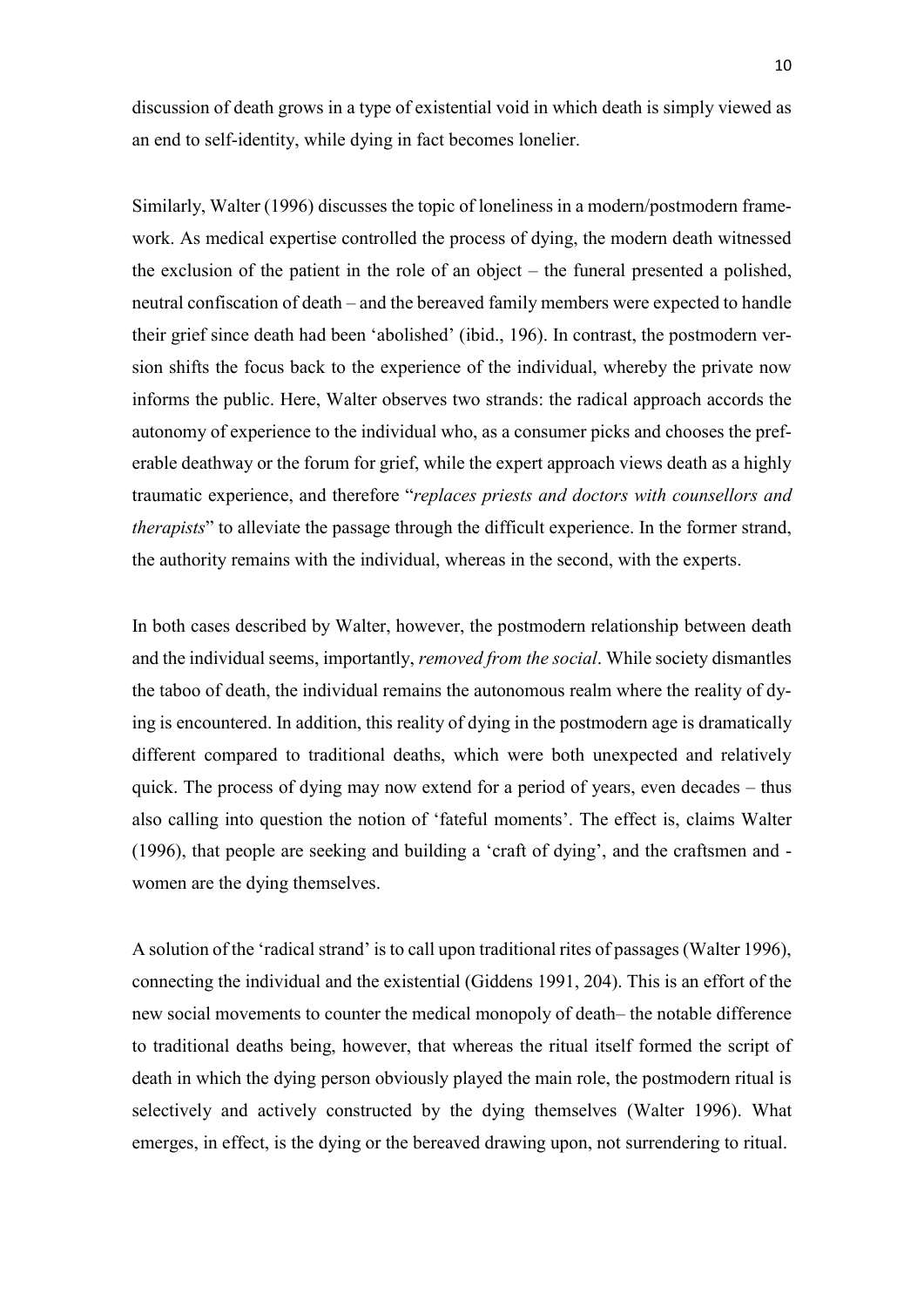Alternatively, the 'expert strand' (Walter 1996) relies on knowledge of death and dying. In the wake of fateful moments, as Giddens explains, seeking information becomes urgent (1991, 141-142). The postmodern consumer is immersed in accounts and guidelines for a good death. Not only do people dying or grieving look to help from the experts, but modern palliative and hospice services actively teach ideals of the 'good death' and healthy grieving (Walter 1996, 200). In fact, Walter notes how even in the vast research literature on death the discussion on traditional death is not analytical but rather ideological (ibid., 197), the aim being to challenge the modern institutionalized approach to death (see e.g. O'Gorman 1998). What thus appears as freedom and abundance of choice, is in fact expert influence on what is 'good' in the selection of facilities, tradition and resource (Walter 1996, 198).

Similarly to Walter (1996), Fortuin, Schilderman & Venbrux (2017) recognize the 'radical' and 'expert strand' as contemporary approaches to death, terming them the 'canonical niche' (drawing on religious authority and established tradition) and the 'utilitarian niche' (grounded in rational and utilitarian reasoning). In addition, they identify a third option, called the 'expressive niche' (grounded in authentic self-expression). They connect the problem of dying agency explicitly to cultural opportunities for action and perception, 'affordances'. They conclude that applying different cultural niches in efforts to derive meaning in the face of death may lead to personal conceptions of death that are incompatible. Remaining sensitive to these various cultural affordances is essential for researchers in determining the role of individual characteristics on one hand and culturally embedded values and meanings on the other, in relating to death.

The good death has become the topic of research, the problem on the political agenda and paradoxically, a catch phrase for both the new social movements as well as the hospice philosophy they criticize. As Walter (1996) describes, the fragmented and contested nature of the ideal deathway indicates that death is negotiated by each person individually. Good death should therefore be treated, above all, as an ideal.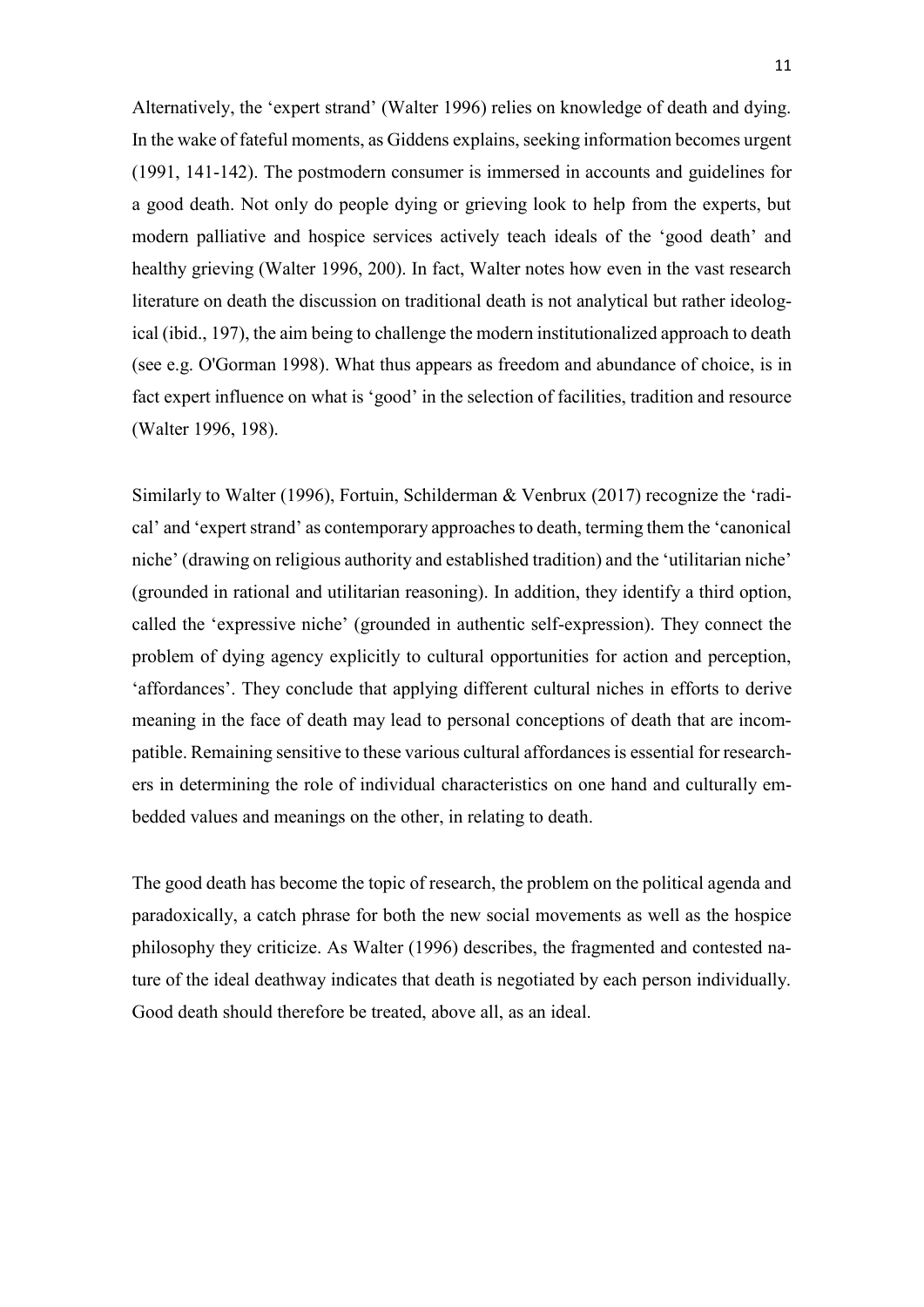#### <span id="page-15-0"></span>2.3 Research questions

Despite the multifaceted body of research into the good death, the perspectives captured in the aforementioned studies are based on specific, focused inquiries into the topic. However, as Giddens explains about the reflexive agent, the reasons and intentions behind actions are not those specifically articulated, as much of human agency is based on what Giddens calls 'practical knowledge'.

Examining this 'practice' of dying, then, forms the backbone of the current research design. In this design, dying agency is identified as living with the knowledge, the everyday reality, and the consequences of one's death. The narratives related to these aspects of the experience of dying are thus considered the sites actual agency, since language is the point of entry into the reflexive project of the self (Giddens 1991, 51). It is suggested that the agency of dying, represented in these narratives, is informed by ideals of good death upheld by each of the main characters in the documentary.

The study of narratives combines classic Labovian analysis of narrative structure to Bamberg's positioning analysis. The analysis focuses on a number of 'small stories' (Bamberg 2010), acknowledging the embeddedness of the narratives within the framework of interviews and scenes which make up the documentary.

The research questions are:

1) How is agency represented in the small stories perceived through the Labovian narrative structure?

- 2) How is agency portrayed as positions and interaction through storytelling?
- 3) What are the elements of the 'good death' narrative in *My last words*?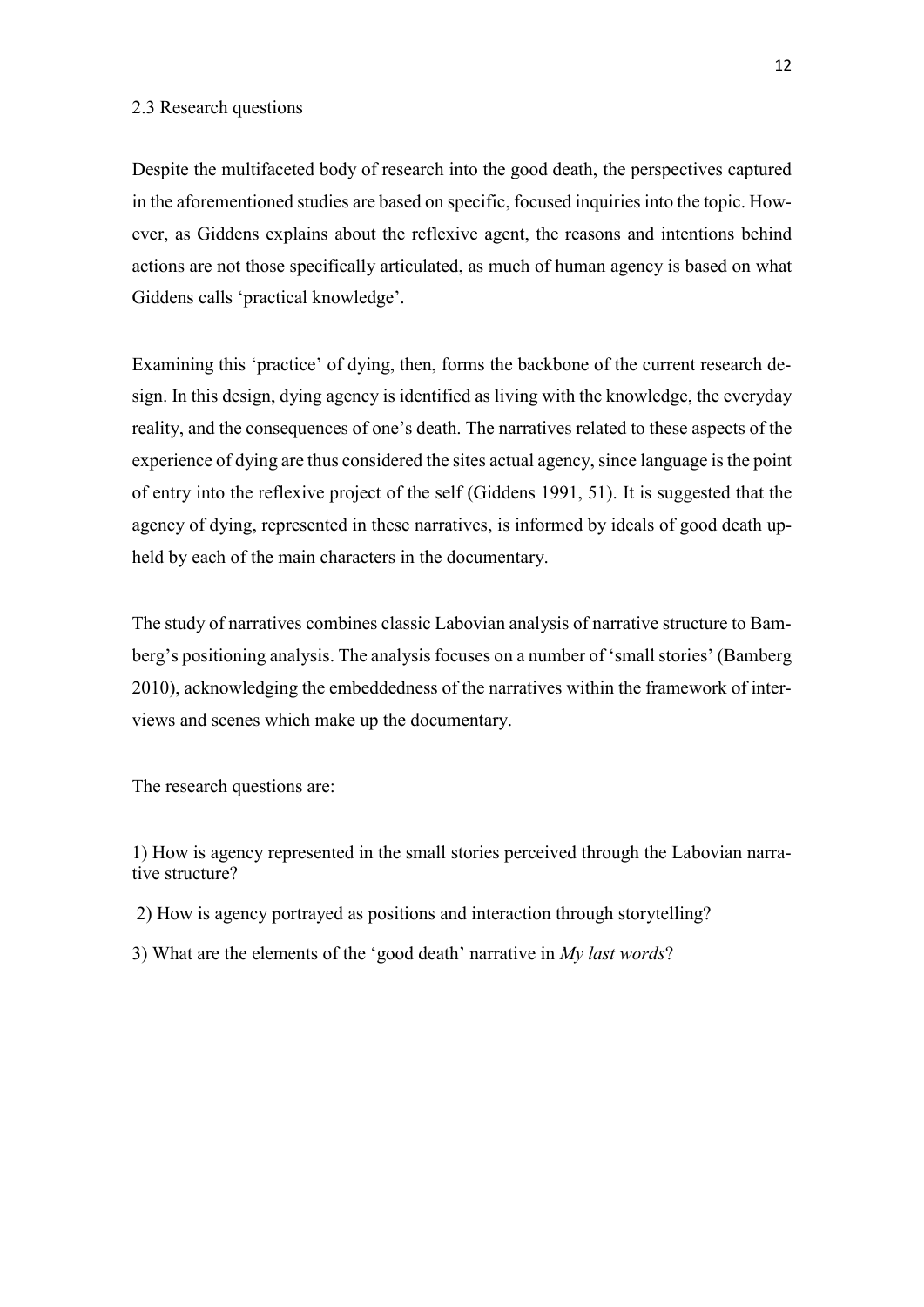#### <span id="page-16-0"></span>3 AGENCY: A REFLEXIVE PROJECT

#### <span id="page-16-1"></span>3.1 Self and Modernity

An intimate, personal perspective into human existence, a perspective Giddens refers to as 'self-identity', emerges through an analysis of modernity itself. Social is not separate from personal, nor is it external: through their intimate struggles, individuals actively help in reconstructing the social around them (1991, 12). However, this is also because the 'world' of modernity is profoundly distinct from that of previous periods of history: in many ways it is a single world, based on new forms of mediated experience and thus having a unitary framework of experience (ibid., 5).

High modernity involves the dismantling of the traditional reference points of identity – the social institutions of community and family, and the elements of time and place (Giddens 1991, 16-17) – along with the concomitant process of negotiating one's place in the world. The human experience, the self-identity, thus becomes the core of agency, in both content and aim. 'Finding oneself', says Giddens, is something that the social conditions of modernity enforce upon us (1991, 12). This process of being and becoming, 'the reflexive project of the self', consists in "*sustaining coherent, yet continuously revised, biographical narratives*" (ibid., 5). Each of us *lives* a biography reflexively organized with respect to social and psychological information about possible lifestyles (ibid., 14). Not only is self-identity thus ambivalent, so is the world with which it converses. This is because modern institutions, rather than providing a basis for identity, fragment and dissociate authority and knowledge.

Rejecting a postmodern analysis, however, Giddens points to the simultaneously unifying characteristics of modernity. Although the essential reflexivity of modernity undermines the certainty of knowledge (Giddens 1991, 21), the mass media creates an a shared, 'mediated experience' – the intrusion of distant events into everyday consciousness (ibid., 27). The mediated experience elevates the sphere of experience from immediate to universal. For Giddens, this ultimately means a situation where there is a 'we', as humanity, and no 'others'.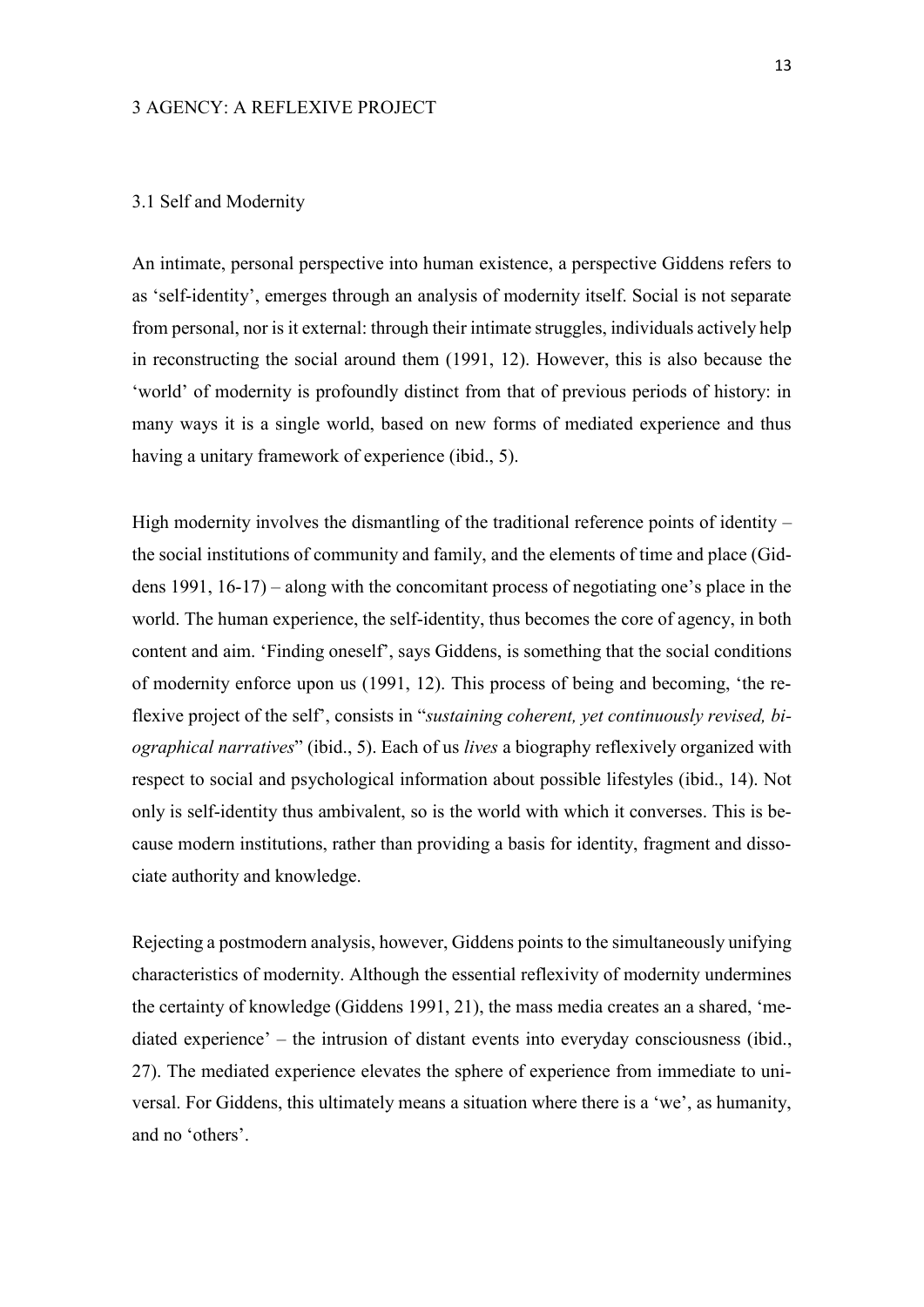In high modernity, the reflexive agent faces the major ontological task of composing her very self. The multitude and plurality of choice that exists at her disposal through the mediated experience indicates both a vast context of social awareness and a tremendous resource. However, Giddens states that an adequate analysis of agency must situate the agent in time and space (1987, 60), which means that Giddens' agency remains firmly linked to social structure (Tucker 1998, 80). The tacit knowledge of how to operate in the day-to-day of their lives is called 'practical consciousness' by Giddens (1979, 55; 1984, xxiii) and is imperative in the process of reflexive monitoring tied to specific social conditions. The actions taken within the social structures serve as the very means through which individuals express themselves (1984, 2-3). The creative capacity of the individual is thus limited by the social knowledge that creates routine, significant in reproducing social reality. Although the agent is reflexive and knowledgeable, free action occurs in the context of social rules – because human social activities are, importantly, recursive (ibid., 2).

The post-traditional social order offers the individual choices and alternatives which turn into personal lifestyles. Lifestyles, in turn, represent the routinised character of social life, a set of habits and modes of acting which Giddens perceives as the material form of the individually constructed self-narrative. (Giddens 1991, 80-81.) The patterns of life choices are thus a result of both the freedom of choice and the need to create logic and predictability out of endless possibility. The room for manoeuvre available to the individual is in fact narrowed down by the very lifestyle choices she makes: choice creates the concomitant urgency to choose (ibid., 81) and to relate each choice into the project of the self.

The presence of choice which turns into the need to participate in life planning is, for Giddens, an example of a more encompassing theme which he terms the 'colonisation of future'. The flip side of the dismantled and fragmented social experience in late modernity is the awareness and calculation of risk which is necessarily interwoven into each individual lifestyle choice and self-narrative. Giddens describes the 'protective cocoon' which is formed by 'bracketing out' potential eventualities in everyday life, necessary for agency and for social life (1991, 3). The performances individuals put on in specific social contexts (ibid., 58), the established routine of social institutions and individual lifestyles create and reproduce trust in the normalcy of daily life.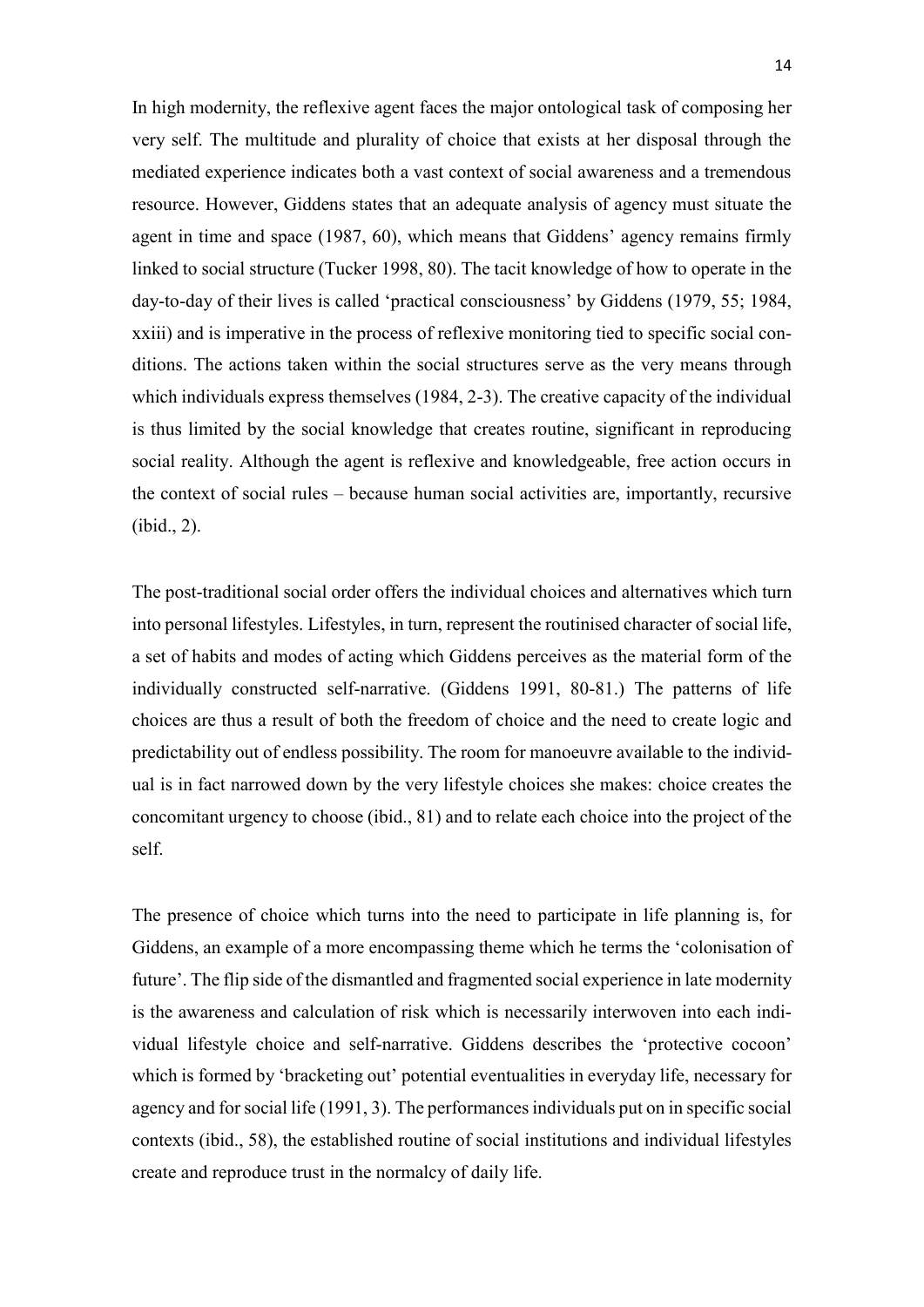#### <span id="page-18-0"></span>3.2 Fateful moments

Crucial for practical consciousness and for the social agent is the development of trust, a sense of ontological security, through which the individual is able to have an experience of self in relation to a world (Giddens 1991, 45). Ontological security is a belief in the continuity of self-identity and, on the other hand, in the reliability of social life (Tucker 1998, 83). Maintaining this sense of security becomes, therefore, a basic driving force for action – particularly for the modern individual faced with the fragmentation of the self and of experience. Following the logic of structuration, which states that structures are both the medium for social action and their outcome (1979, 69), so is trust both a generalized attitude underlying agentive decisions (ibid., 19) and sustained in the daily, routinised activities of social life (Giddens 1984, xxiii).

An examination of routinisation, claims Giddens (1984, 60), is essential to understanding the role of ontological security in the reflexive character of social life. Such an examination, paradoxically, involves critical situations, typically marked by rites of passage, notes Giddens. To put it differently, "*We can learn a good deal about day-to-day life in routine settings from analysing the circumstances in which those settings are radically disturbed*" (1979, 123). Although these critical situations represent discontinuities, Giddens observes that they form an intrinsic part of the continuity of social life, having *"a definitely routinised character*" (1984, 61).

The dialectic between stability and crisis from the individual perspective is, in fact, also essential to an analysis of social reproduction – stability and change in society – and thus to a theory of agency. Blending psychological and social elements of analysis, Giddens explains how the routinisation of social relations importantly manages the layers of individual history, even the potentially problematic dimensions surfacing as feelings of anxiety. "*The familiar is reassuring*", states Giddens, and thus the routine of structure becomes an aim of human action: after all, *"[…] the familiar in social settings is created and recreated through human agency itself, in the duality of structure*" (1979, 128).

Much of human action, and of social interaction is founded, therefore, on basic trust, which in turn is built on the 'bracketing-out' (1991, 127) of all the possible eventualities which might form a threat to daily life. Regardless, there are moments and events which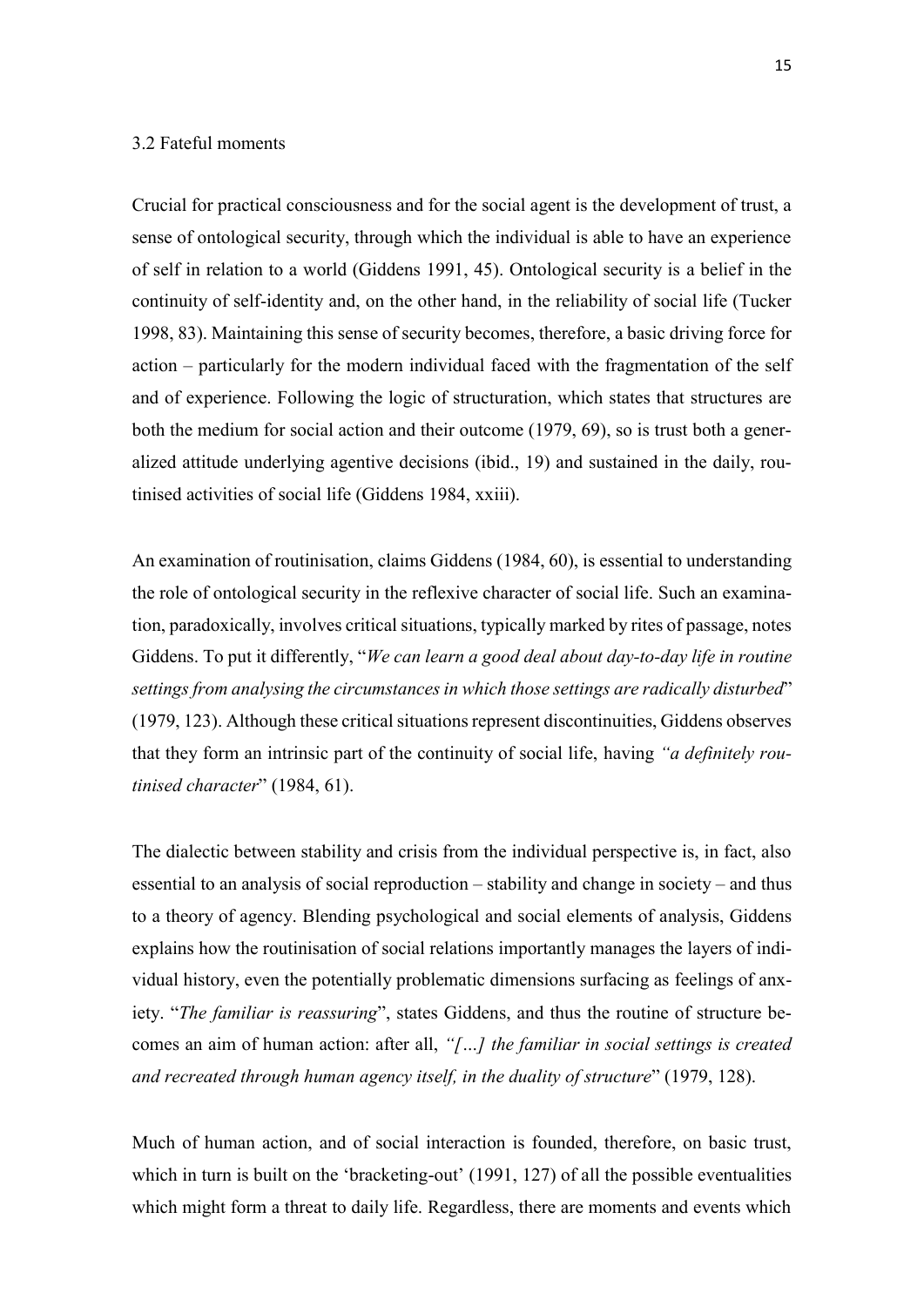call the very existence of the individual into question. These 'fateful moments', according to Giddens, are instances which are particularly related to risk (1991, 113) and call for individuals to make decisions *"[…] that are particularly consequential for their ambitions, or more generally for their future lives"* (ibid., 112). Fateful moments, such as becoming aware of a serious illness, are transition points that call into question not only future plans-of-action, but the entire self-identity (Giddens 1991, 143). Since in the conditions of high modernity no overarching authority exists, fateful moments may also introduce the need for seeking out information. Giddens calls this empowerment through reskilling (1991, 141-142).

For Janet Holland & Rachel Thomson (2009, 454), the 'fateful moment' provides the point of entry into the very instantiation, and therefore empirical study, of agency: "[*the fateful moment] requires that the individual considers the consequences of choices and action, and assesses the risks of those outcomes*". In other words, the nature of the fateful moment as potentially dramatic and profoundly disarraying *presumes* taking action. In fact, claim Holland & Thomson, *"[…] it is taking control in the fateful moment and exercising agency that is crucial in the definition*" (2009, 455). ¨

## <span id="page-19-0"></span>3.3 Narratives of illness

Giddens argues that the linguistic turn in social theory, exploring the intersection between language and the constitution of social practices (1987, 78) is unable to provide insight into agency or social structures (ibid., 80) because language itself resides in social practices, not outside of it. Language thus appears as the *medium of social practice* (Giddens 1979, 40). At a first reading, language is indeed positioned in a minor role in Giddens' theory of agency. The acting subject is described essentially through the 'reflexive monitoring of conduct' (1979, 39). This reflexivity, however, pointing to reasons and intentions behind actions should not to be considered as something specifically articulated, nor as a separate conscious deliberation preceding actions, but as a continuous state or a characteristic of human agency (ibid., 40).

The flow of social life, consisting of individual acts, operates to a large extent based on practical consciousness – drawing on 'tacit' knowledge, which can only partially be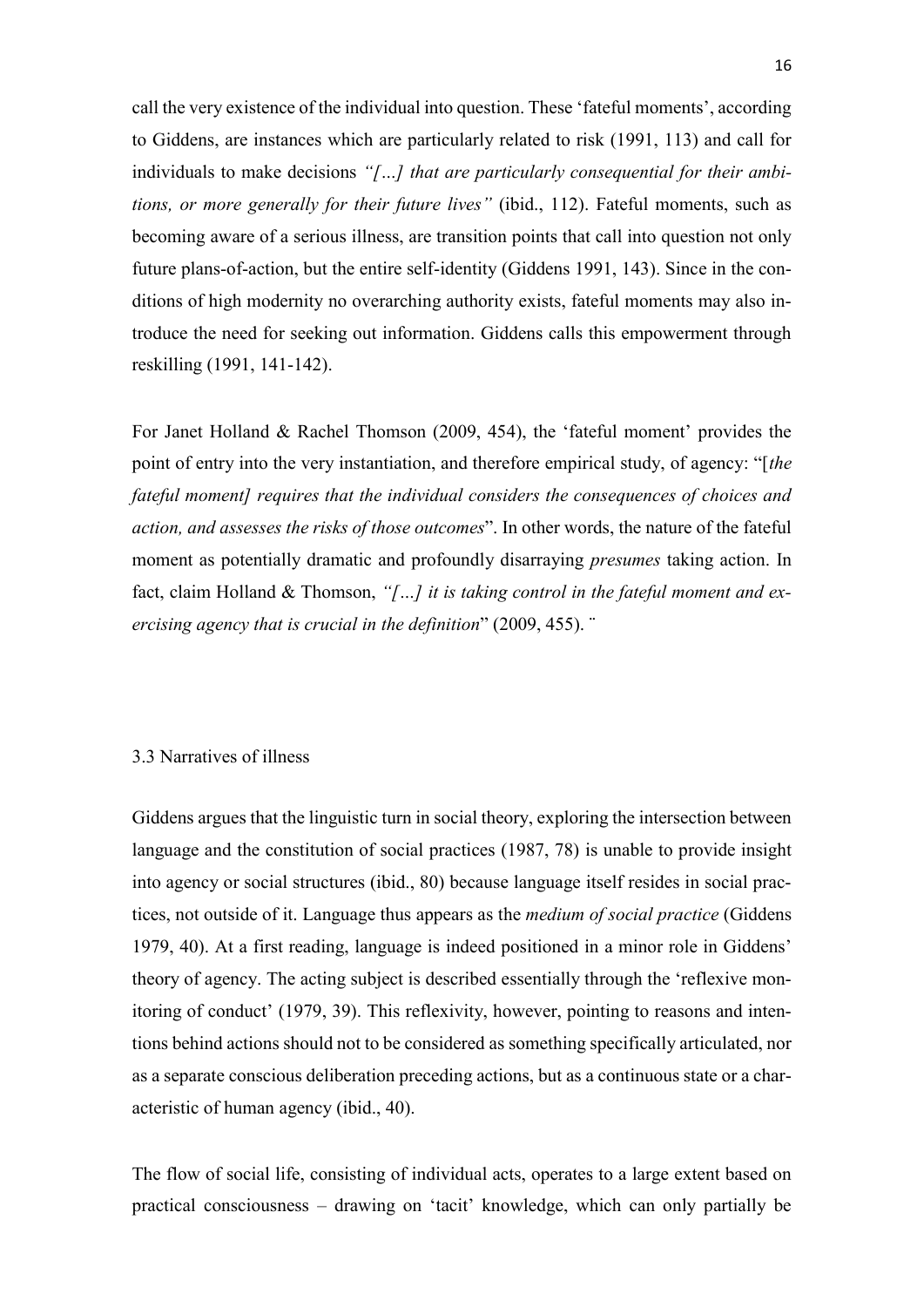expressed through discourse, says Giddens (ibid.). In fact, the reasons actors expressly supply for their actions appear somewhat contradictory to their rationalization which is revealed in the stream of conduct of the agent (ibid., 57). This reflexive state is a chronic feature of the human subject – and thus anchored in all action as part of the logic of producing and reproducing behaviour (Giddens 1991, 63).

Even though reason behind action bears mostly on the non-discursive level of reflection, language is the point of entry into the reflexive process of self, which after all is at the heart of agency in late modernity. Whereas the articulate consciousness of reasons for action is not the dominant mode of agency, agency nevertheless presumes self-consciousness. For Giddens, self-consciousness is not separate from, nor even primary compared to an awareness of others, *"[…] since language – which is intrinsically public – is the means of access to both*" (1991, 51). In other words, intersubjectivity does not derive from subjectivity, but vice versa (ibid.). The 'self', being inherently social in nature, develops and is constructed, through language.

The self becomes problematic particularly in late modernity – a problem which Giddens calls 'living in the world'. As discussed, selves are confronted with the plurality of choice as the traditional sources of identification and obligation have become obsolete. The individual is presented with a multitude of alternative lifestyle choices, authorities and sources of community. The dilemma emerges, as modernity fragments the human experience. For Giddens, the problem of unification for the self is essentially related to preserving the 'narrative of self-identity' (1991, 189). Here, the dual nature of modernity as both unifying and fragmenting (ibid.) is apparent: not only widening the domain of experience and identification, bringing the distant within reach of anyone, anywhere, the mediated experience also offers narratives specifically developed to create narrative coherence with which the reader can identify (ibid., 199).

Considering, once again, Giddens' theory of agency, as the production and reproduction of social practice as a reflexive and ongoing process, the central task of maintaining the narrative of self-identity should be perceived as both practical and discursive. The selfidentity of the modern individual, "*constituted by the reflexive ordering of self-narratives*" (Giddens 1991, 244) relies on a 'discursive consciousness' (1979, 73) of agency. Thus, reducing Giddens to a mere "*theorist of practice*" who considers human agency as "*habitual, repetitive, and taken for granted*" (Emirbayer & Mische 1998) overlooks the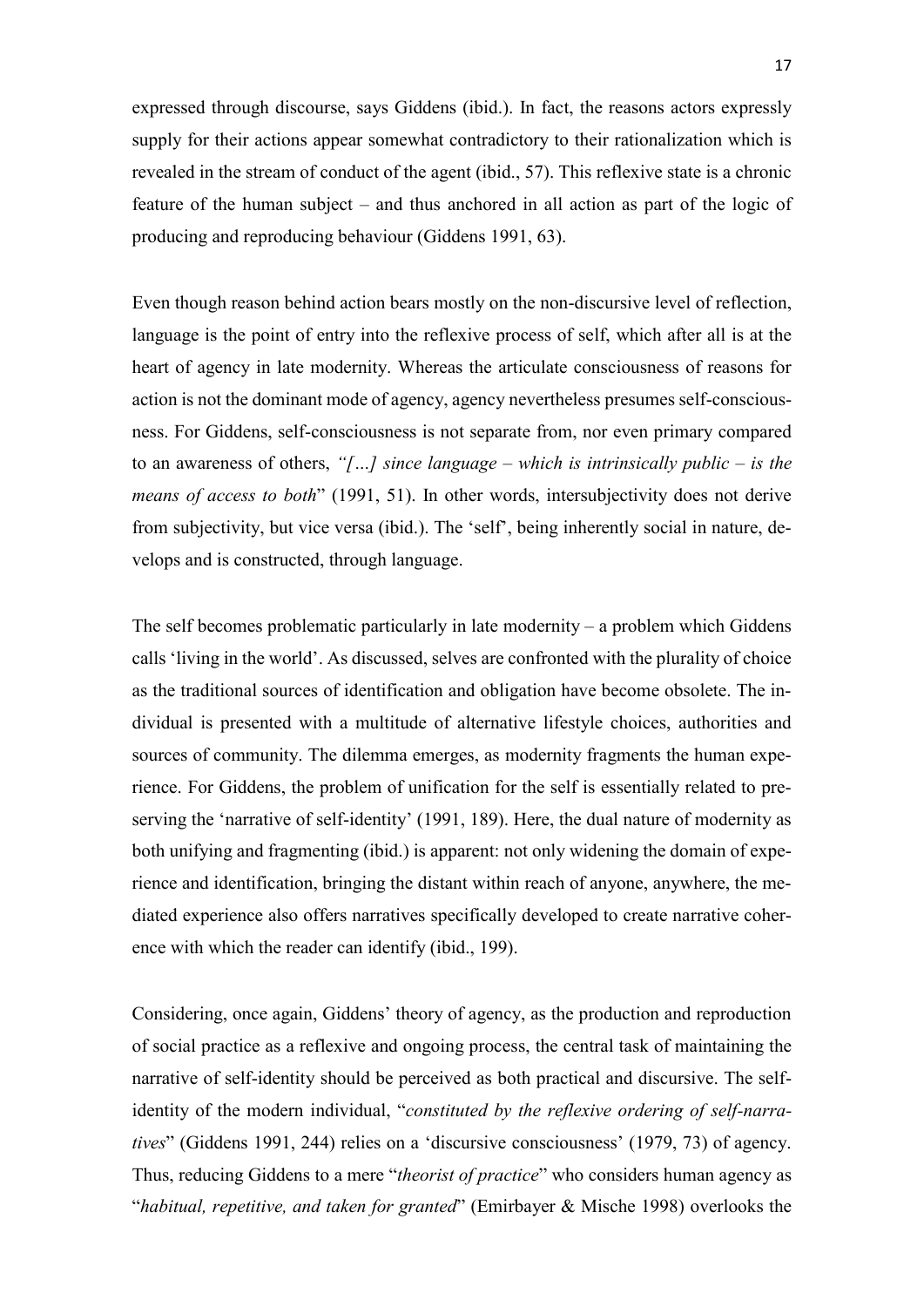ever-prevalent effort of monitoring, unifying and constructing of the modern *self* vis-ávis social practice and others.

A critique, reminiscent of Giddens' analysis of agency, is put forth by Paul Atkinson (1997; Atkinson & Delamont 2006) who considers the narrative turn as a new wave of Romanticism, where the atomised subject, thoroughly individual and personal, is speaking in social vacuum. What is lost in narrative in many of these approaches, is a context and an analysis. For Atkinson (2009), a social analysis in narrativity should consider that the right to talk, the permissible topics of talk, and the conventions of participation in speech events are all constitutive of social position. In fact, taking as a case in point the illness narrative, which has claimed unprecedented attention in narrative analysis, is a distinctively Anglo, middle-class mode of expression, claims Atkinson (ibid.). Like Giddens, Atkinson thus rejects an autonomous talking subject.

Constructing a life story, write Amia Lieblich, Rivka Tuval-Mashiach & Tamar Zilber (2008), requires the narrator to fulfil two tasks: telling a story of their being and development, and providing an explanation for how they reached their present situation or identity. If possible, this task becomes even more urgent once told upon impeding death. Illness narratives are thus considered attempts at biographical reconstitution and identity work (Atkinson 2009). Chronic illness disrupts the relationship between the self, the body, and the surrounding world: illness can be experienced as an external event, yet through narrative, it can be integrated into the life story (Hydén 1997, 51-53). Gareth Williams' (1984) analysis of illness narratives' etiology indicates that persons afflicted by arthritis offer not only causal explanations for the onset of the disease, but also interpretive: for Williams, these explanations are narrative reconstructions for the disruptions of illness in daily life.

Narrative theory has increasingly become aware that situational factors play a crucial role in the construction of narratives, and of the different possible narratives arising from different situations, particularly from the interaction of the narrator and the listener (Hydén 1997, 52). As far as a healing or a restorative function, illness stories represent the opportunity of looking into the past, the present, and the imagined future, all important dimensions of identity construction, accomplished performatively. This is not to suggest that the identities are inauthentic, rather that identities are accomplished and positioned with an audience in mind. (Riessman 2003, 7.)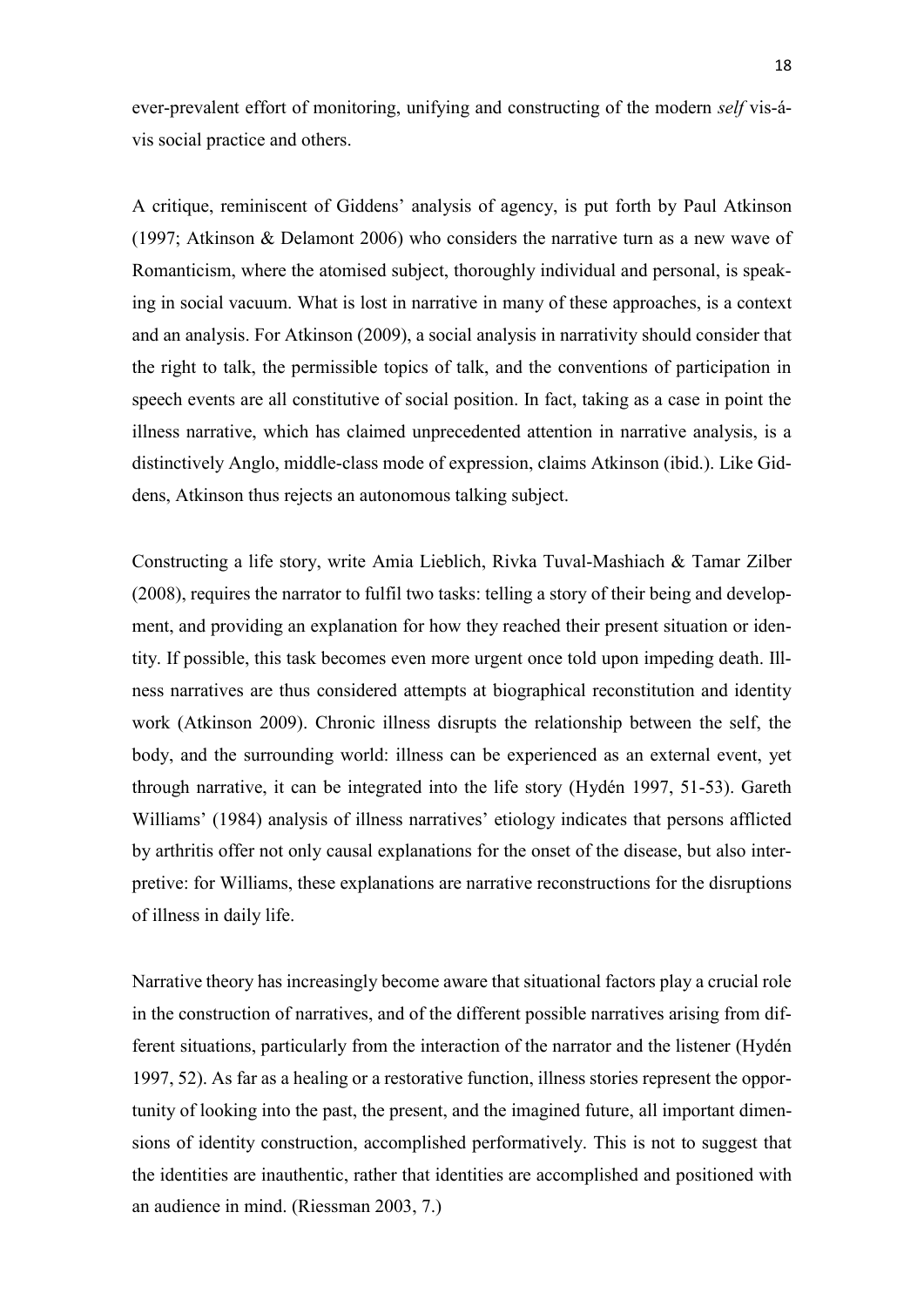Illness narratives are of interest to social research particularly as they are conceived as resistance to the authoritative role of medicine in explaining illness (Hydén 1997; Atkinson 2009). When a distinction was made between illness and disease, the possibility opened up for the study of the patient's speech acts as an integral and important part of the course of illness, and once attention shifted from illness to suffering, these speech acts formed a voice that was strong enough to resist the medical authority (Hydén 1997, 49).

<span id="page-22-0"></span>Arthur W. Frank (1995) laid the groundwork for a theory of illness narratives. The first category is the *restitution narrative*, a recovery from illness by the grace of a medicine, a medical expert or a technical solution. The *chaos narrative*, on the other hand, represents the opposite, where the narration is unable to express nor repair the damage of illness. Third, a *quest narrative* accounts for the agency that is formed as a result of illness: at first, illness leads in a disarray and despair, then, through transformation, to reclaiming a novel form of subjectivity. These narratives, to put it in Williams' (1984) terms, including those depicting the good death – strive to re-establish order by reconstructing the broken relationship between the body, self and society.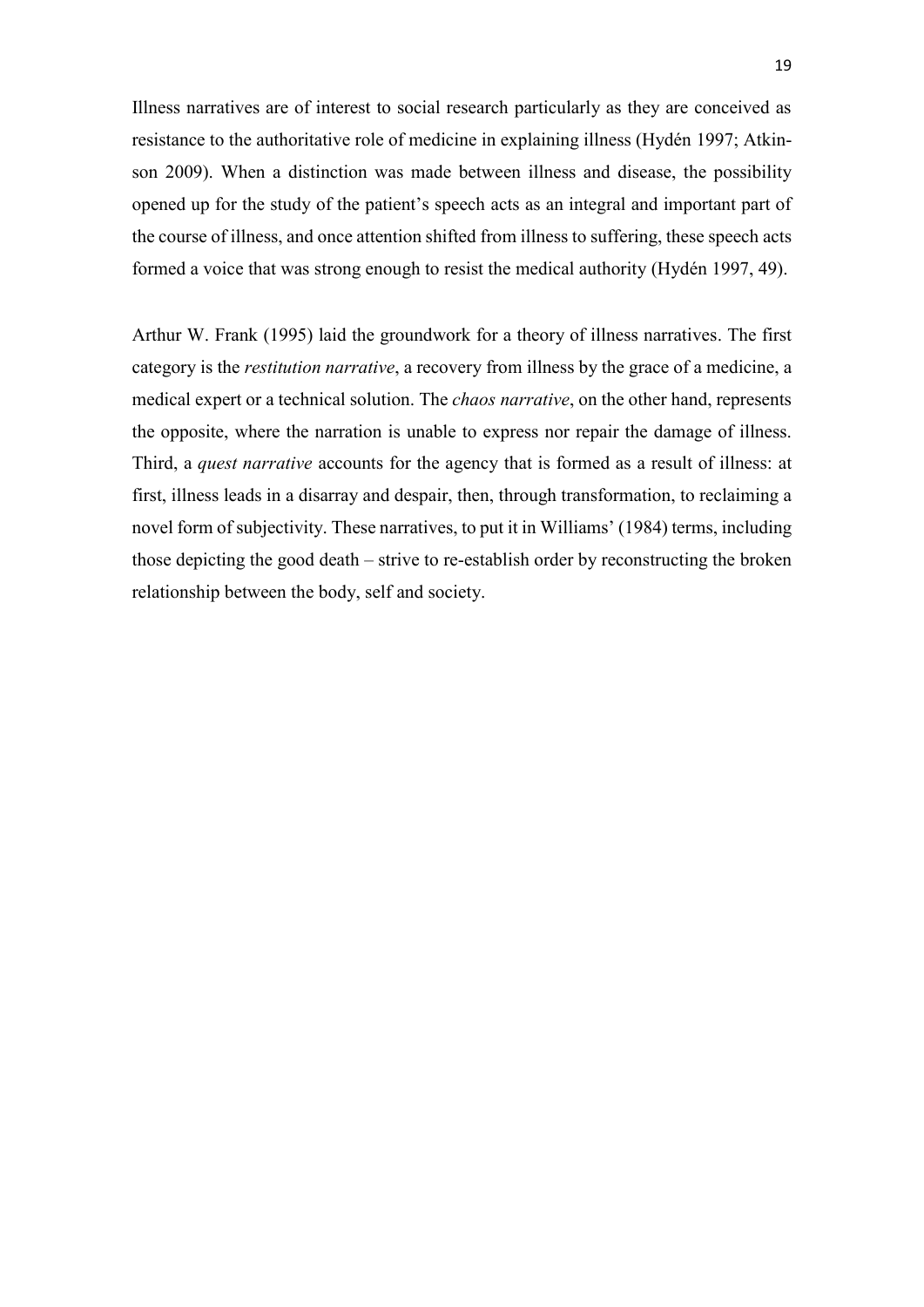#### 4 EXPLORING *MY LAST WORDS*

#### <span id="page-23-0"></span>4.1 Narrative analysis: Labovian structure and Bambergian agency

There are many points of entry into reading a narrative. An analytical framework might focus on a textual or rhetorical (Burke 1969), a psychological (Lieblich, Tuval-Mashiach & Zilber 1998), or a social and political (Williams 1984) logic of narrative. The overarching question for these different approaches is whether the chosen framework gives precedence to the internal world of the narrator or whether the narrative is treated as the outcome, to a lesser or greater degree, of various structures, discursive, cultural or social, for instance.

Unlike structuralists and post-structuralists, who perceive the construction of reality through and in language, Giddens (1987, 91) contends that meaning does not originate within language, but at the intersection of applying signifiers with "*objects and events of the world, focused an organized via the acting individual*". This context of social conduct, in narrative analysis, is narrative structure, which is recognizable to various audiences. The stories told may be unique, but they are composed by adapting and combining narrative structures which cultures make available (Frank 1995, 75).

A classic theory of narrative structure is put forth by William Labov and Joshua Waletzky (1967; Labov 2006) in the form of an analytic framework of how people convey past *personal experiences* in narrative form. This model became paradigmatic for narrative research, usually applied or at least referred to by any narrative study (Riessman 2008, 81). Studying the vernacular use of language within street culture, Labov and Waletzky (1967, 13) stated as their aim to find correlations of the narrator's social characteristics with the structure of their narratives, in the effort to discuss problems of effective communication. They defined narrative in general as "*a particular way of reporting past events*" where the temporal order of clauses represents the temporal sequence of events (Labov 2006).

A complete narrative in the classic Labovian model includes six elements:

• an abstract (a summary or a 'title' of the story);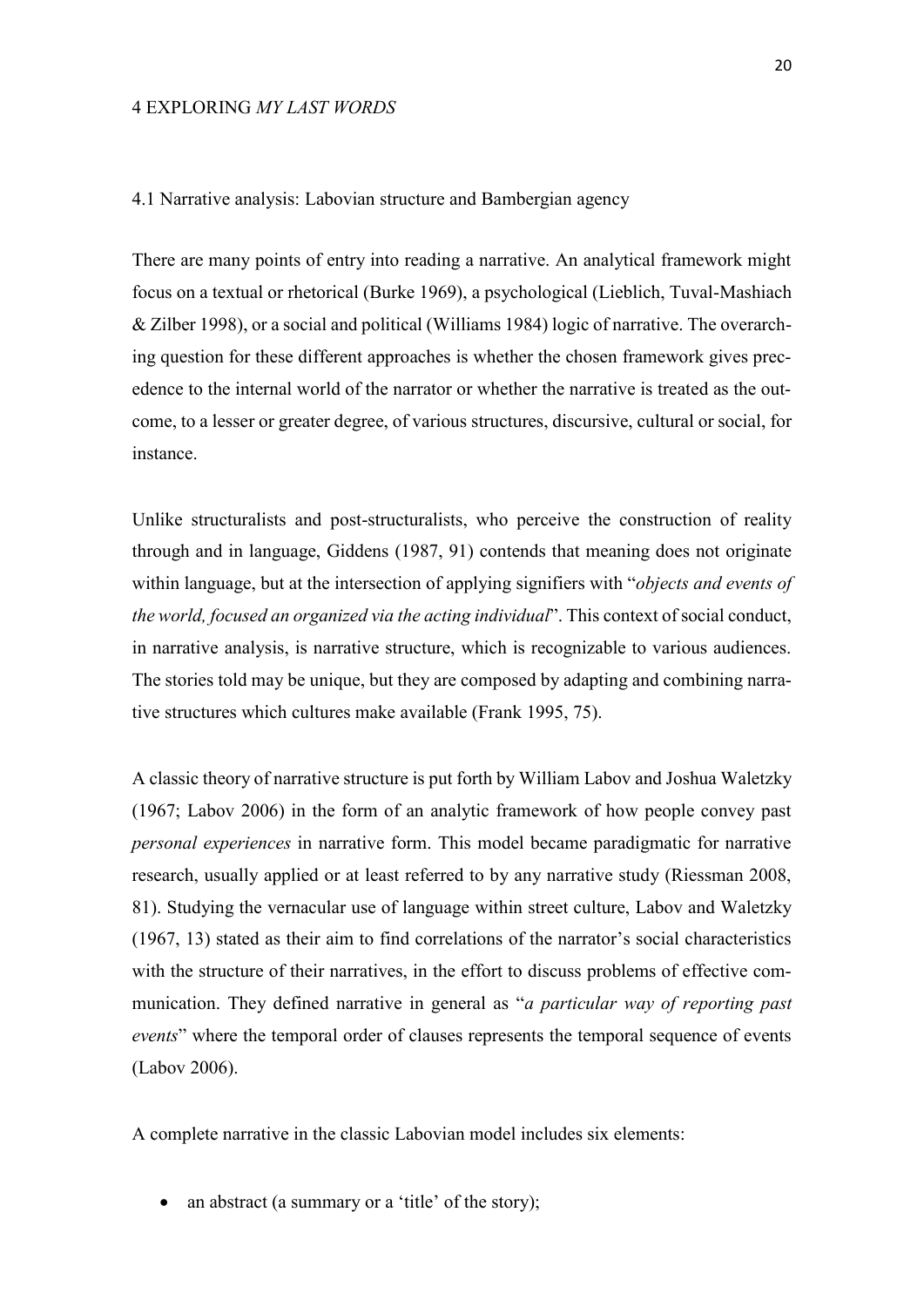- orientation (the context of events, including the who, where, when and why of the story);
- complicating action (an event or action, possibly indicating conflict);
- evaluation (the narrator's point of view); resolution (how the complication ends or what it leads to); and
- coda (connecting the narrative to the moment of telling the story).

Michael Bamberg (1997; 2005; 2010) builds on Labov's approach, which he considers has two possible readings. The first focuses on what is said and how it is said, to work out the reason for why the narrative is put forth. The second takes the narrative form as a means of performance – considering the narrative as an act – where the audience bears a greater role in how the narrative is constructed and performed. (Bamberg 1997.) Bamberg thus develops an approach to narrative analysis called *positioning analysis*, which, in addition to considering what is actually said, explores the narrative as an interactional event. Positioning analysis considers how the characters, as well as the participants to the act of storytelling, assume positions in relation to one another.

Thus, following concepts familiar from Giddens' analysis of agency, also narrative analysis can be considered an interplay between structure and performance. The study of the textual and structural properties of narratives analyses themes and the ways characters are presented in the narrative, assumed to aim at coherence in producing a representation of an experience or an event for the listener. Instead, narrative-as-practice considers the *process* of negotiating identity claims in social contexts: participants are seen to constantly reflect on and adjust their choices with respect to what they jointly create in the moment (Bamberg 2005, 223).

#### <span id="page-24-0"></span>4.2 From 'small' to 'Big'

Positioning theory was initially developed within the context of psychology of personhood – linked to a person's conceptions of what he or she is as an individual, and how they are connected to the positions available to that person in the collectivities he/she attends to (Harré 2010, 51). Positioning analysis acknowledges, in the framework of agency, the role of the local context, the normative constraints and opportunities for action in narrative performance (ibid.). In other words, positioning theory perceives the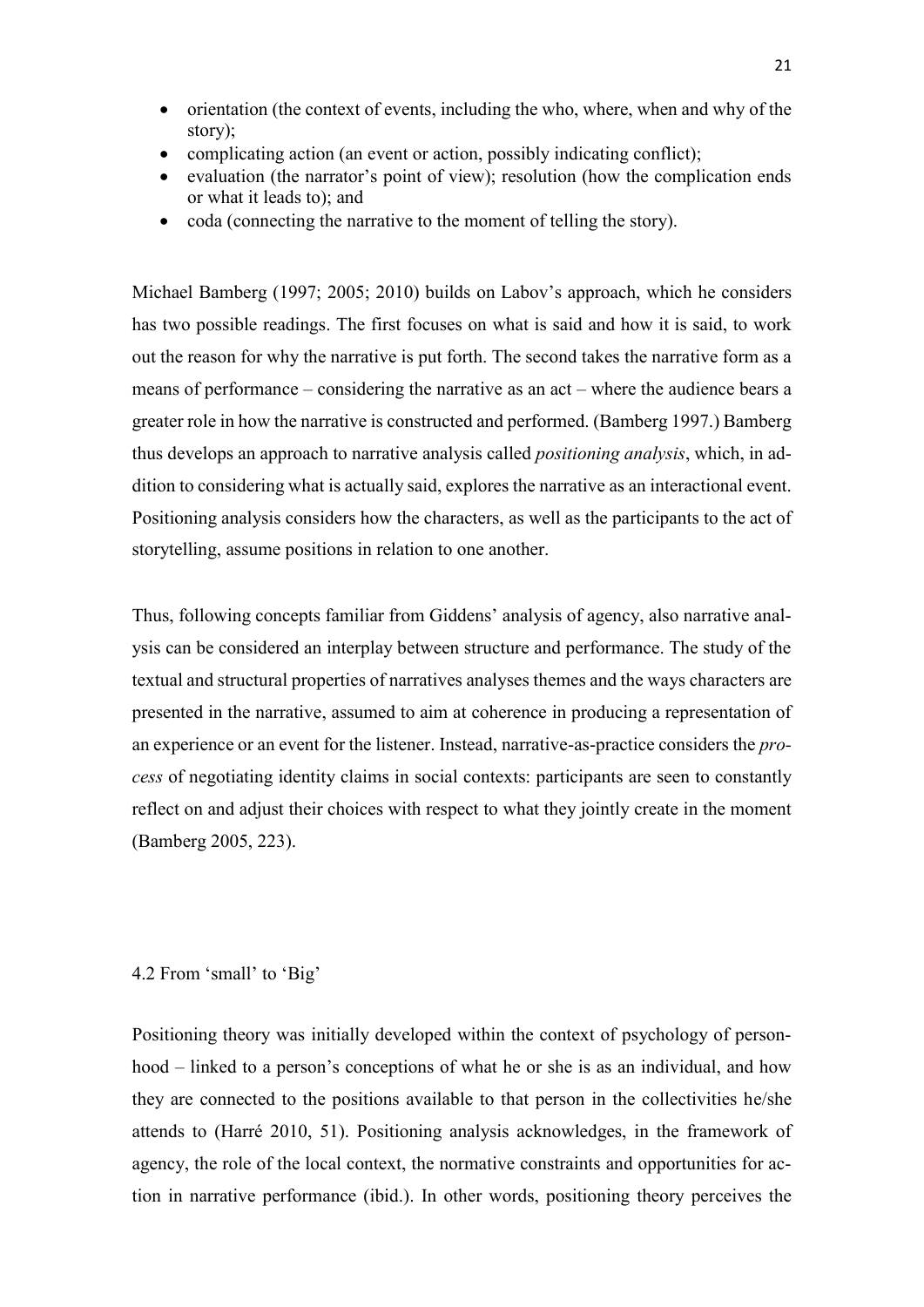framework for action as not determined by competence alone but also as rights and duties with respect to the social context (ibid.,) – much like Giddens, for whom free action occurs in the context of social rules (1984, 2).

Positions, then, are clusters of normative beliefs pertaining to a particular episode of social interaction – "*features of the local moral landscape*" – to which people are assigned to, or assign themselves via a variety of implicit and explicit acts. These positions are local and may even be momentary, which is why any positioning act can also be challenged. (Harré 2010, 53.) However, positions form the fundamental source of meaning in narratives as they determine the 'act-force' of speaking and acting (ibid., 54), delineating the meaning of those actions. In fact, states Rom Harré (ibid.), what you *are* is partly determined by the roles you have.

Building on Harré, Bamberg (1997) accentuates the purpose of the narrative itself as an act – perhaps of claiming positions and of positioning others – where the role of the audience plays a crucial role. Bamberg (2006) argues that studies in narrative identity should include the referential level of meaning – that is, analysis should investigate how the use of linguistic devices (i.e. what textual narrative analysis is traditionally about) is contextualized. Compared to Labovian approach, Bamberg (1997) therefore suggests a broader consideration of the narrative, one where the discursive situation and discursive purpose – the pragmatics of narrating – are united with the linguistic (structural) analysis.

The 'narrative turn' in social science presented narratives as one of the main forms through which we perceive, experience and judge our actions – the very medium for how we make sense of the world (Hydén 1997, 49-50). Positioning theory, then, represents a rift within the narrative theory pertaining to the role of narrative as source of empirical knowledge. The 'narrative turn', after all, has been criticized for claiming narrative itself as the independent site of research. Atkinson's (2009) critique, for instance, relates to the lack of context in the treatment of narratives: narratives are celebrated as privileged phenomena in their own right, devoid of cultural or social life. In the same vein, claims Atkinson, contemporary social science research, in search of an 'interior biographical life' draws on explanatory models which are non-, or even anti-sociological, investigating a subconscious and private experience (ibid.).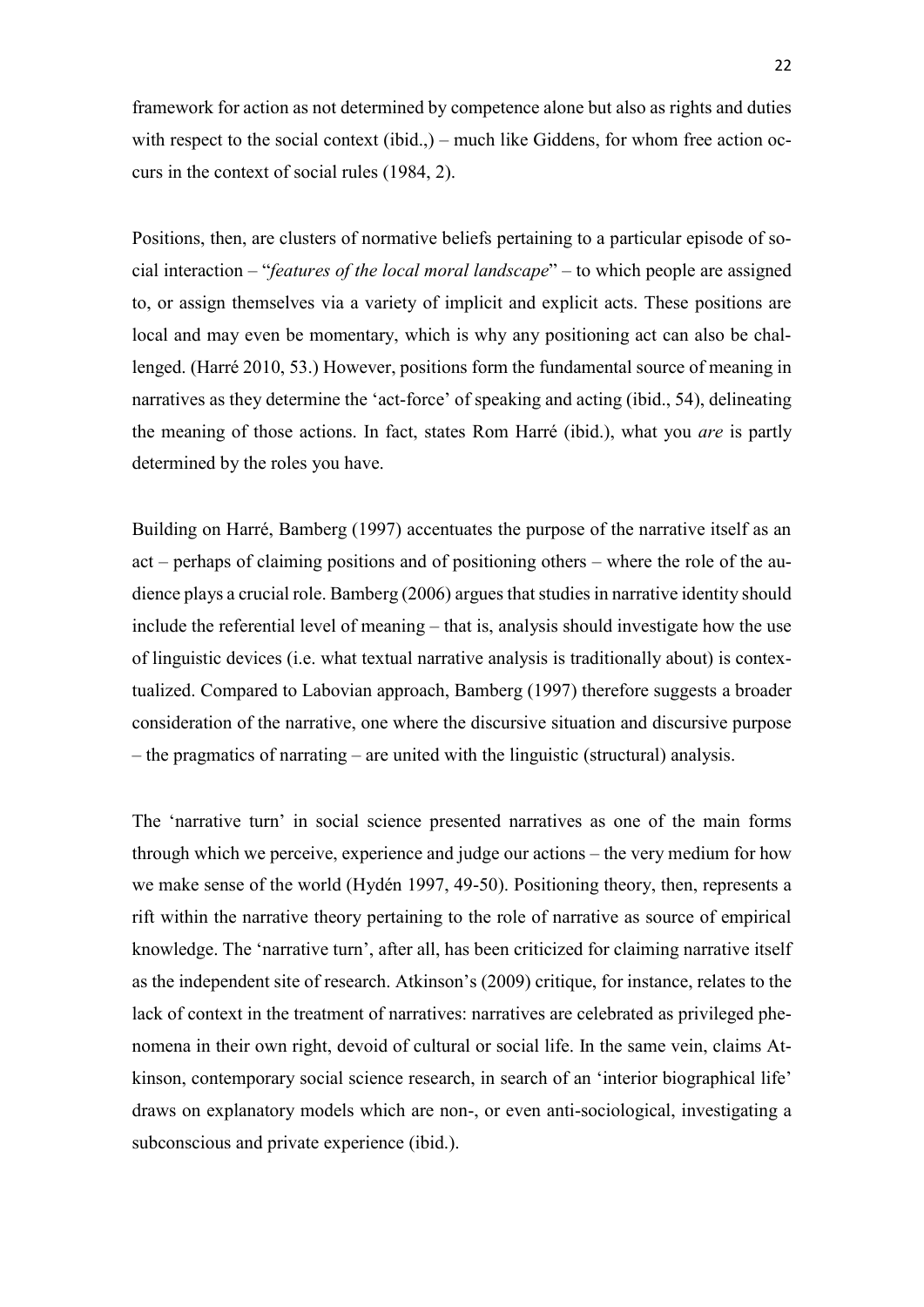Bamberg notes, similarly, that the narrative turn in social sciences was largely built on 'big story' research (Bamberg & Georgakapoulou 2008), investigating life stories as manifestations of identities. The 'big story' approach starts from the first-person perspective, a self-oriented, self-reflective and rational individual – and importantly, locates the source of meaning within that person. In contrast, an interest in 'small stories' (Bamberg 2006; Bamberg & Georgakopoulou 2008; Bamberg 2011) takes identity as a process of construction, profoundly situational and social. The small story approach views the individual as socially and interactionally constituted, while agentive and "*occasionally strategic*." Meaning thus originates in the social interaction (Bamberg 2011.)

Whereas the 'big story' approach tends to essentialize self and identity (Bamberg 2008, 184), a focus on small stories views the relationship between identity and narrative more as aim than fact. The small story perspective represents a markedly different analysis into the relationship between the social and the individual compared to the 'biographical turn' of social science. The paradigm of narrative and identity as an ongoing process of social negotiation resonates with that of Giddens (1979, 43): he perceives the production of a text – parallel to the production of a social practice – not the outcome of intention or a 'fixed form', but "*a concrete medium and outcome of a process of production, reflexively monitored by its author or reader*". Furthermore, for Giddens (ibid., 43-44), considering the text presumes considering who the author is as an acting subject:

*"An author is neither a bundle of intentions, nor on the other hand a series of 'traces' somehow deposited within the text. […] But to study a text is at the same time in a definite sense to study the production of its author. The author is not simply 'subject' and the text 'object'; the 'author' helps constitute him- or herself through the text, via the very process of production of that text."*

Rather than a deposit of meaning planted and to be discovered, positioning theory and a focus on 'small stories' take narrative as an act of meaning construction – a joint effort of the speaker and audience, bound by the social context which inevitably is part of the very aim of the narrative.

Narrative positioning analysis proceeds on three levels, formulated into three positioning questions (Bamberg 1997; Bamberg and Georgakopoulou 2008):

1) How characters are positioned within the story (level 1)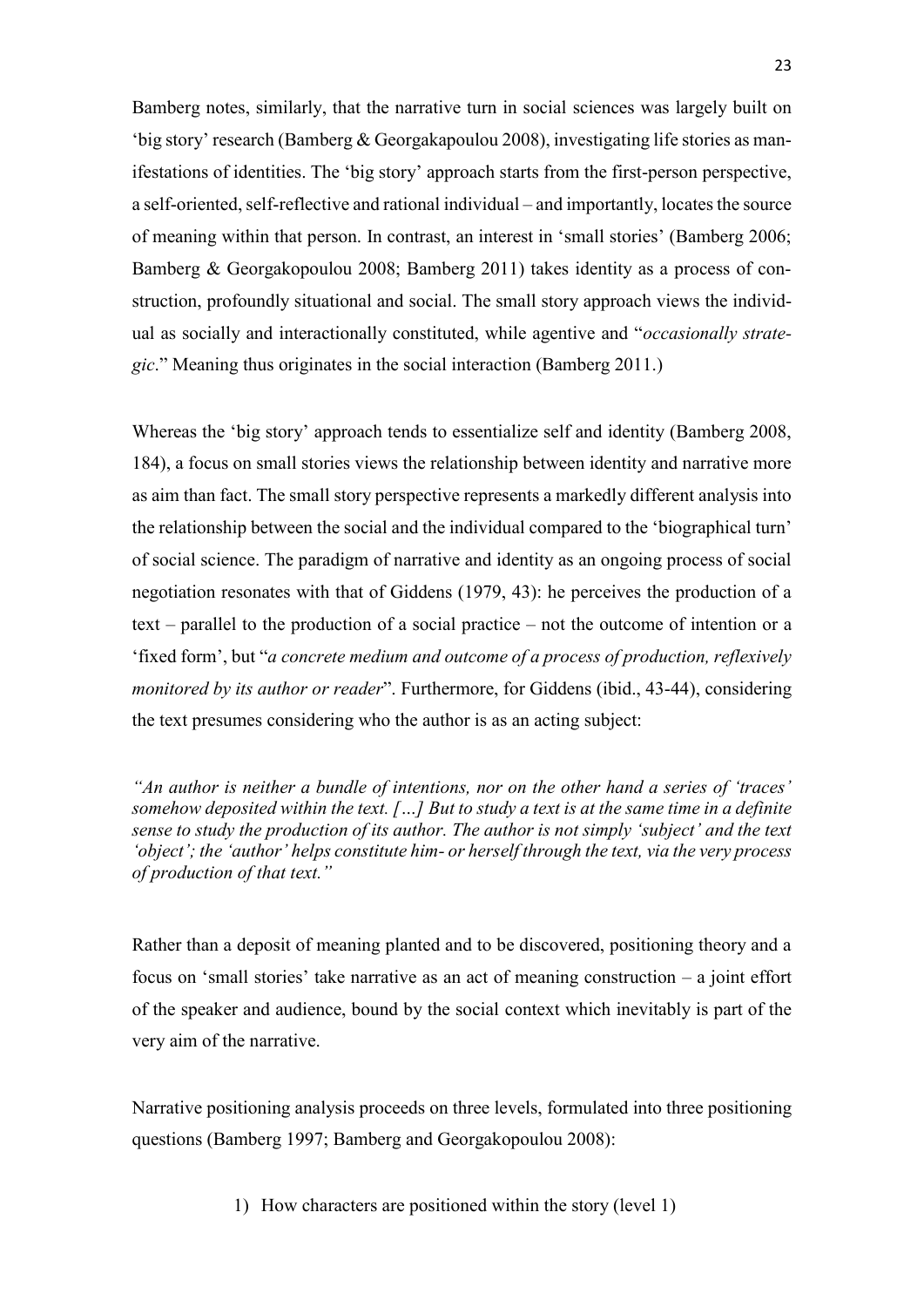- 2) How the speaker/narrator positions him/herself (and is positioned) within the interactive situation (level 2)
	- a. Analysing the interactional accomplishment of *narrating* as the activity under construction in the excerpt
	- b. Analysing the research setting in which the interviewer has asked a question, how it was answered in the form of telling a story and what can be concluded from that.
	- c. Analysing the joint interactional engagement between participants.
- 3) How the speaker/narrator positions a sense of self/identity with regard to dominant discourses or master narratives (level 3)

<span id="page-27-0"></span>4.3 Research design, data and methodology

*My last words* (Mijn Laatste Woorden – Viimeiset sanani) is a television documentary series<sup>1</sup> consisting of four Dutch episodes and five Finnish ones, each introducing a single main character – incurably ill and facing the last months of their life. Each episode ends in a farewell video message by the main character to his or her loved ones. In Finland, the documentary first aired in 2013, and was described by YLE (Yleisradio, The Finnish Broadcasting Company) in the following way:

"*Death, like birth, is a part of life. The documentary series My last words offers a platform for the incurably ill persons and their loved ones. The documentary makes you think but does not cause fear or anguish. The topics dealt with are addressed directly, not through euphemisms. The five Finnish episodes are followed by four Dutch ones*."<sup>2</sup>

*My last words* represents the first instance of the terminally ill stepping into the limelight in the Finnish public television. The news of the upcoming series was met with mixed reactions in social media. The Dutch roots of the format raised suspicions in some commentators, who suggested that the purpose of the show was nothing more than to advertise euthanasia which is legal in the Netherlands. Other comments expressed that "*feeding off*" death and the private suffering of people was "*tacky*". Those in opposition considered

**.** 

<sup>&</sup>lt;sup>1</sup> The documentary is based on the format of the Dutch production company Palm Plus. The Finnish episodes are produced by Sari Isotalo, Susamuru Ltd. Palm Plus won the Golden Rose festival award for *My last words* in Switzerland in 2007.

<sup>2</sup> YLE, https://areena.yle.fi/1-1930625, accessed March 2nd, 2019.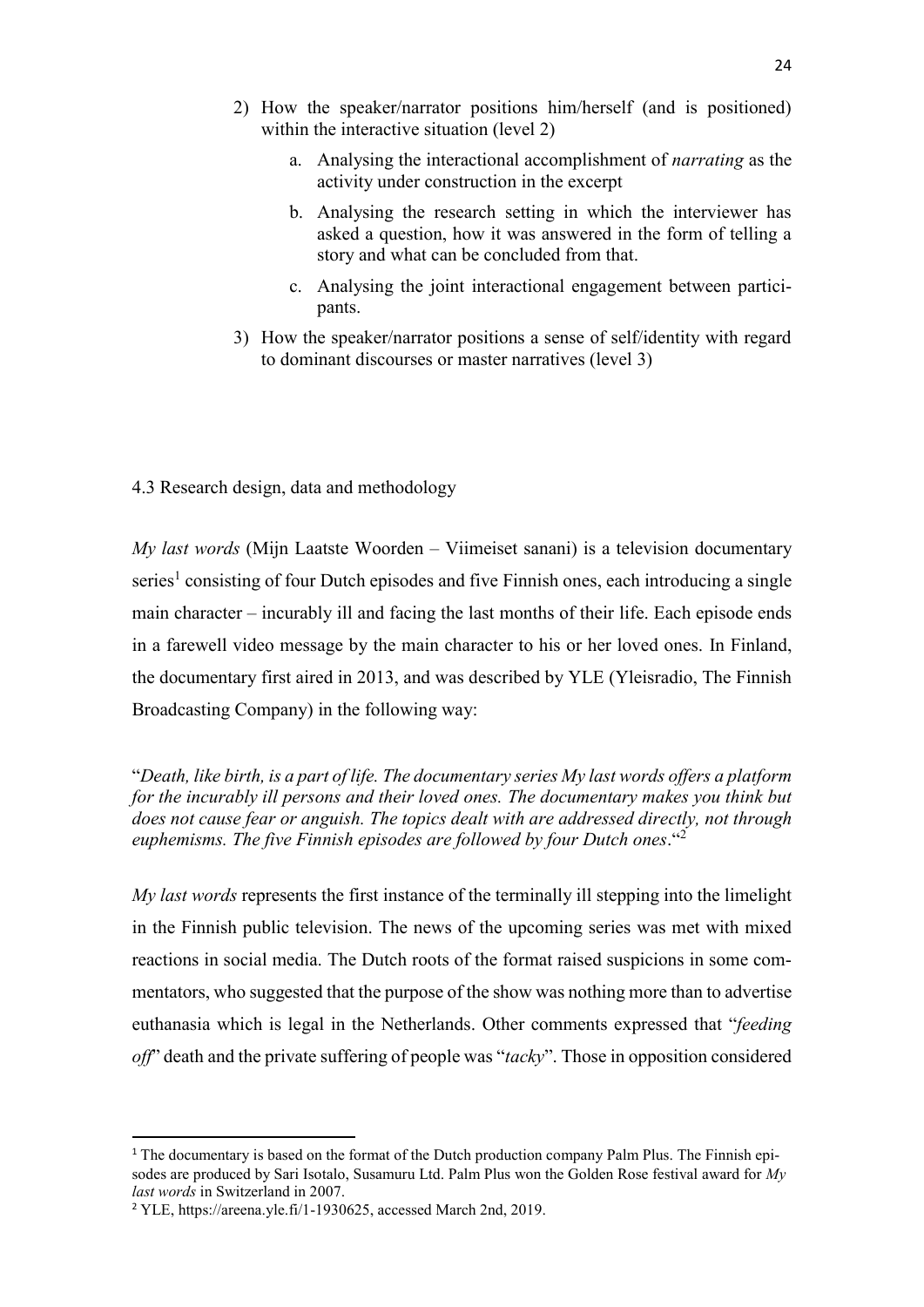death a valuable topic for public discussion, noting that death had become too distant and abstract a topic for the contemporary person. (Uusi Suomi 2008.)

For the purposes of exploring the discussion of good death, the documentary appears as an intriguing point of access into the topic. Based on a review of research literature on the constituents of good death, the obvious differences, even contradictions, in the ideals expressed by various reference groups are clear. Considering the experience of dying as one that potentially lasts for years, it appears, that the topic might be approached differently. Rather than as definitions and preferences, the good death could be identified in the practice and process of dying, thus incorporating the personal, social and possibly even the societal factors at play in the individual experience. As the empirical material for this study, the documentary as a public display of private experiences appears to offer the unique perspective into the intersection of personal strategies meeting social and societal ideals and expectations.

Considering the narrative structure of *My last words*, each episode represents a collage of perspectives into the experience of dying. First, the visual storyline forms through the lens of the camera. What is seen by the viewers appears, at times, in partnership with what is said, accentuating and explaining the topic at hand – while at other times the camera footage appears in contrast, even in contradiction to the expressed emotions. This contrast is particularly clear in the Dutch episodes of the documentary, which feature lots of rhythmic music, voice narrating and editing to present the main characters as courageous and energetic in the midst of their final moments.

The main character is presented in conjunction with his or her family members, each offering their personal angle into the experience. Importantly, the interviewer also plays an active role in choosing and delimiting the topics of discussion. Through the interviews and the social network, the documentary assembles a life story of the main character from the vantage point of the approaching death.

Since an analysis of all ten episodes would have been beyond the scope of this thesis, it is confined to the Finnish episodes. After transcribing the episodes, including both the textual and the visual material in each of them, my focus further narrowed down to consider how the characters were portrayed in the documentary. In considering the narrative structure of the format, the many narratives *within* each episode, performed by the main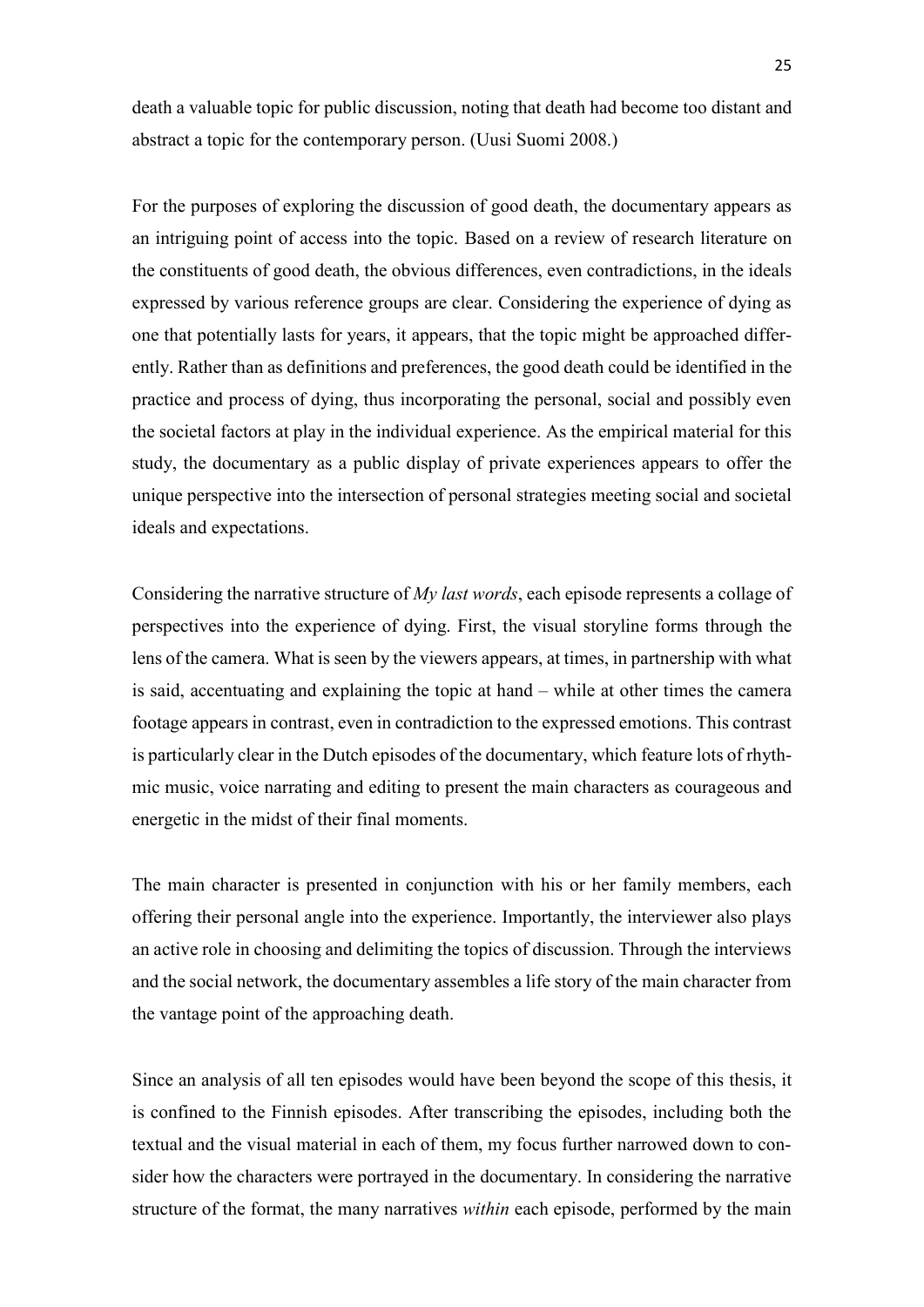characters themselves stood out. Beneath the main storyline, multiple small stories are heard, occasionally appearing as autonomous first-person narratives, while others jointly produced by a number of characters, sometimes including the interviewer. In order to entrench beyond the script and structure of the documentary, these small stories appeared as the points of entry into the narrative voice of the main characters themselves.

I attempted to identify comparable narratives for analysis: one related to the initial experience of receiving diagnosis and facing the possibility of death; another related to living with death; and finally one related to facing the consequences of death, i.e. leaving farewells. As the number of narratives accumulated, it became clear that four (out of the five Finnish) main characters was the maximum I could include in the analysis. Although the sample is not large, and is demarcated by the Finnish context, choosing commensurate small stories allows for comparisons to be made.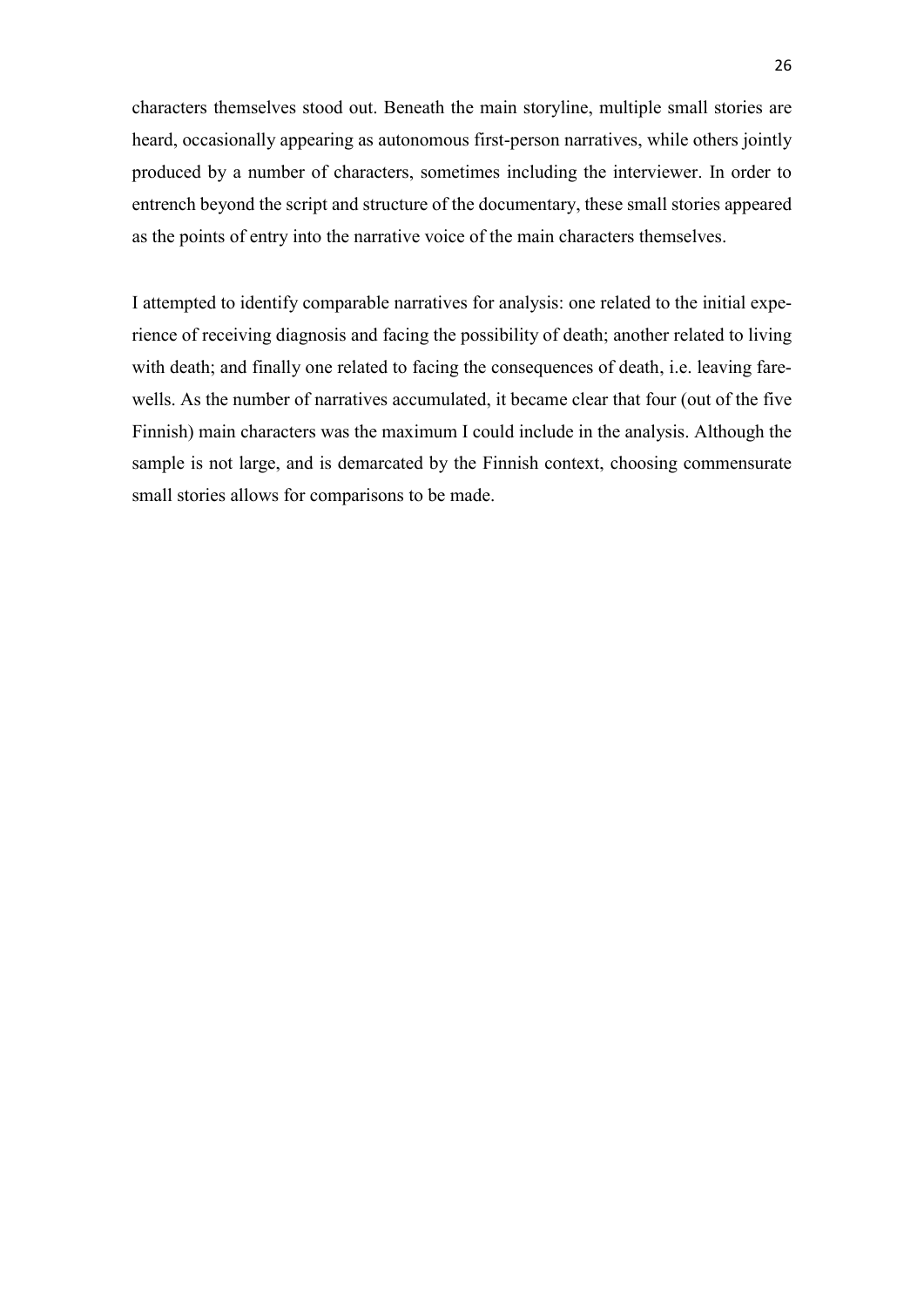## <span id="page-30-0"></span>5 SMALL STORIES OF DYING AGENCY

## <span id="page-30-1"></span>5.1 Maria

## *Maria – small story 1*

- I've worked on a cruise ship for 25 years as a croupier at a gambling table.
- 2 In 2008, when I got the diagnosis,<br>3 that summer I was working on a sh
- that summer I was working on a ship on the Turku-Stockholm route.
- I took the train to Turku,
- and went to work,
- 6 stayed there for two days.<br>
The pain was too much
- The pain was too much
- so I couldn't stay any longer,
- so I came to Helsinki by ship.
- Then the doctor gives you three days of sick leave,
- 11 then you return,
- stay a couple of days,
- and come back.
- It was just horrible. Horrible, in the beginning.
- But then suddenly, I remember it was a Tuesday,
- the phone rang in the morning:
- "Will you come right away to hear the results."
- So, naturally I was amazed,
- and anticipated
- 20 that there had to be something there,
- since the results came back so quickly.
- And so there was a young female doctor
- who said,
- you have multiple myeloma,
- explaining it is bone marrow cancer.
- And there it was.
- I was horrified,
- I went straight to the ladies' room, crying and confounded.

Maria's story of illness follows the classic Labovian (1967; 2006) narrative structure, beginning with an abstract which recognizes the background of her 25-year career on a cruise ship. The complication is the climax of the narrative, marked off by the speaker dramatically shifting from past to present tense, inviting the audience to join the urgency of the experience of falling ill and enduring the pain of illness (lines 10-13): "*The doctor gives you three days of sick leave, then you return, stay a couple of days and come back*".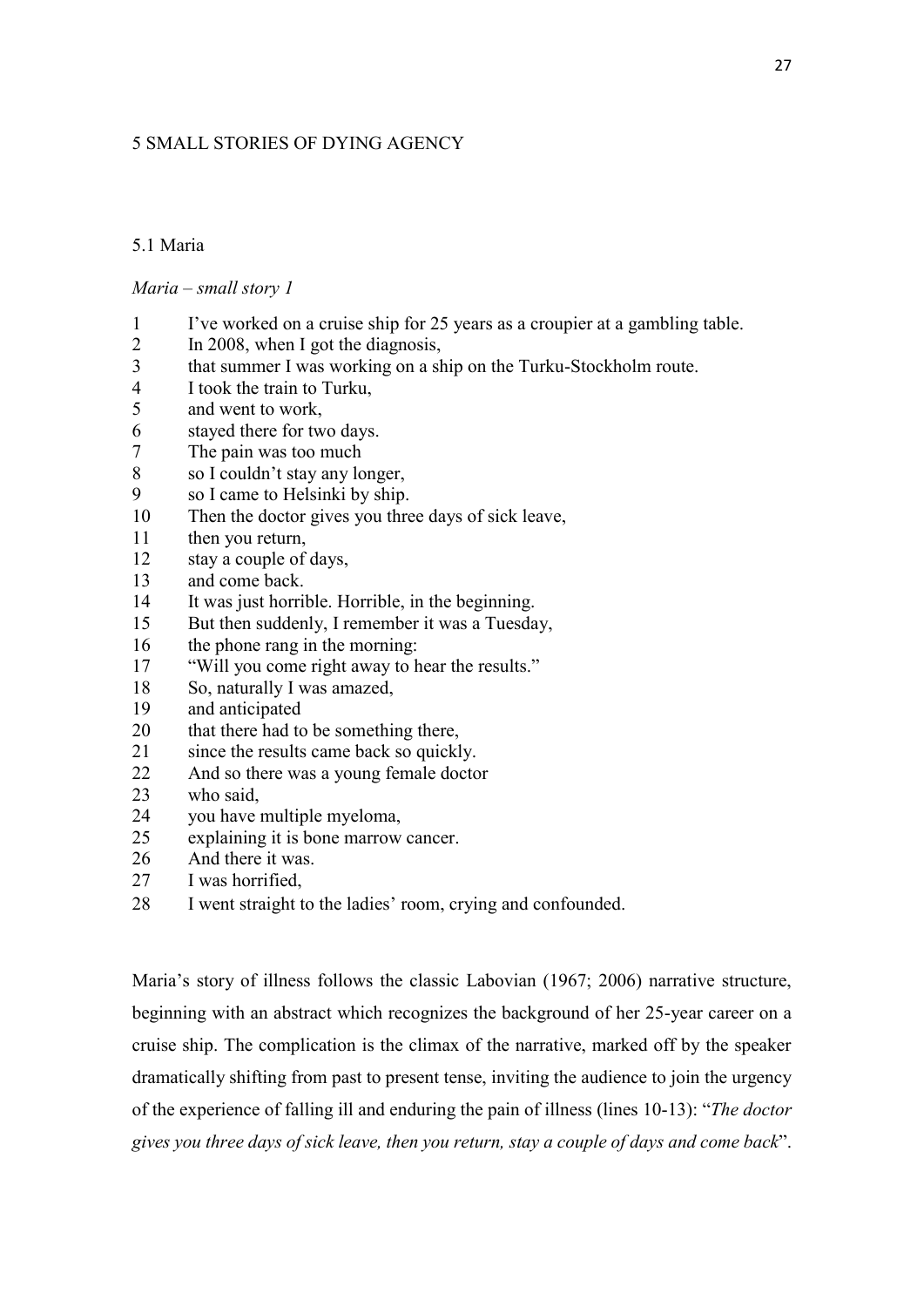Maria's story could be considered two separate stories, the first one (lines 1-14) describing the illness experience and the second (lines 15-28) receiving the diagnosis. The second story, whether treated as a continuance of the first part or an independent narrative, begins, regardless, with an orientation "*But then suddenly, I remember it was a Tuesday".*  A (further) complicating action follows: *"[…] the phone rang in the morning*". Her evaluation *"So, naturally I was amazed"* emphasizes her position as the object of these rather impersonal events. Finally, the resolution of the story is underlain with Maria's anticipation *"[…] there had to be something there*", thus importantly including her as an actor in the unfolding of events.

Receiving the news of her diagnosis (lines 22-26) is a miniature narrative itself: "*And so there was a young female doctor* (orientation) *who said, you have multiple myeloma,*  (complication) *explaining it is bone marrow cancer* (resolution)*. And there it was* (coda)." However, considering the entire segment as a complicating action leaves room for the last two lines (27-28) as resolution of the larger narrative. Without the last two lines "*I was horrified. I went straight to the ladies' room, crying and confounded*", the narrative of receiving diagnosis would resemble a report of a distant, almost random event, lacking a human face. In fact, the resolution of Maria's story also counts as evaluation ("*I was horrified*"). In the Labovian model of narrative inquiry, which explicitly explores the format of accounting for personal experiences, evaluation is considered essential, since an experiential narrative would be pointless without evaluation (Labov 1997).

The speaker's position in this illness narrative resembles that of a puppet, first thrusted back and forth between work and the doctor's office in unbearable pain, then specifically called to see the doctor and finally fleeing from the scene upon receiving the diagnosis. Although the narrative is full of motion, the speaker only begins to verge on the speed of events as she 'anticipates', after the phone call, what is about to unveil. The agency in this narrative is represented by the doctor and the diagnosis. Their agency is first concealed and evasive, yet as the story unfolds, these agents are revealed: a voice at the end of a phone turns into a 'young female doctor' giving the news, and the pain which drove the speaker back and forth is identified and revealed for what it is. The speaker, on the other hand, establishes her agency only through her evaluation of the experience, stating "*I was horrified*". Because of her escape, the narrative ends without coda, which would take audience back to the here-and-now (Bamberg 2006), explaining the story's relevance in the current moment. Ending in the past therefore signals the independence of the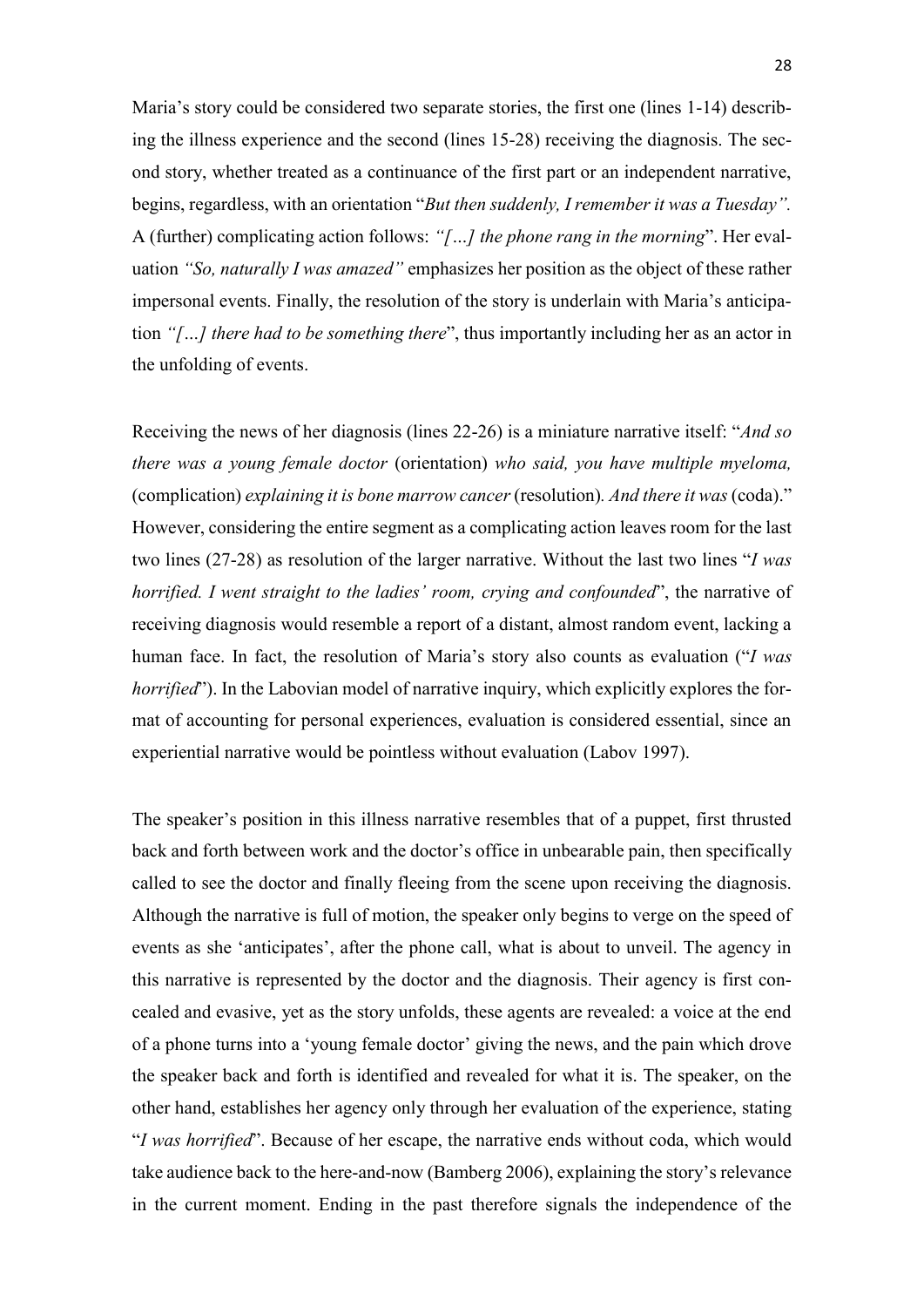narrative from other contexts. The experience of receiving the diagnosis is described as total – the reaction of the speaker cannot be moderated or softened by any temporal or conceptual point of reference.

## *Maria – small story 2*

- *I: What in concrete terms has changed in your life after falling ill?*
- The most concrete thing has of course been gaining weight.
- I have to consume such large doses of cortisone
- which cause enormous swelling of the body.
- So, looking in the mirror,
- I don't see me,
- there is someone else looking back.
- I normally dress sort of funny
- and I wear lots of different kinds of hats
- $10 \Gamma$ m a bit of a hat freak –
- but those hats make people smile.
- So, I think it's wonderful to go out for walks and to meet people, to smile at them and to get a smile back.
- It's like, you turn your life into an enjoyment.
- Nowadays, walking around town [Maria filmed trying on different kinds of hats for the camera], smiling at people, you don't receive the kind of feedback anymore,
- and I feel
- they're looking and thinking
- "there goes some drunkard, swollen and sweating,
- and who knows what".
- So, when I meet people,
- the first thing I tell them
- is that I have to take cortisone
- and that's why I'm so chubby
- and that's why I'm sweating.
- Because that's how much it bothers me –
- I mean,
- I can drink alcohol and especially in the summer,
- when you can have white a wine and smoke outside,
- it's quite delightful. [Lighting up a cigarette during the interview]

Maria's second small story depicts the reality of living with cancer. The question put to her by the interviewer emphasizes the concrete effects on her life, and Maria replies with a narrative of physical transformation due to medication. The first part of her reply (lines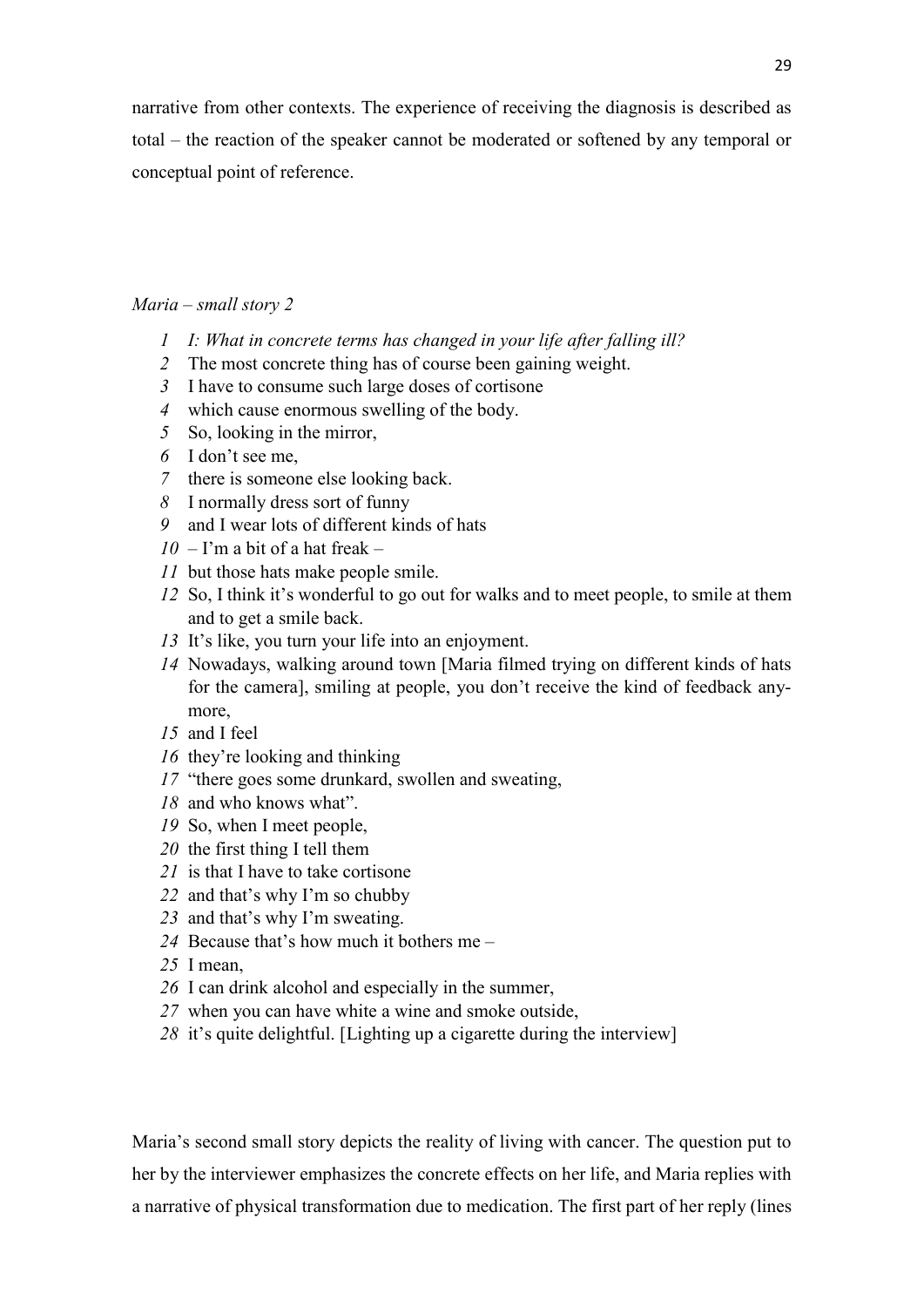3-7) form a narrative of physical transformation: she takes cortisone (orientation) which causes swelling of the body (complication) and thus looking in the mirror, she has turned into someone she does not recognize (resolution). In Labovian inquiry, the key to a narrative structure lies in temporal juncture: the organization of narrative clauses in temporal form, so that changing the order of the clauses would in fact change the logic of the narrative. Since Maria's story of transformation takes place in present tense, the causal sequence of her account forms the base for a Labovian analysis.

In fact, Maria's narrative remains in present tense throughout. The blurring of the time frame in which she was healthy, then falls ill and undergoes the changes caused by her medication creates an impression of a spiral of events, whereby her 'normal' self is shredded by the hurricane of cancer. Thus, her rather concise narrative of physical transformation abruptly unfolds into a story of social experience of shame. The resolution of looking at a stranger in the mirror is followed by the speaker setting up another baseline for her story: "*I normally dress sort of funny*". Here, the word 'normally' also indicates 'before', referring to a time before illness. The narrative has therefore moved back in time, albeit syntactically remains in the present.

This 'normal' (lines 8-11) establishes the orientation for another narrative, and is followed by an evaluation by the speaker, explaining her motivation to make people smile. The complication (lines 14-18) ties the narrative to the original theme of physical transformation, describing and imagining other people's reaction to the speaker's changed appearance. The speaker's agency, aiming to re-establish her position as the old self (lines 19-23) finally offers resolution, giving voice to both her own experience of the loss of her familiar looks, as well as to the imagined criticisms of the people she meets. The closing segment (lines 24-28) beginning with "*Because that's how much it bothers me*" represents a coda, continuing with the speaker's evaluative position vis-á-vis her transformation, the missing smiles as well as her interpretation of the social reactions to her looks.

Beginning as a story of physical metamorphosis and turning into a tale of social rejection and loneliness, the narrative finds resolution in the active stance assumed by the narrator to her changed situation. Her effort to communicate with her surroundings, creating smiles and enjoyment, has turned into a strategy of blunt openness about her medical situation. However, the coda (lines 24-28), an evaluative position related to the imagined social disapproval, ties the problem of enjoyment and being mislabelled to the present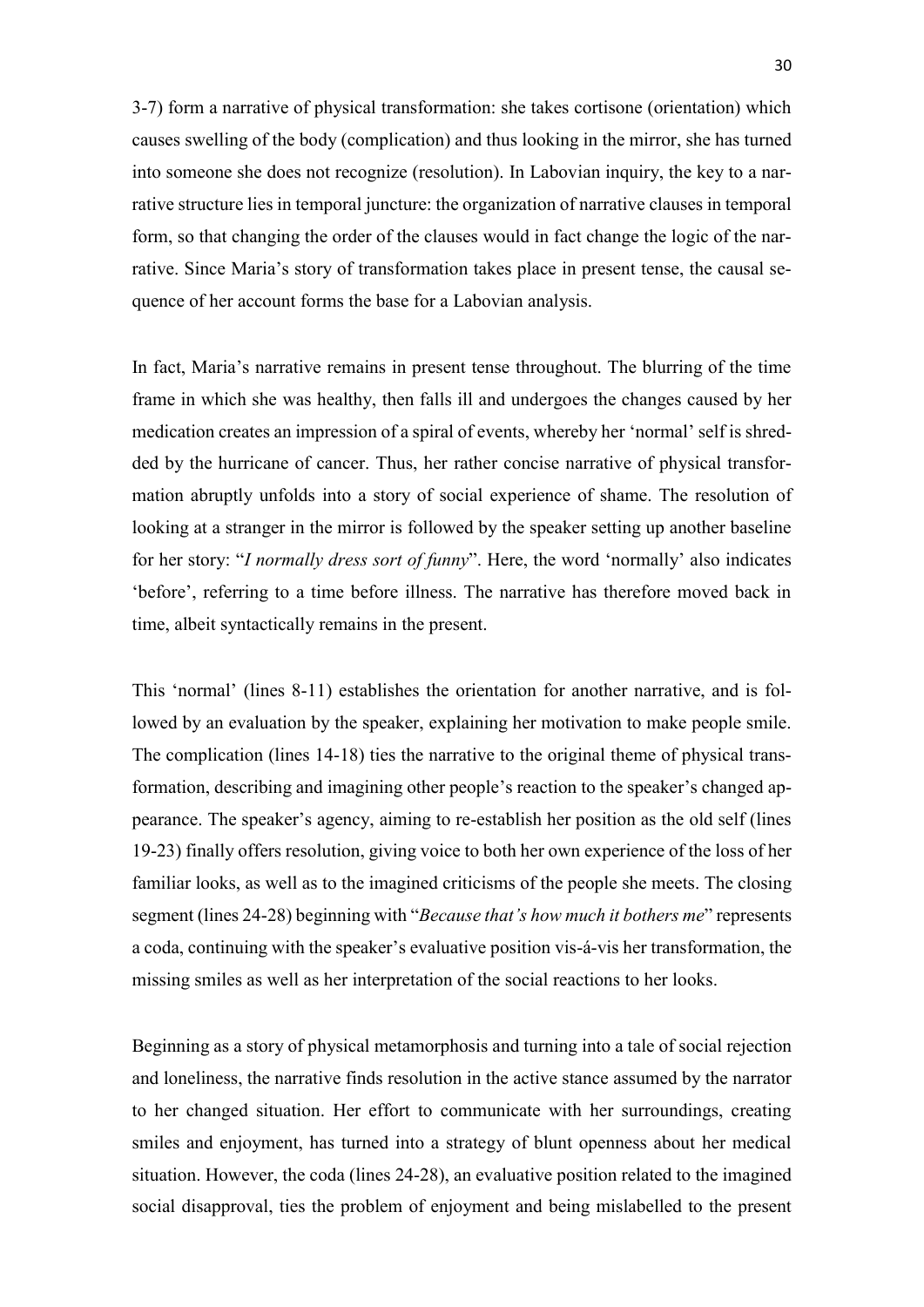here-and-now. In fact, the coda is actually an evaluation of her agency in the clench of her illness and of social rejection. What first perhaps appears as a footnote in the main story, with the narrator clearly stepping outside the temporal structure of the plot, the coda actually adds a powerful comment on the narrator's rights and ability to remain the normative, independent voice in her life, regardless of the change, both physical and social, to her normal experience.

*Maria – small story 3*

- Now it has happened.
- I hope
- my death was beautiful
- so that it leaves a beautiful memory.
- I know
- you are all sad
- and miss me,
- so grieve for a while,
- but after that forget about it,
- and remember something every now and then, both the good and the unpleasant.
- To my siblings, especially to Jämä, I've been a rather tiresome little sister.
- Remember,
- when you think about something for a while,
- you will find the answer
- and you will know
- what I would've said about it.
- I hope
- that before I died
- I could've made
- the Cancer Society and other people to realise
- that there are more and more people
- who share my destiny, living for years incurably ill.
- In a situation like this, when future is uncertain,
- you cannot predict your time of death.
- I thought
- I would live for five, six months,
- and I've lived for seven years now,
- and I'm puzzled about
- how to handle another seven years,
- if that should be the case.
- Death is not a bad thing,
- death is a happy concept, at least for me.
- Life is wonderful for as long as it lasts,
- but the calm of death, what could be a better source of serenity.
- But enjoy life for as long as it lasts,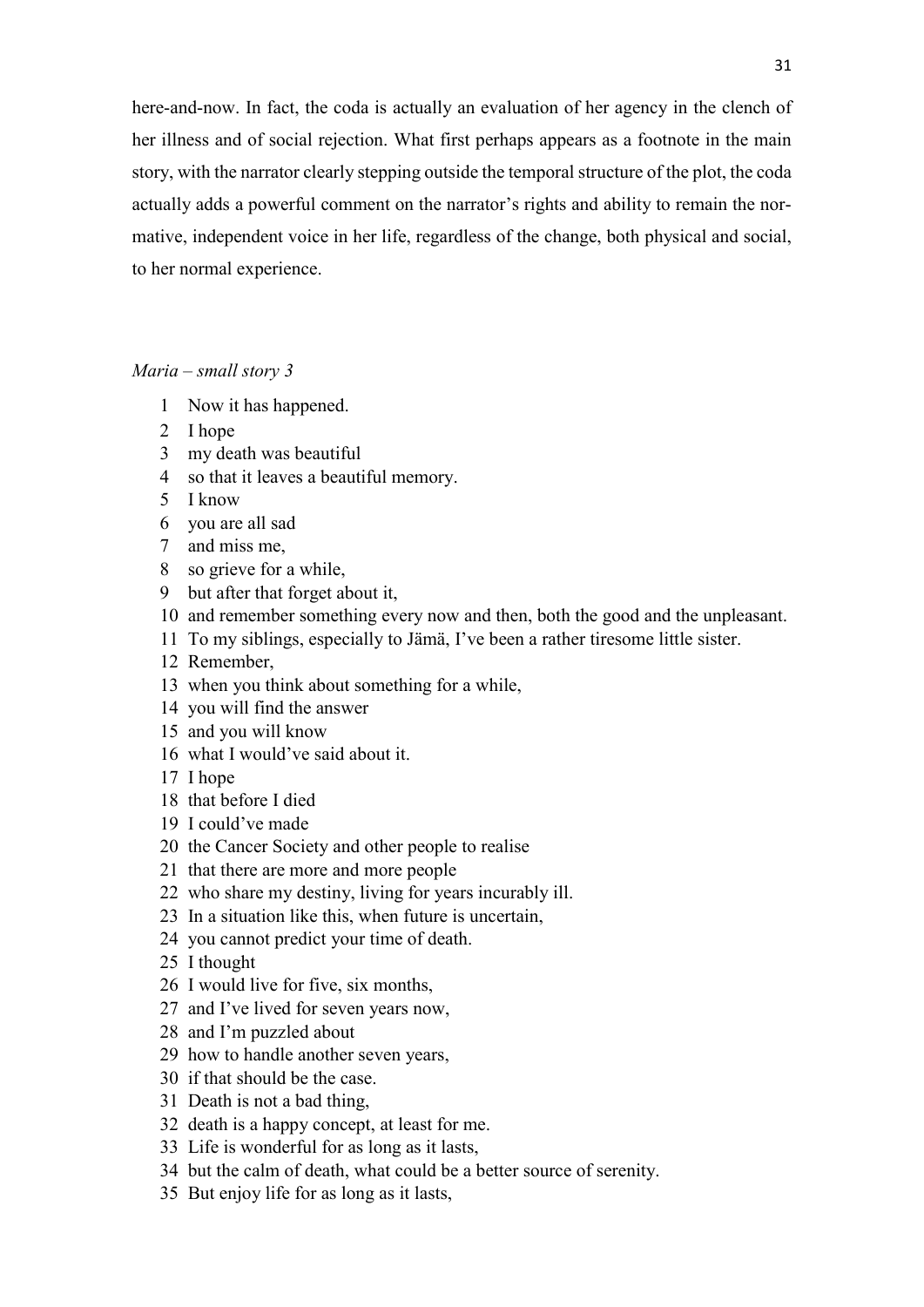- 36 and under no circumstances fear death nor dying people.
- 37 Death is not contagious. Cheers!

In the first segment of Maria's farewell message (lines 1-10), death is approached temporally. Death is both as an immediate event "*Now it has happened*" (line 1) and an occasion which already belongs in the past "*I hope my death was beautiful so that it leaves a beautiful memory*" (lines 2-4). The speaker then addresses her bereaved family, in their present, and moves into their future, instructing them both to forget and to remember, in moderation.

The first segment is characterised by dualities. It treats death as something almost independent, a process following its own rules: "*it has happened*". The speaker therefore appears impartial to the event; she can only hope for the process to have been beautiful. Furthermore, her position as the bystander is underscored by her recognition of the impact of her death on her family. The speaker's position as a bystander is also reflected through the notion that her death is not for her: death will pass on as a memory to the living.

Next, the speaker continues to assume the perspective of her audience, expressing their grief, "*I know you are all sad and miss me*" (lines 5-10), and instructing them on how she would like to be remembered by them. Thus, mapping the experience of the audience, the speaker follows two separate, yet parallel trails: one addressing death itself, the other addressing grief. The former, in which she is but the object of death, she wishes turns into a beautiful memory. This memory she appears to grant a sovereign position. In contrast, the latter, where she is the object of grief, she accords a relative position – to be remembered in proportion, and to be allowed to contain both the good and the bad.

The second segment (lines 11-16) addresses the family members individually. Here, the speaker shortly comments on her relationship to her siblings. What follows is a guideline for future, which simultaneously appears to extend the connection between the siblings beyond the speaker's death: *"Remember, when you think about something for a while, you will find the answer and you will know what I would've said about it."* The reality of the shared bond between the siblings turns into an understanding, an internalised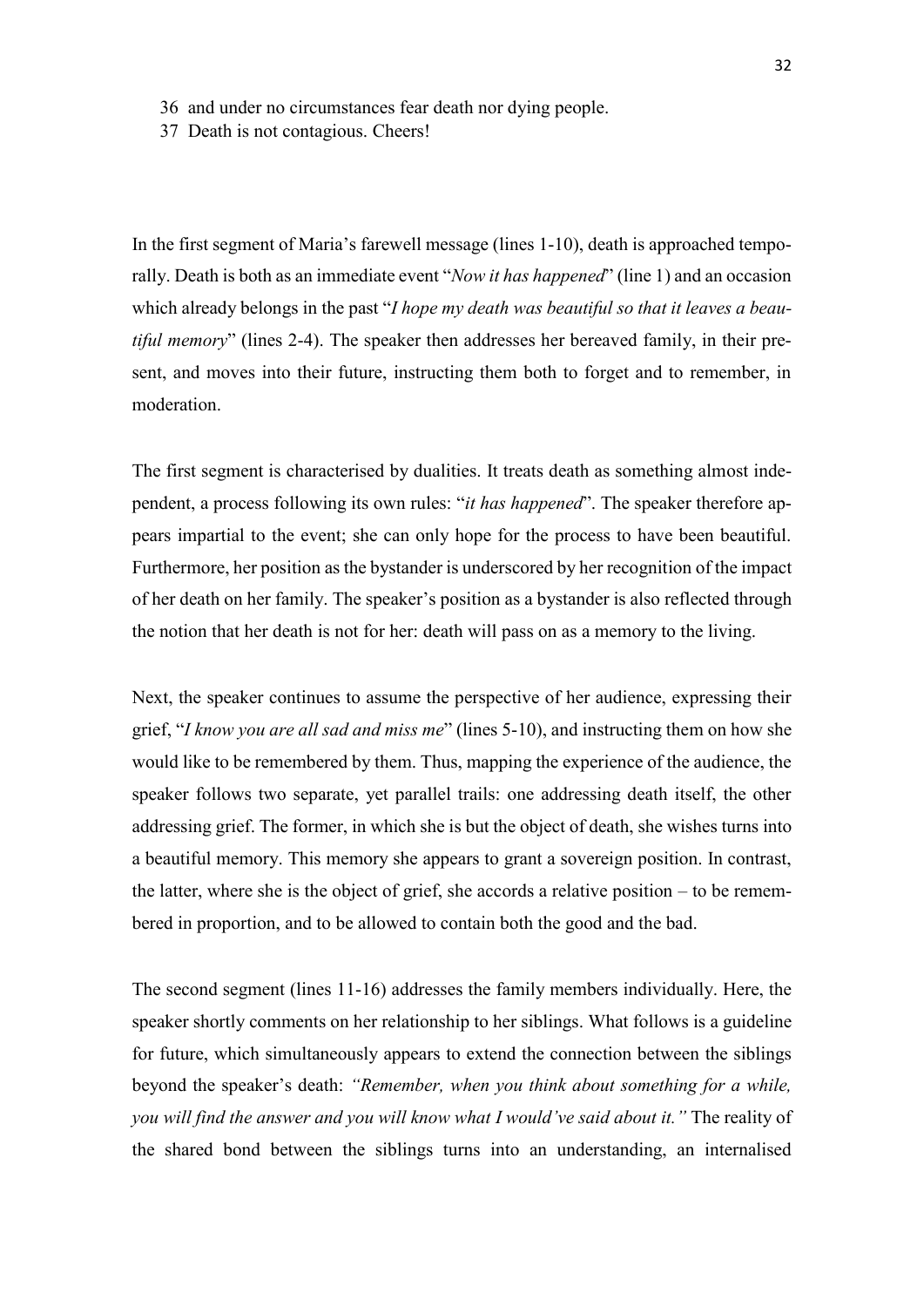knowledge of the other. The speaker's position, through this bond, continues as the siblings' internal dialogue.

The third segment (lines 17-30) expresses a wish, situated both in the past as well as the future, of the growing social recognition of the people living with an incurable illness. This portion of the message verges on a statement for the larger audience. It begins with a general acknowledgement of the prevalence of the experience of living with an indefinite prognosis (lines 21-24) and continues as a personal account of dealing with the uncertainty of time left.

The last segment (lines 31-37) closes the circle, returning to where the message began: this time, death is addressed as the counterpart to life. The message, starting off as a personal address to the speaker's immediate family, and continuing as social and political commentary, ends in a universal reflection on the topic of death. Here, the speaker appears to be standing on the dividing line between two ultimate realms, able to make claims to both. This binary position is reflected in approaching the topic – "*Death is not a bad thing, death is a happy concept*" (lines 31-32), she declares. This logic continues into the juxtaposition with life, which in fact appears to diminish the contrast: "*Life is wonderful for as long as it lasts, but the calm of death, what could be a better source of serenity*" (lines 33-34). The message ends in maxim to enjoy life and not to fear death. Significantly, the humorous ending of the message again separates death and life via the remark "*Death is not contagious*" (line 37). This juxtaposition does not set the two in opposition but treats them as counterparts – death as a comfort, rather than a threat to life.

## 5.2 Manta

# *Manta – small story 1*

- 1 I have diabetes and all possible complications
- 2 that may result from it:
- 3 my eye has been surgically removed,
- 4 my kidneys do not work,
- 5 and my peripheral blood flow is so poor
- 6 that my fingers and my leg have been amputated.
- 7 Now it's about trying to get by on dialysis.
- 8 In January it will be nine years like this.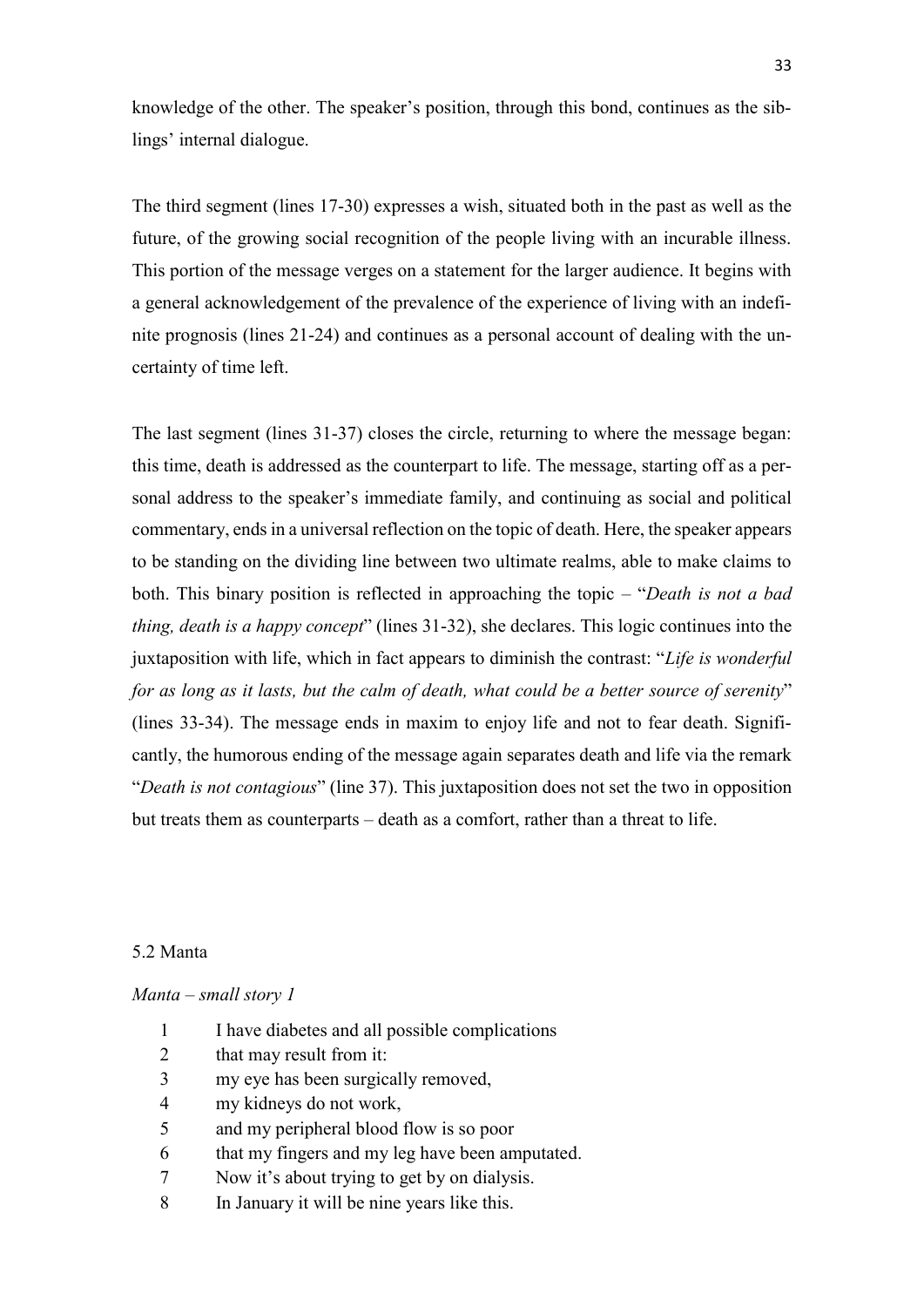- 9 I have never met anyone
- 10 who had been on dialysis for more than ten years,
- 11 so, this is verging on the maximum period
- 12 a body can take.

Manta's story of illness is a physical one; it could be said that the very scene in which the story is embedded is the human body. The story develops as a map, locating the various body parts which are failing and causing problems for the narrator. Emphasizing the quantity and breadth of the problem is how the first segment of the story (lines 1-6) lists the problem areas and combines with the second segment (lines 8-12), describing the temporal margins of the situation. Although the body is the object operated on, expressed in passive tense (eye removed, fingers amputated), reciting all the dysfunctions of the body in fact turns into a process of active deterioration. Meanwhile, the narrator appears both as the context of this activity as well as the spectator of the chain of events. The story, beginning "*I have diabetes*", ends with *"…a body can take*", emphasises how the speaker is reduced into physical body.

The temporal flow of the story starts off in the present, then recalls the past problems of the body (lines 6-9), and again returns to the present (lines 7-9), as the narrator slightly reclaims her position. The speaker behind the bodily scene is, however, pale and fragile, appearing in passive subject position: "*Now it's about trying to get by*". Finally, the story sets off to the future, while transcending the contours of the narrator's individual body (lines 9-10). The complicating action of the narrative is in fact a general statement, shifting the perspective radically from the particular to the universal: "*I have never met anyone who had been on dialysis for more than ten years"*. The narrator, thus far appearing only through the body, reappears as the 'I' of the story, identifying the limits to her agency and to her life.

The intimate list of her body's lost battles has, for the time being, find truce under "*getting by on dialysis*". By setting the timeframe, however, the narrator positions herself parallel to others dependent on dialysis, and thus concedes the scene back to the body. The alternating perspectives between the 'I' and 'body' set them apart, almost portraying the body fighting its own battle, while the 'I' appears as the commentator, viewing the action from the side lines.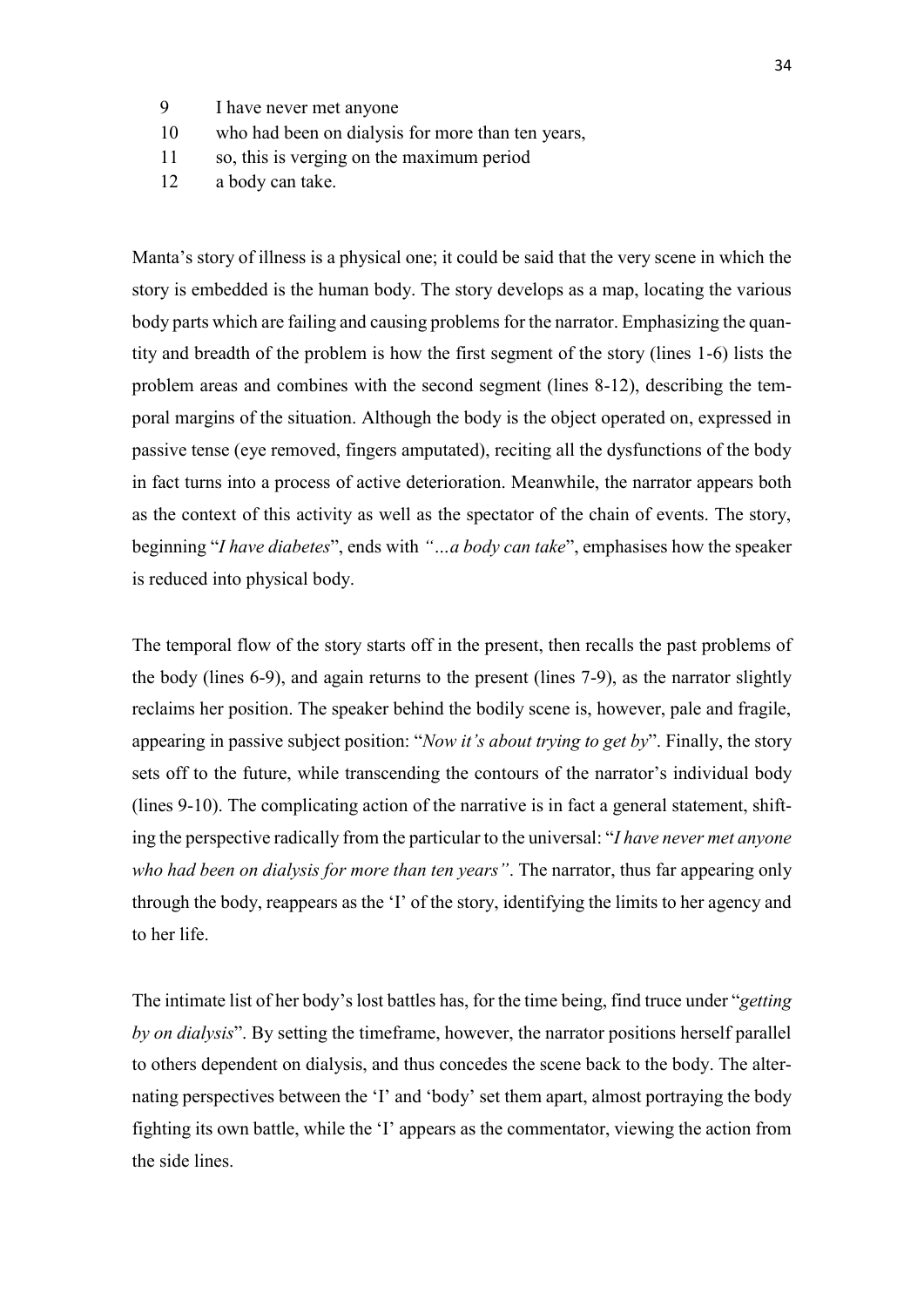*Manta - small story 2* 

- *1* [Interviewer]*: What is the role of religion in Manta's life?*
- 2 [Daughter:] I think<br>3 religion has helped
- religion has helped mother
- 4 to deal with her own death
- 5 and on the other hand it has provided her with a community and the kind of people
- 6 who accept her as she is.
- 7 They have this kind of group or a circle
- 8 that spends a lot of time together
- 9 and talks about religion and life and everything.
- 10 [Interviewer]*: What does faith offer you in life?*
- *11* [Manta:] It is sort of refuge there, after all,
- 12 and at least right now it is easy
- 13 to think
- 14 that after this one will end up some place good.
- 15 [Interviewer]: *Has church been able to fulfil your needs?*
- *16* I must say
- 17 that up until the last few days, yes,
- 18 but now something has caused a kind of indecision,
- 19 whether, like, I believe in the church or in God.
- 20 [Interviewer]: *Has something happened*
- 21 *which has made you doubt the church?*
- 22 Well, it was precisely
- 23 when this documentary was being made,
- 24 when they had this attitude
- 25 that talking about death is allowed but only privately,
- 26 while disturbing other people with such severe topics is not allowed. [Manta is lifted inside the taxi in her wheelchair]
- 27 [Interviewer]: *Did you feel like*
- 28 *you weren't accepted as you are?*
- 29 Yes, and I thought
- 30 whether there's any point in me going there
- 31 if I'm not allowed
- 32 to be myself.
- 33 If I'm supposed
- 34 to think..
- 35 If I'm supposed to censor myself all the time.
- 36 And it is now so strongly a part of oneself after all,
- 37 because this disease is getting worse all the time,
- 38 and day by day it gets sort of bigger and closer, so…
- 39 I'll have to see
- 40 what the final result is. [Taxi takes off].

The role of religion in Manta's life unfolds as a double narrative: the same question is first posed to Manta's daughter, and then to Manta herself. Manta's daughter (lines 2-9)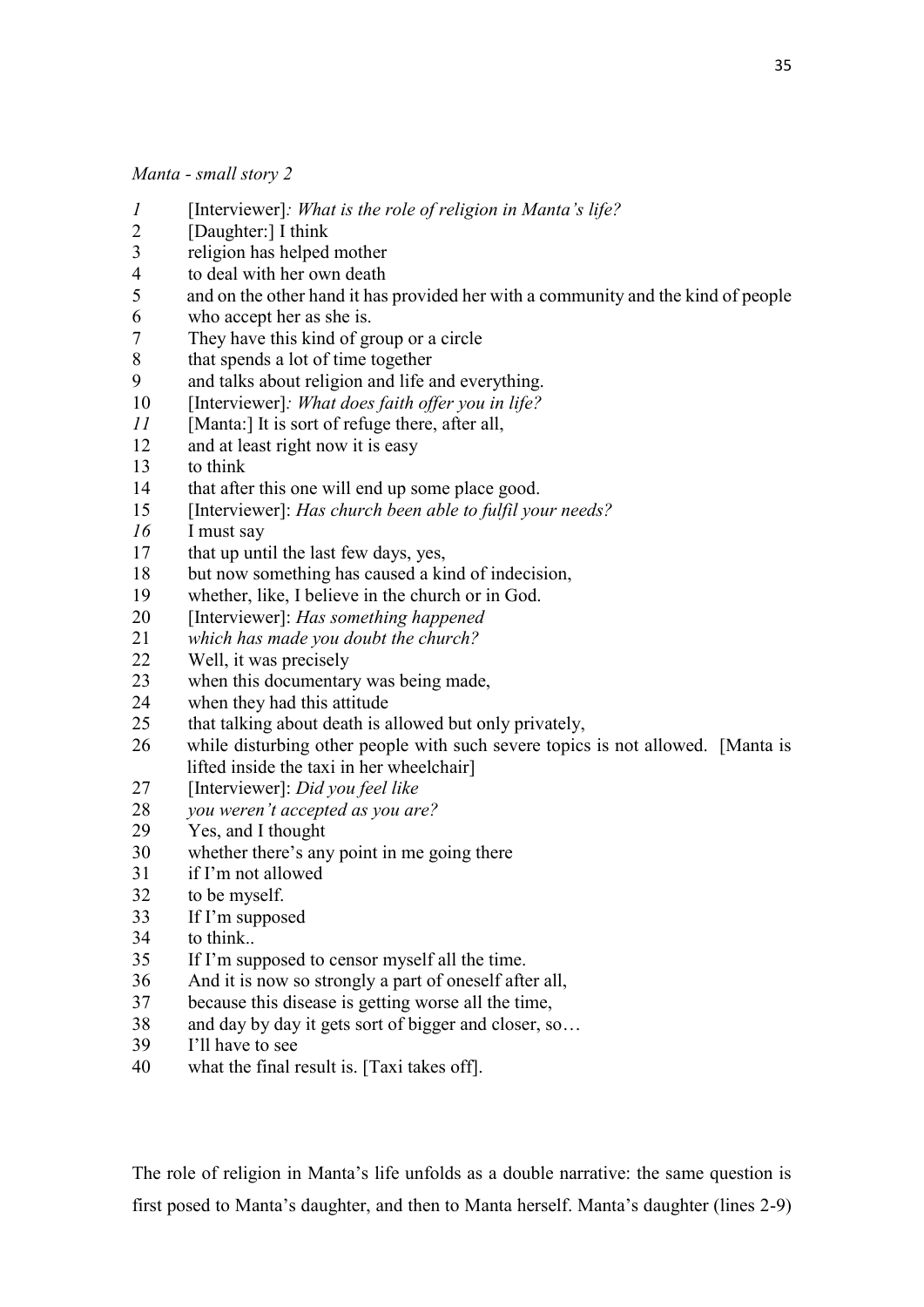considers the importance of religion for her mother in a narrative in which there are three agents: religion, Manta, and the religious community. Religion is formulated in agentive terms, appearing in the subject position "*religion has helped mother.*."; "*religion has provided her with a community*". On the other hand, working in conjunction with religion Manta is able to "*deal with her own death*". As the characters of the story, religion and Manta are thus positioned as partners.

Delineating main from secondary characters (Bamberg 2012) in the daughter's story is not straightforward: religion is described as a precondition for the agency of both Manta and the community. Religion is therefore referred to in present perfect tense ("*has helped", "has provided*") whereas the ensuing actions of Manta and the community appear in present tense ("*accept her as she is", "spends a lot of time together", "talks about religion and life*"). The story thus unfolds in temporal sequence, from past to present, overcoming the complication, dealing with death and looking for a community, to resolution (Labov 2006): the group has attained, if not control, at least a collective approach to 'everything'.

The narrator (Manta's daughter), at first emphasizing her evaluative position ("*I think*") puts herself outside the narrative. Much like the intertwining of the main and secondary characters (religion, Manta and the community), also the position of the detached narrator begins to shift into that of a participant. The daughter's understanding of both the private needs of her mother in dealing with death as well as the functioning of the community, implies rather an 'inside' position into the story. Through her account of the relationship between the community members and of their acceptance of Manta as she is, her daughter conveys a rather universal story of love and friendship – one she can identify with. Considering Bamberg's (1997) thesis that the speaker, through the narrative, is ultimately answering the question 'Who am I?', it could be concluded that the daughter's narrative is not only, or even mostly, about Manta's identity, but indeed her daughter's testimony to the basic human needs and of their fulfilment. It is as though she is including herself within the circle that finds acceptance and solace through religion and togetherness.

Manta's response (lines 11-14) "*It is sort of a refuge there, after all*" describes faith metaphorically through another term, 'refuge'. Faith becomes almost a negation – an escape or an asylum from something. After all, 'refuge' could not exist without its counterpart.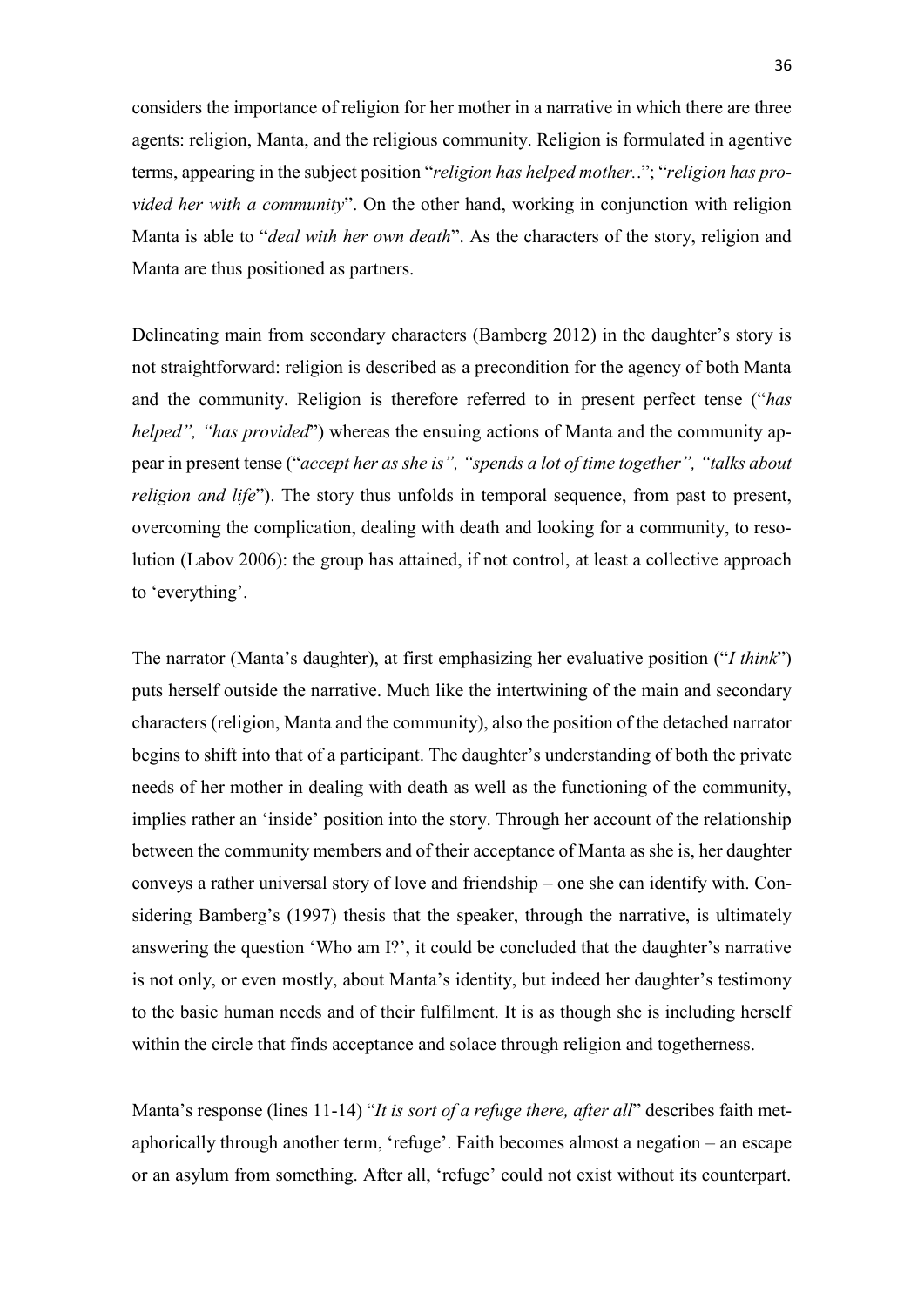Furthermore, 'refuge' is followed by the spatial attribute 'there', implying distance and distinction.

What is more, defining 'faith' in spatial terms is linked to the second part of the reply (lines 12-14): "*[…] and at least now it's easy to think that after this one will end up some place good*". The "*refuge, there*" and "*some place good*" become parallel, connecting Manta's present to that which she anticipates after death.

Similarly to her daughter's narrative, Manta's agency in her own account is carried by a vehicle – her faith. In both narratives, the characters are ambivalent, nearly replaced by 'faith' and 'refuge'. For Manta, faith seems to connect with a universal agent who is referred to in passive terms – "*it is easy to think*" and "*one will end up*". Although anonymous and passive, Manta's agency finds a powerful vessel in faith. It provides Manta with space to think and allows her to connect with a future that transcends the present. Defined as an antithesis to 'all this', faith contains the resolution to her narrative, and to her life.

In her reply, Manta describes a level of immunity from life's struggles, and a peace of mind secured in faith. However, the interview reinstates her in the current circumstances. Now replacing 'faith' with 'church', the interviewer is asking whether the church has been able to fulfil her needs. The question establishes Manta's needs as self-evident and the church as responsible for matching those needs.

Manta's reply reciprocates the hypothesis embedded in the question. Following the explicit positioning of Manta vis-á-vis the church by the interviewer, Manta adopts an active stance more distinctly: "*I must say*", she begins her comment, emphasizing her evaluative position. She then proceeds to ponder a juxtaposition of her own, whereby she positions the church and God vis-á-vis one another. Her own position appears as the deciding factor in solving this equation.

Asking to clarify the details behind Manta's hesitation, the interviewer poses the following question in even more agentive terms, thus offering Manta a clearly adversarial position: "*Has something happened which has made you doubt the church*?"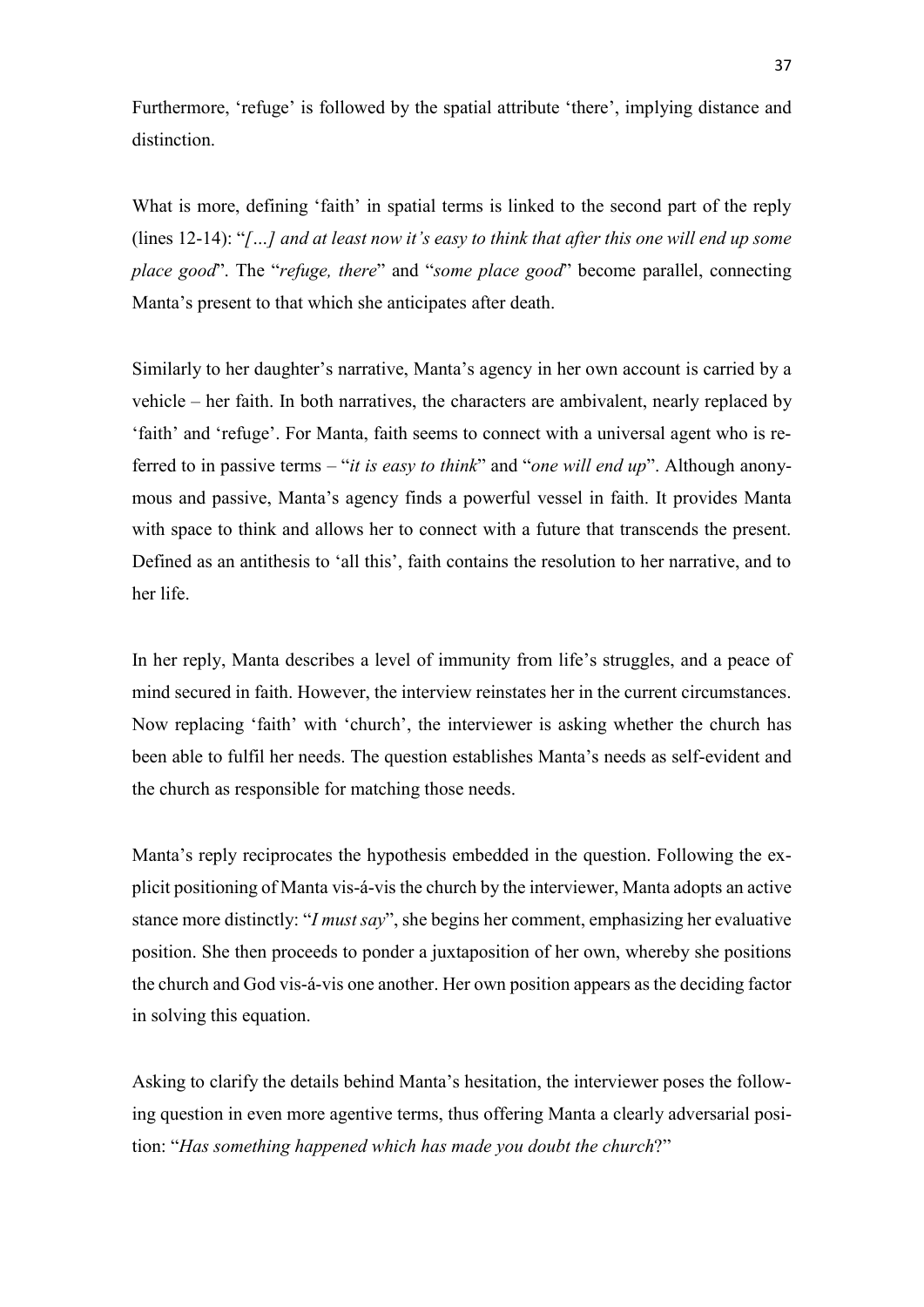In her reply, Manta describes a particular event (lines 22-26) related to the filming of *My last words,* which also represents the complicating action in this small story. Again, her own role in the story is effaced, although she is a central participant in the documentary project. Instead, she focuses on the church's actions, and indeed assumes a disengaged position, referring to the church as 'they'. Furthermore, in Manta's account, the conflict between her and the church is pronounced by the identification of the specific moment in which the rift was formed: "*Well, it was precisely when…*" forms the platform for the story of the church's stance on discussing death. In Manta's narrative, the church appears as a normative agent, having the power to 'allow' and 'not allow'. Although Manta herself does not make a visible appearance in this segment, she navigates her own agency via the perspective of the opponent: her dying is privatized and considered too 'severe' a topic for others.

Following this logic, and further tracking Manta's personal experience in the narrative, the interviewer moves the focus from the church back to Manta: "*Did you feel like you weren't accepted as you are?*".

Answering "*Yes*", again confirming the interviewer's hypothesis, Manta indeed appears onto the stage, continuing the story begun by the interviewer *"[…] and I thought*", visibly reassuming her position as the agent. She continues with the juxtaposition between her and the church by pointing to a difference both in location and in quality: *"[…]whether there's any point in me going there if I'm not allowed to be myself*". The previous segment, where "[...] disturbing other people with such severe topics [as death] is not al*lowed*", finds its counterpart here, when Manta is "*not allowed*" to be herself. With the aid of the interviewer, Manta thus creates a parallel between the two.

Paradoxically, Manta finds her voice as the agent of her story through a juxtaposition with the church. She continues with her position as the object of church's manipulation: "*If I'm supposed to think… If I'm supposed to censor myself all the time.*" Thus, the negative terms with which she described her subjugated agency 'not allowed to be' turns into the positive form 'supposed to', indicating what is expected of her. The political and social critique of her account is embodied in the word 'censor', expressing the normative pressure to behave and speak as though she was not dying.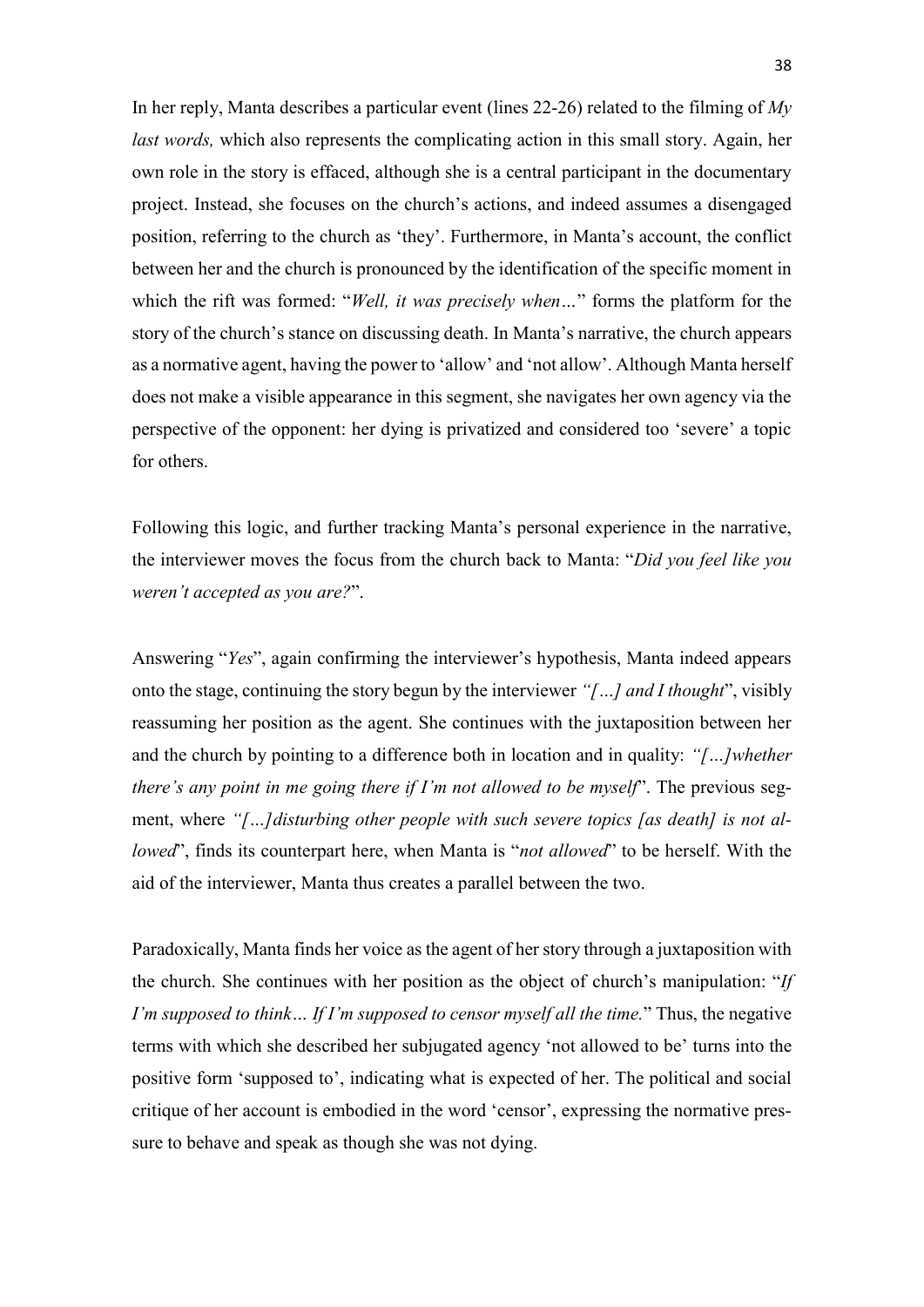Next, Manta introduces another character – death (lines 36-38). "*And it is now so strongly a part of oneself after all*", she begins, much like stating a fact: "*it is […] after all*". This segment appears as a brute affirmation to Manta's attempt to express her need to "*be herself*" (lines 29-35): death is a 'part of oneself", undeniable and real, getting 'bigger', 'closer'. Yet it is not specifically Manta who is affected by death: her choice of words 'part of oneself' could also be read universally as 'part of being human'.

The ending of Manta's story, "*I'll have to see what the final result is*" (lines 39-40) is ambiguous in terms of agency. On the one hand, the story began as a comment to a juxtaposition between her and the church, and through further inquiries by the interviewer, Manta adopts a visible, agentive role. In the last segment (29-40) she delineates her position as suppressed by the church's attitude, and of her speculation on whether she should stop going there. On the other hand, Manta then describes herself as intertwined with death, with the disease engulfing a larger portion of her in a steady fashion. The story does not end in resolution, for any of the agents – not for church, not for Manta, and not even for death.

### *Manta – small story 3*

| $\mathbf{1}$   | Now we have reached the hardest part of making this documentary,  |
|----------------|-------------------------------------------------------------------|
| $\overline{2}$ | so when you watch this film,                                      |
| 3              | I'm no longer there.                                              |
| $\overline{4}$ | But first of all I want to say to the kids                        |
| 5              | that I'm not afraid at all,                                       |
| 6              | and the only concern for me is how you will get by here.          |
| $\tau$         | You know that I love you                                          |
| 8              | even though I'm no longer around,                                 |
| 9              | and a part of me is nevertheless with you here always.            |
| 10             | I've come to the conclusion                                       |
| 11             | that if there is a heaven somewhere,                              |
| 12             | that's where I belong.                                            |
| 13             | And every day I will be up there,                                 |
| 14             | watching what you get up to here.                                 |
| 15             | You have probably had a very tough time these last fifteen years, |
| 16             | since at least once a year we've had difficult situations,        |
| 17             | wondering whether something will happen                           |
| 18             | or whether anything will happen                                   |
| 19             | You have been living with fear                                    |
| oο             |                                                                   |

20 and I understand well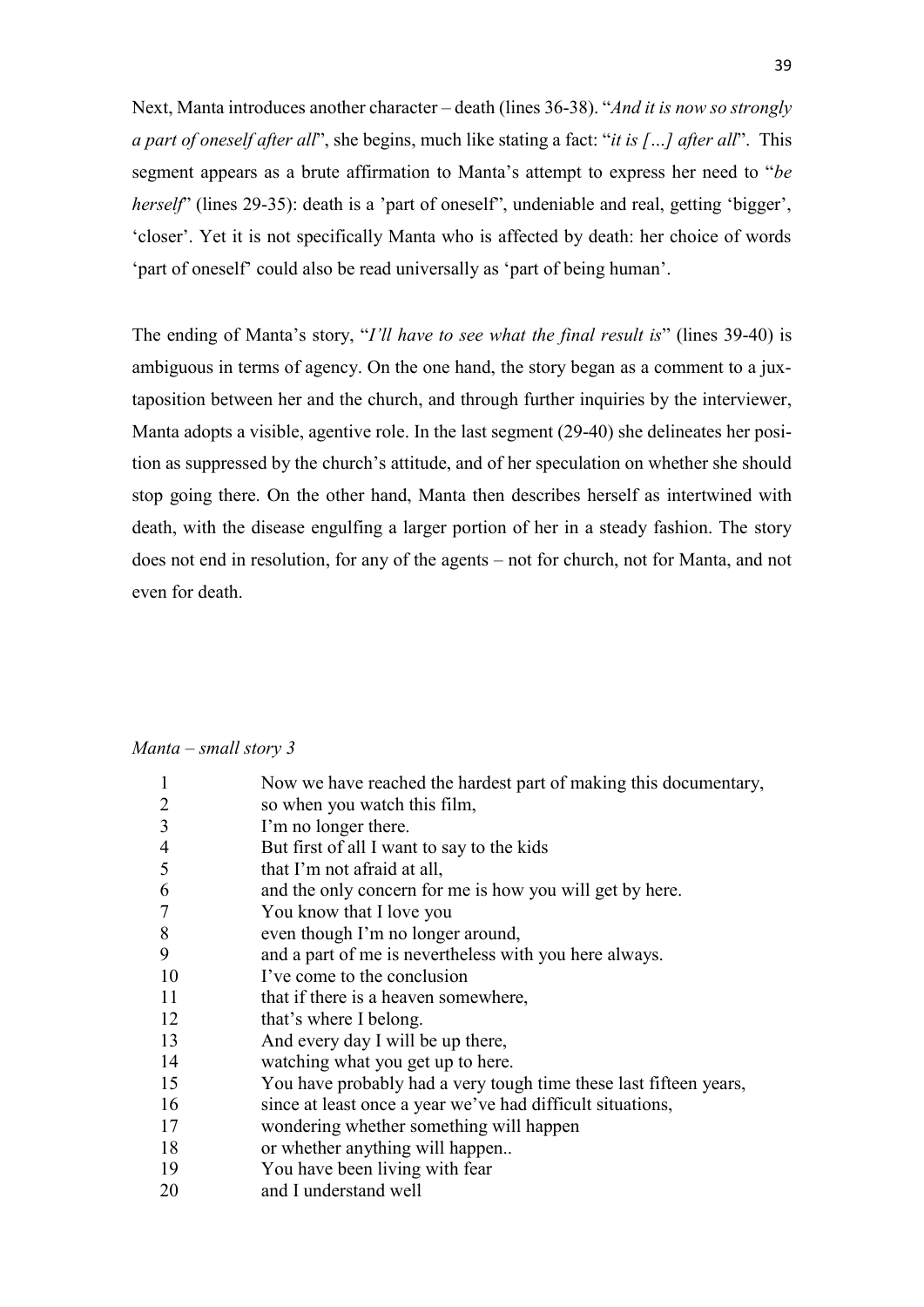| 21 |  | that you have had a it very hard. |
|----|--|-----------------------------------|
|    |  |                                   |

- I hope that it won't leave too big a shadow over you
- so that you will get to live here like every other person.
- One important thing is for you to take care of each other,
- since siblinghood is one of the longest of relationships
- we have in life.
- Relationships to your parents or to your spouse are not as long as that between a brother and a sister, nor any other.
- I've written a letter to my sister Taina,
- who has seven children,
- leaving you two to her in addition to those seven.
- So, Taina will be a grandmother to your children
- when you get around to having kids.
- Hopefully you will have kids,
- of course it is up to you,
- but I reckon
- at some point people do start wanting to have kids.
- And Maria when I moved here a year and a half ago
- and knew Maria only by appearance,
- she came up to me already on the first or the second day,
- asking if she could be of help somehow,
- taking out the trash
- or getting the mail or something,
- and that's how it all started.
- It hasn't been a day since
- that we wouldn't have seen each other
- or asked how the other was doing.
- I just want to say to her
- that it is very rare in today's world to behave like that and to help unconditionally. So for that, many thanks. So there.

Manta begins her farewell message by situating the audience and herself temporally apart. Her way of addressing her death is acknowledging how the moment of viewing the message – the 'when' or 'now' for the audience – signifies that for the speaker, time has effectively stopped. Right after stating the fact, the borderline anomaly – "*I'm no longer there*" (line 3), the speaker resumes her position as the narrator of her death. Continuing the course where she appears to deny death, first through the euphemism "*I'm no longer there*", the speaker then addresses her children, telling them what she could actually be telling death itself: "*I'm not afraid at all*" (line 5). Death, thus far, has been referred to implicitly, through the notions of non-existence, and fear. This fearlessness in the face of death is then juxtaposed with a concern for life – specifically, that of her children: *"[…] the only concern for me is how you will get by here*". In the first segment (lines 1-6) of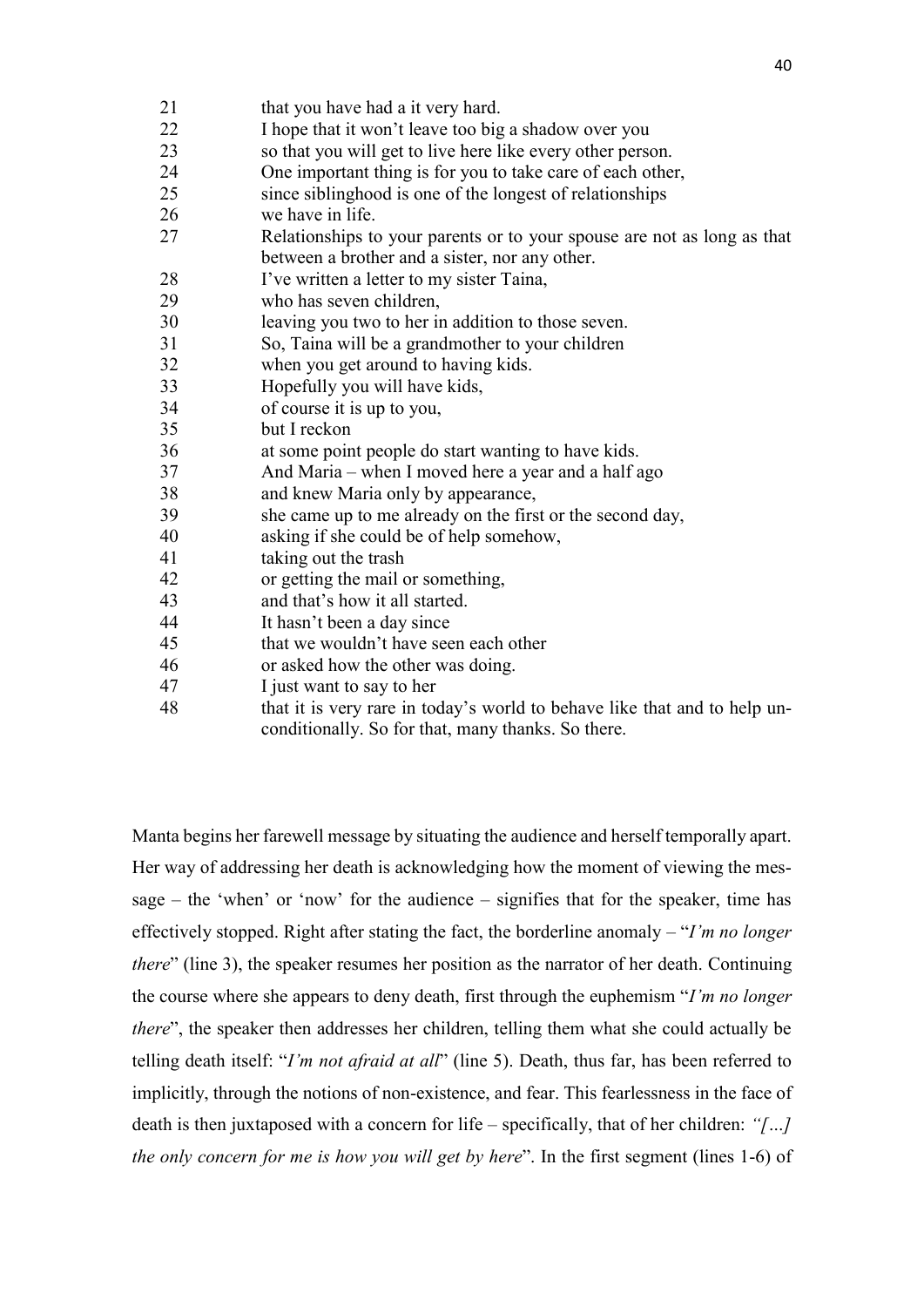the message, then, the speaker effectively substitutes death for an absence, and immediately reinstates her position as the 'I', anchoring herself to the lives of her children.

The second segment (lines 7-14) further consolidates the speaker's association with her children, continuing as a direct and personal address to them. The speaker purports herself as love that remains and endures even though she herself does not, and she also indicates her interconnectedness with her children, continuing to live as part of them. The speaker's metamorphosis into timeless and immaterial elements is elaborated in the small story (lines 10-14) describing her life in heaven. The speaker assumes the role of the analyst, declaring her conclusion to her life's mystery in her final moments. The conclusion is related to her true self, "*where I belong*", whereby she identifies with a dimension, or as it appears, a location. In the small story, the orientation continues "*[…] if there is a heaven somewhere*" (line 11) and is followed by the complicating action, or climax, *"[…] that's where I belong*" (line 12). Importantly, this is the complicating action of the entire farewell message. This segment seals her process of preparing for and contemplating death, and through this account of heaven, she effectively sets herself apart from both life and death. As such, she remains connected to her children, enduring as an 'I' who is "*watching you what you get up to here*" (line 14).

The future, present and partly eternal tense of the first two segments is next replaced by reviewing the past (lines 15-21). The perspective now focuses on the children and their experience of living in quandary with their mother's illness. The children are positioned as bystanders to the inescapable reality of illness. The following segment (lines 22-36), however, describes what appears almost as a plan-of-action for the children and their future. The speaker positions the children as a team, taking care of each other, equipped to do so naturally through the unique bond of siblinghood. The speaker also presents a type of will, in which she leaves her children to her sister, and her sister as the grandmother to her children's children. In the end of this segment (lines 33-36) the speaker repeats her attempt to position the children next to "*every other person*" (line 23). "[…] *[A]t some point people do start wanting to have kids*" (line 36) is presented both as a wish and a prediction on the children's future.

The last segment (lines 37-48) introduces Maria, a friend and a neighbour. This small story recalls the friendship from its beginning and continues to the present. The private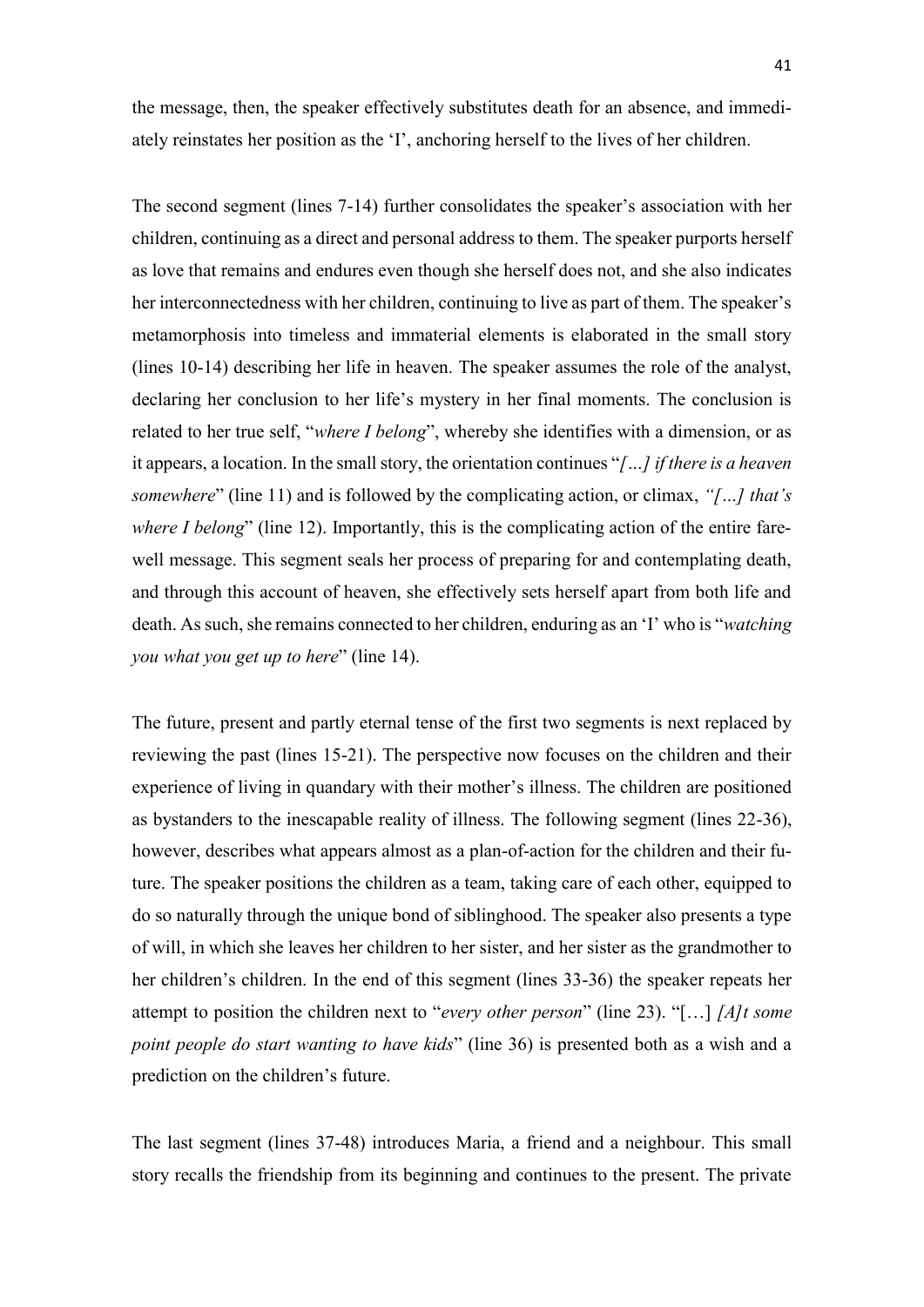experience is turned by the narrator into a universal account of the selfless and unconditional will to help.

## 5.3 Raimo

## *Raimo – small story 1*

- 1 It was in 1998
- 2 when this cancer was diagnosed.
- 3 It is officially called sarcoma,
- 4 and for the time being it is an incurable disease,
- 5 since there is no treatment.
- 6 So, one has to get by,
- 7 as long as one does, on one's own.
- ---
- 8 Of course the first thing was -
- 9 so, is this it?
- 10 And so I prepared to die, and I think
- 11 I managed to process the whole thing quite well.
- 12 And then, as I didn't die right there,
- 13 it was sort of a disappointment to me.

In the documentary, Raimo's first story of illness appears in two separate episodes, although together they form a logical pair. They are separated both temporally in the episode and by the scene of filming. The first part is filmed at the garage, where Raimo is repairing a table for her daughter. After the succinct narrative of receiving the diagnosis, which also serves as an orientation to the entire documentary episode, the interview focuses on Raimo's current project at the garage, and his hobby related to woodwork.

The topic of diagnosis is revisited in the next scene. In the first narrative (1-6), right after the orientation "*It was in 1998*" follows the complicating action *"[…] when this cancer was diagnosed*". Next, the speaker steps outside the temporal structure into present tense, assuming the medical perspective to offer objective evaluation. The narrative reaches a relative resolution (lines 6-7), in passive form, to the complication caused by the diagnosis: "*So, one has to get by, as long as one does, on one's own*." The impersonal form of the narrative creates a tragic frame for the overall theme of cancer diagnosis. The story,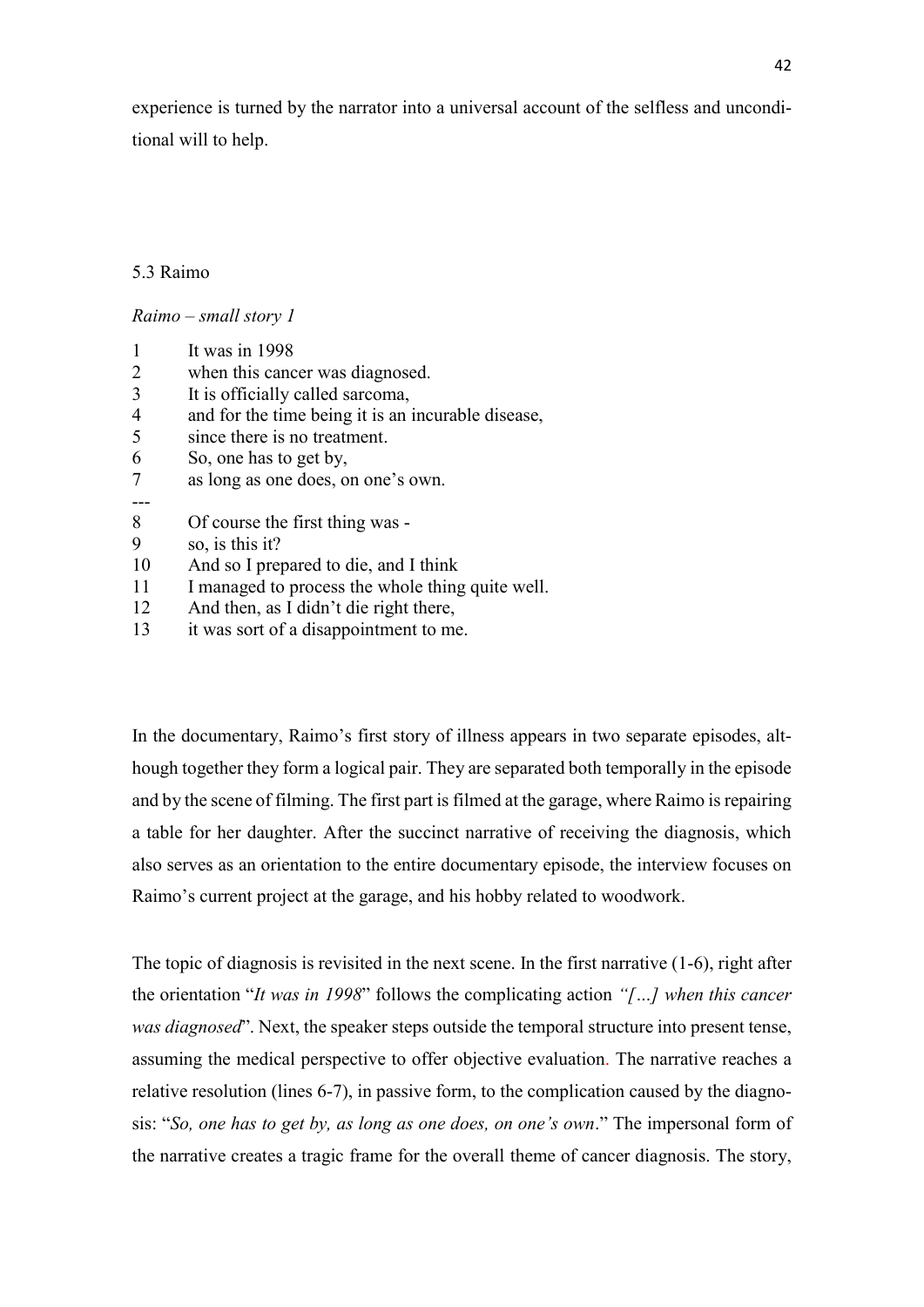expressed in passive voice, appears to represent an experience of isolation and submission.

Treating the first narrative in conjunction with the second (lines 8-13), the latter seems to tie directly with the previous narrative. It begins with a somewhat brusque evaluation (lines 8-9) related to hearing the diagnosis, "*Of course, the first thing was - so, is this it?*". Lines 10-11 form an orientation to the narrative, "*And so I prepared to die […]*", which is followed by the complicating action (line 12) "*And then, as I didn't die right there*" and resolution (line 13) "*it was sort of a disappointment to me*."

Looking at these narratives separately, the position assumed by the narrator through the passive voice in the first one could be characterized as that of a victim of cancer. However, connected to the second, the speaker discovers agency in his position of submission – he actively prepares to die. Furthermore, the speaker adds an evaluative position, saying that he managed to prepare quite well. Taken together, the complicating action of the first narrative, of receiving diagnosis, loses momentum: the diagnosis in Raimo's story of illness is in fact *not* the primary complication. Rather, the complication follows from the anomaly in the cancer script – an inescapable reality, described in first narrative in medical terms, does not hold its promise after all, causing an emotional anti-climax for the narrator.

Here, the temporal layout of the narrative is set on two levels – the past relating to the personal experience of the narrator, and the present tense to the general context, the medical status quo. The use of present tense in describing the facts also emphasizes the potential of this story to being anyone's story. Lines 5-6 in fact produce such as synthesis, presenting the situation impersonally, using the indefinite pronoun 'one': "*So, one has to get by, as long as one does, on one's own*". Here, the narrator positions himself at an impasse, with no choice, and comparable to 'anyone': whoever appears as the main character of this particular narrative is, in effect, defined by that position, and as such, ultimately alone.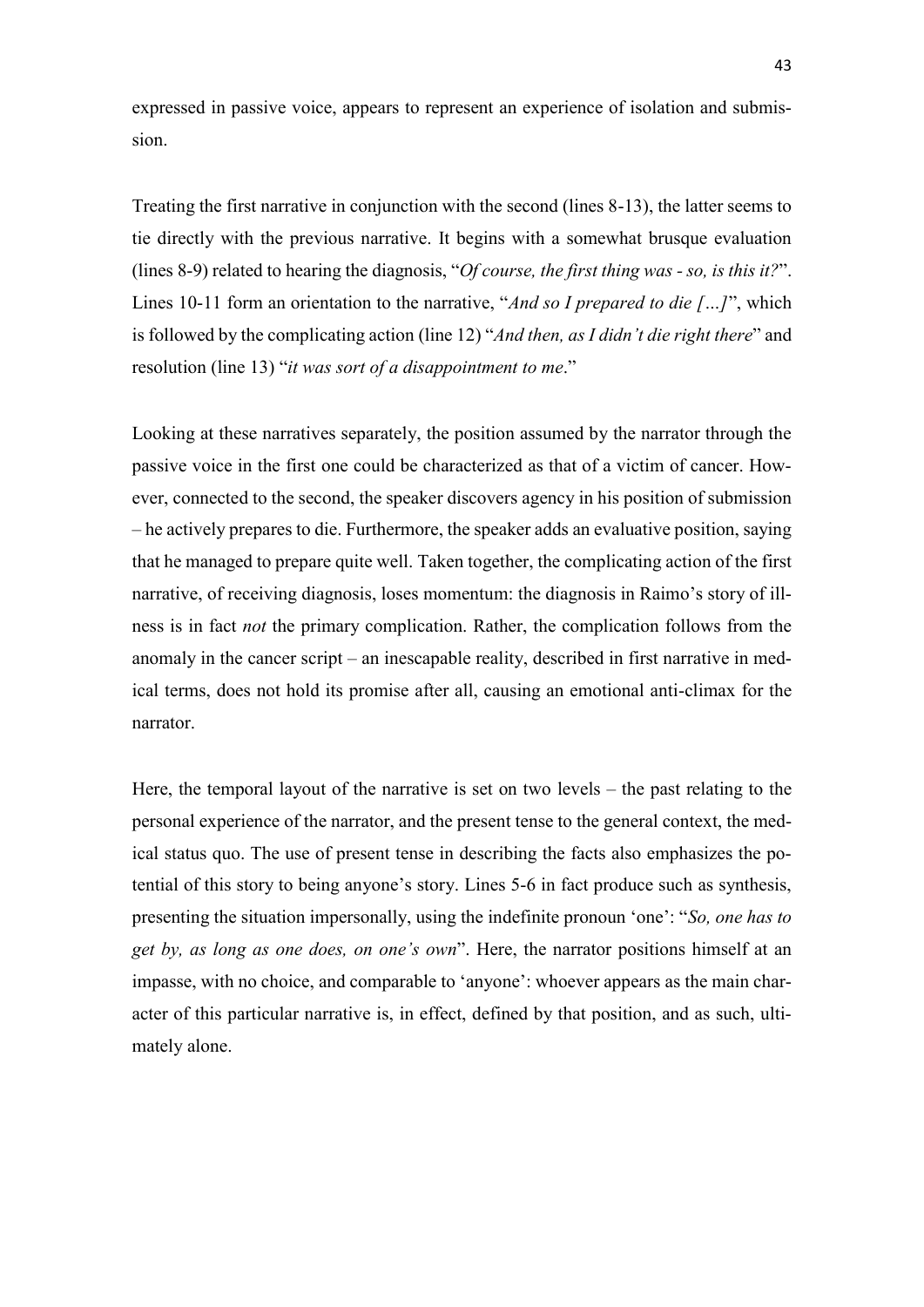- [Interviewer:]*Should people talk more about death?*
- [Raimo]: Yes, it is a topic
- that is talked about far too little,
- it really should be talked about more.
- [Wife]: If you think
- that it is a part of life, like death and birth.
- [Raimo]: Yes, everyone dies, after all,
- and it is considered taboo, so..
- [Wife]: Probably not a lot of people think about it, being younger and healthier, only when it is right in front of you.
- [Raimo]: It is too hard for many people
- when someone dies,
- because it has not been talked about at all.
- [Interviewer:] *You once found yourselves in a bit of a funny situation when…*
- [Wife]: My brother came by, driving the funeral coach, transporting a deceased,
- and the flags were pulled up in the car and…
- He came to ask Raimo to help him out with some chore.
- [Wife's brother]: I went off to see Raimo
- and by mistake drove the funeral coach there in front of their house,
- stayed there probably 2 or 3 minutues,
- Raimo hopped aboard.
- We finished the chore
- and then I drove Raimo back home,
- and a couple of people happened to pass by,
- well, of course it started a rumour
- that Raimo had died.
- That finished off Helinä's customers for two whole months.
- And someone had apparently even seen an ambulance visit their house before I did.
- [Raimo]: There was this one man
- who was on his way to our house for a haircut,
- and he had met another man
- who asked where he was going,
- and so the first man replied: "To get a haircut at the Leppälä barbershop",
- and this other guy said,
- "Don't go there,
- because Raimo has died."
- [Wife]: Yes, and then the very next day we went out cycling
- just so that people would see for themselves
- that he was still alive.
- [Interviewer:] *How do you think people should behave*
- *once Raimo has died?*
- [Raimo]: I think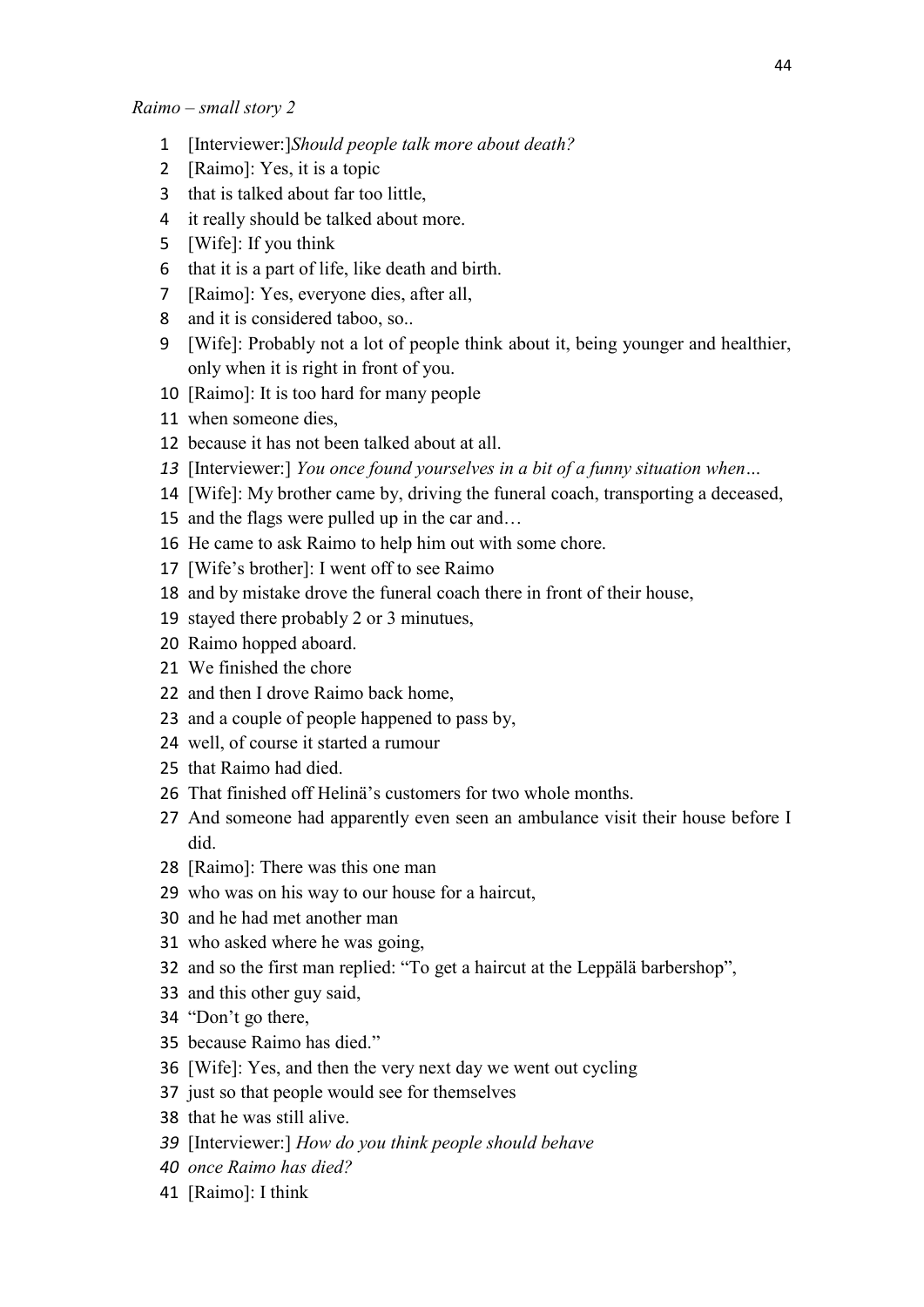- 42 they should visit Helinä as they always have
- 43 and not avoid her,
- 44 just approach her fair and square.
- 45 [A cat enters the interview situation] [Raimo:] This is our, yes, this is our lifeline and my sick buddy, she sleeps beside me and takes good care of me. There are two, Helinä takes care of me and Pupuli does. The cat is called Pupuli.
- 46 [Family photos] [Wife:] People start avoiding places where someone has died.
- 47 It was different before:
- 48 people came to visit after someone's death.
- 49 I'd like to be treated the same way as always,
- 50 that's what I'd like at least.
- 51 It's not like you have to say anything special, just to act normally, and not to be, like, pushing away [indicates a sign of rejection with her hand].

Another small story in Raimo's documentary the social reaction to death. The narrative unfolds as a two-person-interview of both Raimo and his wife, and is interrupted by an additional voice, Raimo's brother-in-law, complementing their account. This story thus bears multiple narrators, one of which is, significantly, the interviewer: through her construction, the narrative is anchored by both abstract and coda, thus planting a particular incidence from the past into a current, normative framework.

The abstract to the narrative is set by the interviewer asking Raimo and his wife to comment on death as a topic on the social agenda. They take turns in explaining the logic and the need for discussing death: first, Raimo confirms: "*Yes, it is a topic that is talked about far too little*", thus adopting the stance implied in the question. Next, his wife offers a justification for the argument: "*If you think that it is a part of life, like death and birth…*" Raimo, commenting on his wife's perspective, continues: "*Yes, everyone dies, after all […]*". Their response (lines 2-12), discussing the role of death as a natural part of life, while socially still a taboo, ends with the interviewer asking them to share a personal story. The link between the story and previous question is implied by the unbroken sequence of these topics, and indeed Raimo's wife instantaneously picks up on the interviewer's logic before she has even finished the question.

The narrative begins with an orientation which replaces Raimo's wife as the narrator of the story with the actual main character, Raimo's brother-in-law, as the speaker. The orientation describes a chain of events leading to the complication (lines 24-25) of a rumour starting that Raimo had died. The complication is followed by resolution (line 26) "*That*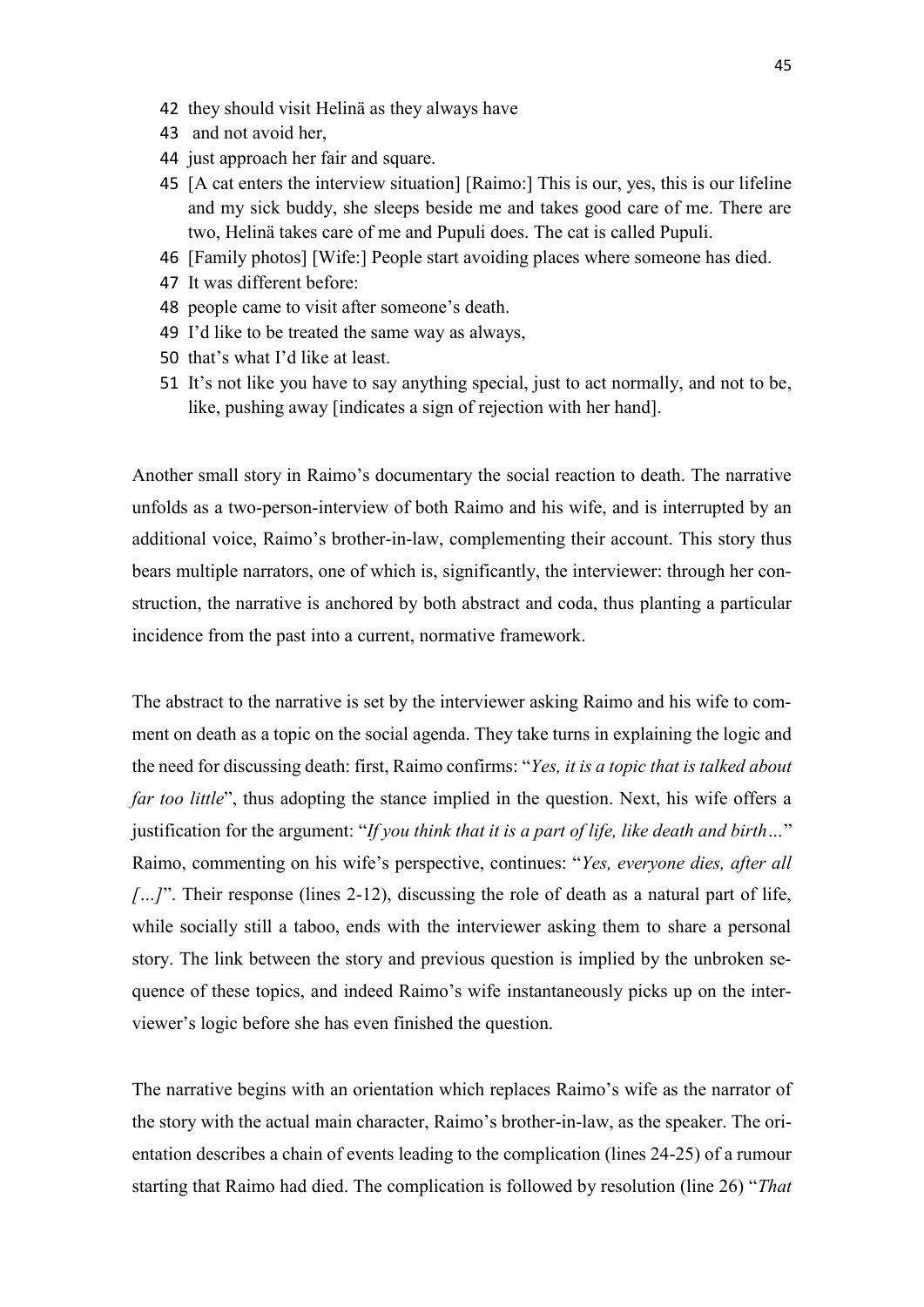*finished off Helinä's customers for two whole months.*" For the latter part of the story, Raimo assumes the role of narrator. His perspective, however, remains that of an object to the story's events, as he produces a vivid account of an encounter between two men on the street, discussing the rumour.

Raimo's miniature narrative resembles a farce on the process of a rumour spreading. Although his account also follows the Labovian narrative structure, progressing from complication to resolution, it also forms a segment within the larger story: it repeats the complication of the rumour spreading of his brother-in-law's narrative. Raimo thus expands on the main narrative through an intimate perspective, demonstrating how death influences individual perceptions and choices. Both narratives are finally completed by Raimo's wife as the narrator. Resolution (lines 36-38) comprises a counter-attack by Raimo and his wife, challenging the rumour by going out cycling together the next day. Their collective and visible response to the false rumour reclaims Raimo's position as part of the community.

The narrative is returned by the interviewer in the present context from whence it began via abstract: the story's instructional purpose is enforced as the interviewer asks Raimo and his wife how people should behave after Raimo's death. Here, Raimo and his wife offer, in effect, an alternative ending to the story (lines 41-51). Raimo's wife, who in fact is positioned as the main character of the coda, draws on past cultural customs as an alternative norm to avoiding the bereaved family members. The temporal arch of the narrative is initiated in the present, when Raimo and his wife discuss the contemporary taboo related to death, and then reverts to the past through the peculiar incident of Raimo's alleged death, and finally, through the here-and now of the coda, proceeds to the indefinite future. In this closing scenario, Raimo is no longer a part of the narrative, and his wife claims the position as the main character of their story.

*Raimo – small story 3*

- 1 Now you are four.
- 2 This is surely a sad moment
- 3 but grieving should not take too long.
- 4 After all, this is just life
- 5 and every person must leave here eventually.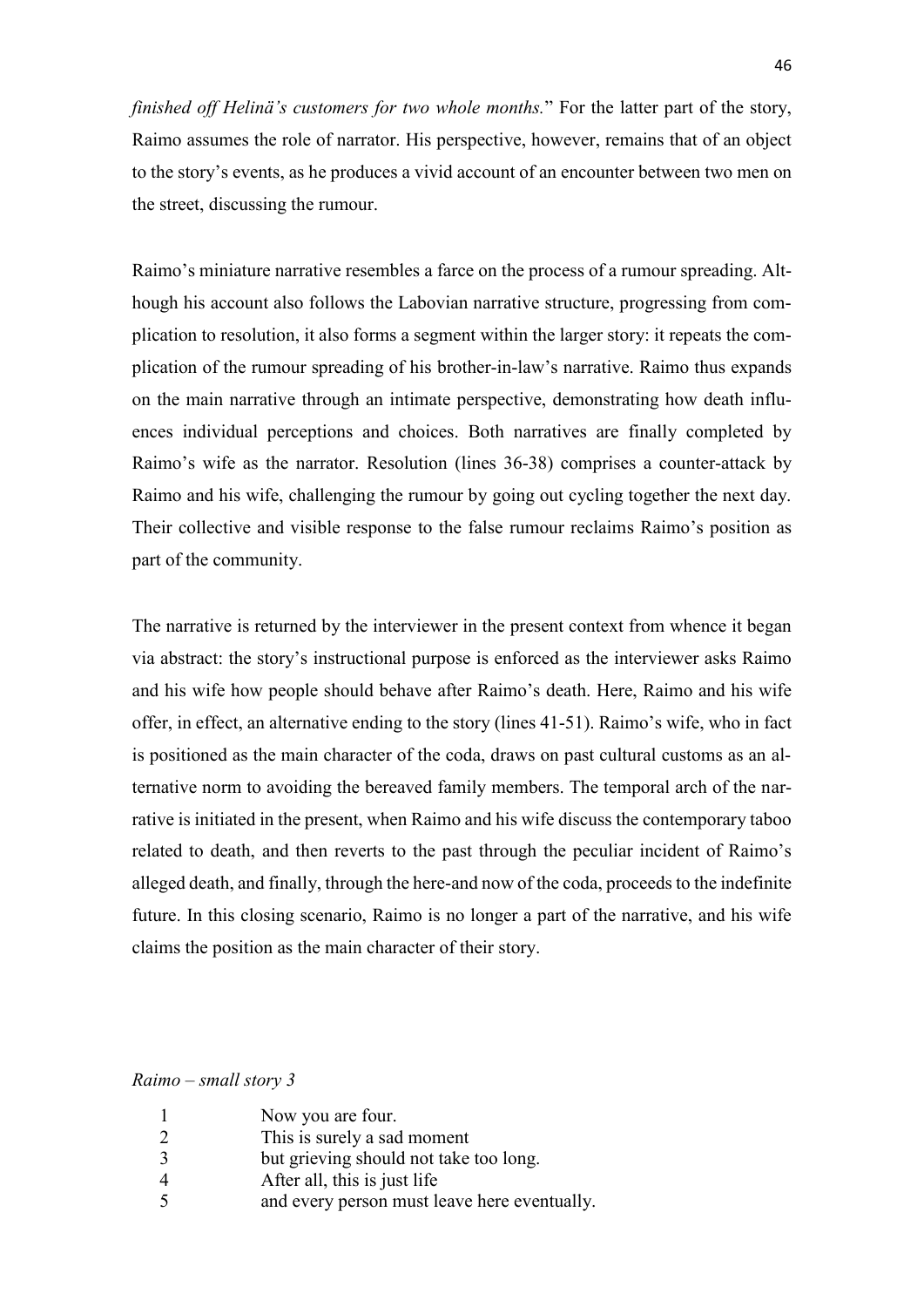To Helinä: I had to take a job in the south to find my wife right here in my hometown. It added up to 500 kilometres of courting distance in one direction. In due time, it all led to marriage and three wonderful children. Now you have to go on with your own life without me. 10 If you're lucky, you will find yourself a new man, but a good man it must be. No drinking nor mucking about. To Carita: You are my first kid, I've spent a lot of time with you. I guess I was not able to find you a man, but hopefully a good man will walk into your life and understand what a good woman you are. I'm proud of you, you have always been my beloved daughter. To Marika: We have always gotten along, perhaps best of all. We have fought, but then made up. In you I see my best qualities, wonderfully refined [smiles jokingly]. I'm proud of your accomplishments, you are a very beloved daughter to me. To Sussu: I've waited a long time for a grandchild, and because of you my wish will be fulfilled. This makes me very happy and proud. You have inherited my stubbornness, which is probably why we have fought hard but always made up. To my grandchildren: Grandpa is a man who would have loved you very much. Grandpa hopes all of you well, and sweet dreams in the orange, magnificent crib of the Leppälä family. That's it.

In the first segment (lines 1-5) of Raimo's farewell message the speaker expresses his death through those who remain: "*Now you are four*". The speaker then immediately offers instructions on not to spend time grieving; death is a part of life and furthermore, part of being human. By the same token, the speaker thus parallels himself to 'everyman', and by extension, his audience to himself.

The second segment (lines 6-12) produces a small story of the life of the speaker and his wife, beginning with how they met. The complicating action (line 9) then accounts for the death of the speaker – "*Now you have to go on with your own life without me*" – thus making a full circle and returning both to their initial positions, separate from one another. Resolution (lines 10-12) then follows in the form of a suggestion that his wife might find another life partner.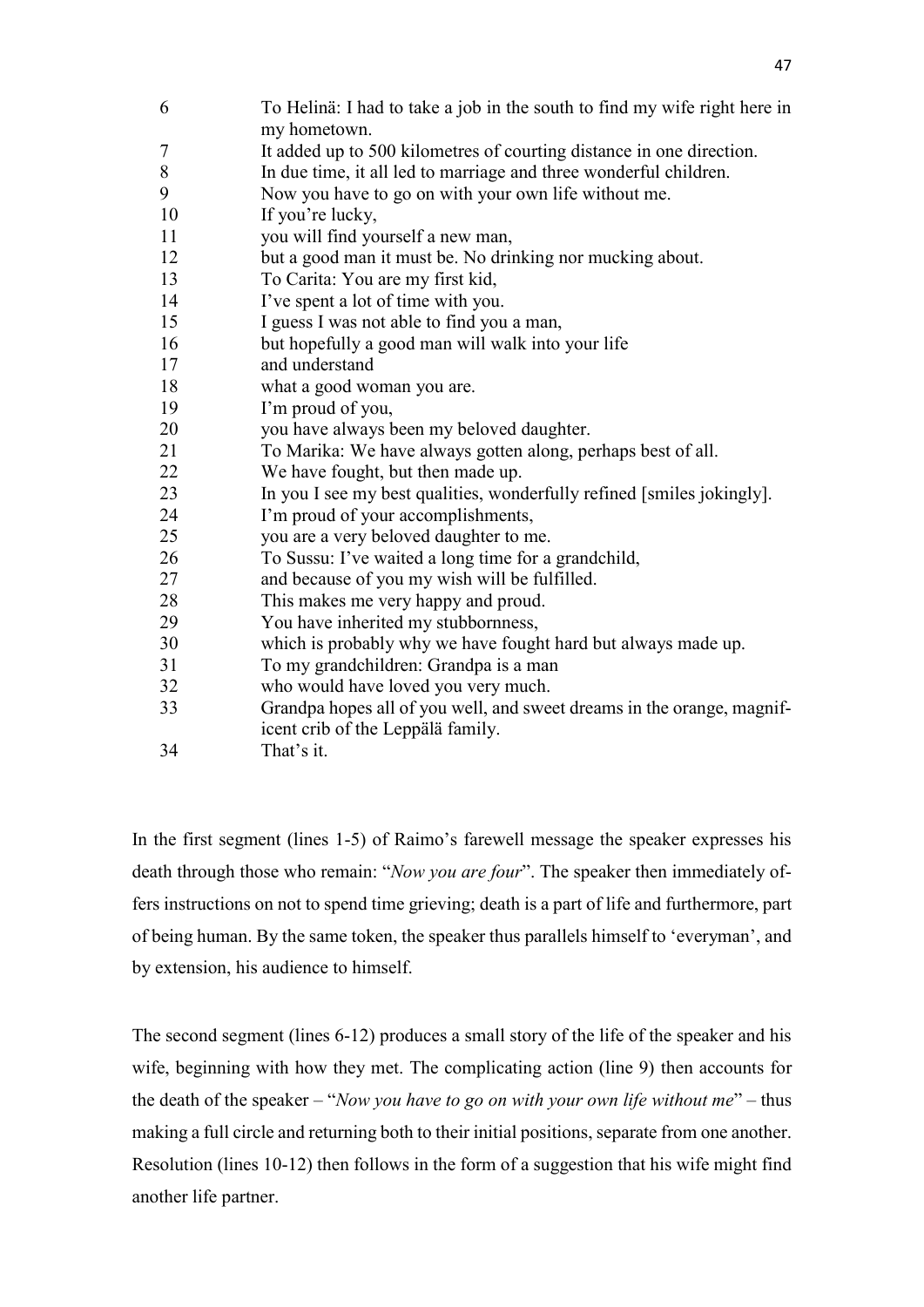In the following segments (lines 13-30) the speaker addresses his daughters individually, commenting on their childhood and his relationship to each of them, and expressing his love and admiration. Finally, the last segment (lines 31-34) is situated in the future, presented in conditional form. This, in effect, produces an imagined account of the speaker's relationship to his future grandchildren. Assuming the role of their grandfather, the speaker wishes the children sweet dreams in the family crib. Through this particular artefact, the story of the speaker and that of the future generation intersect; the orange crib appears as the epitome of life's continuance.

# 5.4 Sirkka

### *Sirkka – small story 1*

| $\boldsymbol{l}$ | [Interviewer:]What did you think when you heard of the stomach can-<br>cer? |
|------------------|-----------------------------------------------------------------------------|
| 2                | I was told                                                                  |
| $\overline{3}$   | that there is no treatment, no operation and no cure.                       |
| $\overline{4}$   | That it would be possible to try out some kind of medication,               |
| 5                | but I said                                                                  |
| 6                | "In no circumstances will I take anti-cancer drugs,                         |
| 7                |                                                                             |
|                  | and I would not like to be operated on,                                     |
| 8                | so, what you have told me                                                   |
| 9                | is for the best".                                                           |
| 10               | Since it had been examined                                                  |
| 11               | and metastatic tumours had been found,                                      |
| 12               | I did know                                                                  |
| 13               | that it was cancer.                                                         |
| 14               | And so it was like,                                                         |
| 15               | I didn't have to be cut up nor treated with toxins.                         |
| 16               | So I said                                                                   |
| 17               | "What I'm afraid of                                                         |
| 18               | is the pain",                                                               |
| 19               | but the doctor said                                                         |
| 20               | that pain can be treated nowadays.                                          |
| 21               | The senior physician said at the following appointment:                     |
| 22               | "You are indeed an amazing person,                                          |
| 23               | there are not many people like you."                                        |
| 24               | And I replied:                                                              |
| 25               | "I thought                                                                  |
| 26               | that everyone confronts death straight up."                                 |
|                  |                                                                             |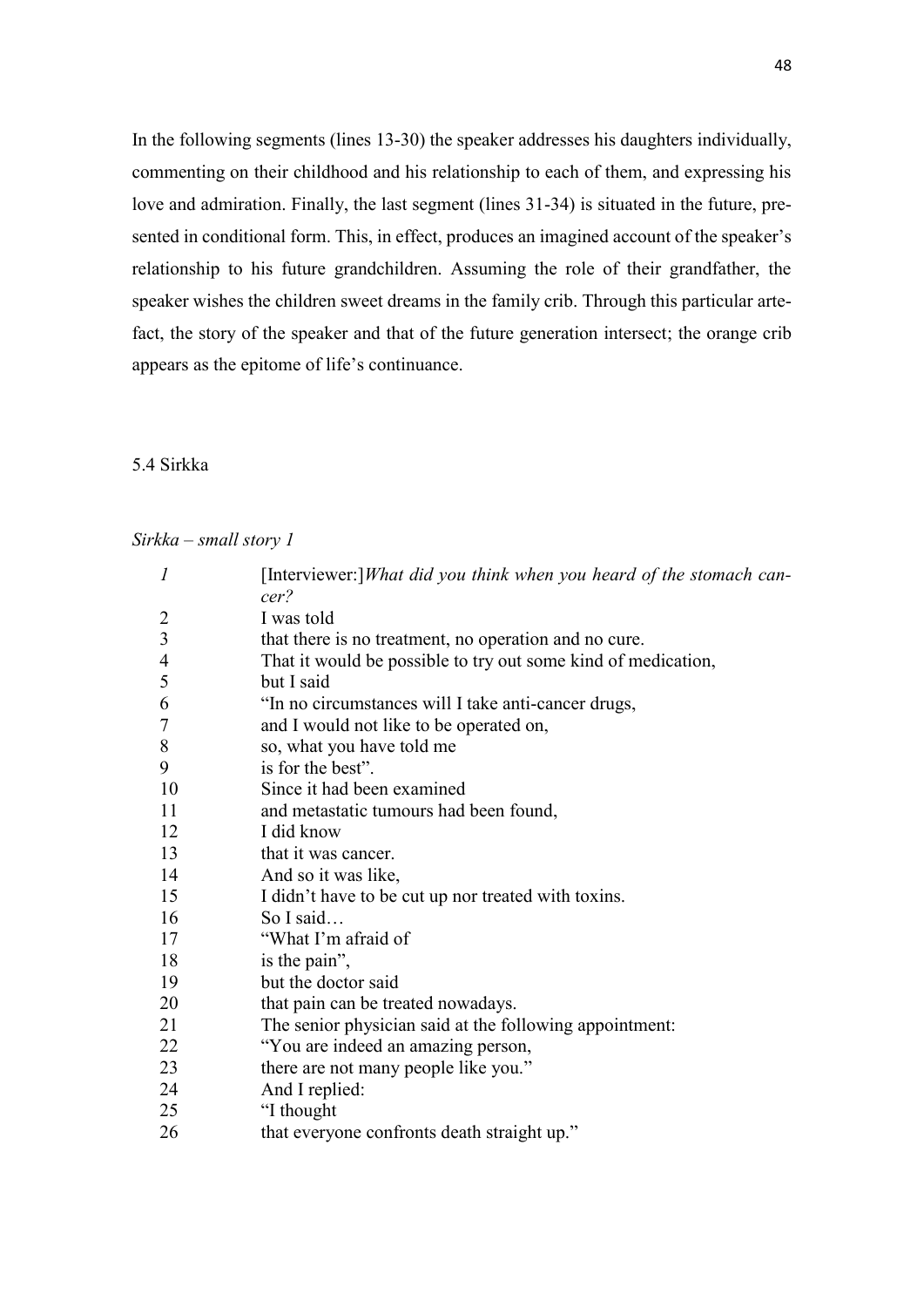Sirkka's story of receiving diagnosis is a narrative performed mainly as dialogue. The first half of the narrative portrays Sirkka as the active voice in the story, confronted by an anonymous figure giving the bad news: "*I was told that there is no treatment, no operation and no cure.*" The speaker quotes herself in the situation, reporting her response even though the other participant in the dialogue remains abstract. Through her reply (lines 6- 9) she refers to 'you', the person she is conversing with in the story. Since that person appears only a bearer of bad news, the conversation could be considered one between the speaker and her diagnosis.

The speaker's voice remains active through evaluation (lines 10-15), when, referring to 'it' she describes the discovery of cancer. "*Since it had been examined and metastatic tumors had been found, […]*" (lines 10-12) begins the account of a process that appears disconnected from her. Reviewing the process, however, she states: *"[…] I did know that it was cancer*" (line 12-13), thus returning in equal position with respect to her diagnosis.

The complicating action (lines 16-18) relates to the sole point in her attitude where she experiences fear: "*So I said.. What I'm afraid of is the pain.*" Even here, the speaker is the talking subject of the narrative: she describes her internal experience through quotation marks, a voice with which she navigates through the entire ordeal. Resolution (lines 19-20) follows immediately via the doctor's promise of pain management. It is here, in resolution, where the doctor becomes visible for the first time - as the partner in dialogue and in death.

The speaker, positioning herself as the independent actor in the narrative facing a desolate medical reality, is in resolution finally joined by the doctor, mending her only source of fear. The coda then displays a scene at the following appointment, again through dialogue between the speaker and a doctor. This time, the interlocutor is identified as the senior physician, and both are quoted word-for-word. Based on the authority and assuming the voice of the medical expert, the coda positions the speaker as unique. In response, the speaker somewhat ironically compares herself to 'everyone', through an adverse angle: "*I thought that everyone confronts death straight up*" (lines 25-26). This final remark establishes a universal reference point, both implying that 'confronting death straight up' is a task, both mandatory and possible, for all human beings – while also positioning the speaker as unique in having accomplished this task.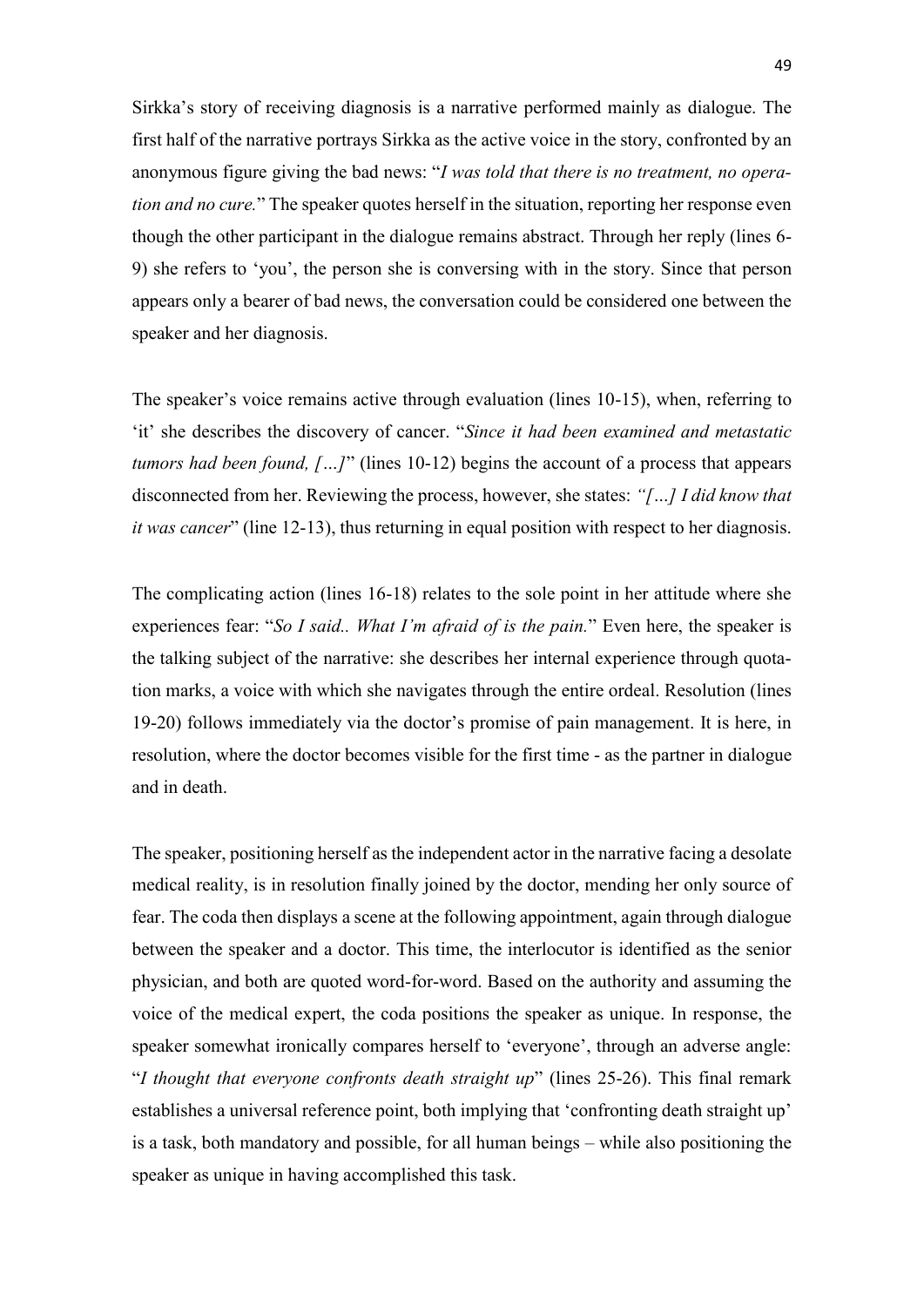- 1 [Interviewer]*: When you took ill,*
- 2 *did it come up with your children or did it occur to you*
- 3 *that you might move in with one of your daughters?*
- 4 No, I was,
- 5 I said right away:
- 6 "Don't you ever take me in to take care of me
- 7 and don't take care of me,
- 8 no-one is responsible for taking care of their mother and father."
- 9 Nursing homes are so important,
- 10 people should want to stay there more.
- 11 Especially homey nursing homes like this one,
- 12 this is good.
- 13 [Interviewer]: *Is a person who is incurably ill allowed to live more independently in a nursing home like this*
- 14 *than if they stayed with their family members?*
- 15 Yes, I'm in fact sometimes scared
- 16 when my girls come to visit
- 17 and they say
- 18 "Don't get up, don't get up".
- 19 I say:
- 20 "I will get up
- 21 only when I have the strength."
- 22 Here the nurses don't fuss like that over nothing,
- 23 they know what kind of taking care of a person needs.
- 24 They are used to it.
- 25 so there is no such dreading and fussing over all the time.
- 26 And since it's not about worrying for someone as important as a member of your family,
- 27 you don't fuss over nothing.
- 28 But they are good nurses,
- 29 I'm not saying
- 30 that they wouldn't take care of you.

Sirkka's second small story of illness addresses the moral and practical issues surrounding end-of-life care. The narrative unfolds as an interview, consisting of two parts. The first one (lines 1-11), following the Labovian narrative structure, is built on orientation (lines 1-3) "*When you took ill, did it come up with your children or did it occur to you that you might move in with one of your daughters?*". The speaker replies, through complication (lines 4-8), in which she sets herself in a hypothetical dialogue with her children, rejecting the proposition.

The speaker's response, along with the rest of the first narrative (lines 5-11), is set in present tense, emphasizing a shift from a particular event to a general perspective, through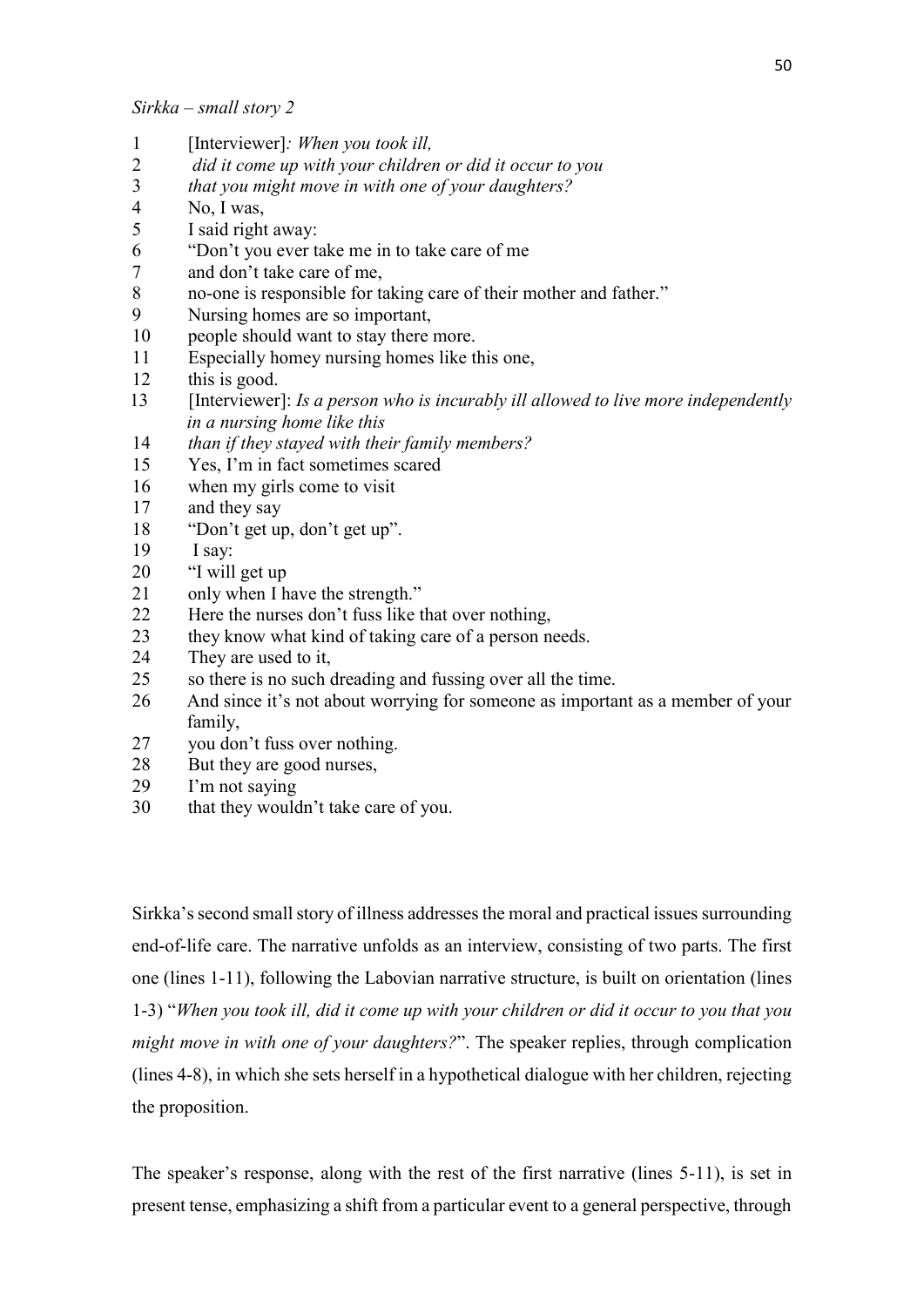which the narrative again assumes a universal position. In fact, the last portion of her reply (line 7) to her children is an inclusive statement: *"[…] no-one is responsible for taking care of their mother and father*." Reclaiming the dialogue all to herself, she remains the acting agent even as negotiating her end-of-life care. Concomitantly, the speaker's remarks, originally aimed at her family, now encompass parents and children in general as well as their respective responsibilities.

Finally, the resolution (lines 9-12) arrives through an alternative to family care at the end of life. Settling the dilemma between the individual needs and responsibilities between 'you', 'me', children and parents, the nursing home represents the solution for 'people' in general: *"[…] people should want to live there more*". Next, describing her own nursing home as 'good', the speaker's personal experience is elevated, as an example, onto the level of an ideal.

The resolution of the first story finds correlate in the interviewer's next question (lines 12-13). Unlike the previous question, this one is phrased in universal terms, mirroring the speaker's narrative tone: "*Is a person who is incurably ill allowed to live more independently in a nursing home like this than if they stayed with their family members*?" Again, the question provides an orientation to the narrative, picked up by the speaker. The complication (lines 14-17) is based on the dynamic between the speaker and her daughters visiting the nursing home: the daughters are quoted, repeating somewhat paradoxically, "*Don't get up, don't get up*". The speaker's reply (lines 19-20) forms the resolution, and a contrast, to the hasty mantra of her daughters: "*I say, I will get up only when I have the strength*".

The dialogue of this narrative positions the speaker, individually, vis-á-vis her daughters, in the plural. Once again, the speaker claims her independence, as suggested by the interviewer's orientation. Her response in the dialogue implicitly confirms the daughters' approach yet defies their attempt to instruct her. More than this, the speaker resigns from instruction, claiming autonomy based on a balance of her own will and her physical condition.

In coda (lines 21-29), the speaker's position is enforced and justified by reference to the nurses, who are similarly juxtaposed with the behaviour of the speaker's daughters. Furthermore, through communion with the nurses, the speaker assumes the universal position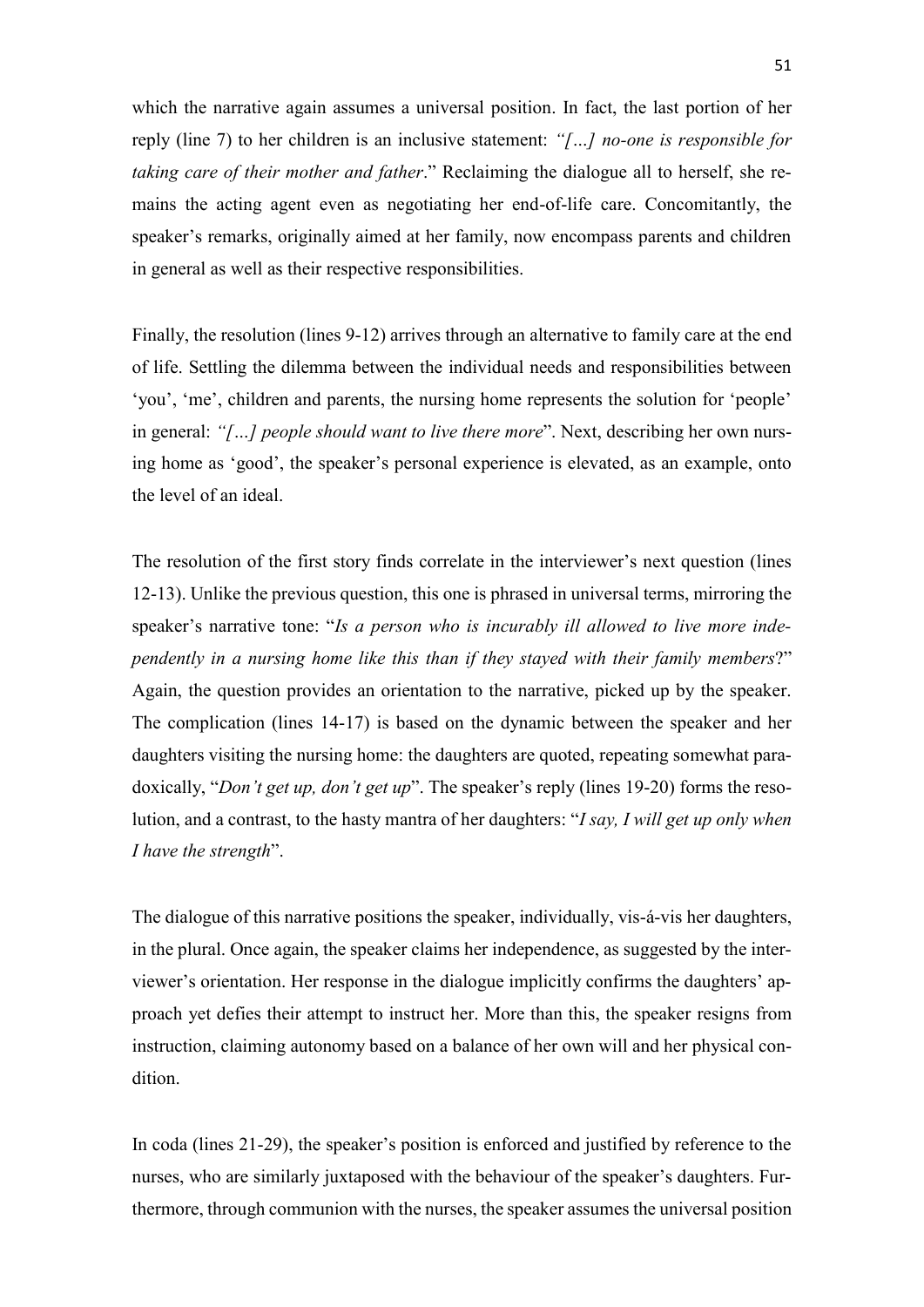(line 22): *"[…] they know the kind of care a person needs*". These two kinds of relationships, one between a mother and her daughters, and the other between the nurses and 'a person in need of care', are established as the difference between 'fussing' as opposed to having basic human needs met.

The speaker's positions as the client of the nursing home is described as, on one hand, not 'as someone as important as a member of your family', yet as freedom from 'fussing over nothing'. This balance is settled in the closing remark of the narrative (lines 28-30), which is a response and a clarification to a potential misconception by the audience that the quality of care at the nursing home would not meet a high enough standard. The narrative therefore illustrates the proposition of the interviewer's orientation in narrative form, describing the independence of someone incurably ill as a right to express one's own terms. The 'nursing home' appears, then, as the intersection between maintaining quality of life and retaining relative autonomy.

# *Sirkka – small story 3*

| $\mathbf{1}$   | To you, my offspring, who are now close to forty altogether,   |
|----------------|----------------------------------------------------------------|
| $\overline{2}$ | I want to leave this voice message and to remind you           |
| 3              | what I think                                                   |
| $\overline{4}$ | is important while living here on Earth.                       |
| 5              | You know, my children,                                         |
| 6              | how you have treated me with love,                             |
| 7              | and to live that way with every person as you have treated me, |
| 8              | it would be good.                                              |
| 9              | I'm crying                                                     |
| 10             | but I have no reason to cry,                                   |
| 11             | I am just happy                                                |
| 12             | and this is                                                    |
| 13             | what I hope for all you young, even little Eero:               |
| 14             | that you could go forward                                      |
| 15             | so that you looked for the good here on Earth,                 |
| 16             | and not complain all the time.                                 |
| 17             | It is important                                                |
| 18             | not to carry a grumbling attitude.                             |
| 19             | I hope                                                         |
| 20             | that you, my offspring, have learned                           |
| 21             | how to live here, most of you,                                 |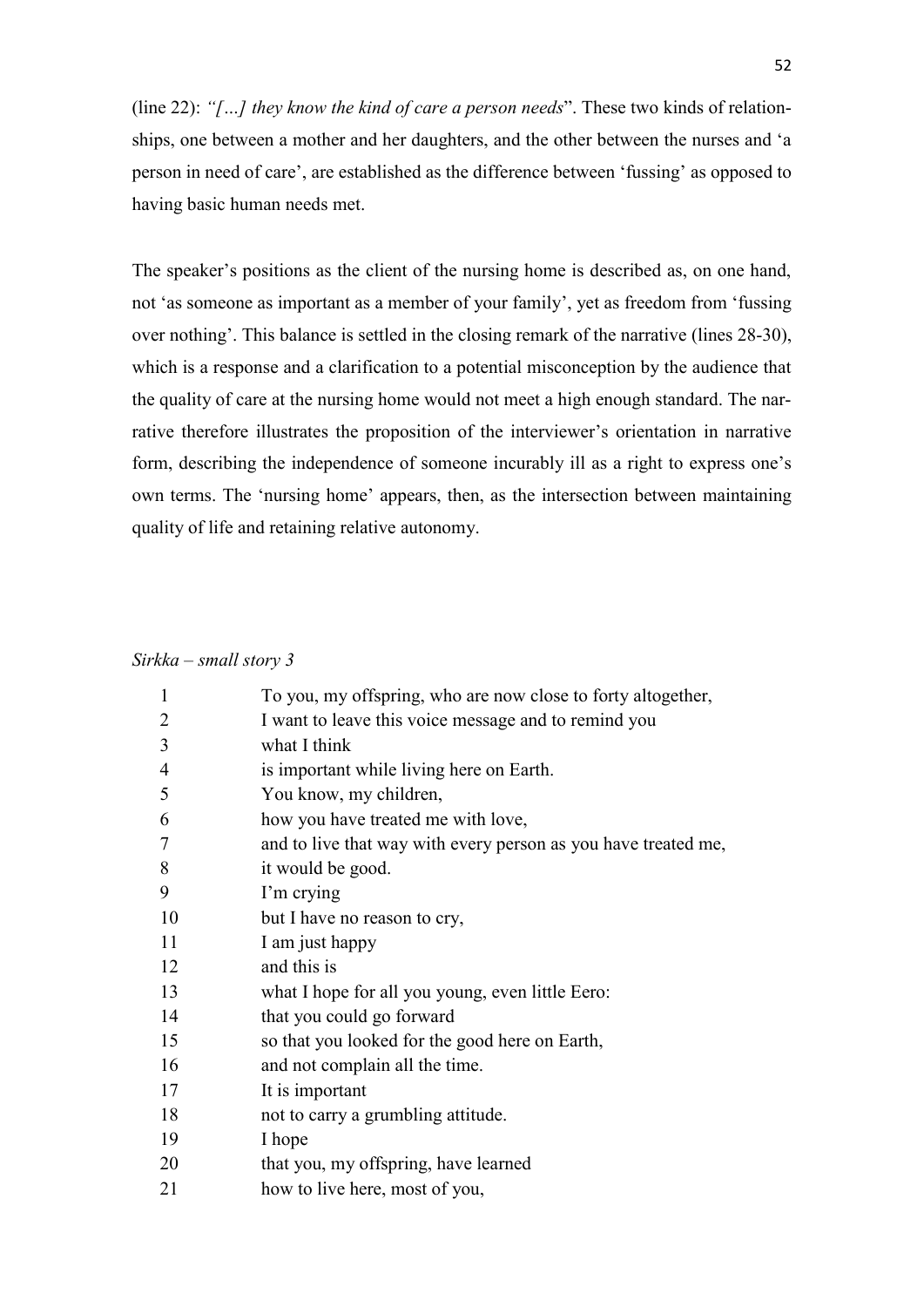| 22 | so that you love the environment and each other,                         |
|----|--------------------------------------------------------------------------|
| 23 | and that you would find this kind of nest                                |
| 24 | where you can lay down your sorrows, sharing with your siblings and      |
|    | children whatever troubles you.                                          |
| 25 | I want simply                                                            |
| 26 | to say to you:                                                           |
| 27 | love, thank and love, and if possible, believe in the God I believe in – |
| 28 | but everyone is free to choose                                           |
| 29 | how they live,                                                           |
| 30 | I will not force this upon anyone.                                       |
| 31 | God bless all of you.                                                    |

The first segment of Sirkka's farewell message (lines 1-8) orients the audience to the purpose of the message. Her role as a forebear, even forerunner for the family, forms the content and tone of the message. The first segment, then, draws a parallel between the speaker, her children and all people, as the speaker encourages her children to treat every person with the same love as she has received from them. This chain of love, therefore, extends from the private to the universal, as part of the speaker's message of *"[…] what I think is important while living here on Earth*."

In terms of the private/universal dynamic, the second segment (lines 9-18) is compatible with the previous one. The speaker remarks, paradoxically: "*I'm crying but I have no reason to cry, I'm just happy*" (lines 9-11), and continues to apply the logic in the form of a maxim – of the importance of focusing on the good and not on complaining. The maxim continues in the next segment (lines 19-24), with an instruction to create a 'nest' for sorrows through sharing them with others. The speaker sets herself as an example for others to follow, emphasizing the ability to choose the positive over the negative. Implicitly alluding to her soon absence, she enforces the idea of the collectivity of siblings and children as a source of comfort in difficult times.

The message focuses on life: the life the speaker and her children have shared together, and the principles they have followed during their mutual journey. The speaker, accounting for the past, orients the audience toward the future. The speaker's death is referred to only in passing, upon the sentiment she expresses, yet commenting that her tears are not tears of sadness (lines 9-11). Her position with respect to the audience is characterized by universality, commenting on what is 'good', 'important' and 'simple' about life. At the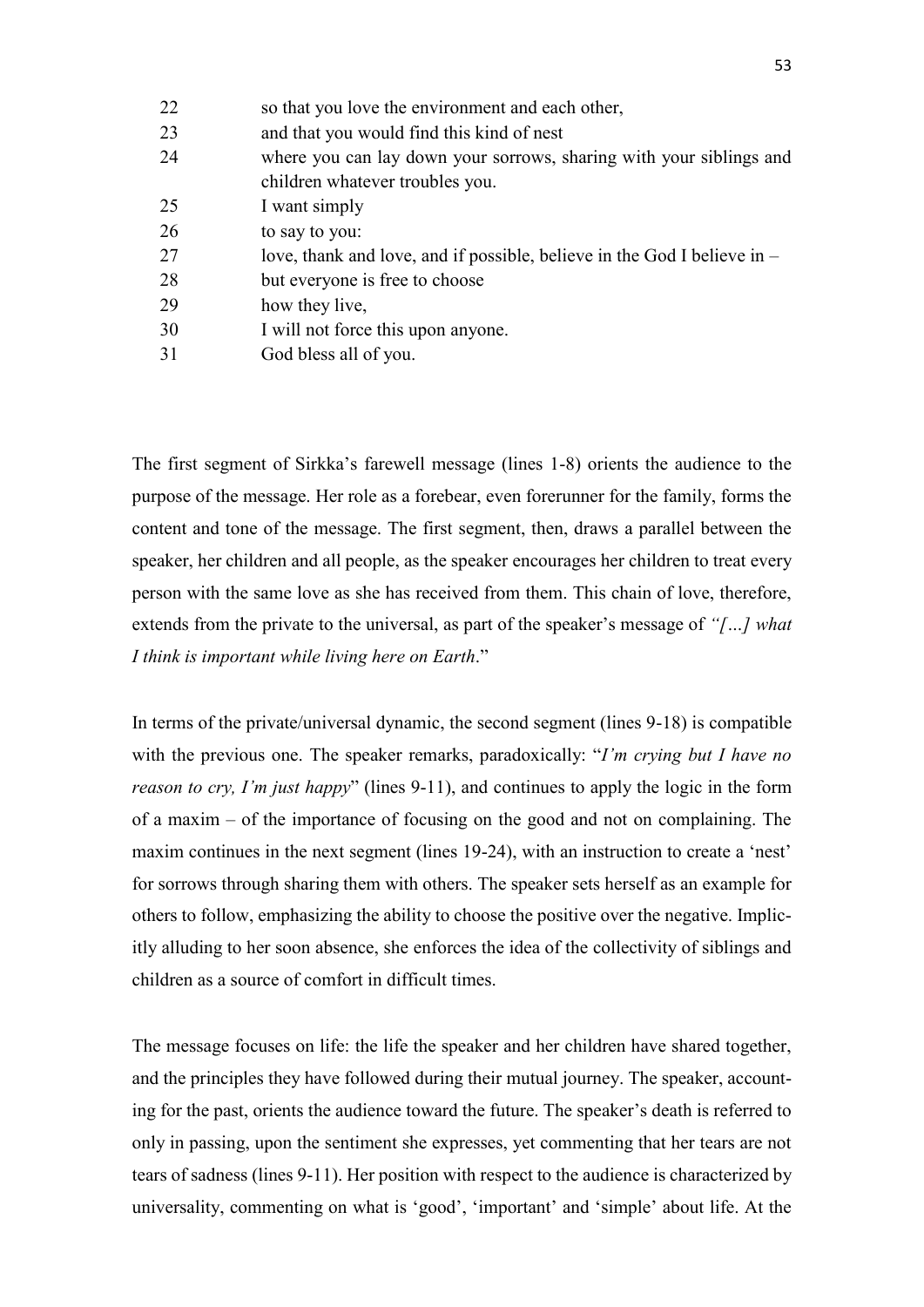same time, this position is built on the speaker drawing on relationships – those between her and her children, those based on love and sharing, and those to be valued – a person's link to every other person and to the environment. Ultimately, the elements of the farewell message are presented as the foundation of a good life, surpassing even death.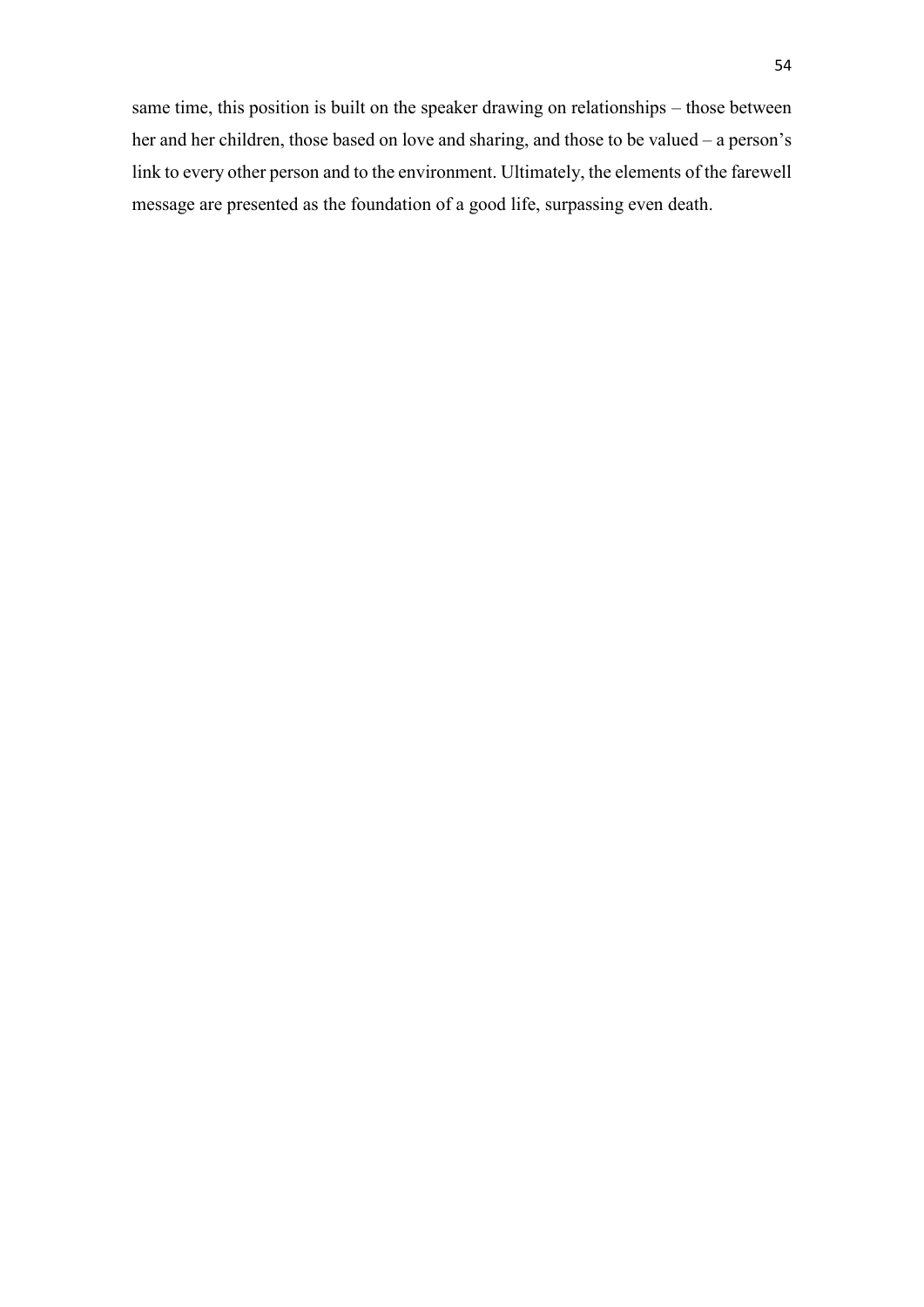### 6 NARRATIVES OF GOOD DEATH

### 6.1 From fateful moments to resolutions

The first research question focused on how agency is represented in the small stories as perceived through the Labovian narrative structure. A Labovian perspective into the illness narratives provides us with a description of the *fateful moment*, the disruption in agency, which shatters the day-to-day experience. In these stories, the illness merges with the medical professional, or more generally with the language of medicine, as the informant on the cold facts. Each of the stories are therefore either performed as dialogue between patient and doctor, or as a dynamic between the person and the illness.

However, the complicating action, the fateful moment, as it were, is crucially different for all four accounts. In Maria's story, the fateful moment occurs as the doctor finally delivers her the bad news. This complication is the climax that follows a prolonged confusion where Maria experiences sudden, severe pain and travels back and forth in search for answers. For Manta on the other hand, the complicating action relates not to diagnosis as such, but to her body fighting a losing battle with the illness. In Manta's story, the fateful moment is in fact an anti-climax – an acknowledgement of the fact that the battle is already lost. In contrast to both these accounts, Raimo's story relates the complication not to the possibility of dying, but to *not* dying – and thus being left waiting for death. Similarly, in Sirkka's account, the complication relates not to falling ill or facing death, but to her fear of pain.

Consequently, the Labovian analysis of these illness stories also reveals four different forms of agency upon the fateful moment. For Maria and Manta, the speaker is overwhelmed by the reality of their situation: Maria experiences an emotional blow upon receiving the news of her medical condition, while Manta's story focuses on the physical deterioration. Whereas Maria's narrative builds on the shock which drives her to the ladies' room in the last scene, Manta's story appears to begin close to its actual end: the diagnosis itself no longer represents a novelty and surprise but rather assumes the position of the main character in the narrative. The speaker herself remains a voice in the background, a reporter of events and an analyst of eventualities. This style of reporting the facts resembles a testimony, and is apparent also in the story of Raimo, who explains how he received his diagnosis years ago.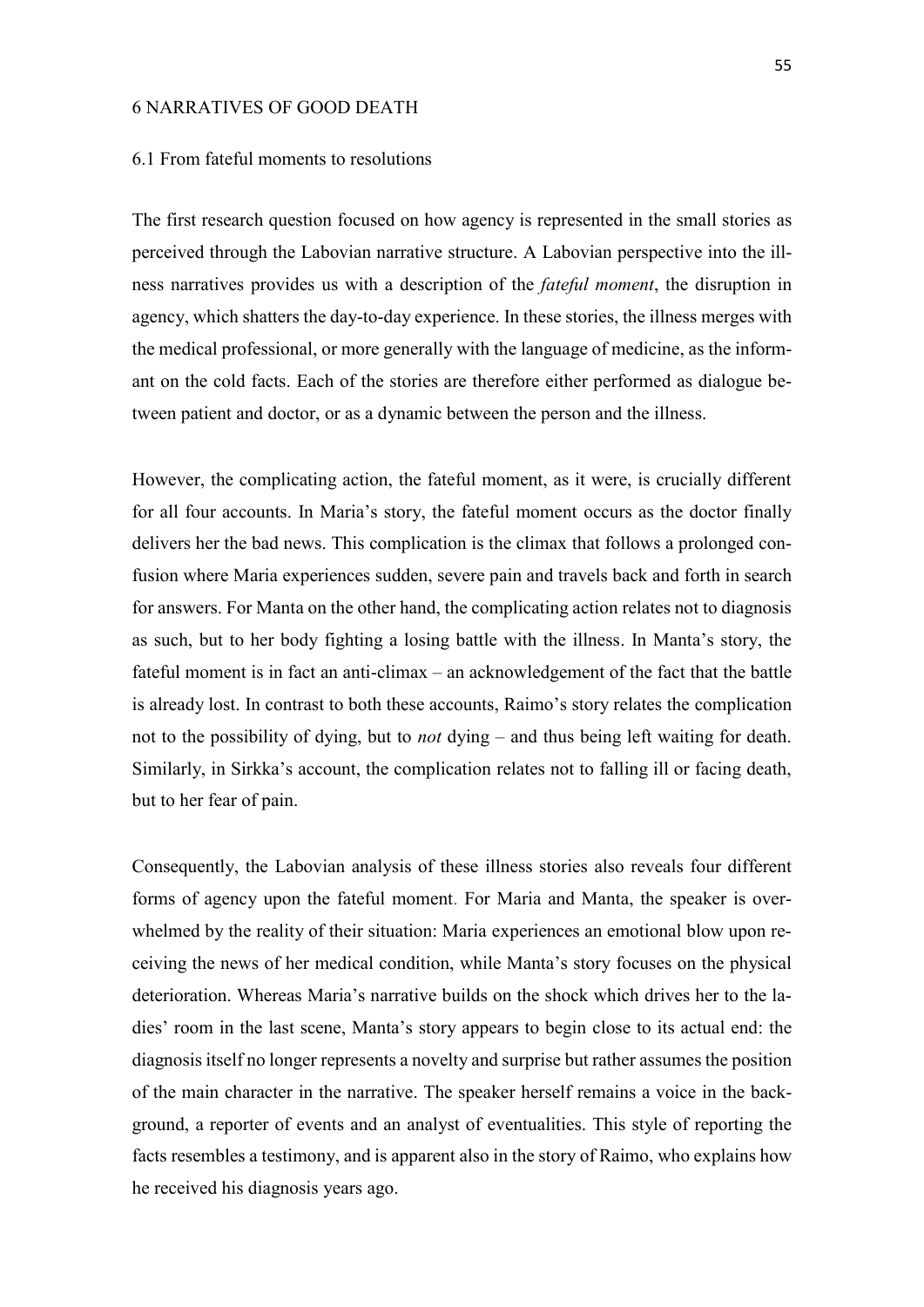However, whereas Manta's story is a battle of the body, Raimo describes how his active and compliant stance in dying is replaced by a feeling of disappointment and disorientation. In contrast, Sirkka's story reports her active stance to death, only interrupted by her fear of pain, and ends in her receiving appraise for her courageous attitude. It is precisely here, in the relationship of the speaker to the complicating action, which informs the audience of the type of agency assumed upon the faithful moment. For Maria, confronting the illness is followed by her symbolic escape; Manta is already approaching the final moments of her countdown, Raimo's attempt at matching death ends in a sort of limbo of ambivalence, whereas Sirkka is empowered by her discussion with the doctor.

In the second small stories, Labov's instruments of analysis highlight the conflict and tension that is present in living with death. Identifying the complicating action – the cause for a disruption in the flow of events – is particularly useful in delineating the elements of agency, which usually emerge in the story's resolution. In Maria's second small story, the difference between orientation – enjoying the social reaction to funny hats and smiles – is contrasted with the complicating action of not receiving the feedback anymore. The speaker's evaluation of the complicating action is that she is misjudged as an alcoholic because of her changed appearance. Maria's response – the resolution, in Labov's terms – is to assume the proactive stance in social situations by telling of her illness and of medication.

Similarly, Manta discusses the role of faith and of church in her coping with illness, and once she reaches the complication – the church forbidding her to discuss death with other members of the congregation – she identifies clearly the contradiction between her own needs and the church's policy. Manta's stance on the church's policy is sharpened in the course of the interview, yet the narrative appears to lack a resolution. Manta clearly states the contradiction between her and the church's positions but rather than making a unilateral decision on the matter, she assumes an ambivalent stance to settling the dispute.

The story of the false rumours of Raimo's death finds complication in the social exclusion of Raimo's family. This story is conveyed through multiple voices, which is also reflected in the resolution: Raimo and his wife confront the rumours by going out cycling together. Sirkka's complication is similarly related to the social demeanour of people with respect to the dying person. Sirkka describes how her daughters excessively fuss over her during visits to hospice where she has decided to stay after receiving diagnosis. Sirkka's response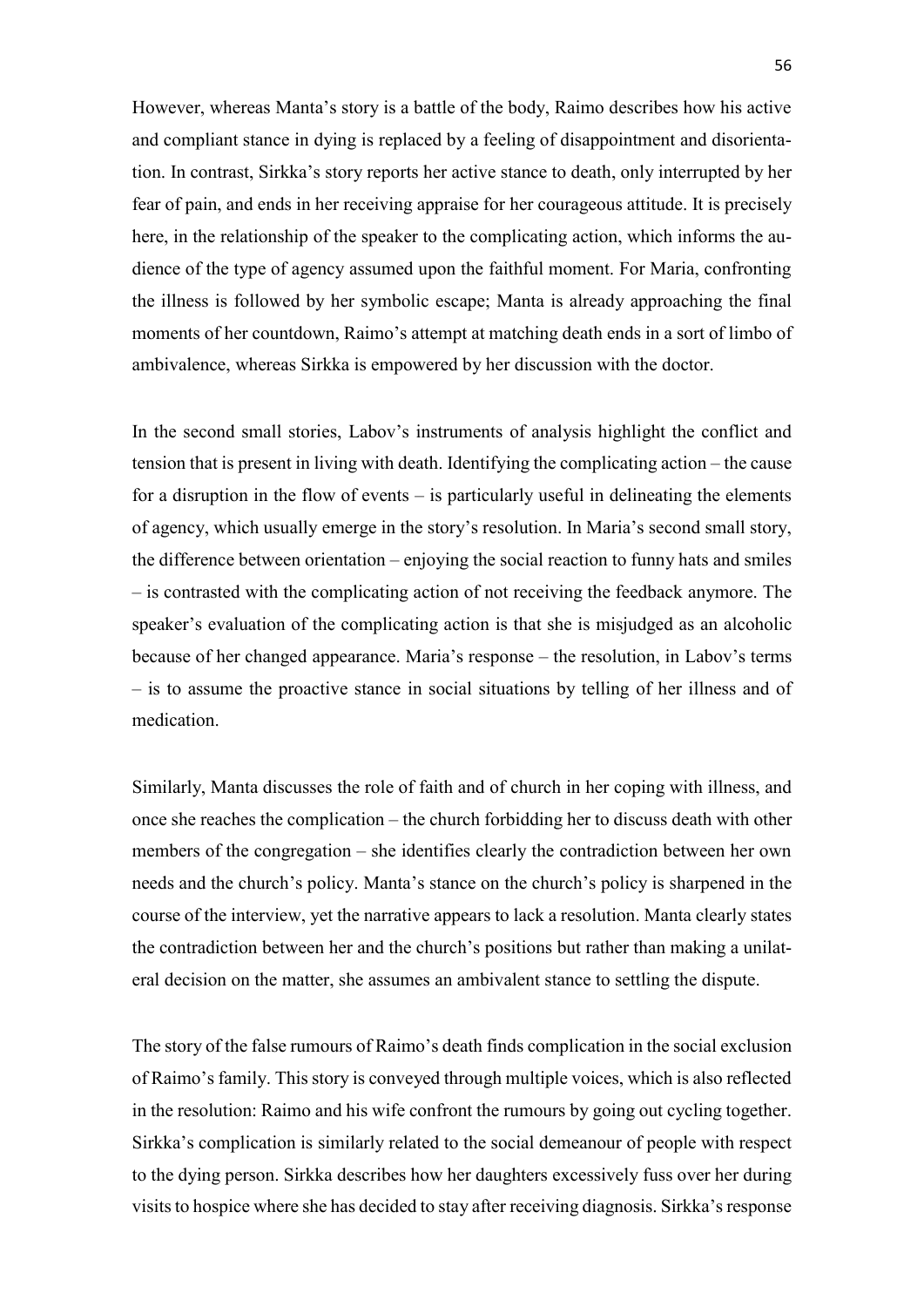is the unequivocal "*I will get up only when I have the strength*", reserving her the autonomy of making decisions about her care and of her social conduct.

The Labovian analysis demonstrates the juxtaposition inherent in the stories of agency. Agency is portrayed through conflicts arising in the social lives of the main characters, based on a lack of understanding in society of the experience of living with an incurable illness. In each of the small stories the speaker describes a form of social exclusion, coming across either as unwanted social reaction, an uncomfortable social demeanour or as an outright rejection of the topic of death.

The resolutions of the narratives, depicting agency essentially as reaction to these conflicts, are justified by ethical claims. Maria argues that she has the right to continue enjoying life without social prejudice, while Manta critiques the censorship by the church, as death is the growing part of her very being that is being silenced. Similarly, Raimo calls for more public discussion on death in order to integrate death back into the realm of 'normal' and of life. In contrast, Sirkka's decision to move into a hospice is based on her view of the irreplaceable rift between her individual experience as a dying person and the behaviour of her family members. Each of the narratives speak for the 'normalcy' of dying on the one hand, and of the frustrating social reactions they meet, on the other. As such, the agency in these narratives aims, in various ways, to the social inclusion of the dying.

Comparing the first and the second small story for each of the main characters offers insight into the development of agency following the fateful moment. For Maria, the initial reaction of fleeing from the doctor's office turns into a proactive approach to social situations. Explaining about her medical condition to people she meets for the first time aims to establish social acceptance. The claim embedded in the evaluation of her narrative is that she has a right to enjoy life like everyone else. Manta, captive to her body's deterioration, aims to find a spiritual and social venue for reflecting on death. Her motive for approaching the church, and simultaneously her ethical claim, is her need to be accepted as she is. In his first story, Raimo, on the other hand, describes the inevitable loneliness related to receiving diagnosis: "*So, one has to get by, as long as one does, on one's own*". This solitary notion, as well as the ambivalence and disappointment which Raimo feels initially for not dying, turn into a collective outlook into confronting death. Raimo calls for a growing awareness and acceptance of death as a natural part of life, and for life to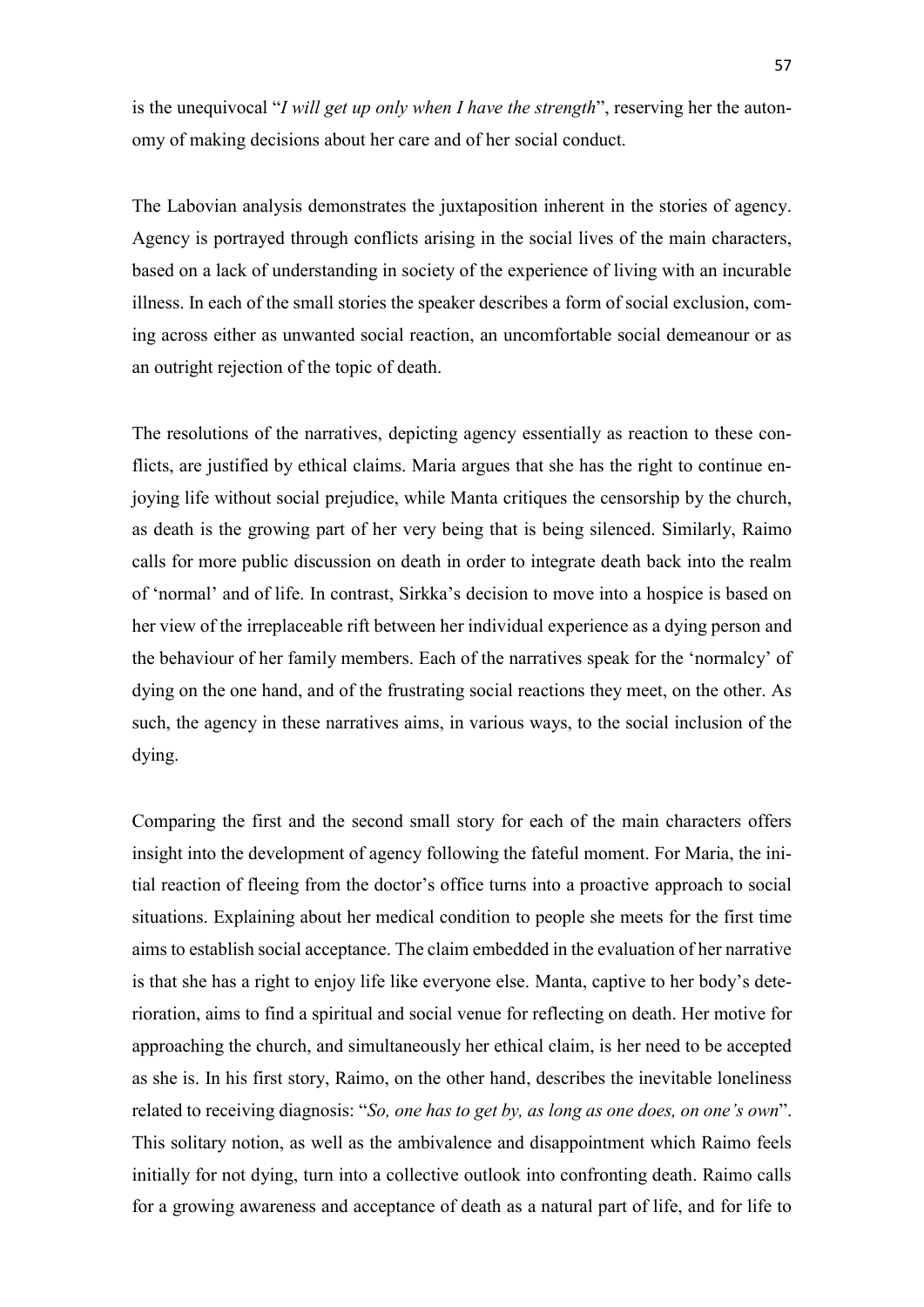continue as usual upon the death of a member of the community. In contrast, Sirkka considers hospice the proper venue for life's end, as the experience and needs of the dying differ from those of others. For her, hospice also represents autonomy which she regards her prerogative as the dying person.

The Labovian analysis of these small stories effectively reveals the obstacles to dying agency, and the subsequent social resistance upheld by those living with an incurable illness. Through their aims of defending the right to be seen, heard, included and respected, the narratives of dying agency connect to the sequestration thesis. For Giddens, the sequestration of existential questions in society forms the basis for agency, which is essentially a reproductive practice between individuals and social structures. In the small stories of *My last words*, the fateful moment finds a variety of responses, from astonishment to serene acceptance. However, the agency that follows in the second small stories speaks of the aim to navigate back into the routine of social life – to receive customary feedback in random encounters, to be allowed to share thoughts and experiences with others, to maintain a normal contact with other members of the community, and to continue as the autonomous individual in charge of one's needs of care. The speakers in these narratives thus struggle to re-create the *routinised character* (Giddens 1984, 61) in their social lives in order to salvage a sense of agency.

### 6.2 Conflicting positions

The second research question aimed to investigate how agency is portrayed as positions and interaction through storytelling. As Giddens (1991, 5) explains, the dissolution of the traditional sources of authority and identity create the need for the reflexive project of the modern self, sometimes interrupted by fateful moments which remind us of the urgency to maintain a biographical continuity. In this effort, stories of illness may be viewed as a form of meta-control of the contingency related to the human body, which represents a major source of risk to the human existence (Frank 1995, 32).

The small story approach (Bamberg 2006; 2011; Georgakopoulou 2006) does not deny the possibility of reconstructing a more coherent life story from the analysis of narrative fragments (Bamberg 2004) but is however more interested in discovering the various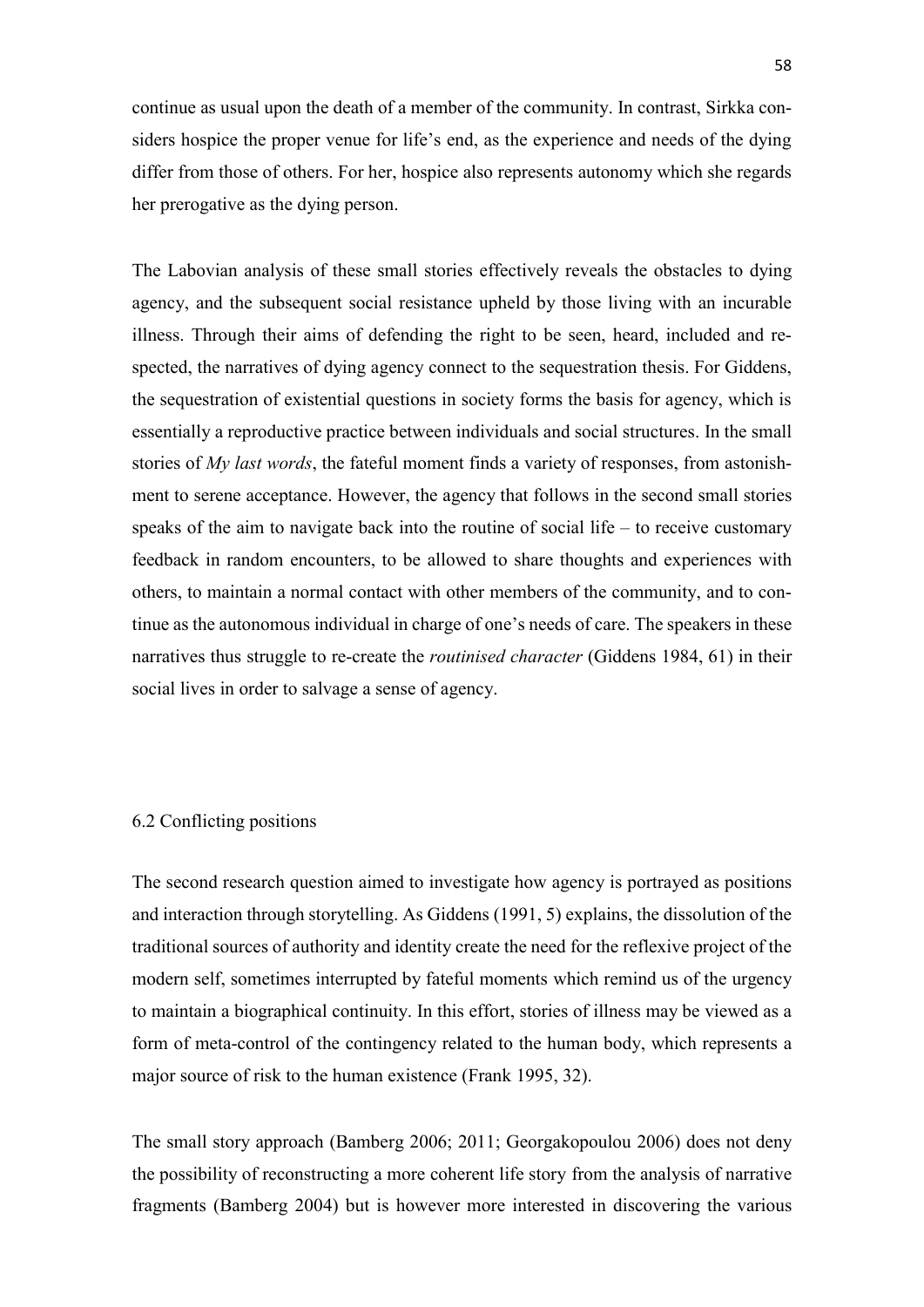ways of speakers attempting to bring themselves forth in an interactive context. As Alexandra Georgakopoulou puts it, the small story approach represents a shift from investigating narratives as sites of constructing of self to narratives as sites of *doing* self (and other) in various social contexts – thus allowing for the analysis of ephemeral and multiple selves (Georgakopoulou 2006). The argument is that people are not just assigned positions deterministically, based for instance on personal characteristics, but may grasp, negotiate and resist different positions in local conversations (Georgakopoulou 2013).

Giddens (1984, 61) points to how critical situations in human life, such as birth and death, acquire a routinised character as they turn into rites of passage, essentially upholding the continuity of social life. Walter (1996), in contrast, identifies the role of ritual as something for the dying or the bereaved to draw upon, but claims that ritual has lost its position as the intrinsic part of the social cohesive. Instead, ritual is placed by Walter beside expert knowledge and individual testimonies which act as resource and guideline for the dying.

Looking at the small stories in *My last words*, many of them are performed in response to questions put to the main character by the interviewer. For the storytellers, the interviewer therefore represents a large number of people – an anonymous audience of television viewers, possibly in many different countries. Through the documentary, the speakers engage in dialogue with the social conceptions, values and ideals related to death and dying. Their stories represent both the 'expert strand', offering medical and social information based on their experience, as well as the postmodern relationship to death of the 'radical strand', which posits the individual as the sovereign and unique realm of the dying experience (see Walter 1996). Simultaneously, their participation in this dialogue could also be considered an active effort to remain in the *longue dureé* of institutions (Giddens 1984, 61) – producing and reproducing the social structure, an instrument of which is the media and the mediated experience.

In keeping with Walter's (1996) thesis of the 'radical strand' approach to dying, whereby the private experience satisfies the growing public thirst for knowledge, Clive Seale (1995) discusses the need in late modernity to imbue death with meaning. Seale counters the sequestration thesis that death in society must be denied given the lack of protection by religion and traditional social structures from existential moments. In fact, Seale's study deciphers a heroic script for dying, based on open awareness and an acknowledgement of death. The heroic script involves the choice to withstand the strain of knowing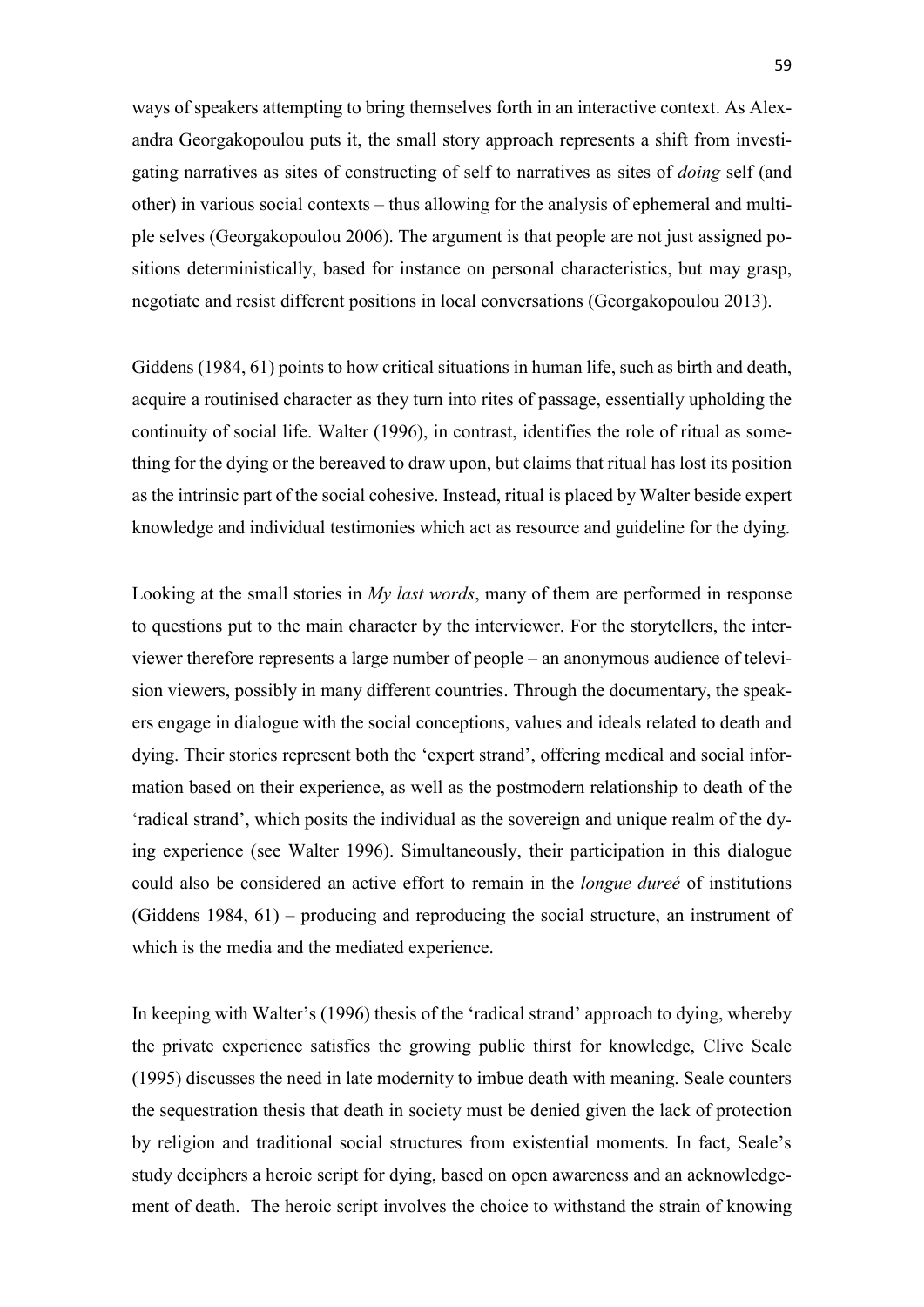about the approaching death, the absence of negative emotions and reaching acceptance. However, the script also includes what Seale calls feminine aspects of the heroic death, namely the emotional accompaniment in close relationships. An open awareness allows for the emotional accompaniment – the sharing of care, support and attachment – prior to death.

The script for *My last words* follows that observed by Seale. The stories of receiving diagnosis and facing the reality of death remain pronouncedly fixed in the perspective of the main character. These stories of illness are not performed as dialogue with the interviewer, nor are family members, spouses or friends included in these narratives. As small stories, these narratives appear independently, as monologues, assigning the speaker a sovereign position.

In each of these accounts, the knowledge of illness is presented either as a shock or an overwhelming circumstance. The stories end either in horror and paralysis or alternatively in acceptance and compliance by the speaker. However, even the stories which present the speaker as submissive and passive in the face of death, are followed by accounts of empowered, active agents, enjoying and even embracing their final moments. In fact, the first small stories serve as the complicating action in the overall narrative structure of the documentary: the initial devastation finds balance through the resolution of the second small stories.

Maria's heroic script involves overcoming the distress caused by her physical transformation. She describes the transformed self as unrecognizable to herself when looking in the mirror. Figuratively speaking, she then holds up this mirror in social situations to observe how she no longer receives the normal feedback, and consequently positions herself a freak in other people's eyes. She breaks out of this position, however, through a proactive strategy of openly communicating her story to the people she meets. Frank (1995) discusses the roles assumed by people with illness as 'body-selves', suggesting that the identity of a person becomes tangled in the body's problems and limitations. Body-selves reflect the moral problem of the individual who is responsible for making choices as to how to react to illness. Maria's account of how illness changed her life is compatible with Frank's 'mirroring body'. The mirroring body focuses on acts of consumption: feeding it, clothing it, grooming it, and through consuming medical services, curing it – in the attempt to re-create the body similar to other bodies (Frank 1995, 43).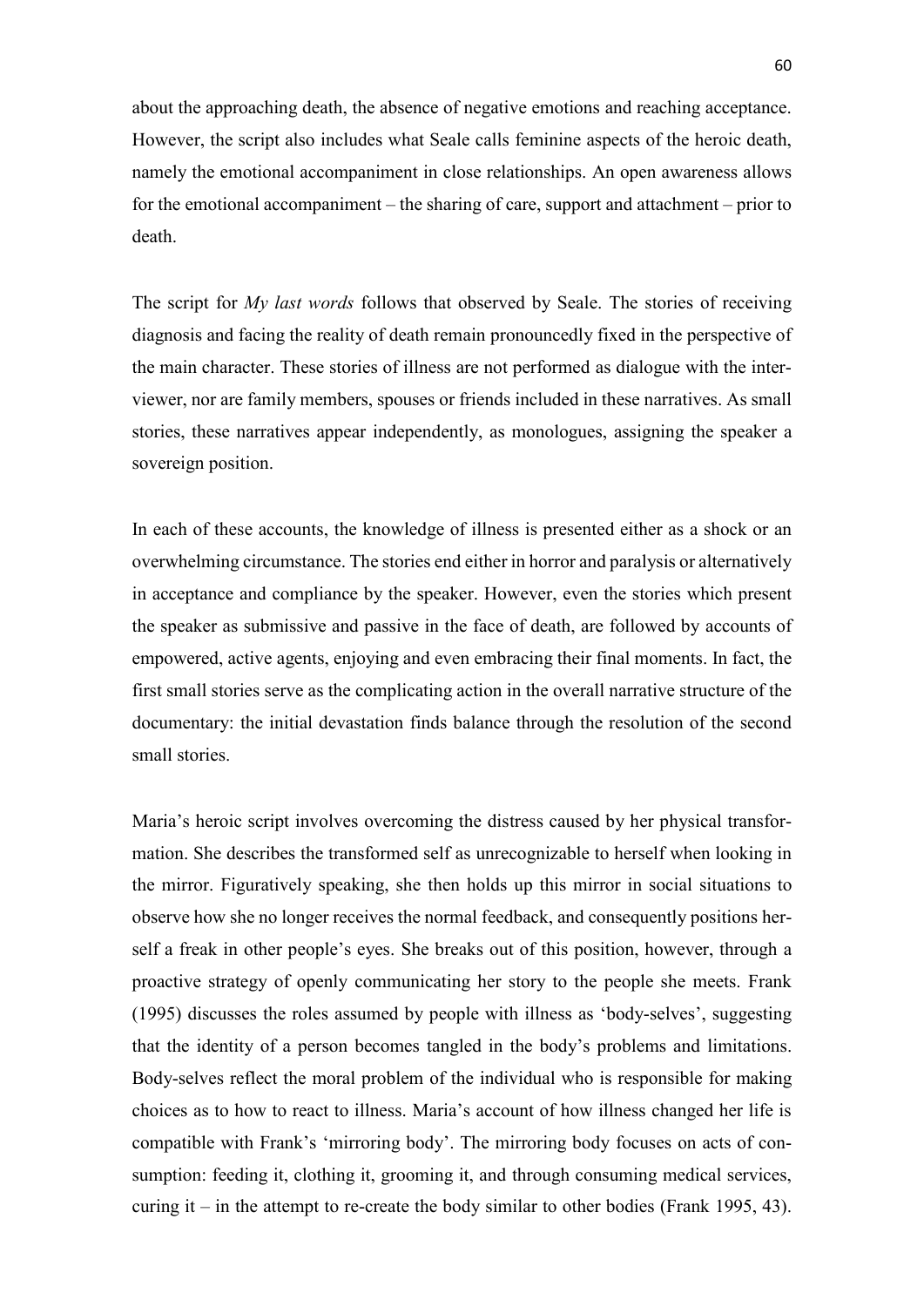When outfits and smiles fail, Maria addresses the physical difference between her body and those of others by explaining the reasons behind her changed appearance.

Maria's story of overcoming the physical transformation partly resembles, in Frank's typology of illness narratives, the restitution story. The plot of this story type progresses from health to illness, and back to health, through a remedy. Obviously, Maria does not find cure, nor does she look for one, but her story nevertheless accounts for the return to her normal self after a temporary setback due to her medication. The restitution story reflects Zygmunt Bauman's (1992, 130-131) observation that the modernist aim is to slice mortality into smaller puzzles – diseases – and to create a sense of manageability through potential technical solutions to these individual problems. The restitution narrative of beating illness upholds this possibility of outwitting disease and suffering (Frank 1995, 97). However, Maria's story of transformation does not attempt to treat illness as transitory (Frank 1995, 115). Instead, reiterating the elements of a true 'quest story', the speaker searches for alternative ways of being ill – the moral obligation of telling the story lies, in fact, in the responsibility to convey a personal transformation (ibid., 117-118). Maria's transformation might begin as a physical one, but she discovers an alternative basis through open communication to maintaining her sociable manner. She returns, although marked by illness, in her original position.

Manta, on the other hand, is not interrupted by a sudden shock of illness, but conveys rather a life-long story of accumulating physical setbacks. Her small stories represent the division between the realm of the body and of the spirit: the former being a classic 'chaos story' (Frank 1995) of an overwhelming surge of problems suppressing the speaker, the latter a 'quest story', establishing the speaker's faith as her refuge from the somber circumstances of life. The bodily chaos story is characterized by immediacy: chaos generates a recurring crisis of survival (Frank 1995, 109) and as such, the narrative finds no purpose. The 'quest' of the second small story is therefore closely entangled with the chaos, yet it has to form an antithesis to the horror. Survival presumes the speaker dissociating from the body (ibid., 103), and thus, through faith, Manta effectively transgresses the question of death as well as her experience of being rejected by the church.

Raimo's chaos story – "*So, one has to get by, as long as one does, on one's own*" produces what Frank terms the 'monadic body', considering itself existentially separate and alone (1995, 36), essentially dependent on an outside cure (ibid., 85) which in Raimo's case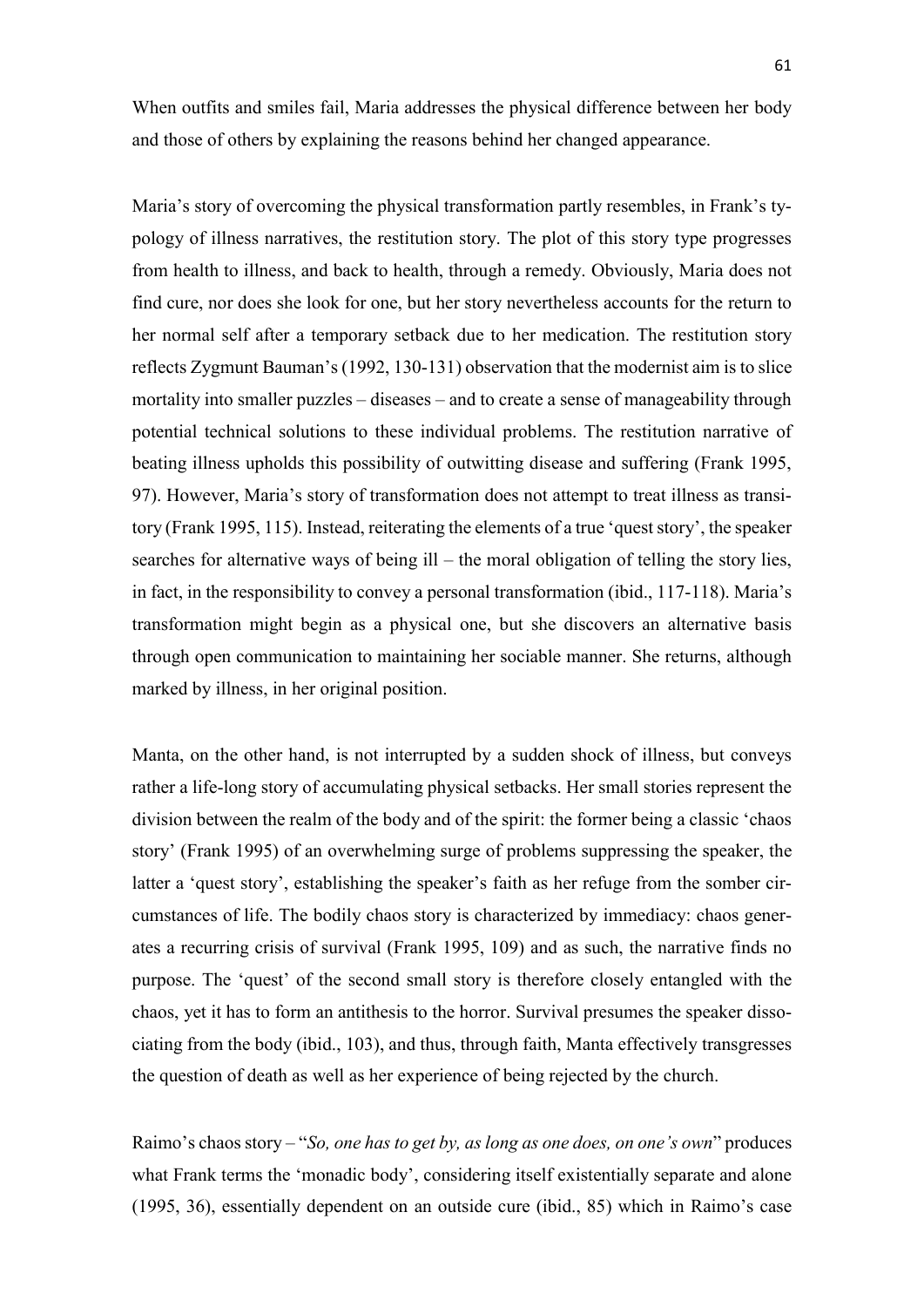does not exist. Raimo's victory over chaos through acceptance of death is followed, ironically, by yet another contingency: Raimo is essentially abandoned by death. A double chaos story envelopes: even though the crisis of cancer diagnosis is overcome, the speaker ends the story in protest. The speaker's "*world is so unmade*" by chaos (Frank 1995, 104) that he cannot accept the gift of life.

The monadic body is compatible with the figure of the modern autonomous individual (Frank 1995, 85). It is somewhat paradoxical then, that this sovereignty with which the speaker sets to confront death, is in the second small story – the quest story – dissolved into a pronouncedly collective, even communal approach to death. Raimo's position in the quest story is notably equal to the other voices, Raimo's wife and his brother-in-law, taking turns in narrating. What is more, the moral of the quest story centres on life, which ought to continue after Raimo's death. In fact, Raimo's quest narrative represents a social *manifesto* (Frank 1995, 120) by the storyteller returned from the gates of death. In a sense, then, the autonomous, monadic position of the speaker of the chaos story carries over to the quest story, which is told collectively, but is actually fixed in the perspective of those around the dying person. Raimo himself is considered through his death, a dichotomy of presence/absence –a *position* more than anything else – having an effect on the social system.

Sirkka' stories of illness do not proceed from disruption to balance, but rather present the cancer diagnosis as an expected and appropriate development in her life story. Sirkka immediately assumes the position which is in agreement with death. In effect, she remains equal, even dominant, to her diagnosis in the first small story, speaking in a distinct voice throughout the encounter with cancer and with the medical experts, who remain in awe of her.

Rather than a narrative recounting triumph over chaos, Sirkka's narrative of illness is a story of continuity. Illness does not take anything away from her; in fact, her end-of-life arrangements in hospice accord her a special context of autonomy. This autonomy she describes as a position based on responsibility, knowledge and needs that separate her from the rest of her family. Sirkka positions herself in opposition to her family and social expectations, stating "*no-one is responsible for taking care of their mother and father*". Furthermore, she acknowledges the correct understanding by the hospice staff of her needs and of the appropriate manner of behaving around her. Her illness and the fact that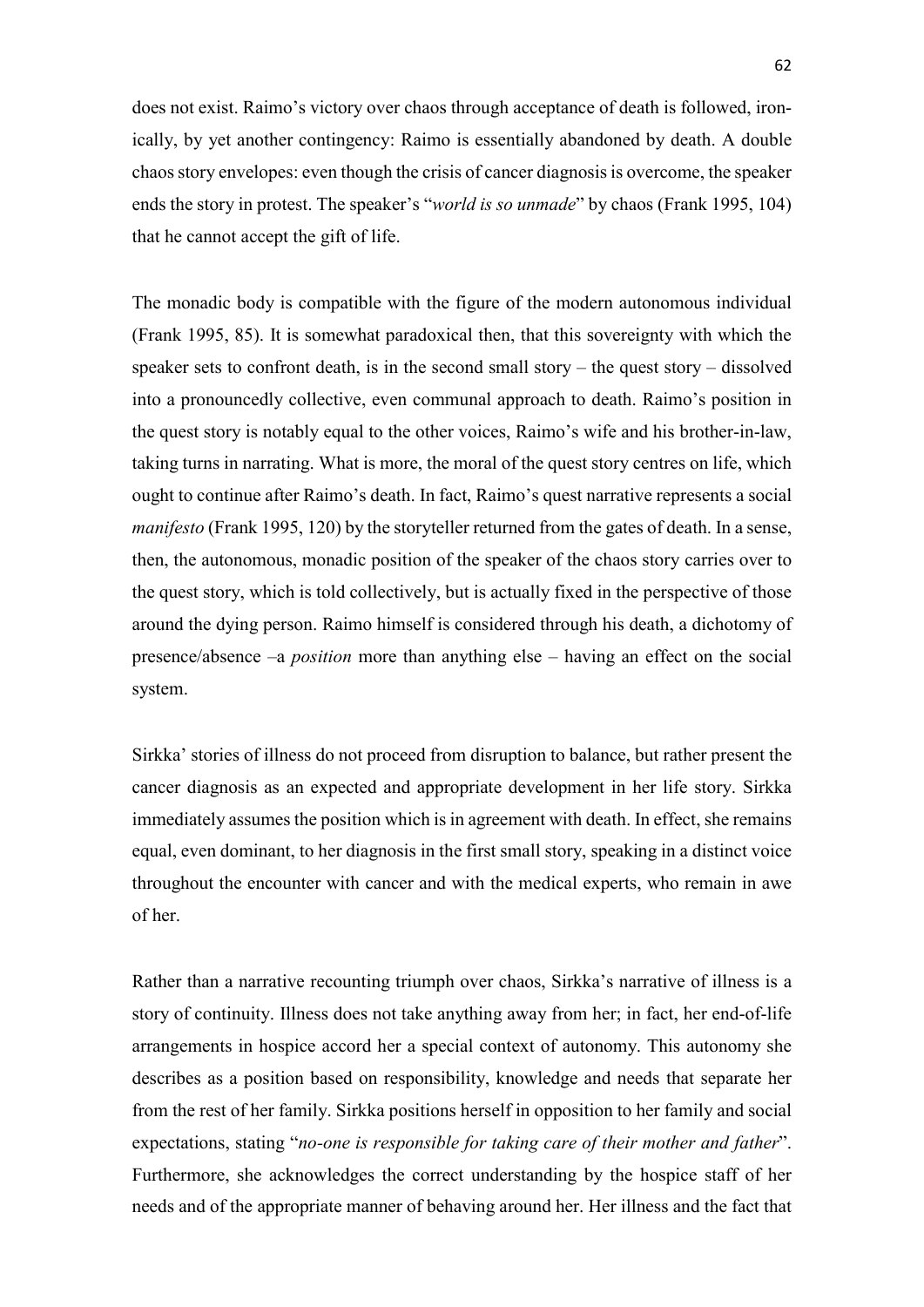she is dying set her apart from other people, but not as something *less* than the average person – rather she rises above the mundane and the ordinary. This change, which is connected to the physical and professional space she now requires for herself, is also something her quest story presents as a universal moral duty. "*Nursing homes are so important, people should want to stay there more*" is the key statement of the narrative which positions the speaker in the realm of individuality and autonomy. By the same token, however, the story is placed in the universal canon of illness narratives: the justification for autonomy lies in the experience of dying which, the story claims, is universal and underlain with certain ground rules. Thus the speaker addresses, via her own experience, everyone.

## 6.3 Dying agency: through resistance to normalcy

The third research question set out to determine the elements of a 'good death' narrative in *My last words*. The small stories addressed in this study form unique, yet comparable scripts for dying. Following the narrative structure of the documentary, each character offers a story of their first encounter with death, living with death, and farewells to loved ones. Assuming the small story perspective allows for the scrutiny of agency in narrative performance – the active negotiation of positions which the speaker engages in the social context of storytelling.

As mentioned, the first small story in which the reality of illness is confronted, represents a classic chaos story for Maria, Manta and Raimo, whose lives are effectively interrupted by illness. In contrast, Sirkka considers illness as fitting in the overall scheme of her life story. All four main characters, however, assume an active stance to dying, and it is the purpose of this agency which presents itself as the narrative of good death.

Each episode ends in the *last words* by the main characters, delivered posthumously as a video message. Although personal and heavy with private memories, instructions and wishes, they are nevertheless incremental to the idea of good death: in these messages, the main characters consciously adopt a position standing on the dividing line between life and death, thus *actively performing the good death* through a narrative reconstruction of their life stories, relationships as well as the continued lives of their loved ones.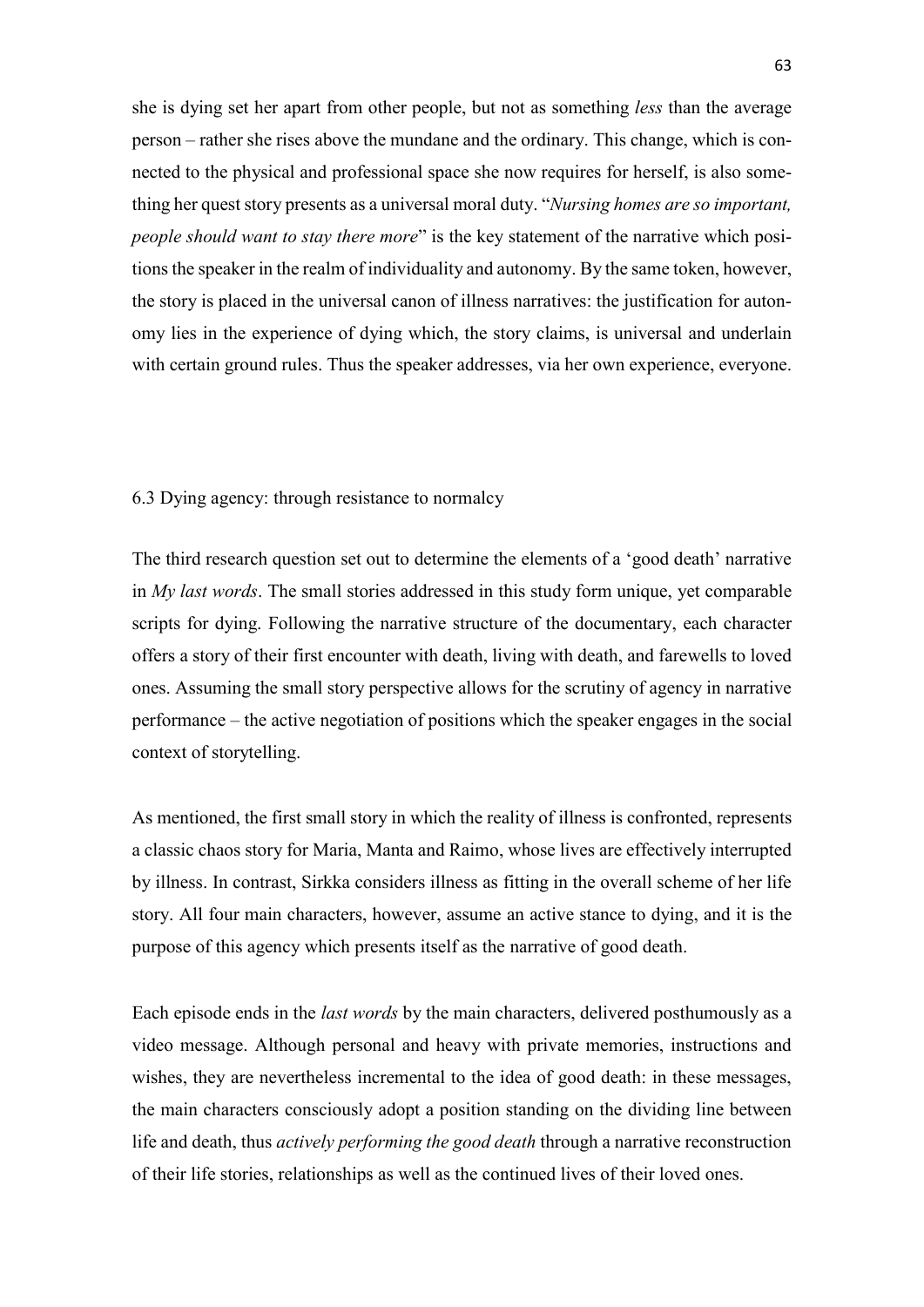There is a significant divide among Maria's small stories in terms of her relationship to death. The chaos in the first small story appears total, whereas the second story already describes the people she meets as having more of a problem with her illness than she does. In other words, the divide between life and death becomes pronounced as the perspective in the quest story remains fixed on life. Here, she aims to *re-establish her normal social position* regardless the illness. Her mirroring body resorts to communicating her illness openly and proactively in order to avoid being outcasted, and to maintain the capacity and the right to continue enjoying life. Furthermore, in her farewell message, Maria expresses the wish to become a beautiful memory and thus a harmonious element in the lives of her family members. This memory should, however, be placed in a minor position within the course of life, and Maria instructs her family to enjoy life rather than fear death. A good death thus manifests as an idea of being included and belonging in life, even in illness and even after death.

The tragedy in Manta's chaos story is conveyed physically rather than emotionally. It is her quest story, however, which highlights the dissociated approach she assumes to death. Her aim in this quest is in *dealing with death*, reflecting on and confronting the process of dying as part of a spiritual effort. Death represents release from life's pain, yet importantly, death represents a promise of life: through death, Manta conceives a passage to Heaven, while still retaining connection to life through her children. In her farewell message, Manta expresses the future of her children as her only concern. Securing her children's ability to continue a normal life appears as the prerequisite for Manta's good death.

In Raimo's narratives the roles are switched: the centre stage is occupied by Life and Death, whereas Raimo himself is seated in the audience along with the viewers of the documentary. Raimo's chaos story involves the disempowerment he experiences in attempting to confront death through acceptance. The aim he assumes in the second small story is thus in the *assimilation of death into life:* he wishes to dismantle the emotional and social patterns of behaviour which he considers are based on a false fear of death. If death became a topic of public discussion, facing one's mortality would not appear such a shock, nor would a community member's passing be met with avoidance and silence. Raimo's own position in the quest narrative thus remains partly impersonal, as his manifesto portrays him through the categories of presence and absence. In contrast, Raimo's good death narrative positions life as the imperative, downplaying both personal and social tragedy in order to allow for life to continue.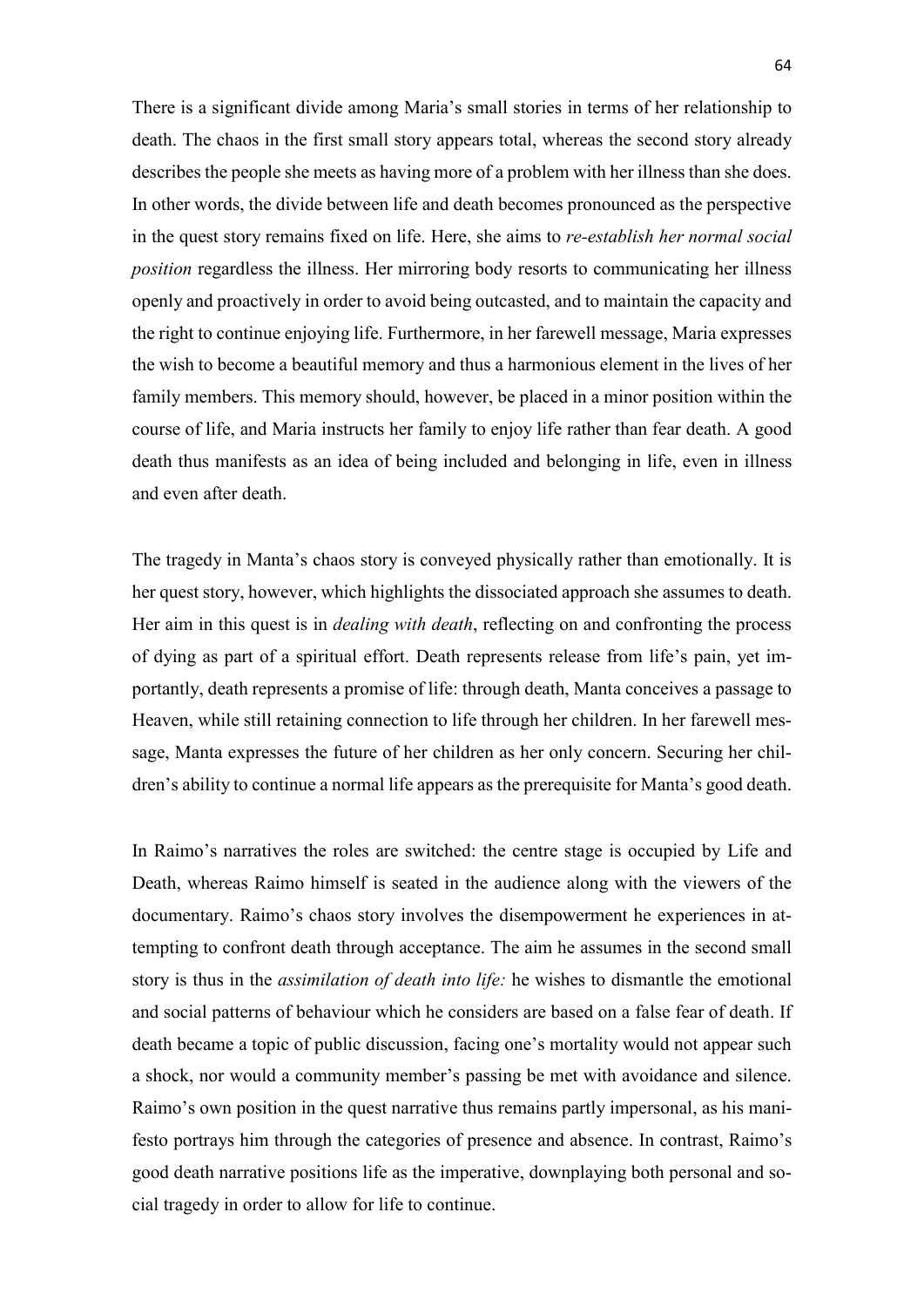Maria, Manta and Raimo describe a prolonged period of living with the knowledge of death, striving to break the barrier between the normalcy of life and the anomaly of death and illness. Sirkka, on the other hand, considers her diagnosis as appropriate to her phase of life and settles herself in her deathbed. Sirkka's autonomous and accepting approach to death mirrors the idea of a good death as a natural developmental task of old age with other life tasks complete (Röcke & Cherry 2002). She actively assumes the role of the dying person, which, however, appears in her account at odds with the needs and ideas of the people around her. In contrast to Raimo's account of the tragedy of social disengagement that follows his alleged death, Sirkka herself makes the choice to settle herself in hospice.

Much like her autonomous approach to preparing for death, Sirkka's farewell message focuses on life, treating the two as distinct realms in her story. On one hand, hospice offers both Sirkka and her family the mutual liberation by securing Sirkka's end-of-life care. On the other, Sirkka's farewell message to her children essentially establishes a life strategy based on human relationships, of finding solace and support in life's troubles in other family members. The process of dying, therefore, appears as *a process of voluntary disengagement* from life to be embarked upon decidedly and alone. The means of disengagement appear practical, while the principles applying to the process are ethical and universal. A good death follows adapting and dedicating oneself to the process of dying, which, by its very nature, renders autonomy upon the dying person.

One of the conclusions by Michael Young and Lesley Cullen (1996, 181), searching for a concept of good death through conversations with patients in East London is that a good death emerges from a good life. This appears also the chief argument in the narratives produced by Maria, Manta, Raimo and Sirkka: whether a life interrupted or completed by illness, through and in their narrative reconstructions, they aim to *position themselves as part of the social paradigm*. In fact, by positioning illness and death as 'normal' they make a claim on behalf of their agency. Whether a plea to enjoy social life, to feel free to discuss the approaching death, not to be treated as taboo or to remain in charge of their end-of-life arrangements, the speakers in these narratives attempt to establish death as relevant in the social arena.

This effort of reclaiming agency translates into a need to preserve narrative self-identity upon the faithful moment (Giddens 1991, 189). To achieve this goal, the speakers produce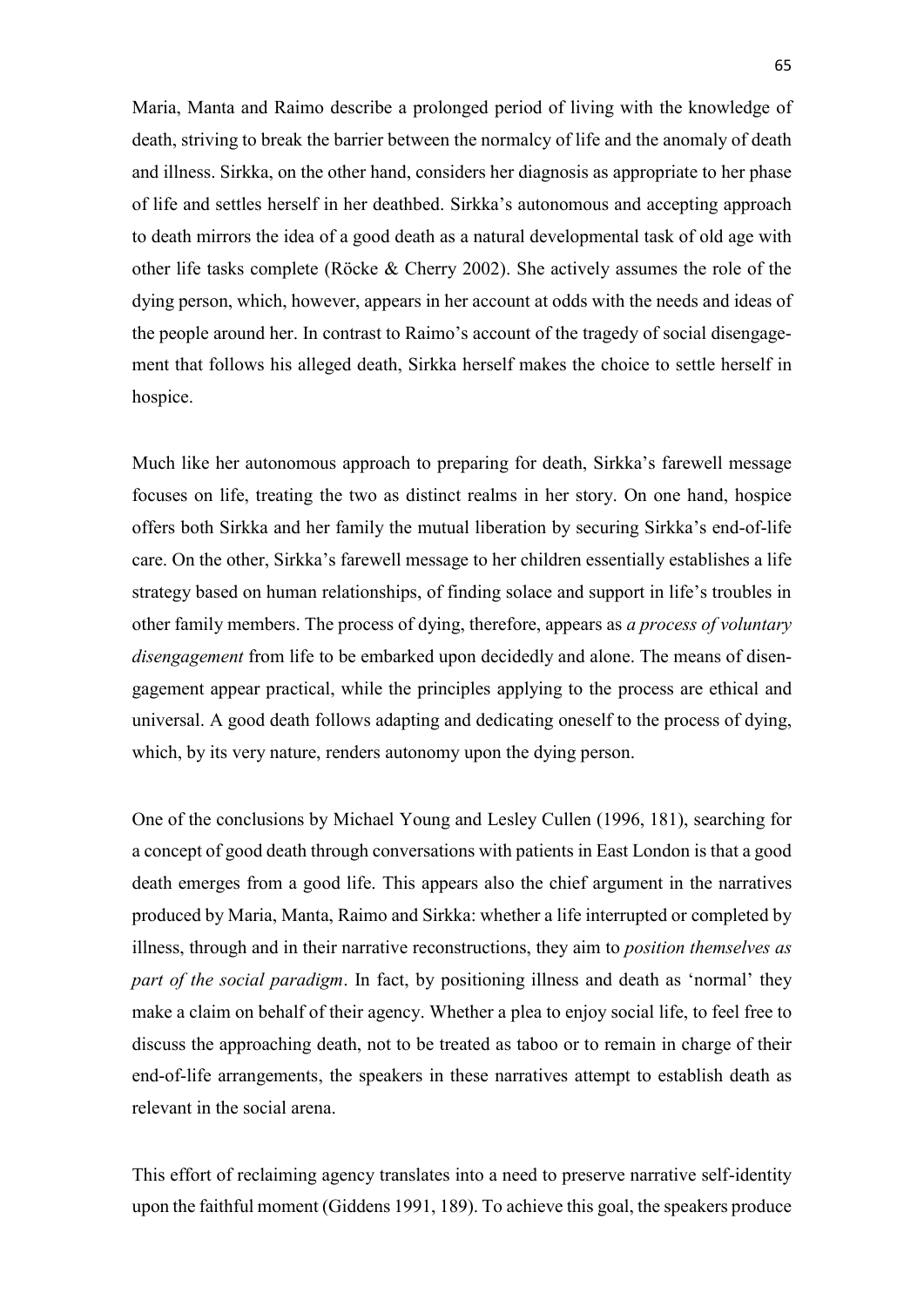narratives of social conflict arising out of their encounters with social expectations, fears and reactions, which they meet with active resistance. Through these attempts in resisting and claiming positions as narrative performance, agency appears crucial to the experience of good life, and consequently to experience of good death.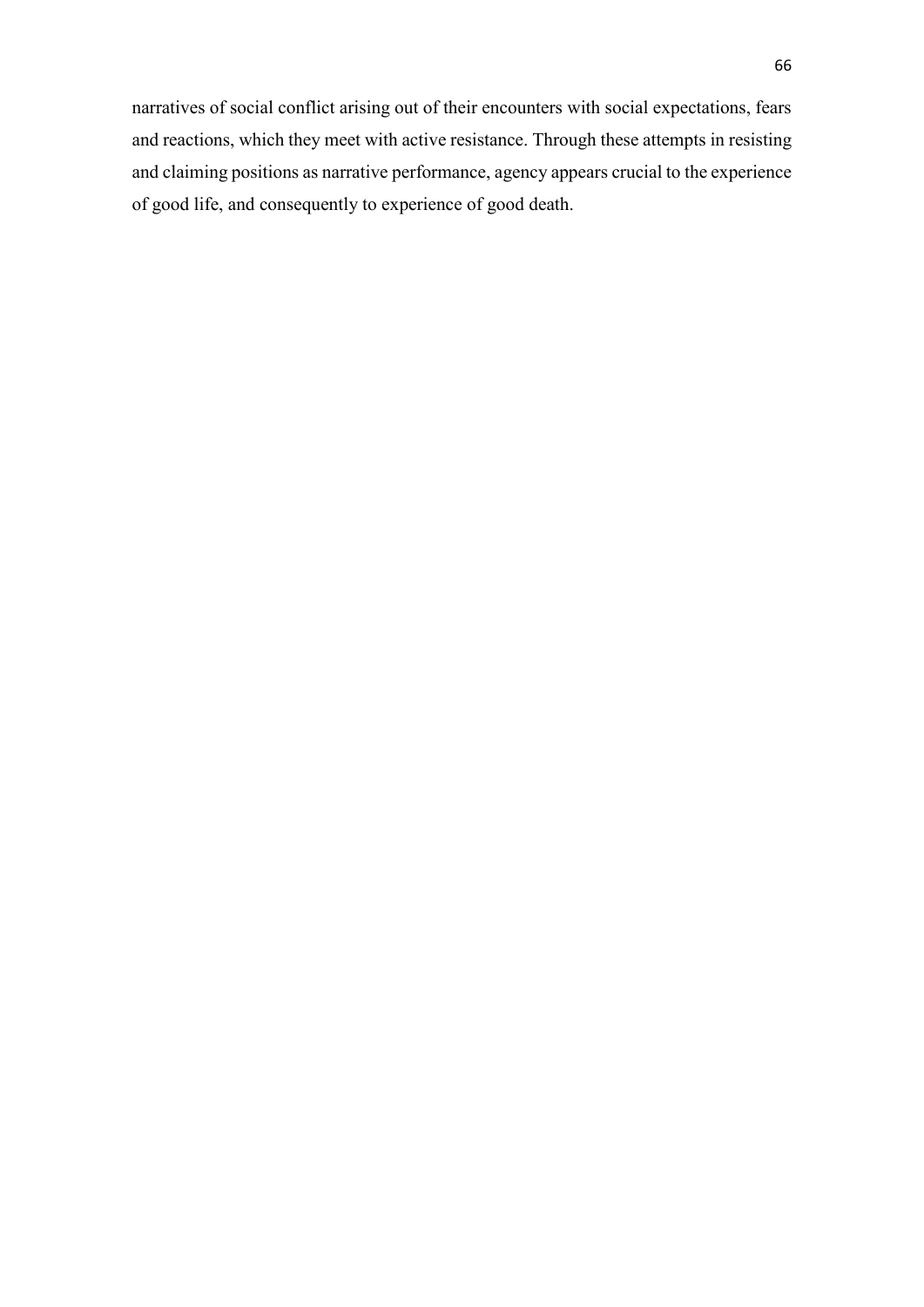### 7 DISCUSSION

My interest in the topic of dying as an individual and social experience is, perhaps, related to the prevalence of death in both fact and fiction in its many cultural forms. Our everyday awareness is imbued with images and stories of death, consumed as newsfeed as well as popular entertainment. Or perhaps the widespread deliberation on death is in fact the consequence – of the evolution of Giddens' reflexive, reskilling individual, defying sequestration and aiming at a sustainable idea of her mortal self? Whether it be the cause or the effect of culture, an awareness of death is a dimension which pertains to most of my everyday contemplations. It involves the recognition of life's temporality on one hand, and the absolute of human mortality on the other, a juxtaposition which in fact connects us to each other and to our common humanity more powerfully than anything else. The publicly voiced accounts of dying in *My last words* therefore appeared to me as a step in the right direction, offering an opportunity to consider death in plain, through real-life stories.

The aim of this study was to retrace the intention and means of dying agency as it appears in and through the narrative. As an empirical source, the personal accounts of dying in the television documentary *My last words* offered a publicly contested site for discussing death. Representing the mediated experience which is a significant resource for the reflexive project of the modern self, the documentary is another response to the growing interest in death and dying in society. It intersects the public/private domain, and thus represents the countertrend to sequestration of death in society. Indeed, the personal narratives of dying proved highly tensioned, revealing both individual struggles to maintain a sense of agency and critique of individual and social standards based on prejudice, sequestration and oppression which the speakers are faced with.

Choosing the small story approach, the question of agency came to be considered as interaction – that between storyteller and audience, agent and structure. These small stories were further conceived of as sites of cultural performance, where the ideals of good death were negotiated. The alternative strategy would have involved looking at the 'big story' of the self in each episode, drawing on life history and carving out the individual behind dying agency. However, as *My last words* reflects both the documentarist as well as the main character, looking at the small stories allowed for the study of the respective positions of the two narrators in interaction. Furthermore, choosing small stories as the focus of attention aimed at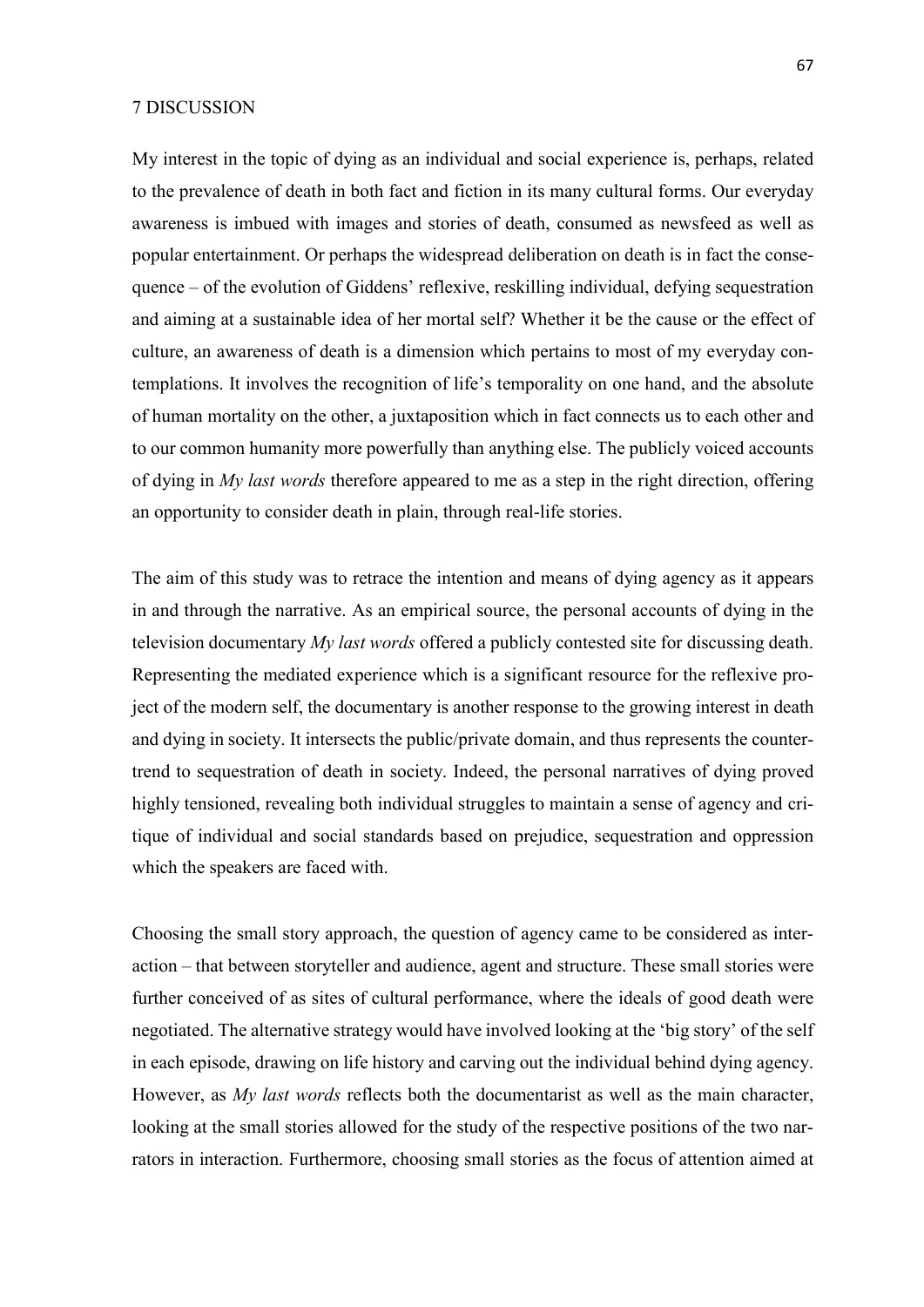dismounting the grand narrative of self to approach instead the stories told in actual encounters, which Bamberg (2017) calls the '*real'* stories of our *lived* lives.

The 'big story' of self is presumed to aim at biographical coherence and authenticity (Bamberg 2017), which is also what narratives of illness are considered to represent. Choosing the alternative approach aims to reveal identity claims, too, but is set on investigating the potential multiple and multifaceted positions of a single subject in various interactive contexts. It is thus worth noting that the premise of locating the dying voice through positions assumed through the small stories is reflected in the results of narrative analysis. Dying agency, as perceived through the Labovian narrative inquiry and Bamberg's positioning analysis is identified as one based on a high social awareness and even pushing a political agenda.

Particularly, the concept of good death was considered a motif for agency per  $se - a$  social norm in the making – which presumes the agentic response aimed at producing/reproducing the social structure. Therefore, although the good death was not discursively addressed by these agents, we may recall Giddens' emphasis on the tacit knowledge of social rules which form the basis for action. The reflexivity of the agent, her reasons and intentions behind actions, are rarely specifically articulated (Giddens 1979, 40) but rather observed in the flow of social conduct. Through the documentary, the main characters participate in the negotiation of their social and cultural position, and thus the position death.

Agency must include not only the capacity to resist or 'act otherwise' but also the possibility of 'making a difference' (Giddens 1984, 14). *My last words* appears as the final chapter in lives which aim to establish their position in the world of living one last time. The participation in the modern reflexive project before a wide audience represents the process of structuration – acting in congruence with social structures. At the same time, this participation is an act *against* the culture that excludes and silences the dying.

The 'good' death as a normative question is narratively addressed *as* and *through* agency. The chaos of death is met by each main character through the aim of *constructing a shell of normalcy around the dying experience*. For Maria, this agency involves open communication and the attempt to continue her social lifestyle as usual. Manta's aim, in turn, is in finding acceptance and acknowledgement of her dying experience through the community of the church. Raimo's narrative unfolds, essentially, into an account of social death, whereby an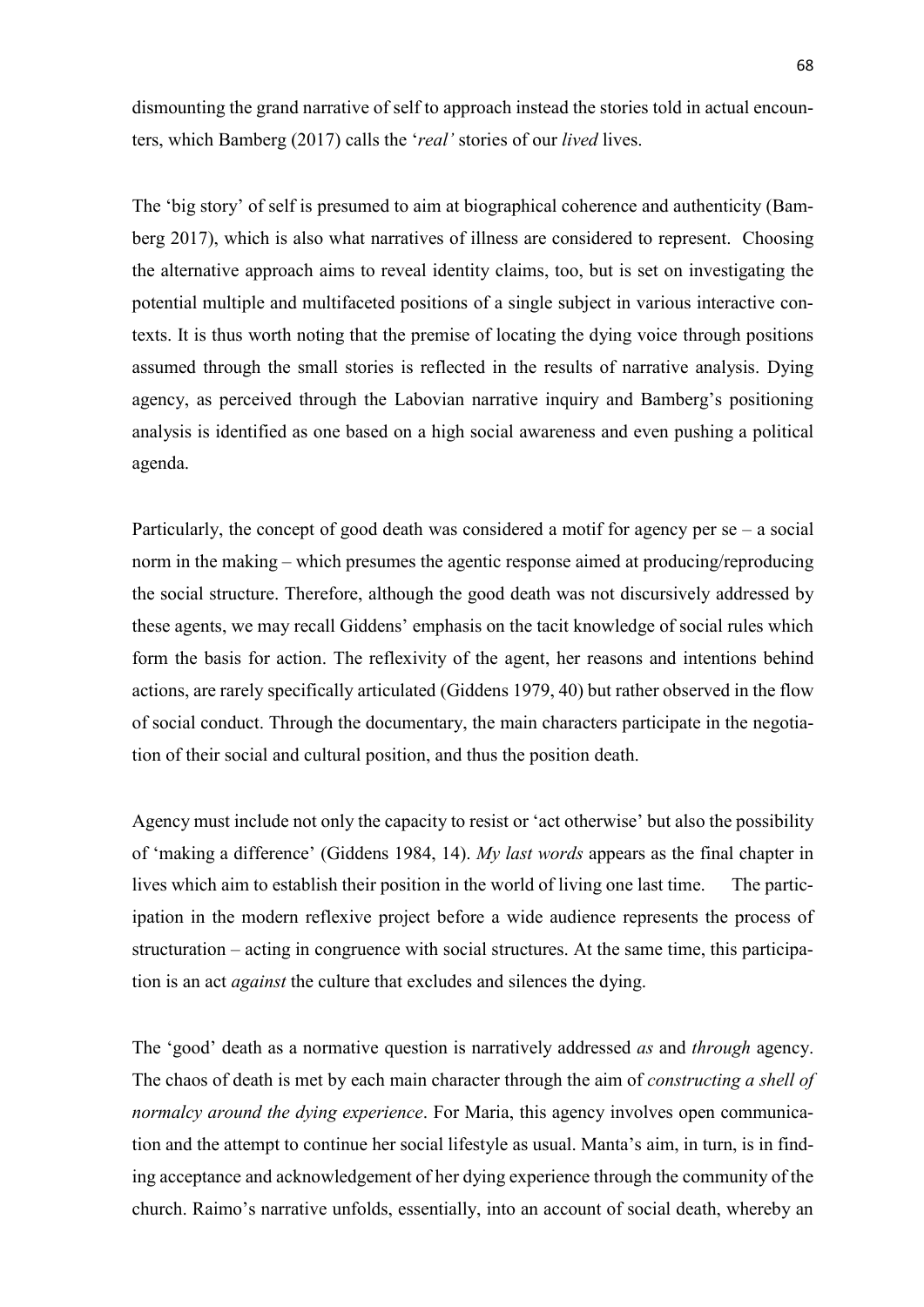individual is no longer considered an active member of the social world (Caswell & O'Connor 2015). In Raimo's story, the entire family is treated as taboo, a household to be avoided. In an effort to reinstate himself as a member of the community of the living, Raimo joins his wife in making a joint public appearance, cycling together and defying the social silence. Sirkka, on the other hand, prepares for death somewhat detached from her family. The hospice, for her, is the venue for death to be approached as 'normal'. The good death thus appears a specific project to be individually executed by the dying as an active social strategy, yet highly normative in character, to be socially recognised and embraced.

Importantly, the good death emerges through a struggle against social adversity – from chaos of illness to quest for agency – and ending in a reconciliation of the individual and the social. A reconciliation calls for social awareness both of the dying, in their particular circumstances, and of death in its universality. Here, the good death appears in contrast to Walter's (1996) account of the postmodern death as following either the 'radical strand' (death as the autonomous and private territory of the dying person) or the 'expert strand' (death as mastered only with the aid of doctors and counsellors). In the narratives of *My last words*, death is not removed from social, rather, the agents of good death insist on reinstating themselves, *in conjunction with death*, into social.

Therefore, although through contestation, positioning and conflict, what ultimately emerges through the small story analysis of *My last words* is an aim to repair the relationship between the body, self and society, and thus to re-create order (Williams 1984). These narratives of good death represent an alternative to the modern restitution narrative, upheld by the philosophy and language of medicine. Whereas the patient of the restitution narrative plays the sick role, dependent on the expertise of the doctor (Frank 1995, 83), the agents of *My last words* reclaim their position as the authors of their body's story.

The small stories of *My last words* produce a portrait of the process of dying which covers a long period of time. In Kellehear's (1990) study, to achieve a good death, the patients met this period with awareness and attempted to organise it to lead a meaningful social life. The good death also involved adjustments and preparations to death, relinquishing roles, responsibilities and duties, and the making of farewells with others. Compared to Kellehear's observations in the hospital context, the stories of *My last words* are glimpses into the reality of dying, filmed, edited and produced for the general public, with the main characters consciously prepared to address their audience. Their process of relinquishing roles and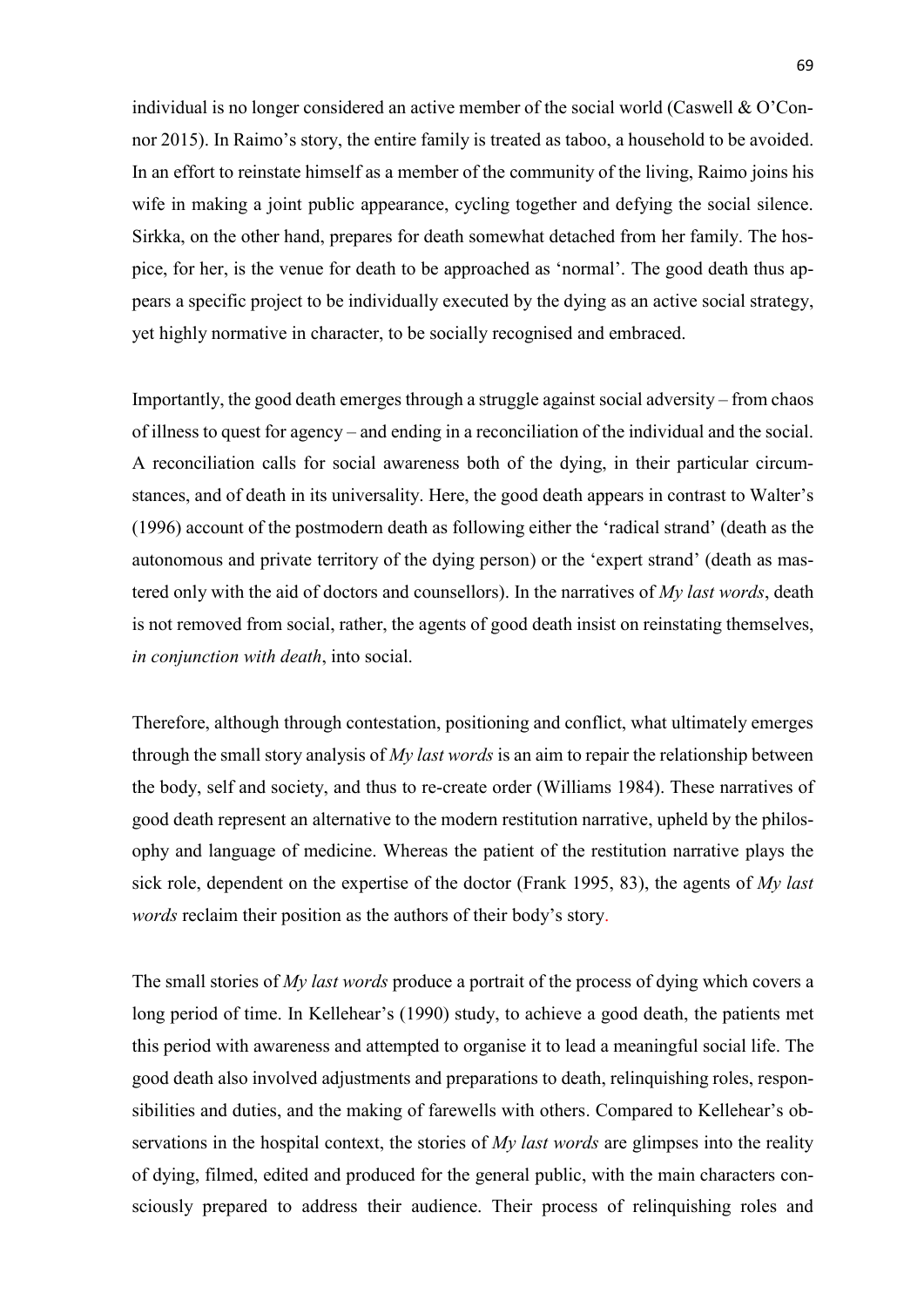preparing for death are not presented in full before the camera; instead, it appears that through the documentary, Maria, Manta, Raimo and Sirkka express the terms under which they succumb to finally resigning their full agency in the final phase of their lives.

Adding to Kellehear's dimensions of good death, *My last words* represents the general aim by the participants of being helpful to others (see also Steinhauser et al. 2000). The reason for storytelling is not only in negotiating one's own position through narrative performance – it is, by implication, an invitation to a mutual reflexive process of constructing the self. The cultural relevance of the quest story is in helping the listener in contemplating on the contingency of life – not by way of rescuing the other from this contingency, but by sharing the perspective which the wounded storyteller has gained through illness (Frank 1995, 126- 127). In fact, parallel to the aspiration to normalcy and social inclusion is the transformative aim of dying agency which is transmitted by every participant in the documentary. As they prepare to die, they call for an evolution in the world they are about to leave behind – a call for more sensitivity, awareness and courage in confronting death and the dying.

Finally, the good death narrative is based on contemplations on death itself. The chaos of the first small stories represent an unyielding encounter, where the only route forward for the agent is through surrender. Beyond this fateful moment, the second small stories describe the efforts of the narrators to navigate back into social existence. Through their claim for inclusion, they ask for death to be allowed to blend in life. Thus, as dying agents, they succumb to that imperative of life which *includes* death.

As a documentary, *My last words* is not what could be called an impartial medium for the stories of the dying. The aim of countering the sequestration of death is prevalent in the themes and topics raised in both Finnish and Dutch episodes. The main characters themselves obviously enrolled for the documentary with a personal and social agenda in mind. For instance, Maria states that one of her motifs for participation is to give a face to the reality of living, for many years, with the knowledge of dying. However, many also merely express their wish to leave a memory of themselves for their loved ones through the documentary.

Whether intentional or not, the participants convey a consequential model of dying. In considering the mediated experience as a significant resource in the reflexive project of the self, Giddens points to the profound effect which newspapers and television have both on our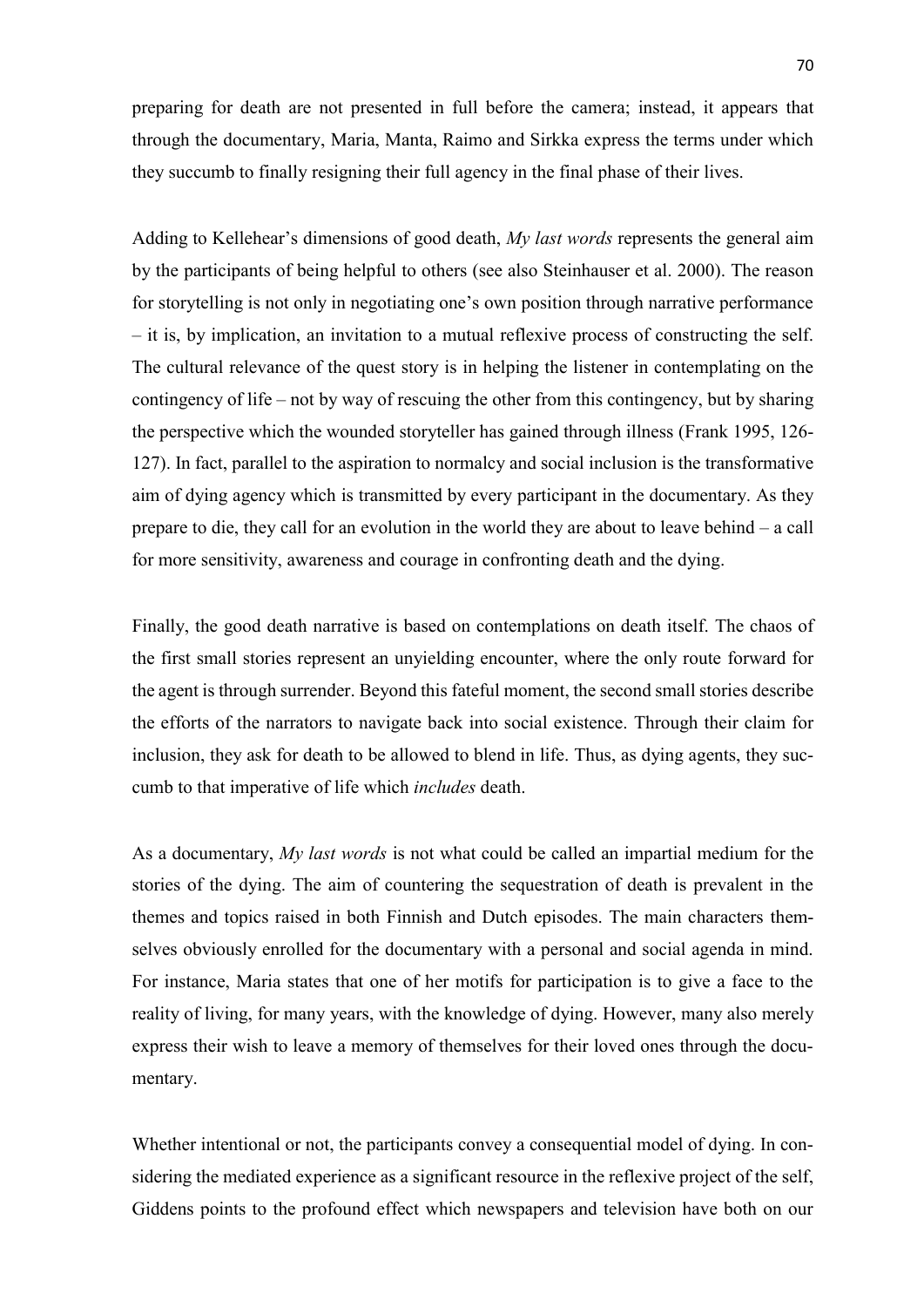experience and the public opinion – not only on our attitudes, but importantly, as access to knowledge which is the foundation of social action (Giddens 1997, 364). Pierre Bourdieu (1996) also warns against the influence of television on political and cultural life. In Bourdieu's view, journalists choose to see certain things and not others (1996, 19), looking for the spectacular and the drama. Paradoxically, even when attempting to capture the ordinary without an added interpretation, the very act of presenting an image or a report on television, "*implies a social construction of reality that can mobilize (or demobilize) individuals and groups*" (ibid., 21).

As discussed, media and television indeed reserve a prominent role in celebrating 'ordinary heroes' and promoting the self-aware scripts of heroic dying (Walter 2009; Frith, Raisborough & Klein 2013; Seale 1995). This idealism is addressed by Armstrong-Coster (2001), who examined how people with cancer perceive and are influenced by the broadcast media cancer stories, and whether the final accounts are manipulated to meet the demands of the "market". In her study, a focus group of people with cancer viewed and commented on a documentary film depicting a cancer story, and strongly reacted to the film's portrayal of the cancer experience. The film represented a heroic journey with cancer, which the focus group experienced as highly shameful since they felt they had not themselves lived up to such a standard. In their view, the film was not representative of the reality of the experience, but at the same time, understood how such a truthful depiction might prove damaging to the public. Armstrong-Coster however concludes that her study with the focus group demonstrates how an idealized notion of dying conveyed by the media can, in fact, prove distressing to those 'fellow travelers' who live a different reality of fatal illness.

These heroic stories of illness could be considered modern attempts to re-create some of the ontological security which is lost in life's fateful moments. Silverstone (1993) explains how everyday life can be understood as a continual defence against disorder. According to Silverstone, television provides such continuity and familiarity which may be paralleled to a 'transitional object', sustaining ontological security. Since television has colonised social reality, we must attempt to understand it better, argues Silverstone.

It is precisely here that we should also consider the value of the television documentary as empirical material for social research. The value lies firstly in what has been discussed in this study as the nature of the documentary as a site of contestation and negotiation between social and individual conceptions and ideals. Secondly, it is in acknowledging the powerful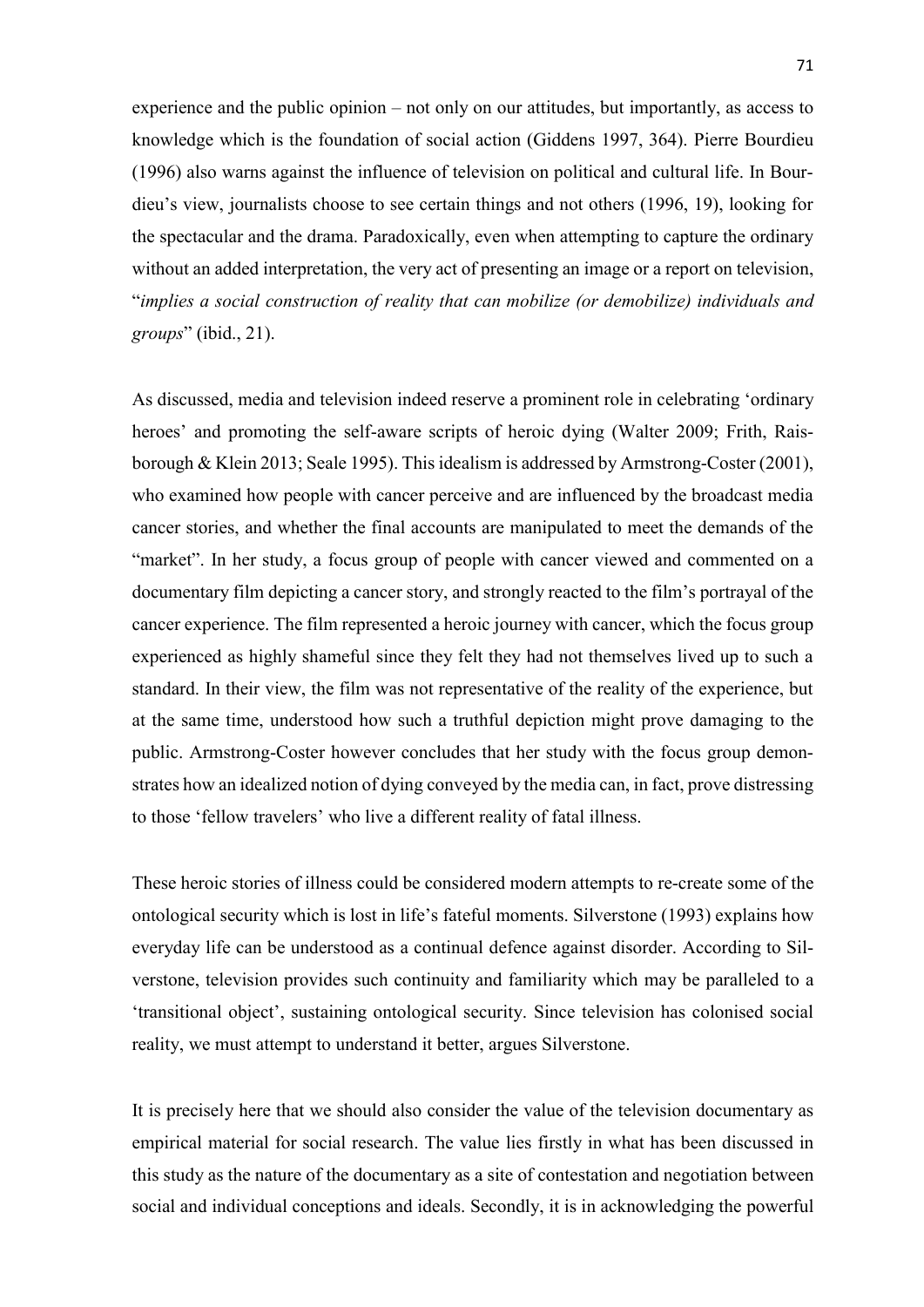and normative role of television in shaping social reality and thus personal experience. As illness disrupts the individual's life trajectory and interferes in the relationship between the body, self and society, illness narratives are produced and consumed in order to retain a sense of agency and order. Upon reaching public fora, these narratives necessarily touch on social and cultural ideals.

Through the public narratives of illness and dying, the reflexive project of the self becomes a global and universal undertaking. The study of these public testimonies bears relevance for students of social science interested in the ethical and standardising repercussions of a provision where private informs the public (Walter 1996) – and significantly, in media age, where public informs the private. After all, suggest John Meyer and Ronald L. Jepperson (2000), in the modern society, individual agency is increasingly called upon as the authority of the state and church diminish. The authors even describe the modern individual as "*empowered with more and more godlike authority and vision*" (ibid., 105), an agent who may attain a sacral position as a representative of higher principles in the public domain. This empowerment of the individual in the end-of-life context is tangibly demonstrated by the euthanasia and 'death with dignity' movements as well as the personal narratives of good death.

The study at hand began as an effort to understand the experience of dying as an individual and social process through the concept of agency. In the course of analysis, it became apparent that the documentary in fact retained and enforced the perspective of agency – thus dismissing death itself. What is not shown in any of the episodes is the final phase of life, not to mention actual death. This begs the question whether death in society and in the media continues to be treated as the 'point zero' (Bauman 1992, 14), unintelligible and taboo. Party to the negotiation of dying agency in which the main characters engaged through *My last words* is the public discussion related to the documentary. These voices on the public fora are important in deliberating the social response to what is a good death (Raisio, Vartiainen & Jekunen 2015). Furthermore, as discussed earlier, these cultural and social ideals also bear on the experience of dying in the privacy of hospitals, hospices and homes. Acknowledging the normative weight of television and of the good death ideal call for further attention to how, or whether, we choose to imagine our deaths through the collective mediated experience. Finally, the study at hand suggests that the sequestration thesis still requires continued academic self-examination and empirical effort in social research.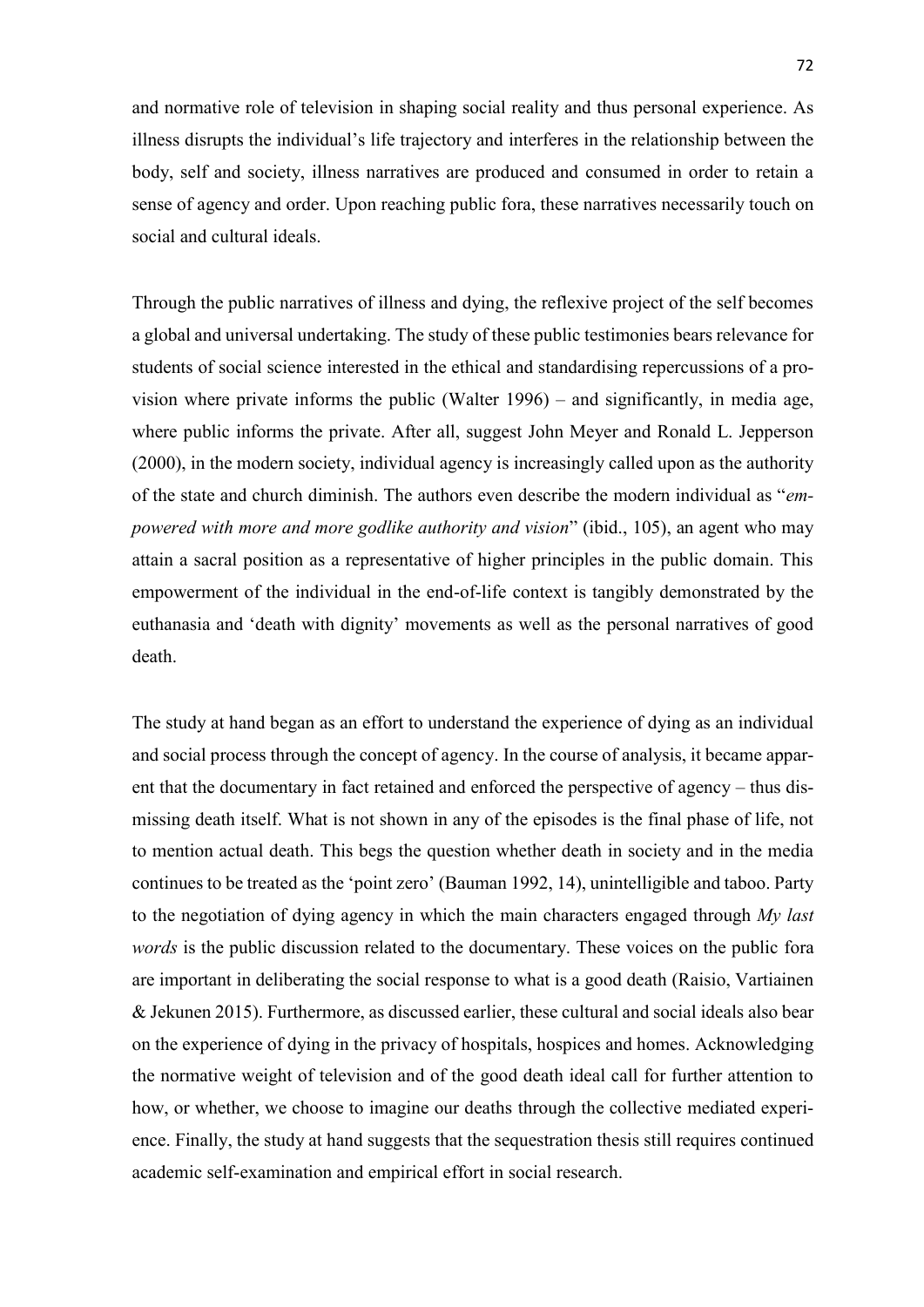## REFERENCES

- Ariés, Philippe 1974. *Western Attitudes toward Death from the Middle Ages to the Present.* London: Marion Boyars.
- Armstrong-Coster, Angela 2001. "In Morte Media Jubliante: An empirical study of cancerrelated documentary film." In *Mortality*, 6 (3) 287-305.
- Atkinson, Paul 2009 "Illness narratives revisited: the failure of narrative reductionism." In *Sociological Research Online* 14(5)16.
- Atkinson, Paul 1997. "Narrative Turn or Blind Alley?" In *Qualitative Health Research*, 7 (3) 325-344.
- Atkinson, Paul, & Delamont, Sara 2006. "Rescuing Narrative from Qualitative Research." In *Narrative Inquiry*, 16 (1) 164-172.
- Bamberg, MIchael 2011. "Who am I? Big or small shallow or deep?" In *Theory & Psychology*, 21(1) 122-129.
- Bamberg, Michael 2010. "Blank Check for Biography? Openness and Ingenuity in the Man agement of the "Who-Am-I Question" and What Life Stories Actually May Not Be Good." In Schiffrin, Deborah, De Fina, Anna & Nylund, Anastasia (eds.): *Telling Stories: Language, Narrative and Social Life.* Washington, DC: Georgetown University Press.
- Bamberg, Michael 2008. "Twice-Told Tales: Small Story Analysis and the Process of Identity Formation." In Sugiman, Toshio, Gergen, Kenneth J., Wagner, Wolfgang & Yamada, Yoko (eds.): *Meaning in Action. Constructions, Actions and Representations*. Japan: Springer.
- Bamberg, Michael & Alexandra Georgakopoulou 2008. "Small stories as a new perspective in narrative and identity analysis." In *Text & Talk*, 28 (3) 377-396.
- Bamberg, Michael. 2006 "Stories Big or Small. Why do we care?" In Bamberg, Michael (ed.): *Narrative - State of the Art*. Amsterdam/Philadelphia: John Benjamins Publishing Company.
- Bamberg, Michael 2005. "Narrative discourse and identity." In Meister, Ian Christoph (ed.): *Narratology beyond literary criticism*. New York: Walter de Gruyter.
- Bamberg, Michael 2004. "Talk, Small Stories, and Adolescent Identities." In *Human Development*, 47 (6) 366-369.
- Bamberg, Michael 1997. "Positioning Between Structure and Performance." In *Journal of Narrative and Life History* 335-342.
- Bauman, Zygmunt 1992. *Mortality, Immortality & Other Life Strategies*. Cambridge: Polity Press.
- Becker, Carl, Clark, Elisabeth, Despelder, Lynne Al, Dawes, John, Ellershaw, John, Howarth, Glennys & Kellehear, Allan 2014. "A Call to Action: An IWG Charter for a Pulic Health Approach to Dying, Death and Loss." In *Omega*, 69 (4) 401-420.
- Borgstrom, Erica 2015. "Social death in end-of-life care policy." In *Contemporary Social Science*, 10 (3) 272-283.
- Bourdieu, Pierre 1996. *On Television and Journalism*. London: Pluto Press.
- Broom, Alex & Cavenagh, John 2010. "Masculinity, moralities and being cared for: An exploration of experiences of living and dying in a hospice." In *Social Science & Medicine*, 71 869-876.
- Brown, Louise, & Walter, Tony 2014. "Towards a social model of end of life care." In *British Journal of Social Work*, 44 (8) 2375-2390.
- Bruner, Jerome 1990. *Acts of Meaning*. Cambridge, MA: Harvard University Press.
- Burke, Kenneth. 1969. *A Grammar of Motives*. Berkley and Los Angeles: University of California Press.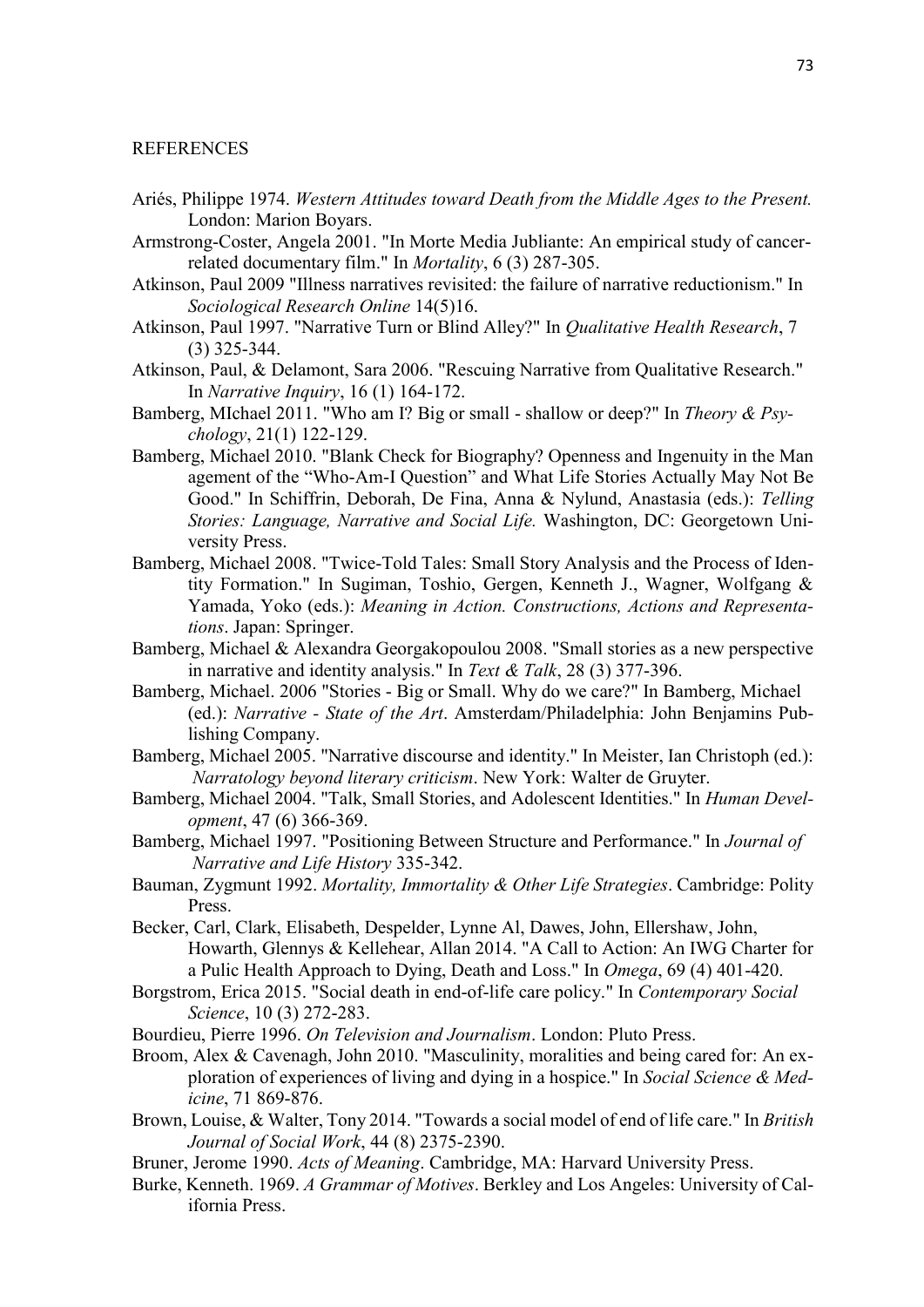- Caswell, Glenys & O'Connor, Mórna 2015. "Agency in the context of social death: dying alone at home." In *Contemporary Social Science*, 10 (3) 249-261.
- Elias, Norbert 1985. *The loneliness of the dying*. Oxford: Blackwell.
- Emirbayer, Mustafa & Mische, Ann 1998. "What is Agency?" In *American Journal of Sociology*, 103 (4) 962-1023.
- Endacott, Ruth, Boyer, C., Benvenishty, Julie, Nunn, Ben M., Ryan, H., Chamberlain, W., Boulanger, Carole & Ganz, F.D. 2016. "Perceptions of a good death: A qualitative study in intensive care units in England and Israel." In *Intensive and Critical Care Nursing* 8-16.
- Fortuin, Nienke, Schilderman, Johannes & Venbrux, Eric 2017. "Death and the search for meaning: canonical, utilitarian and expressive thanatological cultural niches." In *Mortality*, 22(4) 339-355.
- Frank, Arthur W. 1995. *The wounded storyteller: Body, illness and ethics*. Chicago: University of Chicago Press.
- Frith, Hannah, Raisborough, Jayne & Klein, Orly 2013. "Making death 'good': instructional tales for dying in newspaper accounts of Jade Goody's death." In *Sociology of Health and Illness*, 35 419-433.
- Georgakopoulou, Alexandra 2013. "Building iterativity into positioning analysis. A practice-based approach to small stories and self." In *Narrative Inquiry*, 23 (1) 89-110.
- Georgakopoulou, Alexandra 2006. "Thinking big with small stories in narrative and identity analysis." In *Narrative Inquiry*, 16 (1) 122-130.
- Giddens, Anthony 1991. *Modernity and self-identity: Self and society in the late modern age*. Cambridge: Polity Press.
- Giddens, Anthony 1987. *Social Theory and Modern Sociology*. Cambridge: Polity Press.
- Giddens, Anthony 1984. *The Constitution of Society*. *Outline of the Theory of Structuration*. Cambridge: Polity Press.
- Giddens, Anthony 1979. *Central Problems in Social Theory. Action, Structure and Contradiction in Social Analysis*. New York: MacMillan.
- Glaser, Barney & Strauss, Anselm 1965. *Awareness of Dying*. Chicago: Aldine.
- Goldsteen, Minke, Houtepen, Rob, Proot, Ireen M., Abu-Saad, Huda Huijer, Spreeuwen berg, Cor & Widdershoven, Guy 2006. "What is a good death? Terminally ill patients dealing with normative expectations around death and dying." In *Patient Education and Counselling,* 378-386.
- Gorer, Geoffrey. 1965. *Death, Grief and Mourning*. New York: Doubleday.
- Harré, Rom. 2010. "Positioning as a Metagrammar for Discursive Storylines." In Schiffrin, Deborah, De Fina, Anna & Nylund, Anastasia (eds.): *Telling Stories: Language, Narrative and Social Life*. Washington, DC: Georgetown University Press.
- Hart, Bethne, Sainsbury, Peter & Short, Stephanie 1998. "Whose dying? A sociological critique of the 'good death'." In *Mortality*, 3 (1) 65-77.
- Hawkins, Anne Hunsaker 1991. "Constructing death: three pathographies about dying." In *Omega*, 22 (4) 301-317.
- Hockey, Jenny 2007. "Closing in on death? Reflections on research and researchers in the field of death and dying." In *Health Sociology Review*, 16 (5) 436-446.
- Holland, Janet & Thomson, Rachel 2009. "Gaining perspective on choice and fate. Revisiting critical moments." In *European Societies*, 11(3) 451-469.
- Horsfall, Debbie, Noonan, Kerrie & Leonard, Rosemary 2012. "Bringing our dying home: How caring for someone at and of life builds social capital and develops compassionate communities." In *Health Sociology Review*, 21 (4) 373-382.
- Howarth, Glennys 1998. "'Just live for today'. Living, caring, ageing and dying." In *Ageing and Society*, 18, 673-689.
- Howarth, Glennys. 2007. "Whatever happened to social class? An examination of the neglect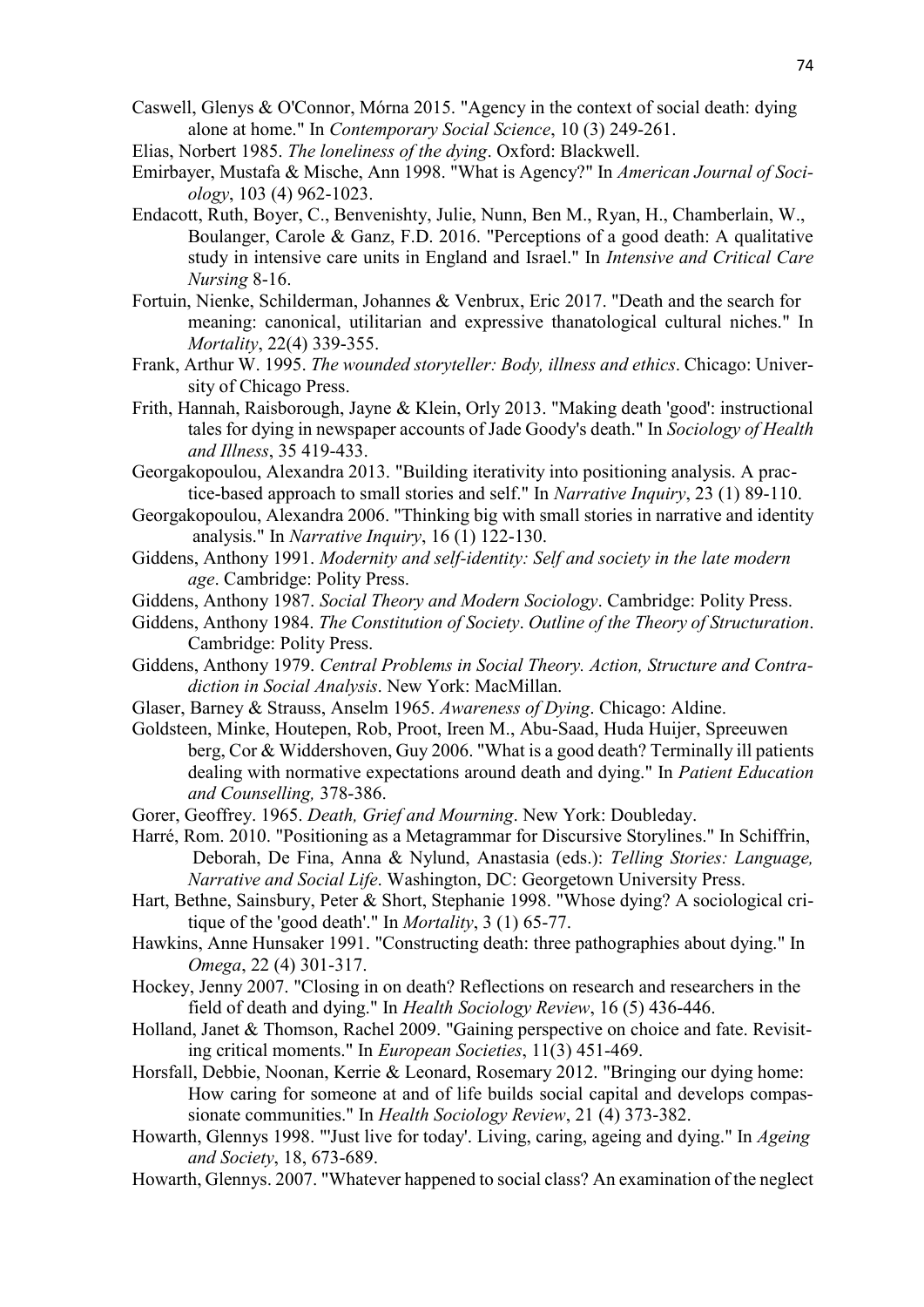of working class cultures in the sociology of death." In *Health Sociology Review,* 425-435.

- Hughes, Travonia, Schumacher, Mitzi, Jacobs-Lawson, Joy M., & Arnold, Susanne 2008. "Confronting Death: Perceptions of a Good Death in Adults With Lung Cancer." In *American Journal of Hospice and Palliative Medicine* 39-44.
- Hydén, Lars-Christer. 1997. "Illness and narrative." In *Sociology of Health and Illness* 19(1) 48-69.
- Hyvärinen, Matti, & Löyttyniemi, Varpu 2005. "Kerronnallinen haastattelu." In Ruusuvuori, Johanna & Tiittula, Liisa (eds.): *Haastattelu. Tutkimus, tilanteet ja vuorovaikutus*. Tampere: Vastapaino.
- Illich, Ivan 1976. *Limits to medicine*. London: Marion Boyars.
- Isotalo, Sari 2013: *Viimeiset sanani (My last words.)* Susamuru Oy. A television documentary series. First aired by the Finnish Broadcasting Company, Yle TV1 on April 24,2013. https://rtva.kavi.fi/cms/page/page/info\_katselupisteet. Accessed: October 18, 2018.
- Kastbom, Lisa, Milberg, Anna & Karlsson, Marit 2017. "A good death from the perspective of palliative cancer patients." In *Supportive Care in Cancer* 933-939.
- Kellehear, Allan 1990. *Dying of cancer: the final year of life*. Melbourne: Harwood Academic Publishers.
- Ko, Eunjeong, Kwak, Jung & Nelson-Becker, Holly 2015. "What Constitutes A Good and Bad Death?: Perspectives of Homeless Older Adults." In *Death Studies* 422-432.
- Labov, William. 2006. "Narrative pre-construction." In *Narrative Inquiry* 16(1) 37-46.
- Labov, William. 1997. "Some Further Steps in Narrative Analysis." In *Journal of Narrative and Life History*, 7 (1-4) 395-415.
- Labov, William & Waletzky, Joshua 1967. "Narrative analysis: Oral versions of personal experience." In Helm, June (ed.): *Essays on the verbal and visual arts*. Seattle, WA: University of Washington Press.
- Lawton, Julia 2000. The dying process: Patients' experiences of palliative care. London: Routledge.
- Leichtentritt, Ronit D., & Rettig, Kathryn D. 2000. "The Good Death: Reaching an inductive understanding." In *Omega*, 41 (3) 221-248.
- Lieblich, Amia, Tuval-Mashiach, Rivka & Zilber, Tamar 1998. "Narrative Research. Reading, Analysis and Interpretation." In *Applied Social Research Methods, Volume 47.* London: Sage Publications.
- Lieblich, Amia, Zilber, Tamar B. & Tuval-Mashiach, Rivka 2008. "Narrating Human Actions. The Subjective Experience of Agency, Structure, Communion and Serendipity." In *Qualitative Inquiry* 14(4) 613-631.
- McNamara, Beverley 2004. "Good Enough Death: autonomy and choice is Australian palliative care." In *Social Science & Medicine*, 58, 929-938.
- McNamara, Beverley 1995. "Threats to the good death: the cultural context of stress and coping among hospice nurses." In *Sociology of Health and Illness*, 17 222-244.
- Meier, Emily A., Gallegos, Jarred V., Montross-Thomas, Lori P., Depp, Colin A., Irwin, Scott A. & Jeste, Dilip V. 2016. "Defining a Good Death (Successful Dying): Literature Review and a Call for Research and Public Dialogue." In *American Journal of Geriatric Psychiatry* 261-271.
- Mellor, Philip A. & Schilling, Chris 1993. "Modernity, self-identity and the sequestration of death." In *Sociology* 27 411-431.
- Meyer, John W. & Jepperson, Ronald L. 2000. "The "Actors" of Modern Society: The Cultural Construction of Social Agency." In *Sociological Theory*, 18 (1) 100-120.
- O'Gorman, Stella Mary 1998. "Death and dying in contemporary society: an evaluation of